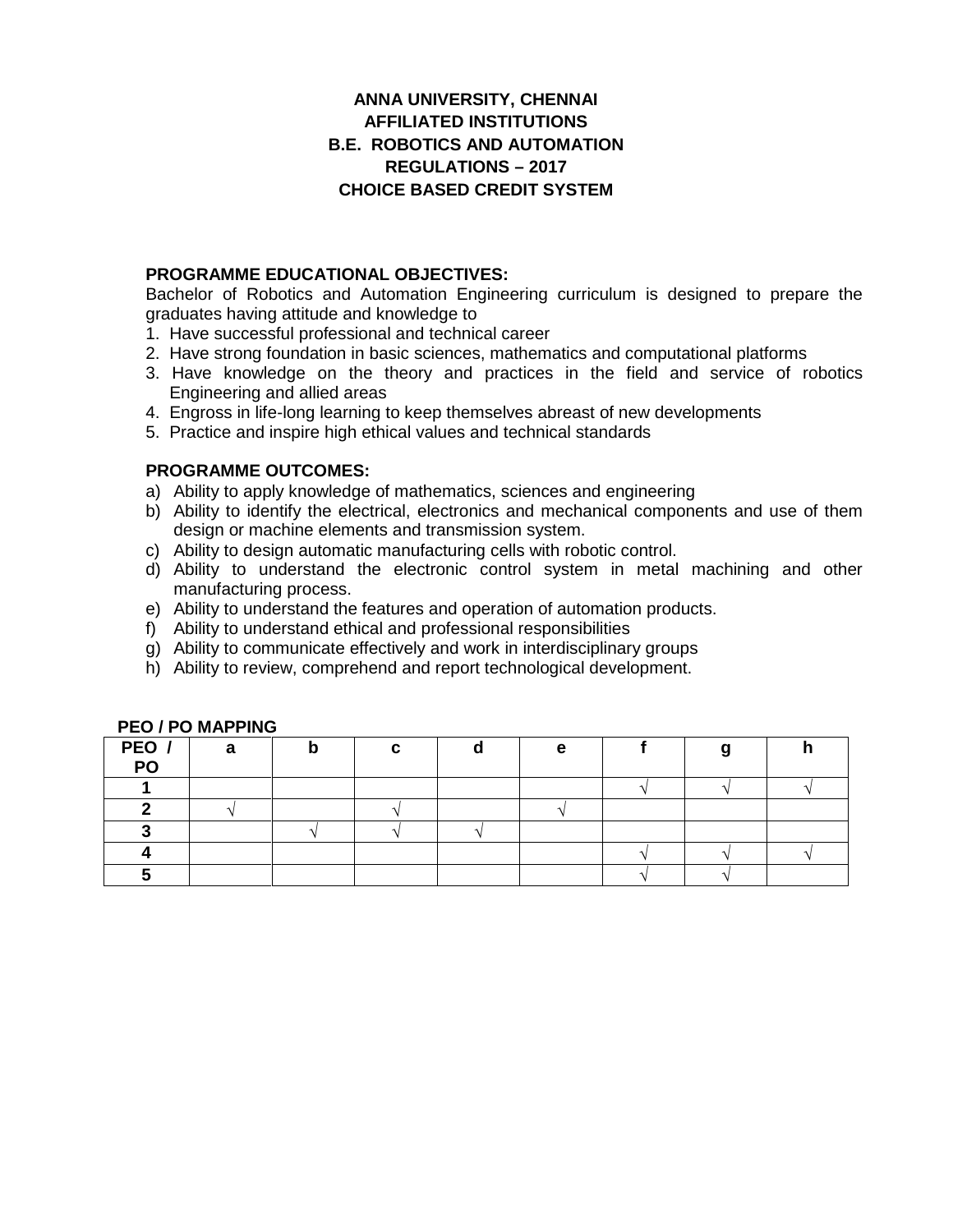## **SEMESTER COURSE WISE PEO MAPPING**

|                                                                                                                                                                        | <b>COURSE TITLE</b>                                                                | PO <sub>1</sub>                                                                                         | PO <sub>2</sub> | PO <sub>3</sub> | PO <sub>4</sub> | PO <sub>5</sub> | PO <sub>6</sub> | PO <sub>7</sub> | PO <sub>8</sub> | PO <sub>9</sub> |
|------------------------------------------------------------------------------------------------------------------------------------------------------------------------|------------------------------------------------------------------------------------|---------------------------------------------------------------------------------------------------------|-----------------|-----------------|-----------------|-----------------|-----------------|-----------------|-----------------|-----------------|
|                                                                                                                                                                        | <b>Communicative English</b>                                                       |                                                                                                         |                 |                 |                 |                 |                 | ✓               |                 |                 |
|                                                                                                                                                                        | <b>Engineering Mathematics I</b>                                                   | $\checkmark$                                                                                            | $\checkmark$    | $\checkmark$    |                 |                 |                 |                 |                 | ✓               |
| ↽                                                                                                                                                                      | <b>Engineering Physics</b>                                                         | ✓                                                                                                       | ✓               | ✓               |                 |                 |                 |                 |                 | ✓               |
|                                                                                                                                                                        | <b>Engineering Chemistry</b>                                                       |                                                                                                         |                 |                 | ✓               |                 |                 |                 |                 |                 |
|                                                                                                                                                                        | Problem Solving and Python Programming                                             |                                                                                                         |                 |                 |                 | ✓               |                 |                 |                 |                 |
| <b>SEMESTER</b><br><b>Engineering Graphics</b><br>᠆<br><b>Technical English</b><br><b>YEAR</b><br><b>Materials Science</b><br>$\sim$<br><b>SEMESTER</b><br>Engineering |                                                                                    |                                                                                                         | ✓               | $\checkmark$    |                 |                 |                 | ✓               |                 |                 |
|                                                                                                                                                                        | Problem Solving and Python Programming Laboratory                                  | ✓<br>✓<br>✓<br>✓<br>✓<br>✓<br>✓<br>$\checkmark$<br>✓<br>✓<br>✓<br>✓<br>✓<br>✓<br>✓<br>$\checkmark$<br>✓ |                 |                 |                 |                 |                 |                 |                 |                 |
|                                                                                                                                                                        | Physics and Chemistry Laboratory                                                   |                                                                                                         |                 |                 |                 |                 |                 |                 |                 |                 |
|                                                                                                                                                                        |                                                                                    |                                                                                                         |                 |                 |                 |                 |                 |                 |                 |                 |
|                                                                                                                                                                        | <b>Engineering Mathematics II</b>                                                  |                                                                                                         |                 |                 |                 |                 |                 |                 |                 |                 |
|                                                                                                                                                                        |                                                                                    |                                                                                                         |                 |                 |                 |                 |                 |                 |                 |                 |
|                                                                                                                                                                        | Basic Electrical, Electronics and Instrumentation                                  |                                                                                                         |                 |                 |                 |                 |                 |                 |                 |                 |
|                                                                                                                                                                        | <b>Environmental Science and Engineering</b>                                       |                                                                                                         |                 |                 |                 |                 |                 |                 |                 |                 |
|                                                                                                                                                                        | <b>Engineering Mechanics</b>                                                       |                                                                                                         |                 |                 |                 |                 |                 |                 |                 |                 |
|                                                                                                                                                                        | <b>Engineering Practices Laboratory</b>                                            |                                                                                                         |                 |                 |                 |                 |                 |                 |                 |                 |
|                                                                                                                                                                        | Basic Electrical, Electronics and Instrumentation<br><b>Engineering Laboratory</b> |                                                                                                         |                 |                 |                 |                 |                 |                 |                 |                 |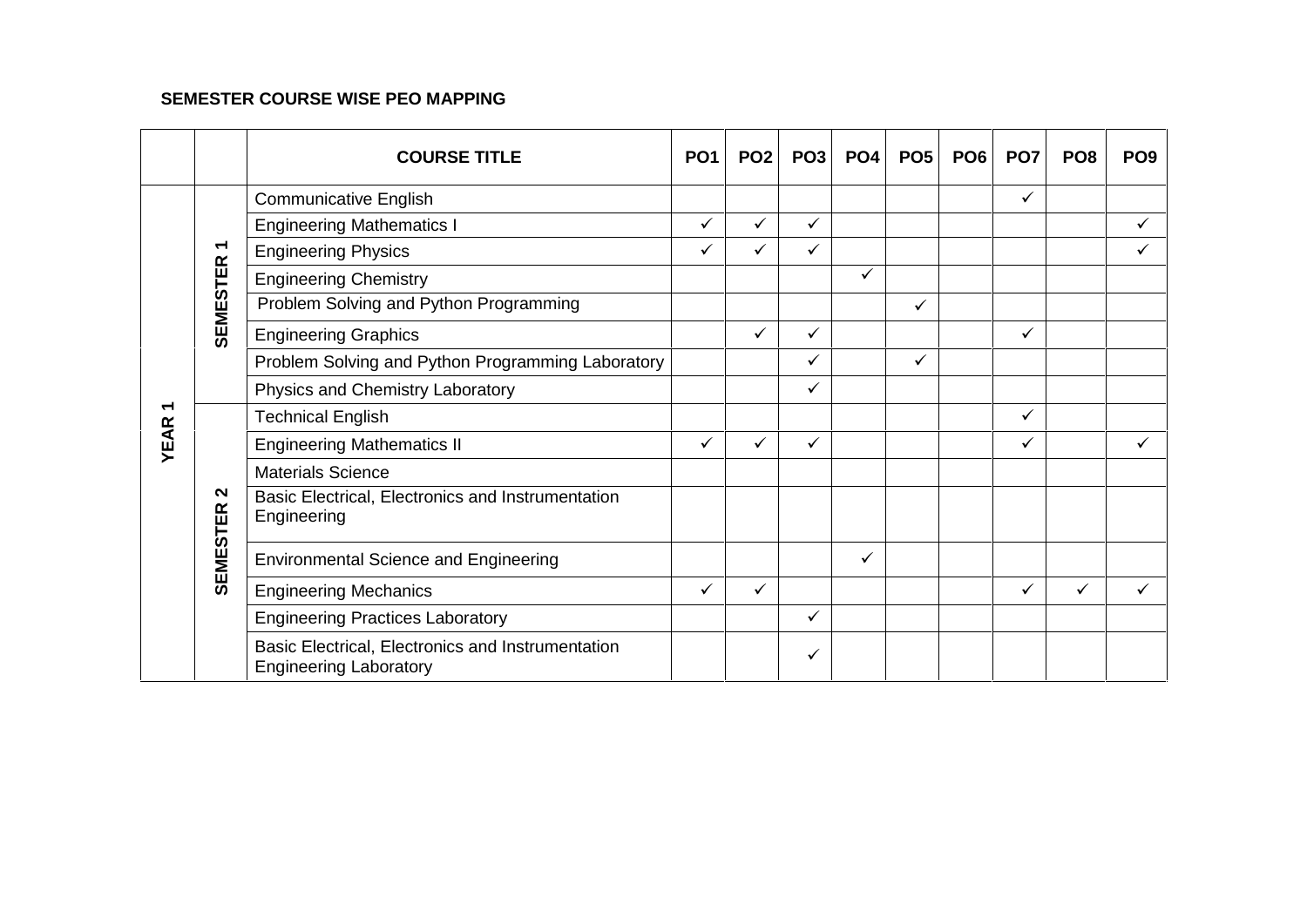|                   | <b>COURSE TITLE</b>                                                      | PO <sub>1</sub> | PO <sub>2</sub> | PO <sub>3</sub> | PO <sub>4</sub> | PO <sub>5</sub> | PO <sub>6</sub> | PO <sub>7</sub> | PO <sub>8</sub> |
|-------------------|--------------------------------------------------------------------------|-----------------|-----------------|-----------------|-----------------|-----------------|-----------------|-----------------|-----------------|
|                   | <b>Transforms and Partial Differential Equations</b>                     | ✓               |                 |                 |                 |                 |                 |                 |                 |
|                   | <b>Digital Electronics</b>                                               |                 |                 | $\checkmark$    | $\checkmark$    |                 |                 |                 |                 |
|                   | Sensors and Instrumentation<br>က                                         | ✓               |                 | $\checkmark$    |                 | $\checkmark$    |                 |                 |                 |
|                   | <b>Electron Devices and Circuits</b>                                     |                 | $\checkmark$    | ✓               |                 |                 |                 |                 |                 |
|                   | <b>SEMESTER</b><br><b>Strength of Materials for Mechanical Engineers</b> |                 |                 |                 | $\checkmark$    |                 |                 |                 |                 |
|                   | Object Oriented Programming and Data Structures                          |                 |                 |                 | $\checkmark$    |                 |                 |                 |                 |
|                   | <b>Electronic Circuits and Digital Laboratory</b>                        |                 |                 | ✓               |                 |                 |                 |                 |                 |
| $\mathbf{\Omega}$ | Strength of Materials Laboratory                                         |                 |                 |                 | $\checkmark$    |                 |                 |                 |                 |
|                   | <b>Statistics and Numerical Methods</b>                                  | $\checkmark$    |                 |                 |                 |                 |                 |                 | ✓               |
| <b>YEAR</b>       | <b>Automatic Control Systems</b>                                         |                 | ✓               |                 | $\checkmark$    |                 |                 |                 |                 |
|                   | <b>Electrical Machines and Power Systems</b><br>4                        |                 | $\checkmark$    | ✓               | ✓               |                 |                 |                 |                 |
|                   | Linear Integrated Circuits                                               |                 | $\checkmark$    |                 |                 | $\checkmark$    |                 |                 |                 |
|                   | <b>SEMESTER</b><br>Kinematics and Dynamics of Machines                   | ✓               |                 | $\checkmark$    |                 |                 |                 |                 |                 |
|                   | <b>Electrical Machines Laboratory</b>                                    |                 |                 | ✓               |                 |                 |                 |                 |                 |
|                   | <b>Dynamics Laboratory</b>                                               | ✓               |                 | $\checkmark$    |                 |                 |                 |                 |                 |
|                   | LIC and Control Systems Laboratory                                       |                 |                 | $\checkmark$    |                 |                 |                 |                 |                 |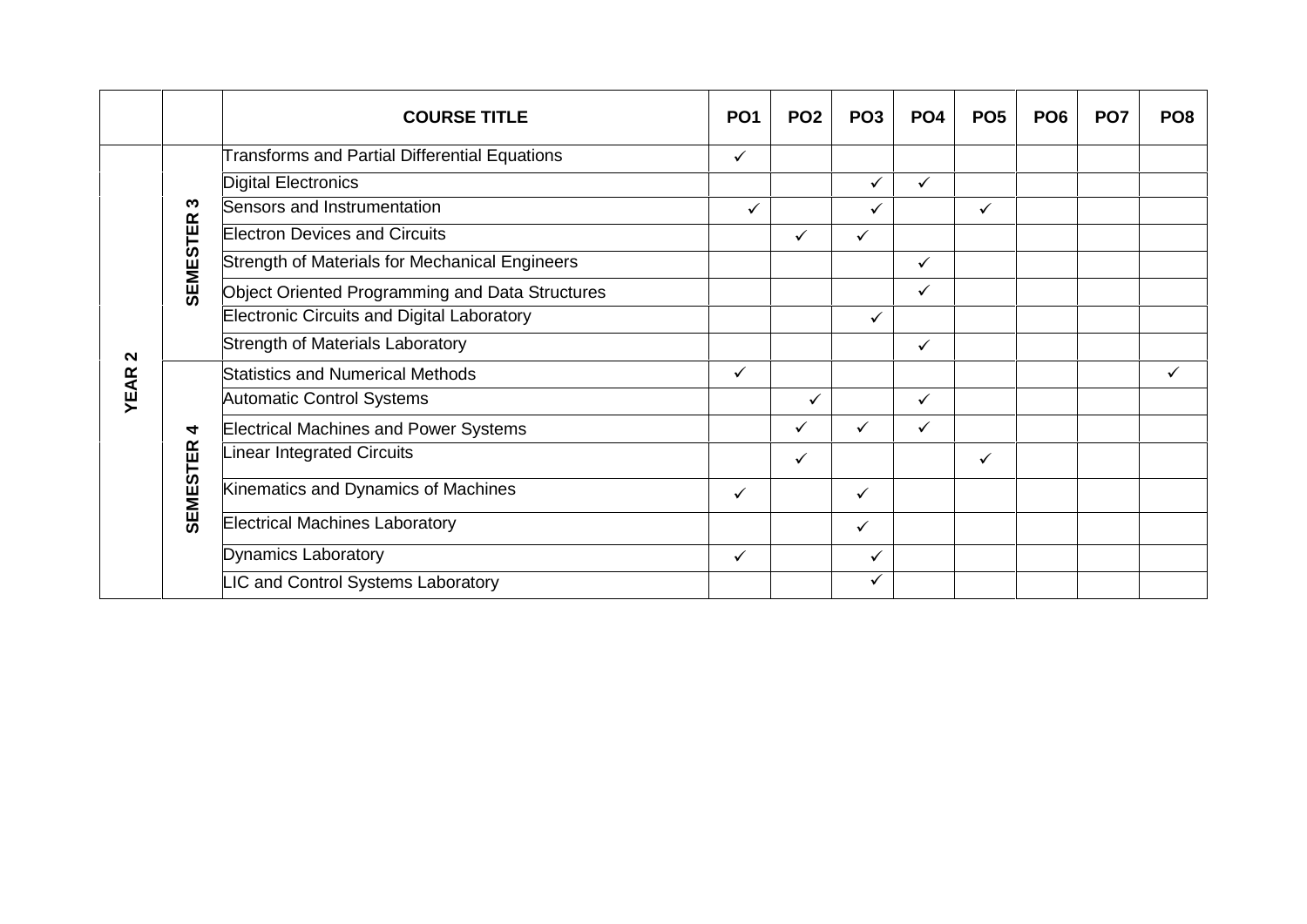|              |                   | <b>COURSE TITLE</b>                                         | PO <sub>1</sub> | PO <sub>2</sub> | PO <sub>3</sub> | PO <sub>4</sub> | PO <sub>5</sub> | PO <sub>6</sub> | PO <sub>7</sub> | PO <sub>8</sub> |
|--------------|-------------------|-------------------------------------------------------------|-----------------|-----------------|-----------------|-----------------|-----------------|-----------------|-----------------|-----------------|
|              |                   | <b>CNC Machine and Metrology</b>                            |                 |                 | $\checkmark$    | $\checkmark$    |                 |                 |                 |                 |
|              |                   | <b>Principles of Robotics</b>                               |                 |                 | $\checkmark$    |                 | $\checkmark$    |                 |                 | $\checkmark$    |
|              | <u> ဟ</u>         | Microcontrollers and PLC                                    |                 | $\checkmark$    | ✓               |                 | $\checkmark$    |                 |                 |                 |
|              |                   | Design of Machine Elements and Transmission Systems         | $\checkmark$    | ✓               |                 |                 |                 |                 |                 | ✓               |
|              |                   | Computer Architecture                                       |                 | ✓               |                 | $\checkmark$    |                 |                 |                 |                 |
|              | <b>SEMESTER</b>   | Robotics Laboratory                                         |                 |                 | $\checkmark$    |                 |                 |                 |                 |                 |
|              |                   | CNC and Metrology Laboratory                                |                 |                 | ✓               | $\checkmark$    |                 |                 |                 |                 |
|              |                   | <b>Innovation Laboratory</b>                                |                 |                 |                 |                 | $\checkmark$    |                 |                 | ✓               |
|              |                   | <b>Power Electronics and Drives</b>                         |                 | ✓               |                 | $\checkmark$    |                 |                 |                 |                 |
| ო            |                   | <b>Embedded Controllers and Real time Operating Systems</b> |                 | ✓               | ✓               | $\checkmark$    |                 |                 |                 |                 |
|              | ဖ                 | <b>Machine Vision Systems</b>                               |                 |                 | $\checkmark$    |                 |                 |                 |                 |                 |
| <b>YEAR</b>  | <b>SEMESTER</b>   | Automation System Design                                    |                 |                 | $\checkmark$    |                 | ✓               |                 |                 |                 |
|              |                   | <b>Hydraulics and Pneumatics</b>                            | $\checkmark$    |                 | $\checkmark$    |                 |                 |                 |                 |                 |
|              |                   | Power Electronics and Drives Laboratory                     |                 | $\checkmark$    |                 | ✓               |                 |                 |                 |                 |
|              |                   | Automation System Design Laboratory                         |                 |                 | $\checkmark$    |                 | $\checkmark$    |                 |                 |                 |
|              |                   | Professional Communication                                  |                 |                 |                 |                 |                 |                 | $\checkmark$    |                 |
|              |                   | <b>COURSE TITLE</b>                                         | PO <sub>1</sub> | PO <sub>2</sub> | PO <sub>3</sub> | PO <sub>4</sub> | PO <sub>5</sub> | PO <sub>6</sub> | PO <sub>7</sub> | PO <sub>8</sub> |
|              | L                 | Modeling and Simulation                                     |                 | $\checkmark$    | $\checkmark$    |                 |                 |                 |                 |                 |
|              |                   | <b>Field and Service Robotics</b>                           | $\checkmark$    |                 | $\checkmark$    |                 |                 |                 |                 | $\checkmark$    |
| <b>YEAR4</b> |                   | Modeling and Simulation Laboratory                          |                 | $\checkmark$    |                 |                 |                 |                 |                 |                 |
|              | <b>SESEMESTER</b> | Design and Fabrication Project                              |                 |                 |                 |                 |                 |                 | ✓               | $\checkmark$    |
|              |                   | $\overline{\mathbf{z}}$ Project Work                        |                 |                 | ✓               |                 |                 |                 | ✓               |                 |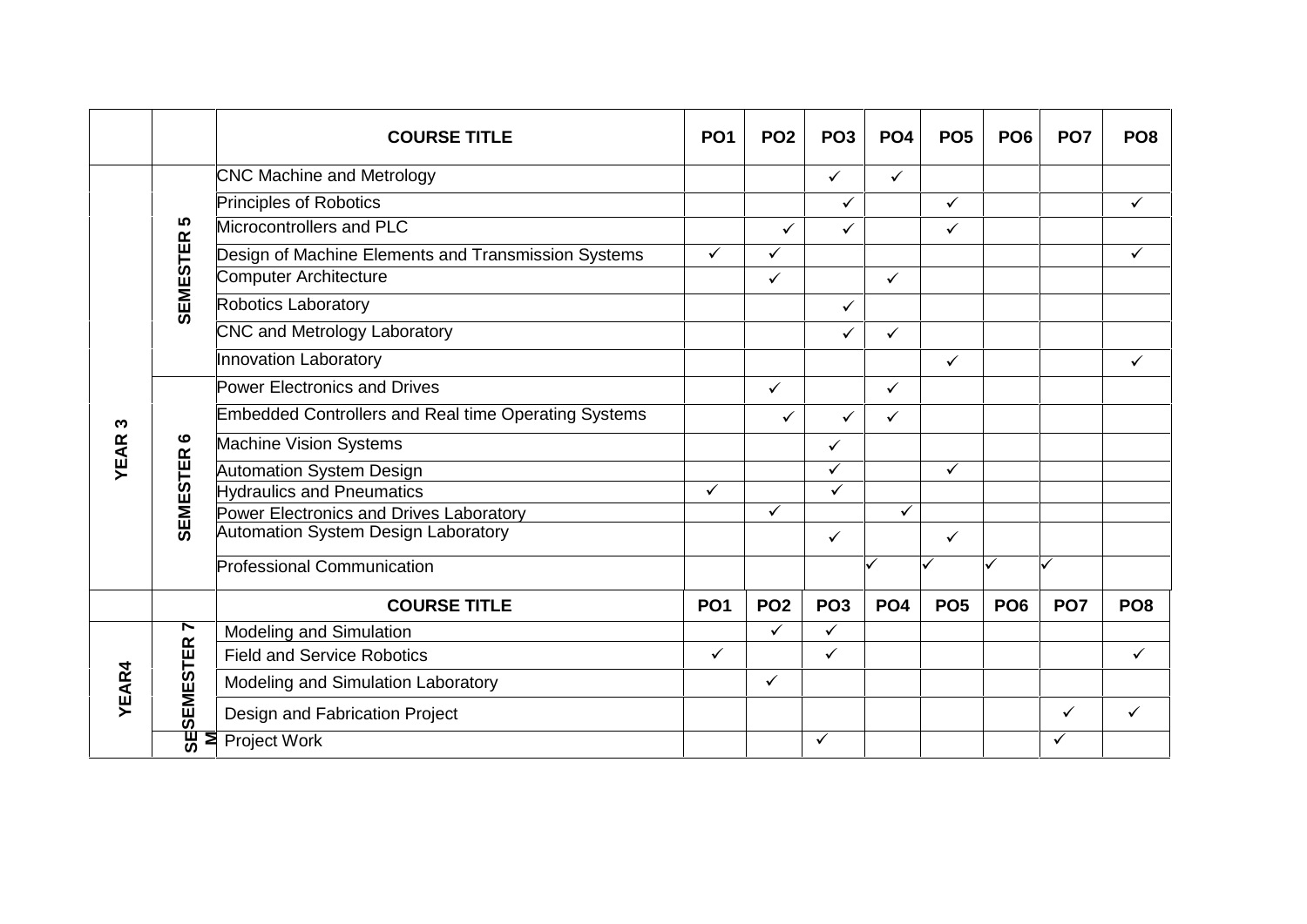|              |              | <b>COURSE TITLE</b>                                  | <b>PO1</b> | PO <sub>2</sub> | PO <sub>3</sub> | PO <sub>4</sub> | PO <sub>5</sub> | PO <sub>6</sub> | PO <sub>7</sub> | PO <sub>8</sub> |
|--------------|--------------|------------------------------------------------------|------------|-----------------|-----------------|-----------------|-----------------|-----------------|-----------------|-----------------|
|              |              | Advanced Microprocessors and Microcontrollers        |            |                 | $\checkmark$    | $\checkmark$    |                 |                 |                 |                 |
|              |              | <b>System Software</b>                               |            |                 |                 |                 | $\checkmark$    |                 | $\checkmark$    |                 |
| SEMESTER VI  | ELECTIVE-I   | Automobile Engineering                               |            | $\checkmark$    | $\checkmark$    |                 |                 |                 |                 |                 |
|              |              | Human Rights                                         |            |                 |                 |                 |                 | ✓               | $\checkmark$    | $\checkmark$    |
|              | ELECTIVE-II  | Professional Ethics in Engineering                   |            |                 |                 |                 |                 | ✓               | $\checkmark$    | $\checkmark$    |
|              |              | <b>Special Machines and Controllers</b>              |            | $\checkmark$    |                 |                 | $\checkmark$    |                 |                 |                 |
|              |              | <b>Advanced Control Systems</b>                      |            |                 |                 |                 | $\checkmark$    |                 |                 |                 |
|              |              | Lean Manufacturing                                   |            | $\checkmark$    |                 | $\checkmark$    |                 |                 |                 |                 |
|              |              | Industrial Design and Applied Ergonomics             |            |                 | $\checkmark$    |                 |                 |                 | ✓               | $\checkmark$    |
|              |              | Process Planning and Cost Estimation                 |            |                 | $\checkmark$    |                 |                 |                 |                 |                 |
| SEMESTER VII |              | <b>Intellectual Property Rights</b>                  |            |                 |                 |                 |                 | $\checkmark$    |                 |                 |
|              |              | <b>VLSI Design</b>                                   |            | $\checkmark$    |                 | $\checkmark$    |                 |                 |                 |                 |
|              |              | Virtual Instrumentation                              |            |                 | $\checkmark$    |                 | $\checkmark$    |                 |                 |                 |
|              | ELECTIVE-III | <b>Computer Integrated Manufacturing Systems</b>     |            |                 |                 |                 | $\checkmark$    |                 | $\checkmark$    |                 |
|              |              | Artificial Intelligence for Robotics                 |            |                 | $\checkmark$    |                 | $\checkmark$    |                 | $\checkmark$    |                 |
|              | ELECTIVE-IV  | <b>Disaster Management</b>                           |            |                 |                 |                 |                 | ✓               | $\checkmark$    | $\checkmark$    |
|              |              | Maintenance and Safety Engineering                   |            | $\checkmark$    |                 |                 |                 |                 |                 | $\checkmark$    |
|              |              | Neural Networks and Fuzzy Systems                    |            |                 |                 |                 |                 |                 |                 |                 |
|              |              | Industrial Robotics and Material Handling<br>Systems |            |                 | $\checkmark$    | $\checkmark$    |                 |                 |                 |                 |
|              |              | <b>Totally Integrated Automation</b>                 |            |                 | ✓               |                 | $\checkmark$    |                 |                 |                 |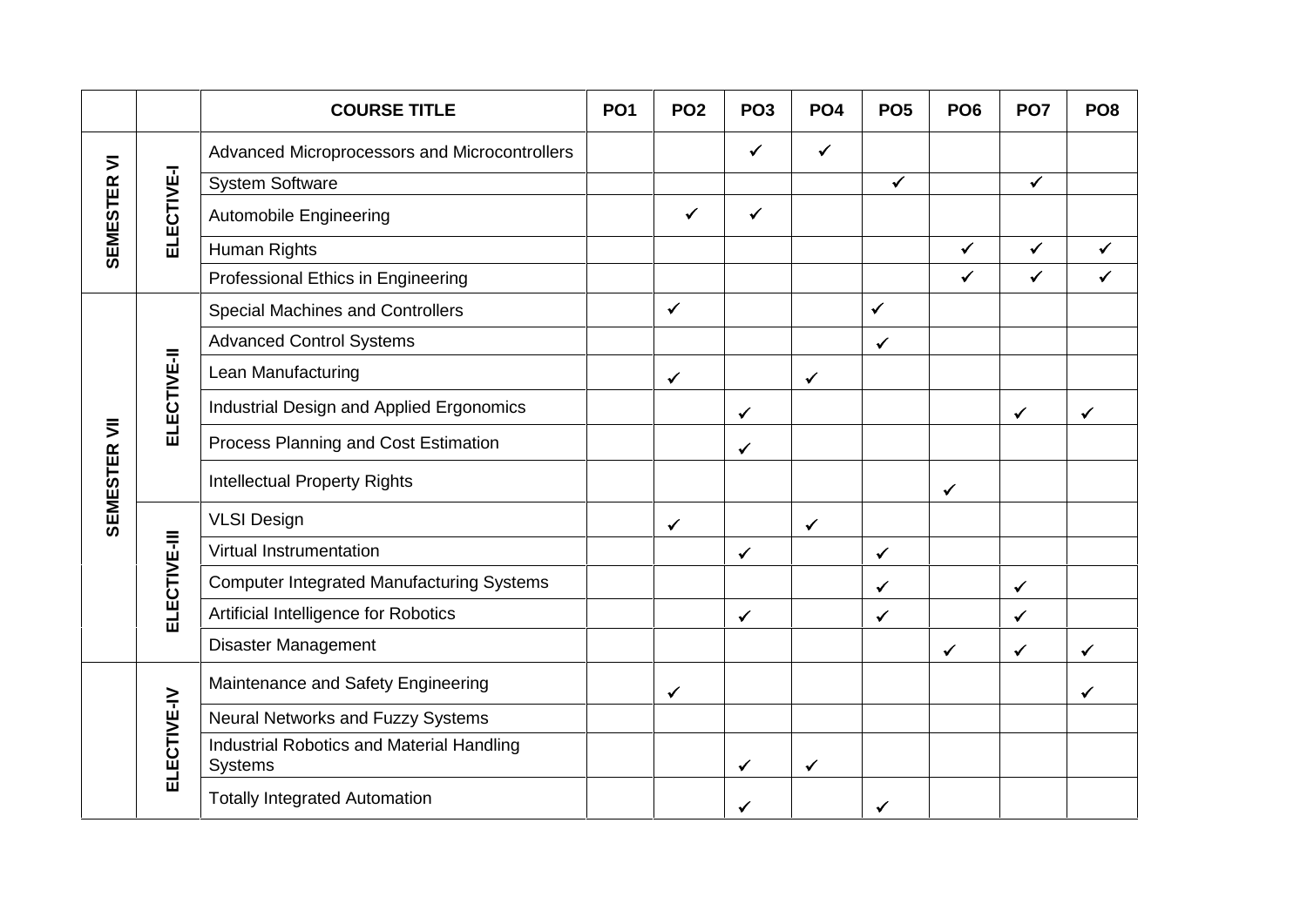|                 |             | <b>Total Quality Management</b>                |              |              |              |              | $\checkmark$ | ✓            |   |
|-----------------|-------------|------------------------------------------------|--------------|--------------|--------------|--------------|--------------|--------------|---|
|                 |             | <b>Embedded System Design</b>                  |              | $\checkmark$ | $\checkmark$ | $\checkmark$ |              |              |   |
|                 |             | <b>Wireless Sensors Networks for Robotics</b>  |              | ✓            | $\checkmark$ | ✔            |              |              |   |
|                 |             | Micro Electro Mechanical Systems               | $\checkmark$ | $\checkmark$ |              |              |              |              |   |
| ミ               | ELECTIVE-V  | <b>Industrial Networking</b>                   |              | $\checkmark$ | $\checkmark$ |              |              |              |   |
|                 |             | Supply Chain Management                        |              |              |              |              | $\checkmark$ | ✓            | ✓ |
| <b>SEMESTER</b> |             | <b>Operations Research</b>                     | $\checkmark$ | $\checkmark$ |              |              |              |              |   |
|                 |             | Digital Signal Processors and its Applications |              | $\checkmark$ | $\checkmark$ |              |              |              | ✓ |
|                 | ELECTIVE-VI | <b>Entrepreneurship Development</b>            |              |              |              |              | $\checkmark$ |              |   |
|                 |             | Internet Tools and Java Programming            |              |              |              |              |              |              |   |
|                 |             | <b>Principles of Management</b>                |              |              |              |              | $\checkmark$ | $\checkmark$ |   |
|                 |             | <b>Fundamentals of Nanoscience</b>             |              |              |              |              |              |              |   |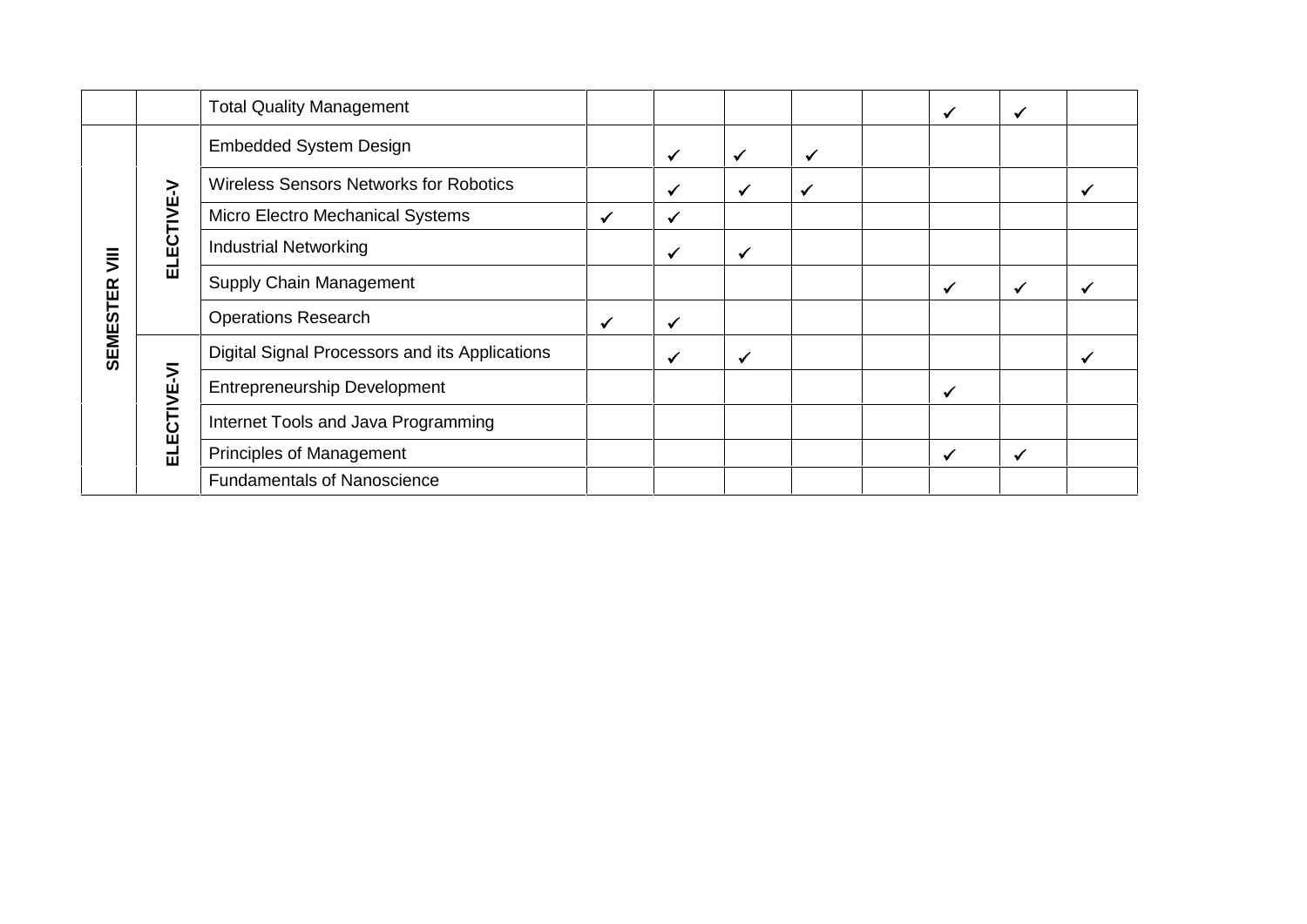## **ANNA UNIVERSITY, CHENNAI AFFILIATED INSTITUTIONS B.E. ROBOTICS AND AUTOMATION REGULATIONS –2017 CHOICE BASED CREDIT SYSTEM I TO VIII SEMESTERS CURRICULA AND SYLLABI**

| <b>SEMESTER I</b> |                              |                                                      |                 |                                  |                |          |          |    |  |  |  |  |
|-------------------|------------------------------|------------------------------------------------------|-----------------|----------------------------------|----------------|----------|----------|----|--|--|--|--|
| SL.<br><b>NO</b>  | <b>COURSE</b><br><b>CODE</b> | <b>COURSE TITLE</b>                                  | <b>CATEGORY</b> | <b>CONTACT</b><br><b>PERIODS</b> | ┗              |          | Р        | C  |  |  |  |  |
| <b>THEORY</b>     |                              |                                                      |                 |                                  |                |          |          |    |  |  |  |  |
| 1.                | <b>HS8151</b>                | <b>Communicative English</b>                         | <b>HS</b>       | 4                                | 4              | 0        | 0        | 4  |  |  |  |  |
| 2.                | MA8151                       | <b>Engineering Mathematics - I</b>                   | <b>BS</b>       | 4                                | 4              | 0        | $\Omega$ | 4  |  |  |  |  |
| 3.                | PH8151                       | <b>Engineering Physics</b>                           | <b>BS</b>       | 3                                | 3              | 0        | $\Omega$ | 3  |  |  |  |  |
| 4.                | CY8151                       | <b>Engineering Chemistry</b>                         | <b>BS</b>       | 3                                | 3              | 0        | $\Omega$ | 3  |  |  |  |  |
| 5.                | GE8151                       | Problem Solving and Python<br>Programming            | <b>ES</b>       | 3                                | 3              | 0        | $\Omega$ | 3  |  |  |  |  |
| 6.                | GE8152                       | <b>Engineering Graphics</b>                          | <b>ES</b>       | 6                                | 2              | 0        | 4        | 4  |  |  |  |  |
|                   | <b>PRACTICALS</b>            |                                                      |                 |                                  |                |          |          |    |  |  |  |  |
| 7.                | GE8161                       | Problem Solving and Python<br>Programming Laboratory | ES              | 4                                | $\overline{0}$ | 0        | 4        | 2  |  |  |  |  |
| 8.                | <b>BS8161</b>                | Physics and Chemistry Laboratory                     | <b>BS</b>       | 4                                | $\overline{0}$ | $\Omega$ | 4        | 2  |  |  |  |  |
|                   |                              |                                                      | <b>TOTAL</b>    | 31                               | 19             | 0        | 12       | 25 |  |  |  |  |

## **SEMESTER I**

#### **SEMESTER II**

| SL.<br><b>NO</b> | <b>COURSE</b><br><b>CODE</b> | <b>COURSE TITLE</b>                                                                          | <b>CATEGORY</b> | <b>CONTACT</b><br><b>PERIODS</b> |          |                | P              | С              |
|------------------|------------------------------|----------------------------------------------------------------------------------------------|-----------------|----------------------------------|----------|----------------|----------------|----------------|
| <b>THEORY</b>    |                              |                                                                                              |                 |                                  |          |                |                |                |
| $\mathbf 1$ .    | <b>HS8251</b>                | <b>Technical English</b>                                                                     | <b>HS</b>       | 4                                | 4        | 0              | 0              | 4              |
| 2.               | MA8251                       | <b>Engineering Mathematics - II</b>                                                          | <b>BS</b>       | 4                                | 4        | 0              | $\Omega$       | 4              |
| 3.               | PH8251                       | <b>Materials Science</b>                                                                     | <b>BS</b>       | 3                                | 3        | 0              | $\Omega$       | 3              |
| 4.               | BE8253                       | <b>Basic Electrical, Electronics</b><br>and Instrumentation<br>Engineering                   | <b>ES</b>       | 3                                | 3        | 0              | $\overline{0}$ | 3              |
| 5.               | GE8291                       | <b>Environmental Science and</b><br>Engineering                                              | <b>HS</b>       | 3                                | 3        | 0              | $\Omega$       | 3              |
| 6.               | GE8292                       | <b>Engineering Mechanics</b>                                                                 | ES              | 5                                | 3        | $\overline{2}$ | $\overline{0}$ | $\overline{4}$ |
|                  | <b>PRACTICALS</b>            |                                                                                              |                 |                                  |          |                |                |                |
| 7.               | GE8261                       | <b>Engineering Practices</b><br>Laboratory                                                   | ES              | 4                                | $\Omega$ | 0              | 4              | 2              |
| 8.               | BE8261                       | <b>Basic Electrical, Electronics</b><br>and Instrumentation<br><b>Engineering Laboratory</b> | ES              | 4                                | $\Omega$ | 0              | 4              | $\overline{2}$ |
|                  |                              |                                                                                              | <b>TOTAL</b>    | 30                               | 20       | 2              | 8              | 25             |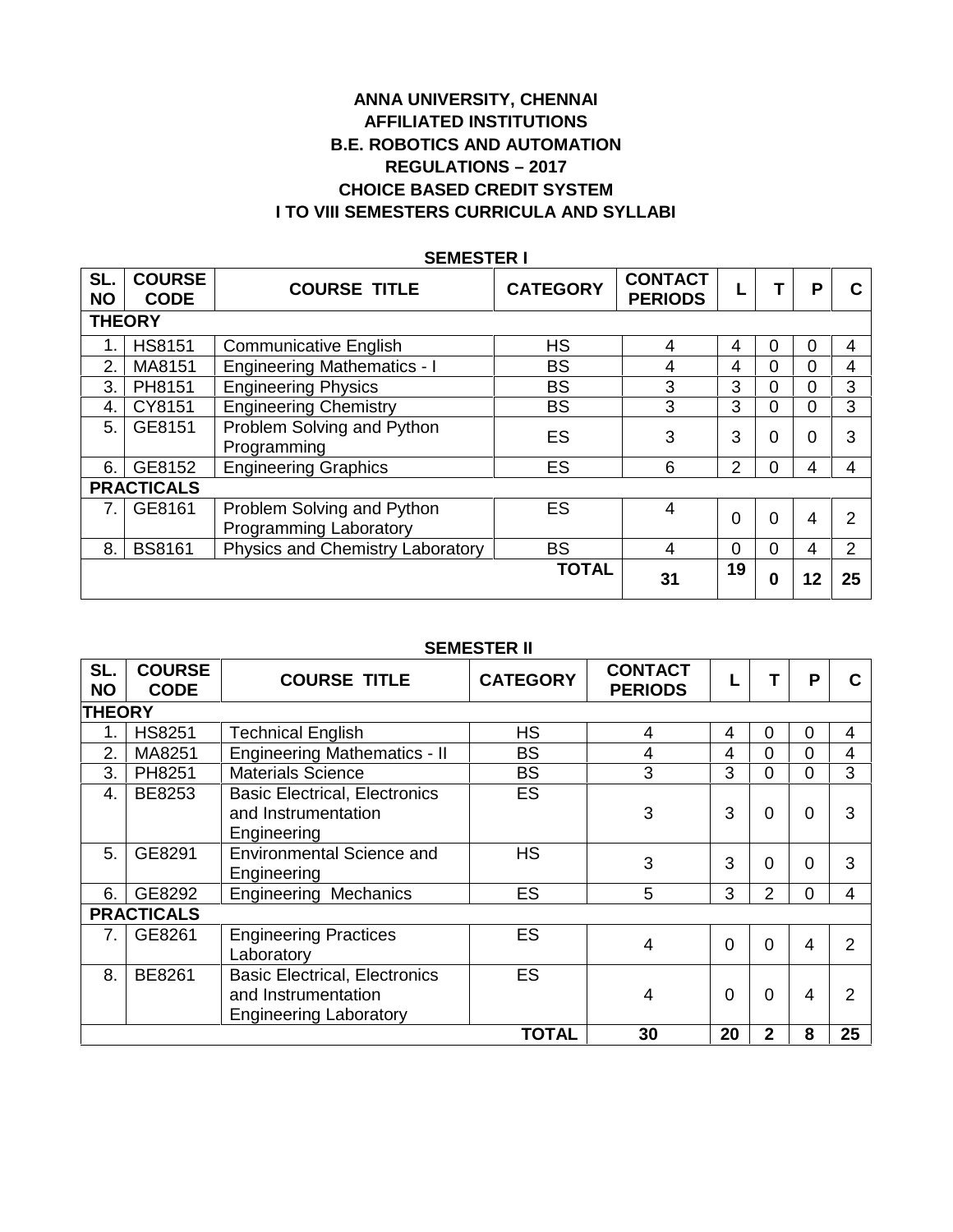## **SEMESTER – III**

| SL.<br>NO.    | <b>COURSE</b><br><b>CODE</b> | <b>COURSE TITLE</b>                                       | <b>CATEGORY</b> | <b>CONTACT</b><br><b>PERIODS</b> |    |          | P        | C              |
|---------------|------------------------------|-----------------------------------------------------------|-----------------|----------------------------------|----|----------|----------|----------------|
| <b>THEORY</b> |                              |                                                           |                 |                                  |    |          |          |                |
| 1.            | MA8353                       | <b>Transforms and Partial Differential</b><br>Equations   | <b>BS</b>       | 4                                | 4  | $\Omega$ | $\Omega$ | 4              |
| 2.            | EC8392                       | <b>Digital Electronics</b>                                | <b>ES</b>       | 3                                | 3  | $\Omega$ | 0        | 3              |
| 3.            | MT8591                       | Sensors and Instrumentation                               | РC              | 3                                | 3  | $\Omega$ | 0        | 3              |
| 4.            | EC8353                       | <b>Electron Devices and Circuits</b>                      | <b>ES</b>       | 3                                | 3  | 0        | 0        | 3              |
| 5.            | CE8395                       | Strength of Materials for<br><b>Mechanical Engineers</b>  | <b>ES</b>       | 3                                | 3  | $\Omega$ | $\Omega$ | 3              |
| 6.            | EC8301                       | Object Oriented Programming and<br><b>Data Structures</b> | <b>ES</b>       | 3                                | 3  | $\Omega$ | $\Omega$ | 3              |
|               | <b>PRACTICAL</b>             |                                                           |                 |                                  |    |          |          |                |
| 7.            | EC8312                       | <b>Electronic Circuits and Digital</b><br>Laboratory      | <b>ES</b>       | 4                                | 0  | $\Omega$ | 4        | $\overline{2}$ |
| 8.            | CE8481                       | <b>Strength of Materials Laboratory</b>                   | <b>ES</b>       | 4                                | 0  | $\Omega$ | 4        | 2              |
|               |                              |                                                           | <b>TOTAL</b>    | 27                               | 19 | 0        | 8        | 23             |

## **SEMESTER – IV**

| SL. | <b>COURSE</b>    |                                                        | <b>CATEGORY</b> | <b>CONTACT</b> |          |                | P        | C              |  |  |  |
|-----|------------------|--------------------------------------------------------|-----------------|----------------|----------|----------------|----------|----------------|--|--|--|
| NO. | <b>CODE</b>      | <b>COURSE TITLE</b>                                    |                 | <b>PERIODS</b> |          |                |          |                |  |  |  |
|     | <b>THEORY</b>    |                                                        |                 |                |          |                |          |                |  |  |  |
|     | MA8452           | <b>Statistics and Numerical Methods</b>                | <b>BS</b>       | 4              | 4        | 0              |          | 4              |  |  |  |
| 2.  | RO8401           | <b>Automatic Control Systems</b>                       | <b>PC</b>       | 3              | 3        | 0              | 0        | 3              |  |  |  |
| 3.  | RO8402           | <b>Electrical Machines and Power</b><br><b>Systems</b> | <b>ES</b>       | 3              | 3        | $\overline{0}$ | 0        | 3              |  |  |  |
| 4.  | EC8453           | <b>Linear Integrated Circuits</b>                      | ES              | 3              | 3        | $\overline{0}$ | 0        | 3              |  |  |  |
| 5.  | RO8403           | Kinematics and Dynamics of<br><b>Machines</b>          | <b>PC</b>       | 5              | 3        | $\overline{2}$ | $\Omega$ | 4              |  |  |  |
|     | <b>PRACTICAL</b> |                                                        |                 |                |          |                |          |                |  |  |  |
| 6.  | RO8411           | <b>Electrical Machines Laboratory</b>                  | <b>ES</b>       | 4              | $\Omega$ | 0              | 4        | 2              |  |  |  |
| 7.  | ME8481           | <b>Dynamics Laboratory</b>                             | <b>PC</b>       | 4              | $\Omega$ | $\mathbf 0$    | 4        | $\overline{2}$ |  |  |  |
| 8.  | RO8412           | LIC and Control Systems<br>Laboratory                  | <b>ES</b>       | 4              | $\Omega$ | 0              | 4        | $\overline{2}$ |  |  |  |
|     |                  |                                                        | <b>TOTAL</b>    | 30             | 16       | $\mathbf{2}$   | 12       | 23             |  |  |  |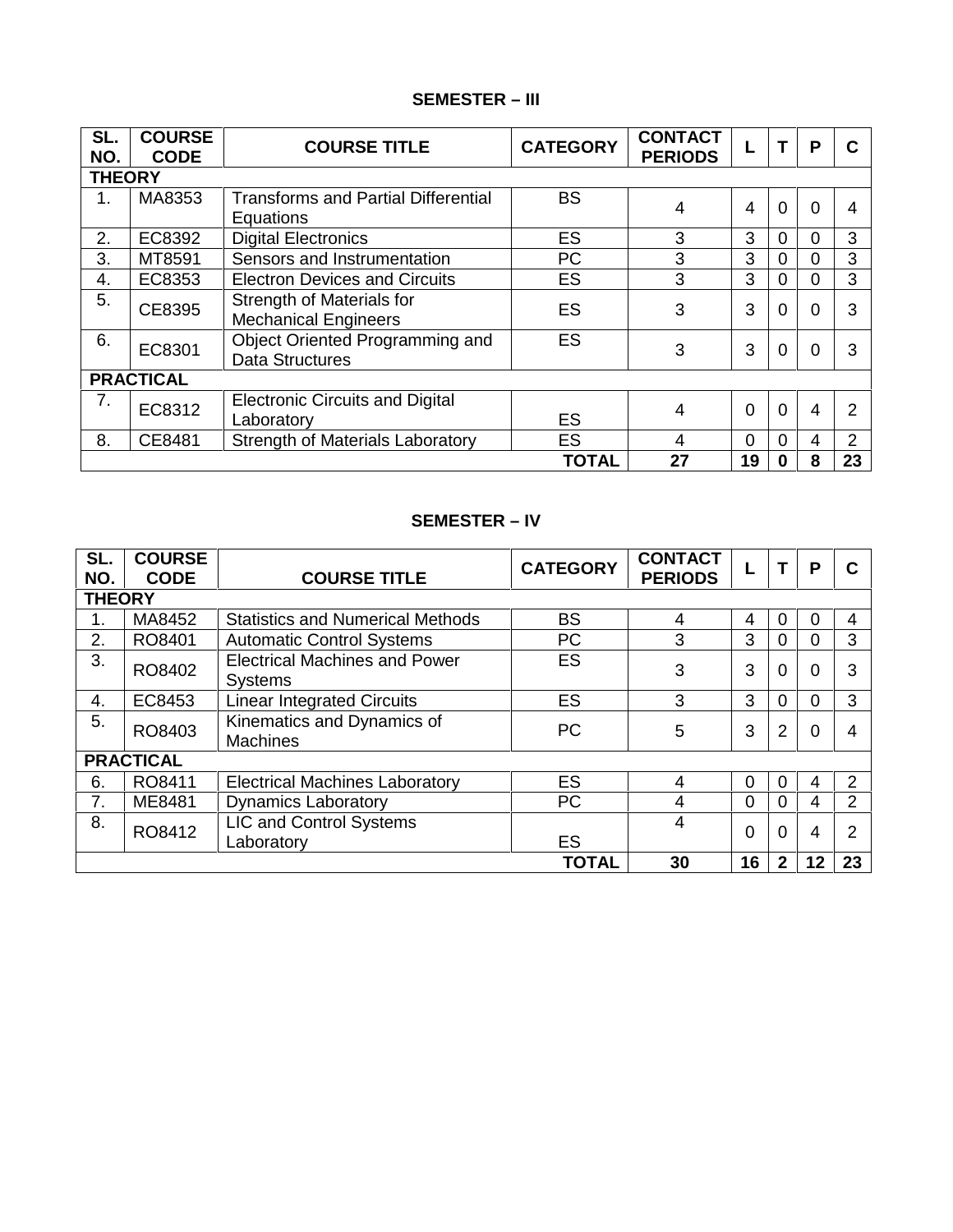## **SEMESTER – V**

| SL.<br>No.    | <b>COURSE</b><br><b>CODE</b> | <b>COURSE TITLE</b>                                           | <b>CATEGORY</b> | <b>CONTACT</b><br><b>PERIODS</b> |          |                | Р              | C  |
|---------------|------------------------------|---------------------------------------------------------------|-----------------|----------------------------------|----------|----------------|----------------|----|
| <b>THEORY</b> |                              |                                                               |                 |                                  |          |                |                |    |
|               | RO8501                       | <b>CNC Machine and Metrology</b>                              | <b>PC</b>       | 3                                | 3        | 0              | 0              | 3  |
| 2.            | RO8591                       | <b>Principles of Robotics</b>                                 | PC              | 3                                | 3        | $\Omega$       | 0              | 3  |
| 3.            | RO8502                       | Microcontrollers and PLC                                      | <b>ES</b>       | 3                                | 3        | 0              | 0              | 3  |
| 4.            | PR8551                       | Design of Machine Elements and<br><b>Transmission Systems</b> | PC              | 5                                | 3        | 2              | $\Omega$       | 4  |
| 5.            | CS8491                       | <b>Computer Architecture</b>                                  | <b>ES</b>       | 3                                | 3        | $\Omega$       | $\Omega$       | 3  |
| 6.            |                              | Open Elective - I                                             | <b>OE</b>       | 3                                | 3        | $\Omega$       | 0              | 3  |
|               | <b>PRACTICAL</b>             |                                                               |                 |                                  |          |                |                |    |
| 7.            | MT8781                       | <b>Robotics Laboratory</b>                                    | <b>PC</b>       | 4                                | 0        | $\overline{0}$ | 4              | 2  |
| 8.            | RO8511                       | CNC and Metrology Laboratory                                  | PC              | 4                                | $\Omega$ | $\Omega$       | 4              | 2  |
| 9.            | RO8512                       | <b>Innovation Laboratory</b>                                  | <b>EEC</b>      | 2                                | 0        | 0              | $\overline{2}$ |    |
|               |                              |                                                               | <b>TOTAL</b>    | 30                               | 18       | 2              | 10             | 24 |

## **SEMESTER – VI**

| SL.<br>NO.    | <b>COURSE</b><br><b>CODE</b> | <b>COURSE TITLE</b>                                                   | <b>CATEGORY</b> | <b>CONTACT</b><br><b>PERIODS</b> |                |          | P        | C              |
|---------------|------------------------------|-----------------------------------------------------------------------|-----------------|----------------------------------|----------------|----------|----------|----------------|
| <b>THEORY</b> |                              |                                                                       |                 |                                  |                |          |          |                |
|               | E18077                       | <b>Power Electronics and Drives</b>                                   | <b>ES</b>       | 5                                | 3              | 2        | 0        | 4              |
| 2.            | RO8601                       | <b>Embedded Controllers and Real time</b><br><b>Operating Systems</b> | <b>ES</b>       | 3                                | 3              | 0        | $\Omega$ | 3              |
| 3.            | RO8602                       | <b>Machine Vision Systems</b>                                         | PC              | 3                                | 3              | 0        | 0        | 3              |
| 4.            | RO8603                       | <b>Automation System Design</b>                                       | PC              | 3                                | 3              |          | 0        | 3              |
| 5.            | ME8694                       | <b>Hydraulics and Pneumatics</b>                                      | PC.             | 3                                | 3              |          | 0        | 3              |
| 6.            |                              | <b>Professional Elective I</b>                                        | <b>PE</b>       | 3                                | 3              | 0        | $\Omega$ | 3              |
|               | <b>PRACTICAL</b>             |                                                                       |                 |                                  |                |          |          |                |
| 7.            | EE8661                       | <b>Power Electronics and Drives</b><br>Laboratory                     | <b>ES</b>       | 4                                | $\overline{0}$ | $\Omega$ | 4        | $\overline{2}$ |
| 8.            | RO8611                       | <b>Automation System Design</b><br>Laboratory                         | <b>PC</b>       | 4                                | $\Omega$       | $\Omega$ | 4        | 2              |
| 9.            | <b>HS8581</b>                | <b>Professional Communication</b>                                     | <b>EEC</b>      | $\overline{2}$                   | $\Omega$       | 0        | 2        |                |
|               |                              |                                                                       | <b>TOTAL</b>    | 30                               | 18             |          | 10       | 24             |

## **SEMESTER – VII**

| SL.<br>NO. | <b>COURSE</b><br><b>CODE</b> | <b>COURSE TITLE</b>                | <b>CATEGORY</b> | <b>CONTACT</b><br><b>PERIODS</b> |          |   | Р | C  |  |  |
|------------|------------------------------|------------------------------------|-----------------|----------------------------------|----------|---|---|----|--|--|
|            | <b>THEORY</b>                |                                    |                 |                                  |          |   |   |    |  |  |
| 1.         | RO8791                       | <b>Modeling and Simulation</b>     | <b>PC</b>       | 3                                | 3        | 0 |   | 3  |  |  |
| 2.         | RO8701                       | <b>Field and Service Robotics</b>  | <b>PC</b>       | 3                                | 3        | 0 |   | 3  |  |  |
| 3.         |                              | <b>Professional Elective II</b>    | PЕ              | 3                                | 3        | 0 |   | 3  |  |  |
| 4.         |                              | <b>Professional Elective III</b>   | <b>PE</b>       | 3                                | 3        | 0 |   | 3  |  |  |
| 5.         |                              | <b>Professional Elective IV</b>    | <b>PE</b>       | 3                                | 3        | 0 |   | 3  |  |  |
| 6.         |                              | Open Elective -II                  | <b>OE</b>       | 3                                | 3        | 0 |   | 3  |  |  |
|            | <b>PRACTICAL</b>             |                                    |                 |                                  |          |   |   |    |  |  |
| 7.         | RO8711                       | Modeling and Simulation Laboratory | <b>PC</b>       | 4                                | $\Omega$ | 0 | 4 | 2  |  |  |
| 8.         | ME8682                       | Design and Fabrication Project     | <b>EEC</b>      | 4                                | $\Omega$ | 0 | 4 | 2  |  |  |
|            |                              |                                    | <b>TOTAL</b>    | 26                               | 18       |   | 8 | 22 |  |  |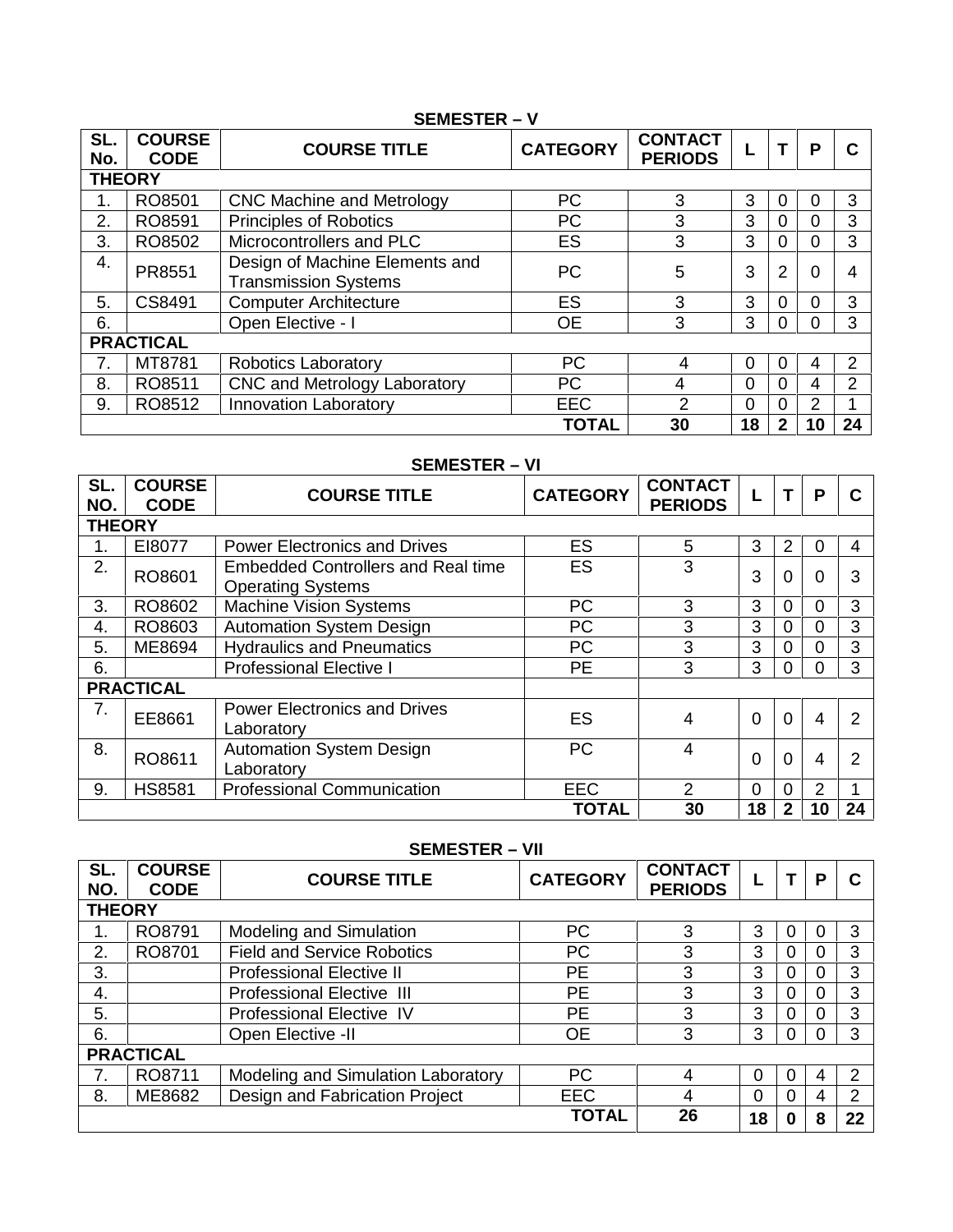### **SEMESTER – VIII**

| SL.<br>NO.       | <b>COURSE</b><br><b>CODE</b> | <b>COURSE TITLE</b>             | <b>CATEGORY</b> | <b>CONTACT</b><br><b>PERIODS</b> |          |          | D  | C  |
|------------------|------------------------------|---------------------------------|-----------------|----------------------------------|----------|----------|----|----|
| <b>THEORY</b>    |                              |                                 |                 |                                  |          |          |    |    |
| . .              |                              | Professional Elective V         | РE              |                                  | 3        | $\Omega$ |    |    |
| っ                |                              | <b>Professional Elective VI</b> | <b>PE</b>       |                                  | 3        |          |    |    |
| <b>PRACTICAL</b> |                              |                                 |                 |                                  |          |          |    |    |
| 3.               | RO8811                       | <b>Project Work</b>             | <b>EEC</b>      | 20                               | $\Omega$ |          | 20 | 10 |
|                  |                              |                                 | <b>TOTAL</b>    | 26                               | 6        |          |    | 16 |

**TOTAL NUMBER OF CREDITS TO BE EARNED FOR AWARD OF THE DEGREE = 182**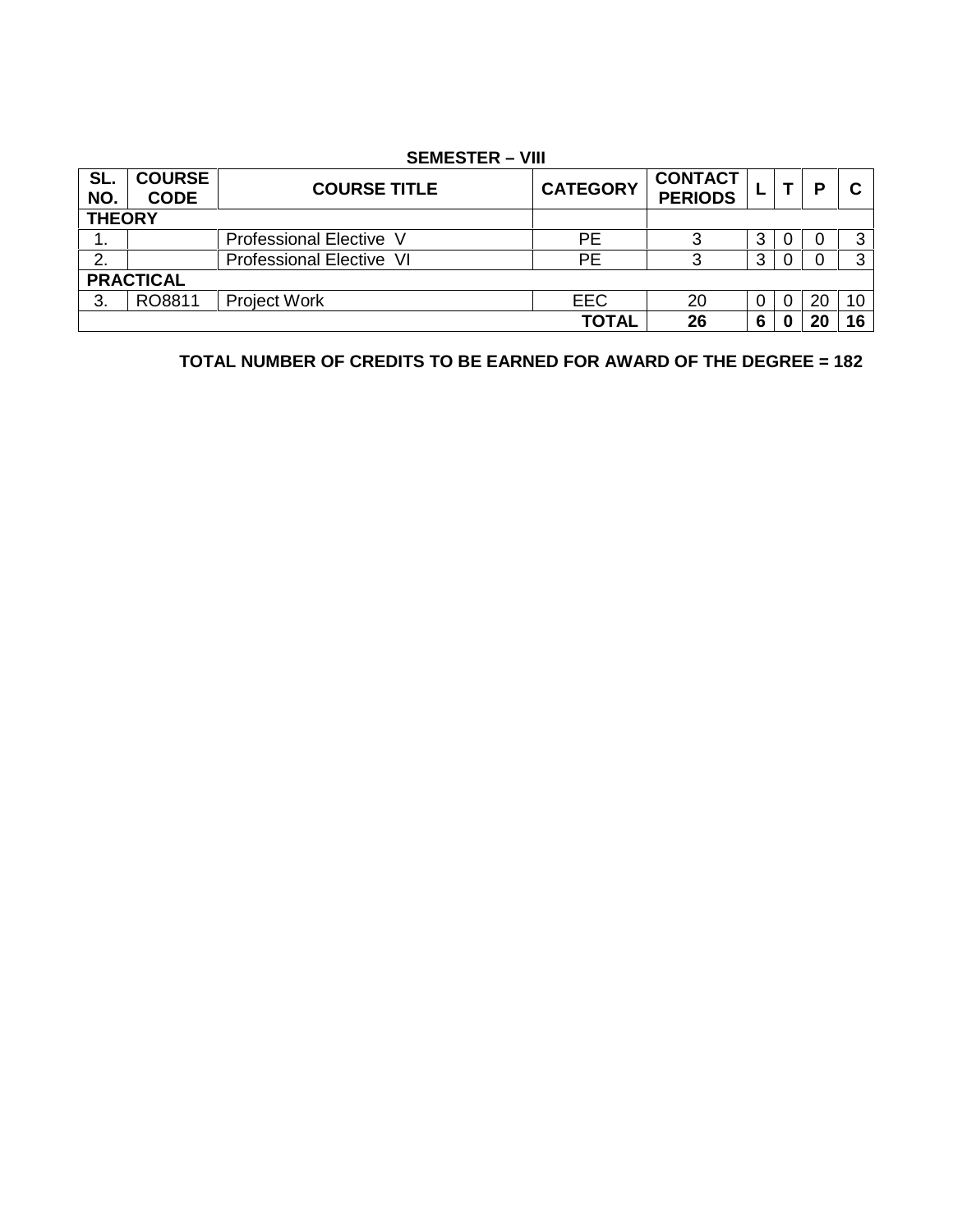## **HUMANITIES AND SOCIAL SCIENCES (HS)**

| SL.<br>NO. | <b>COURSE</b><br><b>CODE</b> | <b>COURSE TITLE</b>                             | <b>CATEGORY</b> | <b>CONTACT</b><br><b>PERIODS</b> |   | D | C |
|------------|------------------------------|-------------------------------------------------|-----------------|----------------------------------|---|---|---|
| . .        | <b>HS8151</b>                | <b>Communicative English</b>                    | <b>HS</b>       |                                  | 4 | 0 | 4 |
| 2.         | <b>HS8251</b>                | <b>Technical English</b>                        | <b>HS</b>       |                                  | 4 | 0 | 4 |
| 3.         | GE8291                       | <b>Environmental Science</b><br>and Engineering | <b>HS</b>       |                                  | 3 |   | 3 |

## **BASIC SCIENCES (BS)**

| SL.<br>NO. | <b>COURSE</b><br><b>CODE</b> | <b>COURSE TITLE</b>                                            | <b>CATEGORY</b> | <b>CONTACT</b><br><b>PERIODS</b> | ⊾              |                | P              | C              |
|------------|------------------------------|----------------------------------------------------------------|-----------------|----------------------------------|----------------|----------------|----------------|----------------|
| 1.         | MA8151                       | <b>Engineering Mathematics I</b>                               | <b>BS</b>       | 4                                | $\overline{4}$ | $\Omega$       | 0              | 4              |
| 2.         | PH8151                       | <b>Engineering Physics</b>                                     | <b>BS</b>       | 3                                | 3              | $\Omega$       | 0              | 3              |
| 3.         | CY8151                       | <b>Engineering Chemistry</b>                                   | <b>BS</b>       | 3                                | 3              | $\Omega$       | 0              | 3              |
| 4.         | <b>BS8161</b>                | <b>Physics and Chemistry</b><br>Laboratory                     | <b>BS</b>       | 4                                | 0              | $\Omega$       | 4              | 2              |
| 5.         | MA8251                       | <b>Engineering Mathematics II</b>                              | <b>BS</b>       | 4                                | 4              | $\Omega$       | $\Omega$       | 4              |
| 6.         | PH8251                       | <b>Materials Science</b>                                       | <b>BS</b>       | 3                                | 3              | $\Omega$       | 0              | 3              |
| 7.         | MA8353                       | <b>Transforms and Partial</b><br><b>Differential Equations</b> | <b>BS</b>       | 5                                | $\overline{4}$ | $\overline{0}$ | $\overline{0}$ | $\overline{4}$ |
| 8.         | MA8452                       | <b>Statistics and Numerical</b><br><b>Methods</b>              | <b>BS</b>       | 4                                | 4              | 0              | 0              | 4              |

## **ENGINEERING SCIENCES (ES)**

| SL.<br>NO.     | <b>COURSE</b><br><b>CODE</b> | <b>COURSE TITLE</b>                                                               | <b>CATEGORY</b> | <b>CONTACT</b><br><b>PERIODS</b> | L              | т              | P              | C              |  |
|----------------|------------------------------|-----------------------------------------------------------------------------------|-----------------|----------------------------------|----------------|----------------|----------------|----------------|--|
| 1.             | GE8151                       | Problem Solving and Python<br>Programming                                         | <b>ES</b>       | 3                                | 3              | $\mathbf 0$    | $\Omega$       | 3              |  |
| 2.             | GE8152                       | <b>Engineering Graphics</b>                                                       | ES              | 6                                | $\overline{2}$ | $\overline{0}$ | 4              | 4              |  |
| 3.             | GE8161                       | Problem Solving and Python<br>Programming                                         | ES              | 4                                | $\mathbf 0$    | $\mathbf 0$    | 4              | 2              |  |
| 4.             | BE8253                       | Basic Electrical, Electronics<br>and<br>Instrumentation Engineering               | <b>ES</b>       | 3                                | 3              | $\mathbf{0}$   | $\Omega$       | 3              |  |
| 5.             | GE8292                       | <b>Engineering Mechanics</b>                                                      | <b>ES</b>       | 5                                | 3              | $\overline{2}$ | $\Omega$       | 4              |  |
| 6.             | GE8261                       | <b>Engineering Practices Laboratory</b>                                           | <b>ES</b>       | 4                                | $\Omega$       | $\Omega$       | 4              | 2              |  |
| 7 <sub>1</sub> | BE8261                       | Basic Electrical, Electronics and<br>Instrumentation<br>Engineering<br>Laboratory | ES              | 4                                | 0              | $\mathbf{0}$   | $\overline{4}$ | $\overline{2}$ |  |
| 8.             | EC8392                       | <b>Digital Electronics</b>                                                        | <b>ES</b>       | 3                                | 3              | $\mathbf 0$    | 0              | 3              |  |
| 9.             | EC8353                       | <b>Electron Devices and Circuits</b>                                              | ES              | 3                                | 3              | $\mathbf 0$    | $\overline{0}$ | 3              |  |
| 10.            | CE8395                       | Strength of Materials for Mechanical<br>Engineers                                 | ES              | 3                                | 3              | $\mathbf{0}$   | $\Omega$       | 3              |  |
| 11.            | EC8301                       | Object Oriented Programming and<br><b>Data Structures</b>                         | ES              | 3                                | 3              | $\mathbf 0$    | $\Omega$       | 3              |  |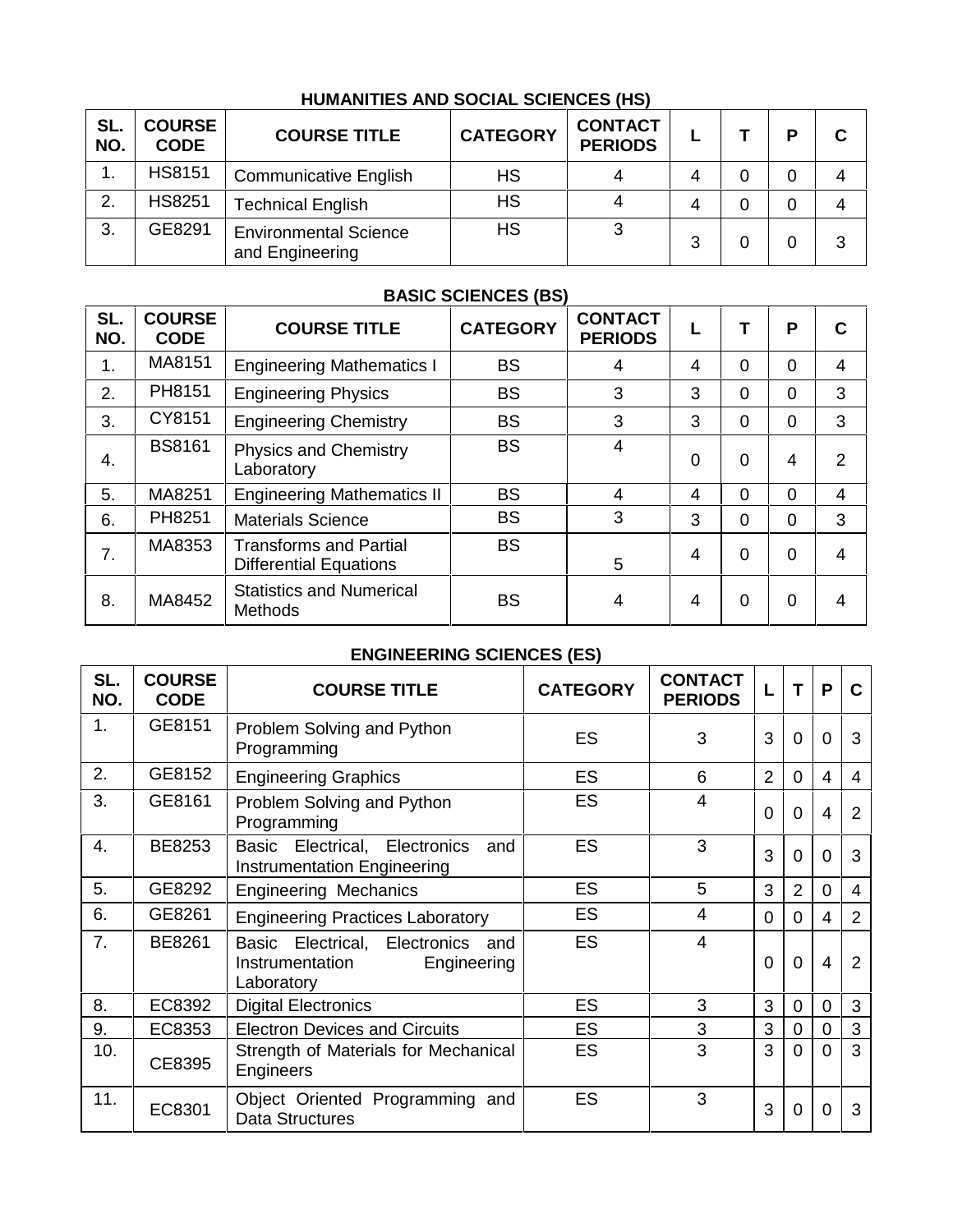| 12. | EC8312 | <b>Electronic Circuits and Digital</b><br>Laboratory                  | ES        |   | 0              |          |          | $\overline{2}$ |  |
|-----|--------|-----------------------------------------------------------------------|-----------|---|----------------|----------|----------|----------------|--|
| 13. | CE8481 | Strength of Materials Laboratory                                      | <b>ES</b> | 4 | $\Omega$       | 0        | 4        | 2              |  |
| 14. | RO8402 | <b>Electrical Machines and Power</b><br><b>Systems</b>                | ES        | 3 | 3              | 0        | $\Omega$ | 3              |  |
| 15. | EC8453 | <b>Linear Integrated Circuits</b>                                     | <b>ES</b> | 3 | 3              | 0        | 0        | 3              |  |
| 16. | RO8411 | <b>Electrical Machines Laboratory</b>                                 | <b>ES</b> | 4 | 0              | 0        | 4        | $\overline{2}$ |  |
| 17. | RO8412 | LIC and Control Systems Laboratory                                    | <b>ES</b> | 4 | 0              | 0        | 4        | $\overline{2}$ |  |
| 18. | RO8502 | Microcontrollers and PLC                                              | <b>ES</b> | 3 | 3              | 0        | $\Omega$ | 3              |  |
| 19. | CS8491 | <b>Computer Architecture</b>                                          | <b>ES</b> | 3 | 3              | 0        | $\Omega$ | 3              |  |
| 20. | EI8077 | <b>Power Electronics and Drives</b>                                   | ES        | 5 | 3              | 2        | 0        | 4              |  |
| 21. | RO8601 | <b>Embedded Controllers and Real</b><br><b>Time Operation Systems</b> | <b>ES</b> | 3 | 3              | 0        | $\Omega$ | 3              |  |
| 22. | EE8661 | <b>Power Electronics and Drives</b><br>Laboratory                     | <b>ES</b> | 4 | $\overline{0}$ | $\Omega$ | 4        | 2              |  |

## **PROFESSIONAL CORE (PC)**

| SL.<br>NO. | <b>COURSE</b><br><b>CODE</b> | <b>COURSE TITLE</b>                                    | <b>CATEGORY</b> | <b>CONTACT</b><br><b>PERIODS</b> |                | т              | P              | C              |
|------------|------------------------------|--------------------------------------------------------|-----------------|----------------------------------|----------------|----------------|----------------|----------------|
| 1.         | MT8591                       | Sensors and Instrumentation                            | <b>PC</b>       | 3                                | 3              | 0              | $\Omega$       | 3              |
| 2.         | RO8401                       | <b>Automatic Control Systems</b>                       | PC              | 3                                | 3              | 0              | 0              | 3              |
| 3.         | RO8403                       | Kinematics and Dynamics of<br><b>Machines</b>          | PC              | 5                                | 3              | $\overline{2}$ | $\Omega$       | 4              |
| 4.         | ME8481                       | <b>Dynamics Laboratory</b>                             | <b>PC</b>       | 4                                | $\overline{0}$ | $\Omega$       | 4              | $\overline{2}$ |
| 5.         | RO8501                       | <b>CNC Machine and Metrology</b>                       | <b>PC</b>       | 3                                | 3              | 0              | 0              | 3              |
| 6.         | RO8591                       | <b>Principles of Robotics</b>                          | PC              | 3                                | 3              | 0              | 0              | 3              |
| 7.         | PR8551                       | Design of Machine Elements<br>and Transmission Systems | <b>PC</b>       | 5                                | 3              | 2              | $\Omega$       | 4              |
| 8.         | MT8781                       | <b>Robotics Laboratory</b>                             | <b>PC</b>       | 4                                | $\mathbf 0$    | 0              | 4              | $\overline{2}$ |
| 9.         | RO8511                       | CNC and Metrology Laboratory                           | PC              | 4                                | $\Omega$       | 0              | 4              | 2              |
| 10.        | RO8602                       | Machine Vision Systems                                 | <b>PC</b>       | 3                                | 3              | 0              | 0              | 3              |
| 11.        | RO8603                       | <b>Automation System Design</b>                        | PC              | 3                                | 3              | 0              | 0              | 3              |
| 12.        | RO8611                       | <b>Automation System Design</b><br>Laboratory          | <b>PC</b>       | 4                                | $\Omega$       | 0              | 4              | $\overline{2}$ |
| 13.        | RO8791                       | Modeling and Simulation                                | <b>PC</b>       | 3                                | 3              | 0              | $\Omega$       | 3              |
| 14.        | RO8701                       | <b>Field and Service Robotics</b>                      | PC              | 3                                | 3              | $\Omega$       | 0              | 3              |
| 15.        | ME8694                       | <b>Hydraulics and Pneumatics</b>                       | PC              | 3                                | 3              | $\Omega$       | $\overline{0}$ | 3              |
| 16.        | RO8711                       | <b>Modeling and Simulation</b><br>Laboratory           | <b>PC</b>       | 4                                | $\Omega$       | 0              | 4              | $\overline{2}$ |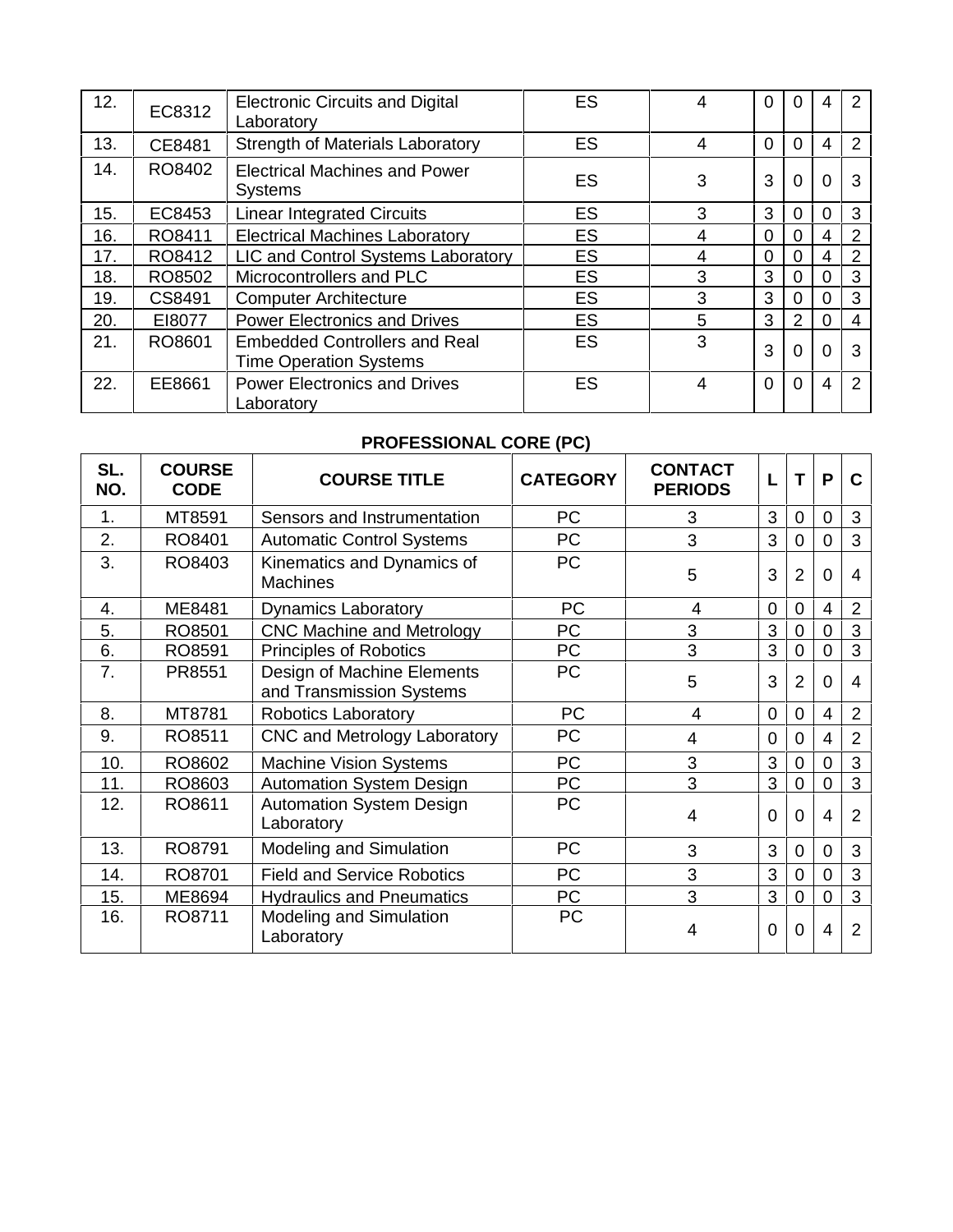## **PROFESSIONAL ELECTIVES FOR ROBOTICS AND AUTOMATION SEMESTER VI, ELECTIVE –I**

| SL.<br>NO. | <b>COURSE</b><br><b>CODE</b> | <b>COURSE TITLE</b>                              | <b>CATEGORY</b> | <b>CONTACT</b><br><b>PERIODS</b> |  | D        | C |
|------------|------------------------------|--------------------------------------------------|-----------------|----------------------------------|--|----------|---|
|            | RO8001                       | Advanced Microprocessors and<br>Microcontrollers | <b>PE</b>       | 3                                |  |          | 3 |
| 2.         | RO8002                       | <b>System Software</b>                           | <b>PE</b>       |                                  |  | $\Omega$ | 3 |
| 3.         | ME8091                       | Automobile Engineering                           | <b>PE</b>       | 3                                |  |          | 3 |
| 4.         | GE8075                       | <b>Intellectual Property Rights</b>              | <b>PE</b>       | 3                                |  |          | 3 |
| 5.         | GE8073                       | <b>Fundamentals of Nanoscience</b>               | PE              |                                  |  |          | 3 |

## **SEMESTER VII, ELECTIVE – II**

| SL.<br>NO. | <b>COURSE</b><br><b>CODE</b> | <b>COURSE TITLE</b>                            | <b>CATEGORY</b> | <b>CONTACT</b><br><b>PERIODS</b> | ► | D | C |
|------------|------------------------------|------------------------------------------------|-----------------|----------------------------------|---|---|---|
| 1.         | RO8092                       | Lean Manufacturing                             | <b>PE</b>       | 3                                | 3 |   | 3 |
| 2.         | RO8091                       | Industrial Design and Applied<br>Ergonomics    | <b>PE</b>       | 3                                | 3 |   | 3 |
| 3.         | ME8793                       | Process Planning and Cost<br><b>Estimation</b> | <b>PE</b>       | 3                                | 3 |   | 3 |
| 4.         | MG8491                       | <b>Operations Research</b>                     | PE              | 3                                | 3 |   | 3 |
| 5.         | GE8071                       | <b>Disaster Management</b>                     | <b>PE</b>       | 3                                | 3 |   | 3 |

## **SEMESTER VII, ELECTIVE –III**

| SL.<br>NO. | <b>COURSE</b><br><b>CODE</b> | <b>COURSE TITLE</b>                                           | <b>CATEGORY</b> | <b>CONTACT</b><br><b>PERIODS</b> |   |   | Р | C |
|------------|------------------------------|---------------------------------------------------------------|-----------------|----------------------------------|---|---|---|---|
| 1.         | EC8095                       | <b>VLSI Design</b>                                            | <b>PE</b>       | 3                                | 3 | 0 |   | 3 |
| 2.         | MT8071                       | Virtual Instrumentation                                       | <b>PE</b>       | 3                                | 3 | 0 |   | 3 |
| 3.         | RO8003                       | Artificial Intelligence for<br>Robotics                       | <b>PE</b>       | 3                                | 3 | 0 |   | 3 |
| 4.         | RO8004                       | Special Machines and<br><b>Controllers</b>                    | <b>PE</b>       | 3                                | 3 | 0 |   | 3 |
| 5.         | RO8005                       | <b>Advanced Control Systems</b>                               | PE              | 3                                | 3 | 0 |   | 3 |
| 6.         | GE8072                       | Foundation Skills in Integrated<br><b>Product Development</b> | <b>PE</b>       | 3                                | 3 | 0 |   | 3 |
|            | GE8074                       | Human Rights                                                  | <b>PE</b>       | 3                                | 3 | 0 |   | 3 |

## **SEMESTER VII, ELECTIVE –IV**

| SL.<br>NO. | <b>COURSE</b><br><b>CODE</b> | <b>COURSE TITLE</b>                                         | <b>CATEGORY</b> | <b>CONTACT</b><br><b>PERIODS</b> |   |   | o | C |
|------------|------------------------------|-------------------------------------------------------------|-----------------|----------------------------------|---|---|---|---|
|            | RO8006                       | Maintenance and Safety<br>Engineering                       | <b>PE</b>       | 3                                | 3 | 0 |   | 3 |
| 2.         | RO8007                       | <b>Neural Networks and Fuzzy</b><br><b>Systems</b>          | <b>PE</b>       | 3                                |   | 0 |   | 3 |
| 3.         | RO8008                       | Industrial Robotics and<br><b>Material Handling Systems</b> | <b>PE</b>       | 3                                | 3 | 0 |   | 3 |
| 4.         | RO8009                       | <b>Totally Integrated Automation</b>                        | <b>PC</b>       | 3                                | 3 | 0 |   | 3 |
| 5.         | GE8077                       | <b>Total Quality Management</b>                             | <b>PE</b>       | 3                                | 3 |   |   | 3 |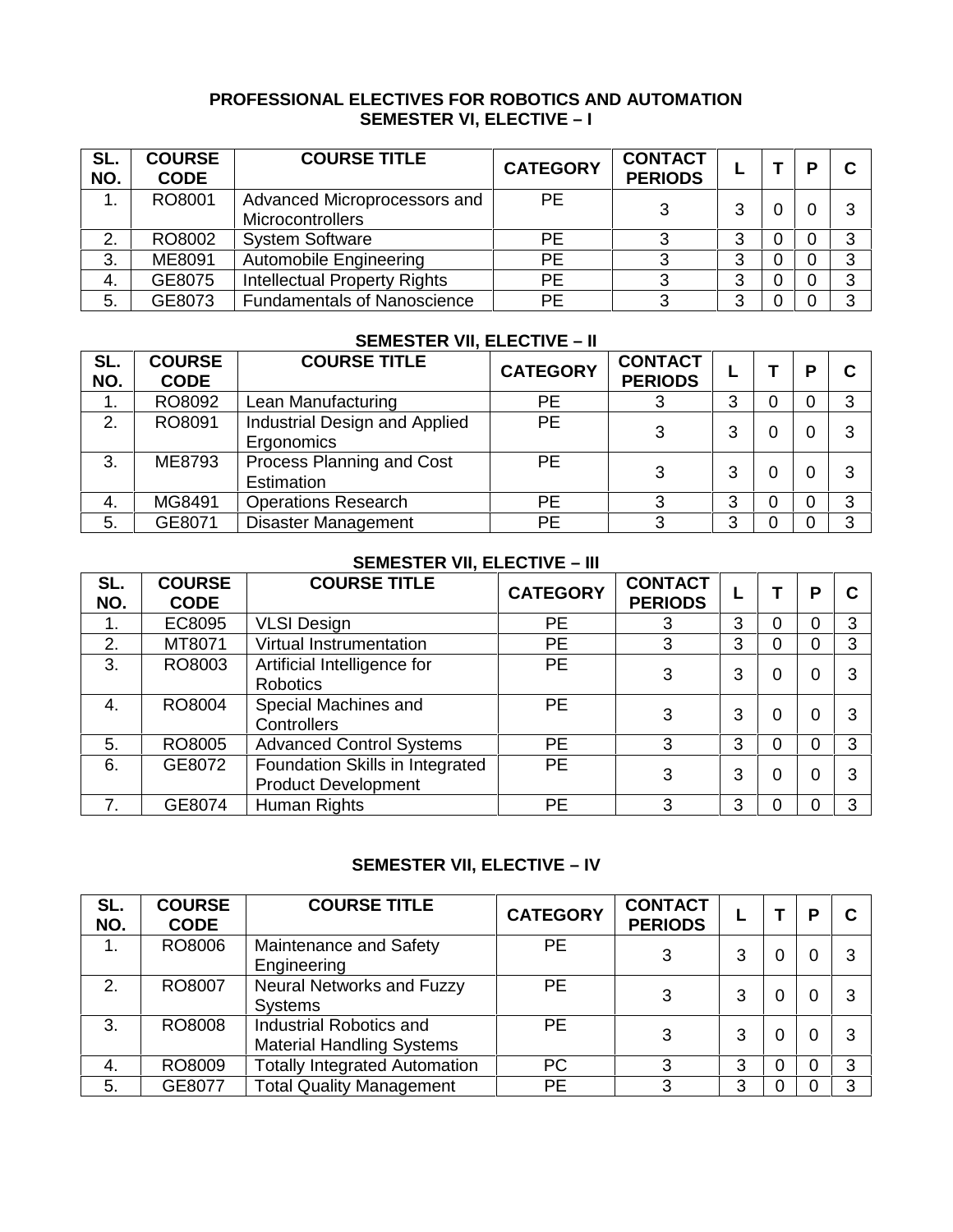## **SEMESTER VIII, ELECTIVE – V**

| SL.<br>NO. | <b>COURSE</b><br><b>CODE</b> | <b>COURSE TITLE</b>                                     | <b>CATEGORY</b> | <b>CONTACT</b><br><b>PERIODS</b> | ╺ |   | P | C |
|------------|------------------------------|---------------------------------------------------------|-----------------|----------------------------------|---|---|---|---|
|            | MT8791                       | <b>Embedded System Design</b>                           | PE              | 4                                | 2 | 0 |   | 3 |
| 2.         | RO8010                       | <b>Wireless Sensors Networks for</b><br><b>Robotics</b> | <b>PE</b>       | 3                                | 3 | 0 |   | 3 |
| 3.         | RO8011                       | <b>Industrial Networking</b>                            | PE.             | っ                                | 3 | 0 |   | 3 |
| 4.         | MG8791                       | Supply Chain Management                                 | <b>PE</b>       |                                  | 3 | 0 |   | 3 |
| 5.         | EE8091                       | Micro Electro Mechanical Systems                        | <b>PE</b>       | っ                                | 3 | 0 |   | 3 |
| 6.         | MG8591                       | <b>Principles of Management</b>                         | PE              | っ                                | 3 |   |   | 3 |

## **SEMESTER VIII, ELECTIVE - VI**

| SL.<br>NO. | <b>COURSE</b><br><b>CODE</b> | <b>COURSE TITLE</b>                                 | <b>CATEGORY</b> | <b>CONTACT</b><br><b>PERIODS</b> |   |   | D | C |
|------------|------------------------------|-----------------------------------------------------|-----------------|----------------------------------|---|---|---|---|
| 1.         | RO8012                       | Digital Signal Processors and<br>its Applications   | <b>PE</b>       | 3                                | 3 | 0 |   | 3 |
| 2.         | MG8091                       | <b>Entrepreneurship Development</b>                 | <b>PE</b>       | 3                                | 3 | 0 |   | 3 |
| 3.         | RO8013                       | Internet Tools and Java<br>Programming              | PE              | 3                                | 3 | 0 |   | 3 |
| 4.         | ME8094                       | Computer Integrated<br><b>Manufacturing Systems</b> | <b>PE</b>       |                                  | 3 | 0 |   | 3 |
| 5.         | GE8076                       | <b>Professional Ethics in</b><br>Engineering        | <b>PE</b>       | 3                                | 3 | 0 |   | 3 |

## **EMPLOYABILITY ENHANCEMENT COURSES (EEC)**

| SL.<br>NO. | <b>COURSE</b><br><b>CODE</b> | <b>COURSE TITLE</b>               | <b>CATEGORY</b> | <b>CONTACT</b><br><b>PERIODS</b> |  | n  | ◠      |
|------------|------------------------------|-----------------------------------|-----------------|----------------------------------|--|----|--------|
| ι.         | ME8682                       | Design and Fabrication Project    | <b>EEC</b>      |                                  |  |    | $\sim$ |
|            | RO8811                       | <b>Project Work</b>               | <b>EEC</b>      | 20                               |  | 20 | 10     |
| ◠<br>Ő.    | RO8512                       | <b>Innovation Laboratory</b>      | <b>EEC</b>      |                                  |  |    |        |
| 4.         | <b>HS8581</b>                | <b>Professional Communication</b> | <b>EEC</b>      |                                  |  |    |        |

## **SUMMARY**

| SL.            |                                             | <b>Credits per semester</b> |                |                |    |                          |    |                          | <b>Credits</b><br>Total  | Percentage<br>℅ |       |
|----------------|---------------------------------------------|-----------------------------|----------------|----------------|----|--------------------------|----|--------------------------|--------------------------|-----------------|-------|
| NO.            | <b>Subject Area</b>                         |                             | $\mathbf{I}$   | $\mathbf{III}$ | IV | $\mathsf{V}$             | VI | VII                      | <b>VIII</b>              |                 |       |
|                | <b>Humanities Sciences</b>                  | $\overline{4}$              | $\overline{7}$ | -              | -  | $\overline{\phantom{0}}$ | -  | ۰.                       | $\overline{\phantom{a}}$ | 11              | 5.9   |
| 2              | <b>Basic Sciences</b>                       | 12                          | 7              | 4              | 4  | $\overline{\phantom{0}}$ | ٠  | ٠                        | $\overline{\phantom{0}}$ | 27              | 14.6  |
| 3              | <b>Engineering Sciences</b>                 | 9                           | 11             | 16             | 10 | 6                        | 9  | $\overline{\phantom{a}}$ | ٠                        | 61              | 33.69 |
| $\overline{4}$ | <b>Professional Core</b>                    | $\mathbf 0$                 | $\overline{0}$ | 3              | 9  | 14                       | 11 | 8                        | $\blacksquare$           | 45              | 24.8  |
| 5              | <b>Professional Elective</b>                | $\Omega$                    | $\overline{0}$ | $\Omega$       | 0  | $\blacksquare$           | 3  | 9                        | 6                        | 18              | 9.78  |
| 6              | Open Elective                               | $\mathbf 0$                 | 0              | 0              | 0  | 3                        |    | 3                        |                          | 6               | 3.26  |
| $\overline{7}$ | Employability<br><b>Enhancement Courses</b> |                             |                | -              |    | 4                        | 1  | $\overline{2}$           | 10                       | 14              | 7.07  |
|                | Total                                       | 25                          | 25             | 23             | 23 | 24                       | 24 | 22                       | 16                       | 182             |       |
| 8              | Non Credit /<br><b>Mandatory</b>            |                             |                |                |    |                          |    |                          |                          |                 |       |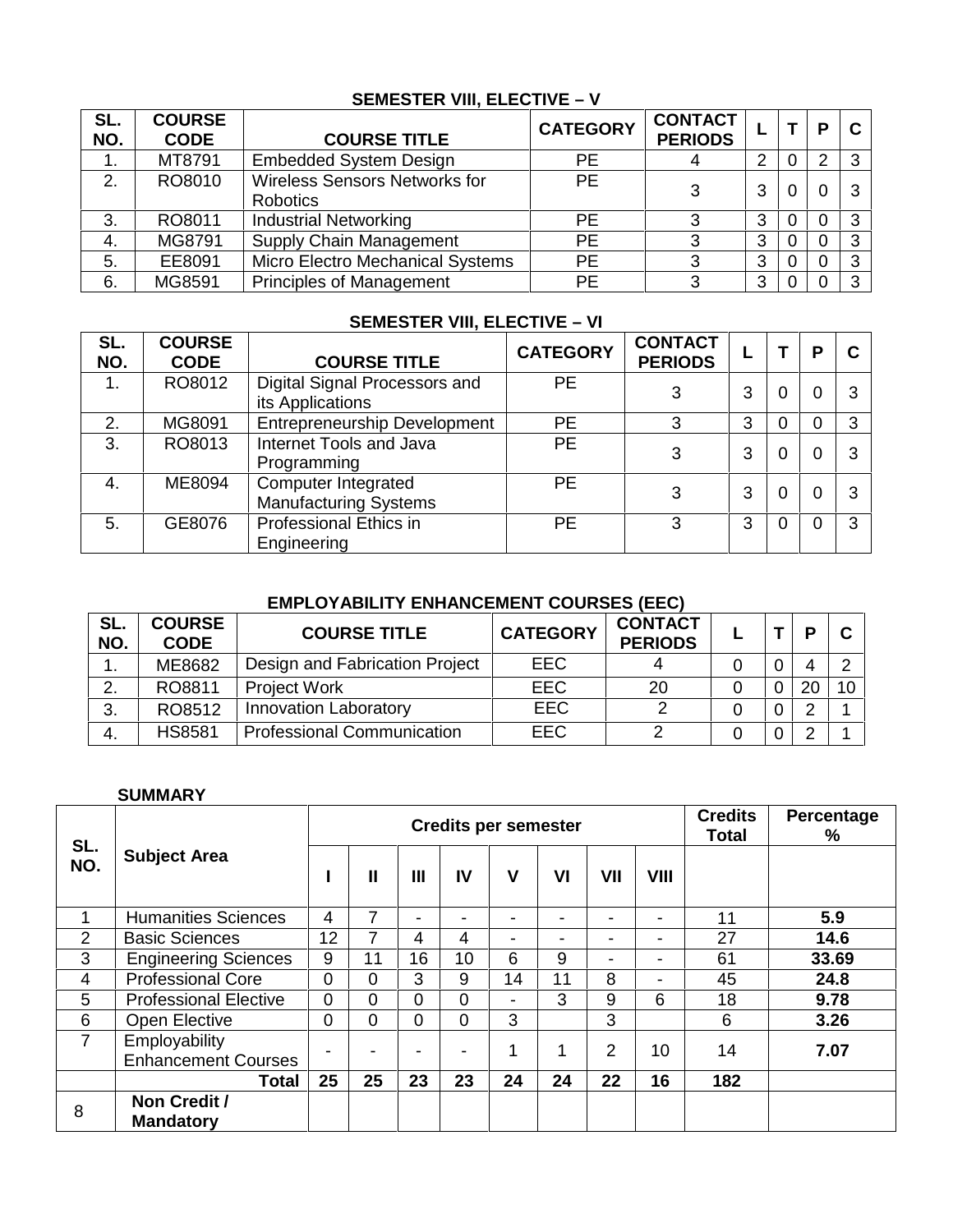## **HS8151 COMMUNICATIVE ENGLISH**

## **OBJECTIVES:**

- To develop the basic reading and writing skills of first year engineering and technology students.
- To help learners develop their listening skills, which will, enable them listen to lectures and comprehend them by asking questions; seeking clarifications.
- To help learners develop their speaking skills and speak fluently in real contexts.
- To help learners develop vocabulary of a general kind by developing their reading skills

## **UNIT I SHARING INFORMATION RELATED TO ONESELF/FAMILY& FRIENDS 12**

Reading- short comprehension passages, practice in skimming-scanning and predicting- Writing completing sentences- - developing hints. Listening- short texts- short formal and informal conversations. Speaking- introducing oneself - exchanging personal information- Language development- Wh- Questions- asking and answering-yes or no questions- parts of speech. Vocabulary development-- prefixes- suffixes- articles.- count/ uncount nouns.

## **UNIT II GENERAL READING AND FREE WRITING 12**

Reading - comprehension-pre-reading-post reading- comprehension questions (multiple choice questions and /or short questions/ open-ended questions)-inductive reading- short narratives and descriptions from newspapers including dialogues and conversations (also used as short Listening texts)- register- Writing – paragraph writing- topic sentence- main ideas- free writing, short narrative descriptions using some suggested vocabulary and structures –Listening- telephonic conversations. Speaking – sharing information of a personal kind—greeting – taking leave- Language development – prepositions, conjunctions Vocabulary development- guessing meanings of words in context.

## **UNIT III GRAMMAR AND LANGUAGE DEVELOPMENT 12**

Reading- short texts and longer passages (close reading) Writing- understanding text structure- use of reference words and discourse markers-coherence-jumbled sentences Listening – listening to longer texts and filling up the table- product description- narratives from different sources. Speaking- asking about routine actions and expressing opinions. Language development- degrees of comparison pronouns- direct vs indirect questions- Vocabulary development – single word substitutes- adverbs.

## **UNIT IV READING AND LANGUAGE DEVELOPMENT 12**

Reading- comprehension-reading longer texts- reading different types of texts- magazines Writingletter writing, informal or personal letters-e-mails-conventions of personal email- Listening- listening to dialogues or conversations and completing exercises based on them. Speaking- speaking about oneself- speaking about one's friend- Language development- Tenses- simple present-simple past present continuous and past continuous- Vocabulary development- synonyms-antonyms- phrasal verbs

## **UNIT V EXTENDED WRITING 12**

Reading- longer texts- close reading –Writing- brainstorming -writing short essays – developing an outline- identifying main and subordinate ideas- dialogue writing-Listening – listening to talks conversations- Speaking – participating in conversations- short group conversations-Language development-modal verbs- present/ past perfect tense - Vocabulary development-collocations- fixed and semi-fixed expressions

## **TOTAL: 60 PERIODS**

**L T P C 4 0 0 4**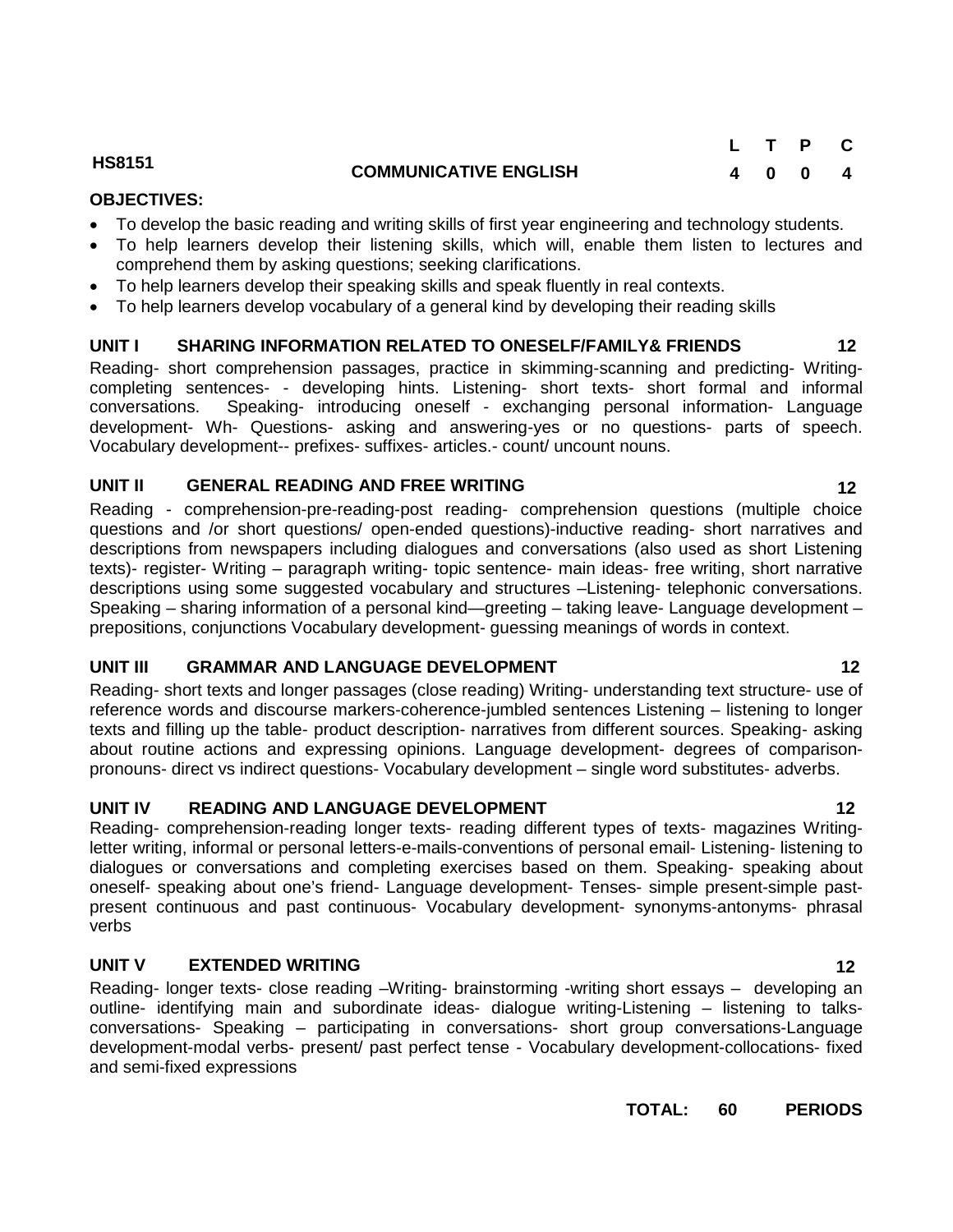## **OUTCOMES: At the end of the course, learners will be able to:**

- Read articles of a general kind in magazines and newspapers.
- Participate effectively in informal conversations; introduce themselves and their friends and express opinions in English.
- Comprehend conversations and short talks delivered in English
- Write short essays of a general kind and personal letters and emails in English.

## **TEXT BOOKS:**

- 1. Board of Editors. Using English A Course book for Undergraduate Engineers and Technologists. Orient Black Swan Limited, Hyderabad: 2015
- 2. Richards, C. Jack. Interchange Students' Book-2 New Delhi: CUP, 2015.

## **REFERENCES**

- 1 Bailey, Stephen. Academic Writing: A practical guide for students. New York: Rutledge,2011.
- 2 Means, L. Thomas and Elaine Langlois. English & Communication For Colleges. Cengage Learning , USA: 2007
- 3 Redston, Chris & Gillies Cunningham Face2Face (Pre-intermediate Student's Book & Workbook) Cambridge University Press, New Delhi: 2005
- 4 Comfort, Jeremy, et al. Speaking Effectively: Developing Speaking Skills for Business English. Cambridge University Press, Cambridge: Reprint 2011
- 5 Dutt P. Kiranmai and Rajeevan Geeta. Basic Communication Skills, Foundation Books: 2013

| <b>MA8151</b> | <b>ENGINEERING MATHEMATICS - I</b> | L T P C |  |  |
|---------------|------------------------------------|---------|--|--|
|               |                                    | 4004    |  |  |

## **OBJECTIVES :**

The goal of this course is to achieve conceptual understanding and to retain the best traditions of traditional calculus. The syllabus is designed to provide the basic tools of calculus mainly for the purpose of modelling the engineering problems mathematically and obtaining solutions. This is a foundation course which mainly deals with topics such as single variable and multivariable calculus and plays an important role in the understanding of science, engineering, economics and computer science, among other disciplines.

## **UNIT I DIFFERENTIAL CALCULUS 12**

Representation of functions - Limit of a function - Continuity - Derivatives - Differentiation rules - Maxima and Minima of functions of one variable.

## **UNIT II FUNCTIONS OF SEVERAL VARIABLES 12**

Partial differentiation – Homogeneous functions and Euler's theorem – Total derivative – Change of variables – Jacobians – Partial differentiation of implicit functions – Taylor's series for functions of two variables – Maxima and minima of functions of two variables – Lagrange's method of undetermined multipliers.

## **UNIT III INTEGRAL CALCULUS 12**

Definite and Indefinite integrals - Substitution rule - Techniques of Integration - Integration by parts, Trigonometric integrals, Trigonometric substitutions, Integration of rational functions by partial fraction, Integration of irrational functions - Improper integrals.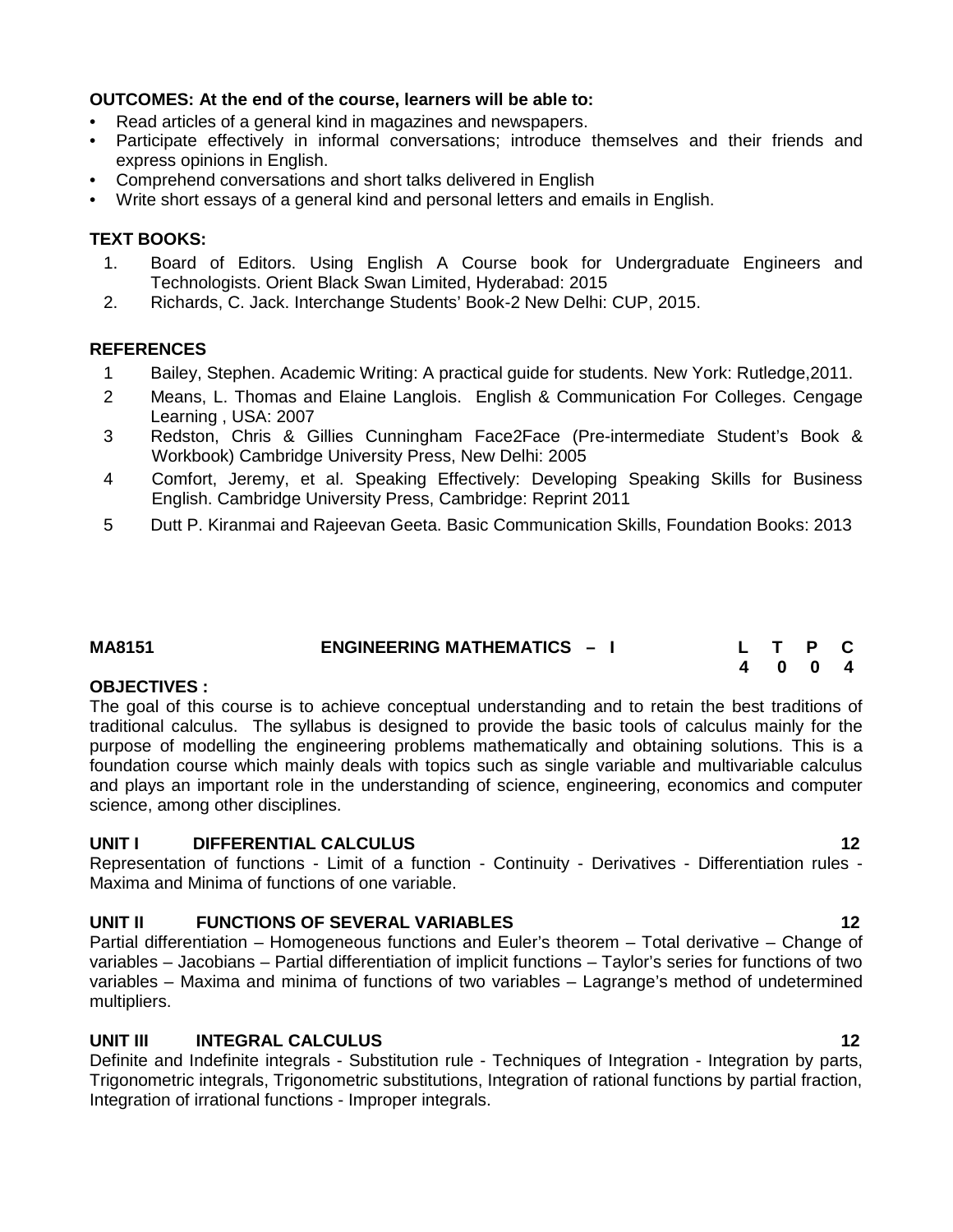## **UNIT IV MULTIPLE INTEGRALS 12**

Double integrals – Change of order of integration – Double integrals in polar coordinates – Area enclosed by plane curves – Triple integrals – Volume of solids – Change of variables in double and triple integrals.

## **UNIT V DIFFERENTIAL EQUATIONS 12**

Higher order linear differential equations with constant coefficients - Method of variation of parameters – Homogenous equation of Euler's and Legendre's type – System of simultaneous linear differential equations with constant coefficients - Method of undetermined coefficients.

## **TOTAL : 60 PERIODS**

## **OUTCOMES :**

After completing this course, students should demonstrate competency in the following skills:

- Use both the limit definition and rules of differentiation to differentiate functions.
	- Apply differentiation to solve maxima and minima problems.
	- Evaluate integrals both by using Riemann sums and by using the Fundamental Theorem of Calculus.
	- Apply integration to compute multiple integrals, area, volume, integrals in polar coordinates, in addition to change of order and change of variables.
	- Evaluate integrals using techniques of integration, such as substitution, partial fractions and integration by parts.
	- Determine convergence/divergence of improper integrals and evaluate convergent improper integrals.
	- Apply various techniques in solving differential equations.

## **TEXT BOOKS :**

- 1. Grewal B.S., "Higher Engineering Mathematics", Khanna Publishers, New Delhi, 43<sup>rd</sup> Edition, 2014.
- 2. James Stewart, "Calculus: Early Transcendentals", Cengage Learning, 7<sup>th</sup> Edition, New Delhi, 2015. [For Units I & III - Sections 1.1, 2.2, 2.3, 2.5, 2.7(Tangents problems only), 2.8, 3.1 to 3.6, 3.11, 4.1, 4.3, 5.1(Area problems only), 5.2, 5.3, 5.4 (excluding net change theorem), 5.5, 7.1 - 7.4 and 7.8].

## **REFERENCES :**

- 1. Anton, H, Bivens, I and Davis, S, "Calculus", Wiley, 10<sup>th</sup> Edition, 2016.
- 2. Jain R.K. and Iyengar S.R.K., "Advanced Engineering Mathematics", Narosa Publications, New Delhi, 3<sup>rd</sup> Edition, 2007.
- 3. Narayanan, S. and Manicavachagom Pillai, T. K., "Calculus" Volume I and II, S. Viswanathan Publishers Pvt. Ltd., Chennai, 2007.
- 4. Srimantha Pal and Bhunia, S.C, "Engineering Mathematics" Oxford University Press, 2015.
- 5. Weir, M.D and Joel Hass, "Thomas Calculus", 12<sup>th</sup> Edition, Pearson India, 2016.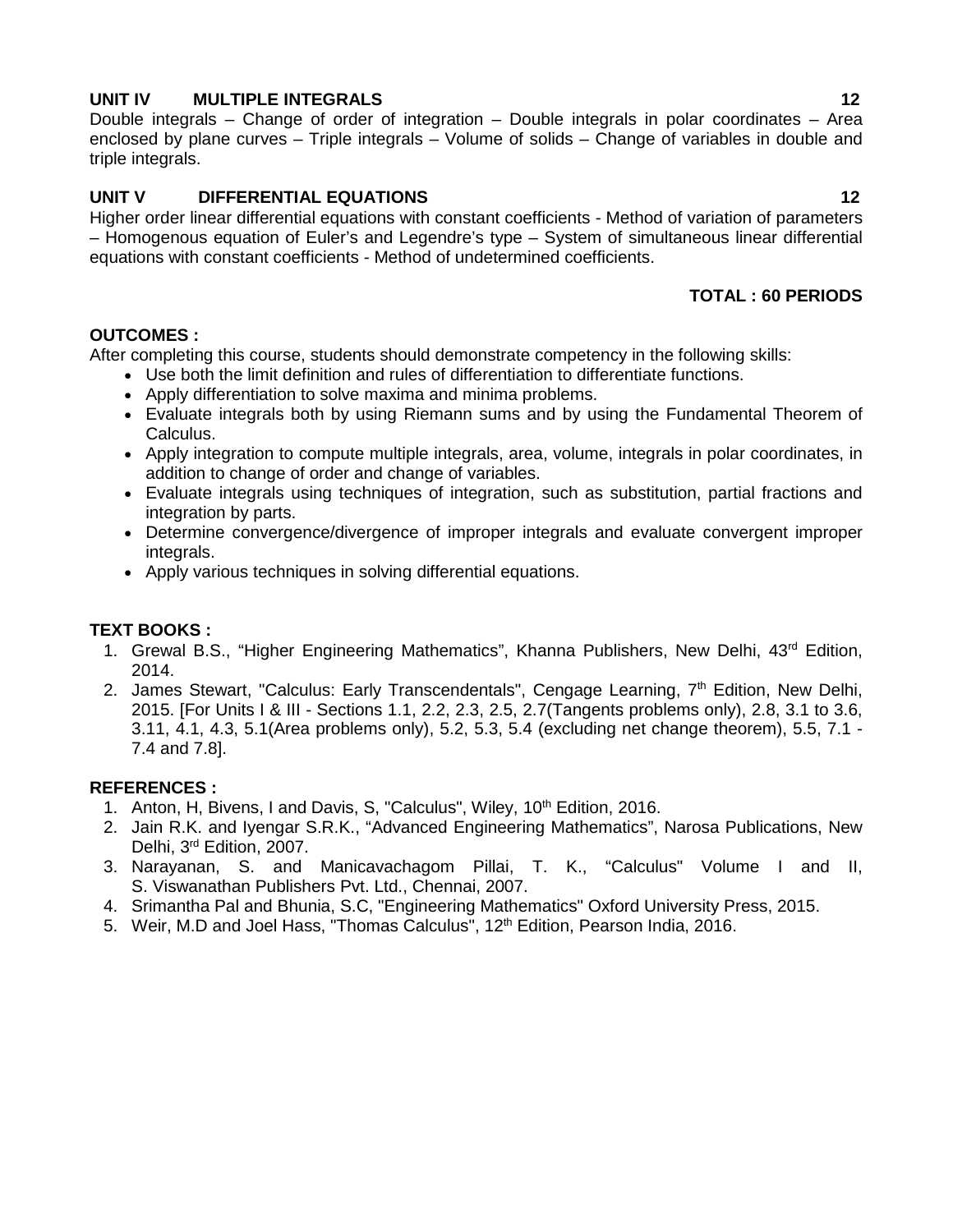| PH8151 | <b>ENGINEERING PHYSICS</b> |  | L T P C |  |
|--------|----------------------------|--|---------|--|
|        |                            |  | 3 0 0 3 |  |

#### **OBJECTIVES:**

 To enhance the fundamental knowledge in Physics and its applications relevant to various streams of Engineering and Technology.

## **UNIT I PROPERTIES OF MATTER 9**

Elasticity – Stress-strain diagram and its uses - factors affecting elastic modulus and tensile strength – torsional stress and deformations – twisting couple - torsion pendulum: theory and experiment bending of beams - bending moment – cantilever: theory and experiment – uniform and non-uniform bending: theory and experiment - I-shaped girders - stress due to bending in beams.

## **UNIT II WAVES AND FIBER OPTICS 9**

Oscillatory motion – forced and damped oscillations: differential equation and its solution – plane progressive waves – wave equation. Lasers : population of energy levels, Einstein's A and B coefficients derivation – resonant cavity, optical amplification (qualitative) – Semiconductor lasers: homojunction and heterojunction – Fiber optics: principle, numerical aperture and acceptance angle types of optical fibres (material, refractive index, mode) – losses associated with optical fibers - fibre optic sensors: pressure and displacement.

### **UNIT III THERMAL PHYSICS 9**

Transfer of heat energy – thermal expansion of solids and liquids – expansion joints - bimetallic strips - thermal conduction, convection and radiation – heat conductions in solids – thermal conductivity - Forbe's and Lee's disc method: theory and experiment - conduction through compound media (series and parallel) – thermal insulation – applications: heat exchangers, refrigerators, ovens and solar water heaters.

## **UNIT IV QUANTUM PHYSICS 9**

Black body radiation – Planck's theory (derivation) – Compton effect: theory and experimental verification – wave particle duality – electron diffraction – concept of wave function and its physical significance – Schrödinger's wave equation – time independent and time dependent equations – particle in a one-dimensional rigid box – tunnelling (qualitative) - scanning tunnelling microscope.

## **UNIT V CRYSTAL PHYSICS 9**

Single crystalline, polycrystalline and amorphous materials – single crystals: unit cell, crystal systems, Bravais lattices, directions and planes in a crystal, Miller indices – inter-planar distances coordination number and packing factor for SC, BCC, FCC, HCP and diamond structures - crystal imperfections: point defects, line defects – Burger vectors, stacking faults – role of imperfections in plastic deformation - growth of single crystals: solution and melt growth techniques.<br>**TOTAL:** 45

**TOTAL : 45 PERIODS**

## Upon completion of this course,

**OUTCOMES:**

- the students will gain knowledge on the basics of properties of matter and its applications,
- the students will acquire knowledge on the concepts of waves and optical devices and their applications in fibre optics,
- the students will have adequate knowledge on the concepts of thermal properties of materials and their applications in expansion joints and heat exchangers,
- the students will get knowledge on advanced physics concepts of quantum theory and its applications in tunneling microscopes, and
- the students will understand the basics of crystals, their structures and different crystal growth techniques.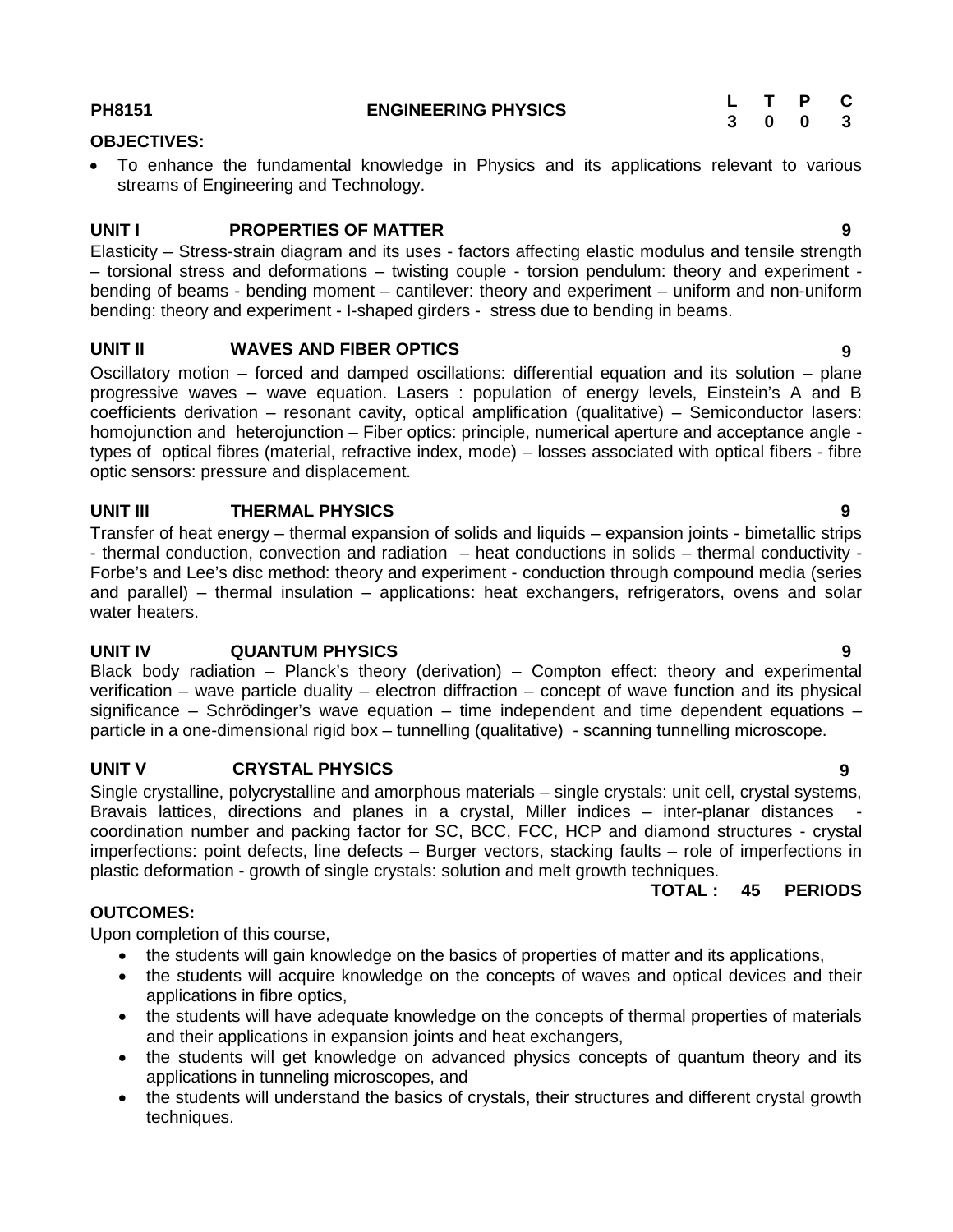## **TEXT BOOKS:**

- 1. Bhattacharya, D.K. & Poonam, T. "Engineering Physics". Oxford University Press, 2015.
- 2. Gaur, R.K. & Gupta, S.L. "Engineering Physics". Dhanpat Rai Publishers, 2012.
- 3. Pandey, B.K. & Chaturvedi, S. "Engineering Physics". Cengage Learning India, 2012.

## **REFERENCES:**

- 1. Halliday, D., Resnick, R. & Walker, J. "Principles of Physics". Wiley, 2015.
- 2. Serway, R.A. & Jewett, J.W. "Physics for Scientists and Engineers". Cengage Learning, 2010.
- 3. Tipler, P.A. & Mosca, G. "Physics for Scientists and Engineers with Modern Physics'. W.H.Freeman, 2007.

## **CY8151 ENGINEERING CHEMISTRY L T P C**

## **OBJECTIVES:**

- To make the students conversant with boiler feed water requirements, related problems and water treatment techniques.
- To develop an understanding of the basic concepts of phase rule and its applications to single and two component systems and appreciate the purpose and significance of alloys.
- Preparation, properties and applications of engineering materials.
- Types of fuels, calorific value calculations, manufacture of solid, liquid and gaseous fuels.
- Principles and generation of energy in batteries, nuclear reactors, solar cells, wind mills and fuel cells.

## **UNIT I WATER AND ITS TREATMENT 9**

Hardness of water – types – expression of hardness – units – estimation of hardness of water by EDTA – numerical problems – boiler troubles (scale and sludge) – treatment of boiler feed water – Internal treatment (phosphate, colloidal, sodium aluminate and calgon conditioning) external treatment – Ion exchange process, zeolite process – desalination of brackish water - Reverse Osmosis.

## **UNIT II SURFACE CHEMISTRY AND CATALYSIS 9**

Adsorption: Types of adsorption – adsorption of gases on solids – adsorption of solute from solutions – adsorption isotherms – Freundlich's adsorption isotherm – Langmuir's adsorption isotherm – contact theory – kinetics of surface reactions, unimolecular reactions, Langmuir - applications of adsorption on pollution abatement.

Catalysis: Catalyst – types of catalysis – criteria – autocatalysis – catalytic poisoning and catalytic promoters - acid base catalysis – applications (catalytic convertor) – enzyme catalysis– Michaelis – Menten equation.

## **UNIT III ALLOYS AND PHASE RULE 9**

Alloys: Introduction- Definition- properties of alloys- significance of alloying, functions and effect of alloying elements- Nichrome and stainless steel (18/8) – heat treatment of steel. Phase rule: Introduction, definition of terms with examples, one component system -water system - reduced phase rule - thermal analysis and cooling curves - two component systems - lead-silver system - Pattinson process.

**3 0 0 3**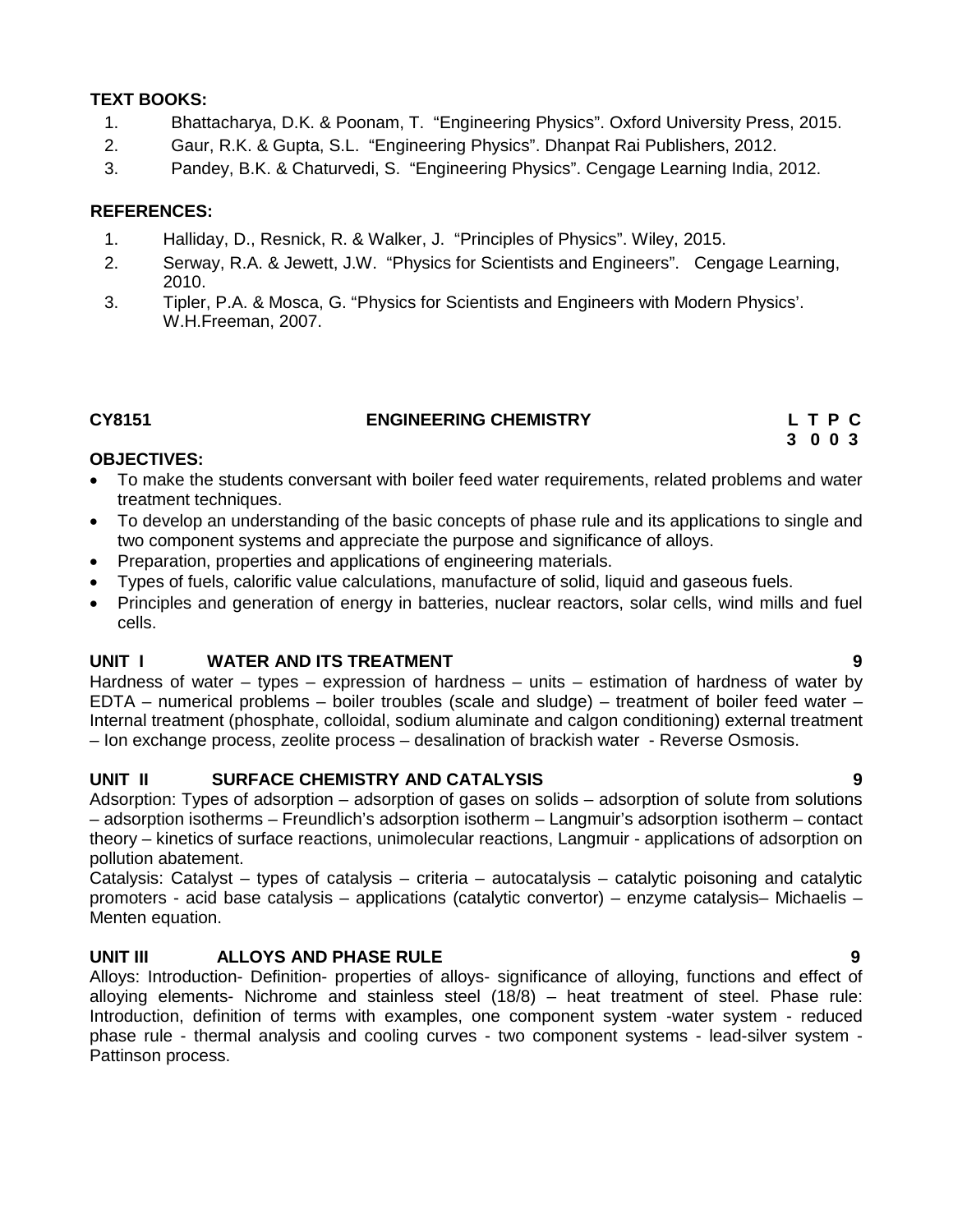## **UNIT IV FUELS AND COMBUSTION 9**

Fuels: Introduction - classification of fuels - coal - analysis of coal (proximate and ultimate) carbonization - manufacture of metallurgical coke (Otto Hoffmann method) - petroleum - manufacture of synthetic petrol (Bergius process) - knocking - octane number - diesel oil - cetane number - natural gas - compressed natural gas (CNG) - liquefied petroleum gases (LPG) - power alcohol and biodiesel. Combustion of fuels: Introduction - calorific value - higher and lower calorific values- theoretical calculation of calorific value - ignition temperature - spontaneous ignition temperature - explosive range - flue gas analysis (ORSAT Method).

## **UNIT V ENERGY SOURCES AND STORAGE DEVICES 9**

Nuclear fission - controlled nuclear fission - nuclear fusion - differences between nuclear fission and fusion - nuclear chain reactions - nuclear energy - light water nuclear power plant - breeder reactor solar energy conversion - solar cells - wind energy. Batteries, fuel cells and supercapacitors: Types of batteries – primary battery (dry cell) secondary battery (lead acid battery, lithium-ion-battery) fuel cells  $- H_2$ -O<sub>2</sub> fuel cell.

## **TOTAL: 45 PERIODS**

## **OUTCOMES:**

 The knowledge gained on engineering materials, fuels, energy sources and water treatment techniques will facilitate better understanding of engineering processes and applications for further learning.

## **TEXT BOOKS:**

- 1. S. S. Dara and S. S. Umare, "A Textbook of Engineering Chemistry", S. Chand & Company LTD, New Delhi, 2015
- 2. P. C. Jain and Monika Jain, "Engineering Chemistry" Dhanpat Rai Publishing Company (P) LTD, New Delhi, 2015
- 3. S. Vairam, P. Kalyani and Suba Ramesh, "Engineering Chemistry", Wiley India PVT, LTD, New Delhi, 2013.

## **REFERENCES:**

- 1. Friedrich Emich, "Engineering Chemistry", Scientific International PVT, LTD, New Delhi, 2014.
- 2. Prasanta Rath, "Engineering Chemistry", Cengage Learning India PVT, LTD, Delhi, 2015.
- 3. Shikha Agarwal, "Engineering Chemistry-Fundamentals and Applications", Cambridge University Press, Delhi, 2015.

#### **GE8151 PROBLEM SOLVING AND PYTHON PROGRAMMING L T P C**

## **OBJECTIVES:**

- To know the basics of algorithmic problem solving
- To read and write simple Python programs.
- To develop Python programs with conditionals and loops.
- To define Python functions and call them.
- To use Python data structures –- lists, tuples, dictionaries.
- To do input/output with files in Python.

## **UNIT I ALGORITHMIC PROBLEM SOLVING 9**

Algorithms, building blocks of algorithms (statements, state, control flow, functions), notation (pseudo code, flow chart, programming language), algorithmic problem solving, simple strategies for developing algorithms (iteration, recursion). Illustrative problems: find minimum in a list, insert a card in a list of sorted cards, guess an integer number in a range, Towers of Hanoi.

**3 0 0 3**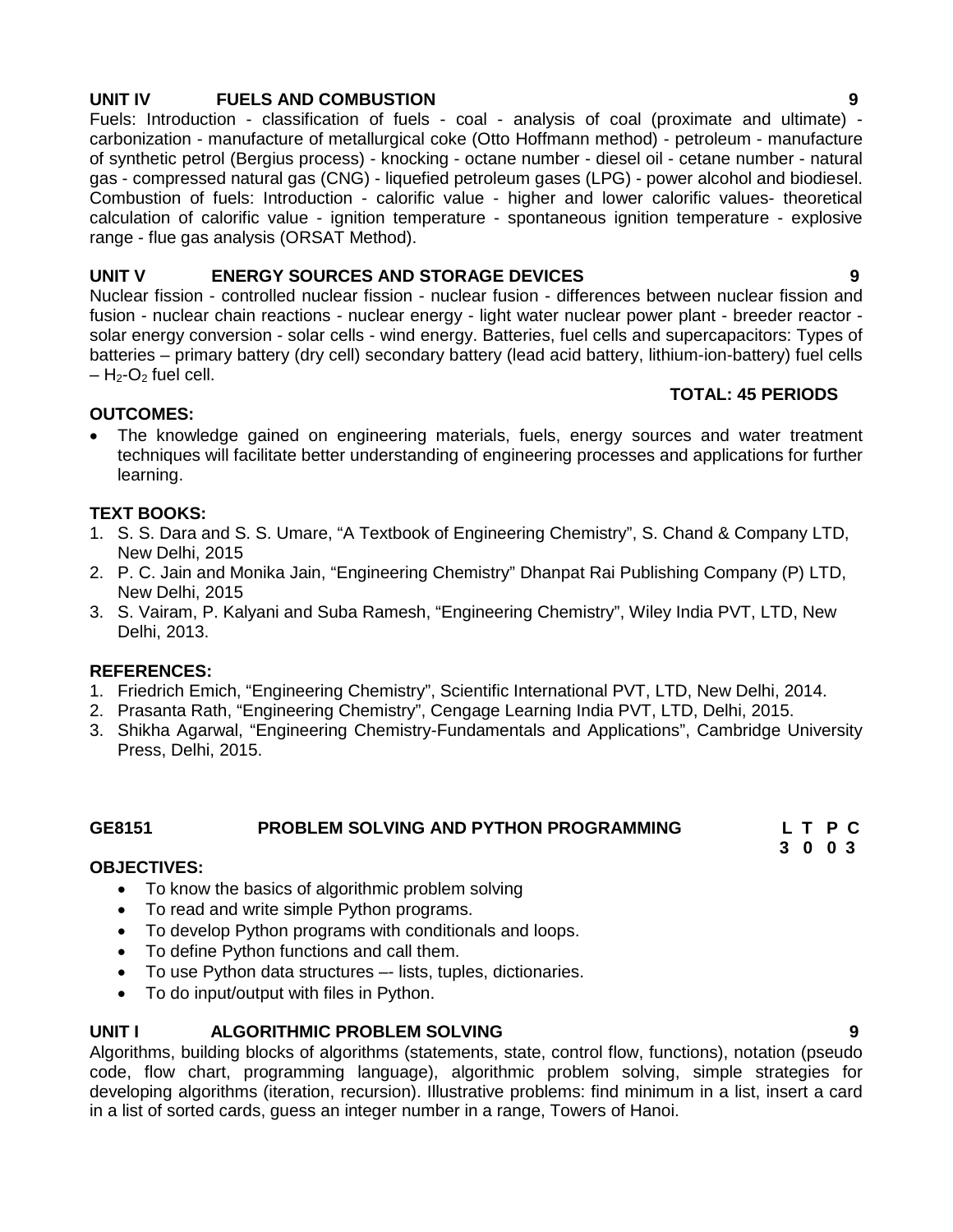## **UNIT II DATA, EXPRESSIONS, STATEMENTS 9**

Python interpreter and interactive mode; values and types: int, float, boolean, string, and list; variables, expressions, statements, tuple assignment, precedence of operators, comments; modules and functions, function definition and use, flow of execution, parameters and arguments; Illustrative programs: exchange the values of two variables, circulate the values of n variables, distance between two points.

## **UNIT III CONTROL FLOW, FUNCTIONS 9**

Conditionals: Boolean values and operators, conditional (if), alternative (if-else), chained conditional (if-elif-else); Iteration: state, while, for, break, continue, pass; Fruitful functions: return values, parameters, local and global scope, function composition, recursion; Strings: string slices, immutability, string functions and methods, string module; Lists as arrays. Illustrative programs: square root, gcd, exponentiation, sum an array of numbers, linear search, binary search.

## **UNIT IV LISTS, TUPLES, DICTIONARIES 9**

Lists: list operations, list slices, list methods, list loop, mutability, aliasing, cloning lists, list parameters; Tuples: tuple assignment, tuple as return value; Dictionaries: operations and methods; advanced list processing - list comprehension; Illustrative programs: selection sort, insertion sort, mergesort, histogram.

## **UNIT V FILES, MODULES, PACKAGES 9**

Files and exception: text files, reading and writing files, format operator; command line arguments, errors and exceptions, handling exceptions, modules, packages; Illustrative programs: word count, copy file.

## **OUTCOMES:**

## **Upon completion of the course, students will be able to**

- Develop algorithmic solutions to simple computational problems
- Read, write, execute by hand simple Python programs.
- Structure simple Python programs for solving problems.
- Decompose a Python program into functions.
- Represent compound data using Python lists, tuples, dictionaries.
- Read and write data from/to files in Python Programs.

## **TEXT BOOKS:**

- 1. Allen B. Downey, "Think Python: How to Think Like a Computer Scientist", 2<sup>nd</sup> edition, Updated for Python 3, Shroff/O'Reilly Publishers, 2016 (http://greenteapress.com/wp/think-python/)
- 2. Guido van Rossum and Fred L. Drake Jr, "An Introduction to Python Revised and updated for Python 3.2, Network Theory Ltd., 2011.

## **REFERENCES:**

- 1. John V Guttag, "Introduction to Computation and Programming Using Python'', Revised and expanded Edition, MIT Press , 2013
- 2. Robert Sedgewick, Kevin Wayne, Robert Dondero, "Introduction to Programming in Python: An Inter-disciplinary Approach, Pearson India Education Services Pvt. Ltd., 2016.
- 3. Timothy A. Budd, "Exploring Python", Mc-Graw Hill Education (India) Private Ltd.,, 2015.
- 4. Kenneth A. Lambert, "Fundamentals of Python: First Programs", CENGAGE Learning, 2012.
- 5. Charles Dierbach, "Introduction to Computer Science using Python: A Computational Problem- Solving Focus, Wiley India Edition, 2013.
- 6. Paul Gries, Jennifer Campbell and Jason Montojo, "Practical Programming: An Introduction to Computer Science using Python 3", Second edition, Pragmatic Programmers, LLC, 2013.

**TOTAL : 45 PERIODS**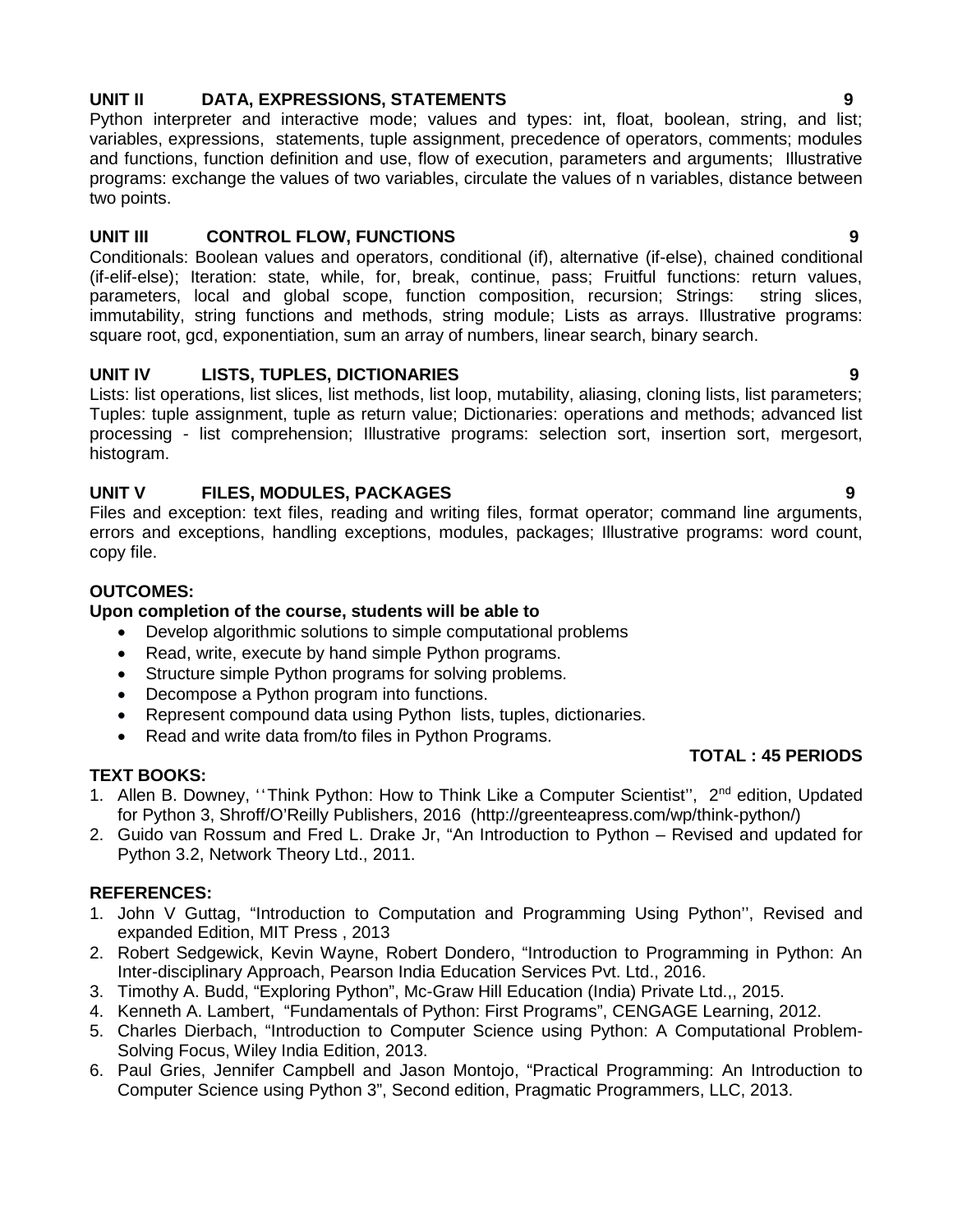#### **GE8152 ENGINEERING GRAPHICS L T P C**

#### **OBJECTIVES:**

- To develop in students, graphic skills for communication of concepts, ideas and design of Engineering products.
- To expose them to existing national standards related to technical drawings.

### **CONCEPTS AND CONVENTIONS (Not for Examination) 1**

Importance of graphics in engineering applications – Use of drafting instruments – BIS conventions and specifications – Size, layout and folding of drawing sheets – Lettering and dimensioning.

## **UNIT I PLANE CURVES AND FREEHAND SKETCHING 7+12**

Basic Geometrical constructions, Curves used in engineering practices: Conics – Construction of ellipse, parabola and hyperbola by eccentricity method – Construction of cycloid – construction of involutes of square and circle – Drawing of tangents and normal to the above curves.

Visualization concepts and Free Hand sketching: Visualization principles –Representation of Three Dimensional objects – Layout of views- Freehand sketching of multiple views from pictorial views of objects

### **UNIT II PROJECTION OF POINTS, LINES AND PLANE SURFACE 6+12**

Orthographic projection- principles-Principal planes-First angle projection-projection of points. Projection of straight lines (only First angle projections) inclined to both the principal planes - Determination of true lengths and true inclinations by rotating line method and traces Projection of planes (polygonal and circular surfaces) inclined to both the principal planes by rotating object method.

### **UNIT III PROJECTION OF SOLIDS 5+12**

Projection of simple solids like prisms, pyramids, cylinder, cone and truncated solids when the axis is inclined to one of the principal planes by rotating object method.

### **UNIT IV PROJECTION OF SECTIONED SOLIDS AND DEVELOPMENT OF SURFACES 5+12**

Sectioning of above solids in simple vertical position when the cutting plane is inclined to the one of the principal planes and perpendicular to the other – obtaining true shape of section. Development of lateral surfaces of simple and sectioned solids – Prisms, pyramids cylinders and cones.

## **UNIT V ISOMETRIC AND PERSPECTIVE PROJECTIONS 6 +12**

Principles of isometric projection – isometric scale –Isometric projections of simple solids and truncated solids - Prisms, pyramids, cylinders, cones- combination of two solid objects in simple vertical positions - Perspective projection of simple solids-Prisms, pyramids and cylinders by visual ray method .

## **OUTCOMES:**

On successful completion of this course, the student will be able to

- familiarize with the fundamentals and standards of Engineering graphics
- perform freehand sketching of basic geometrical constructions and multiple views of objects.
- project orthographic projections of lines and plane surfaces.
- draw projections and solids and development of surfaces.
- visualize and to project isometric and perspective sections of simple solids.

**TOTAL: 90 PERIODS**

# **2 0 4 4**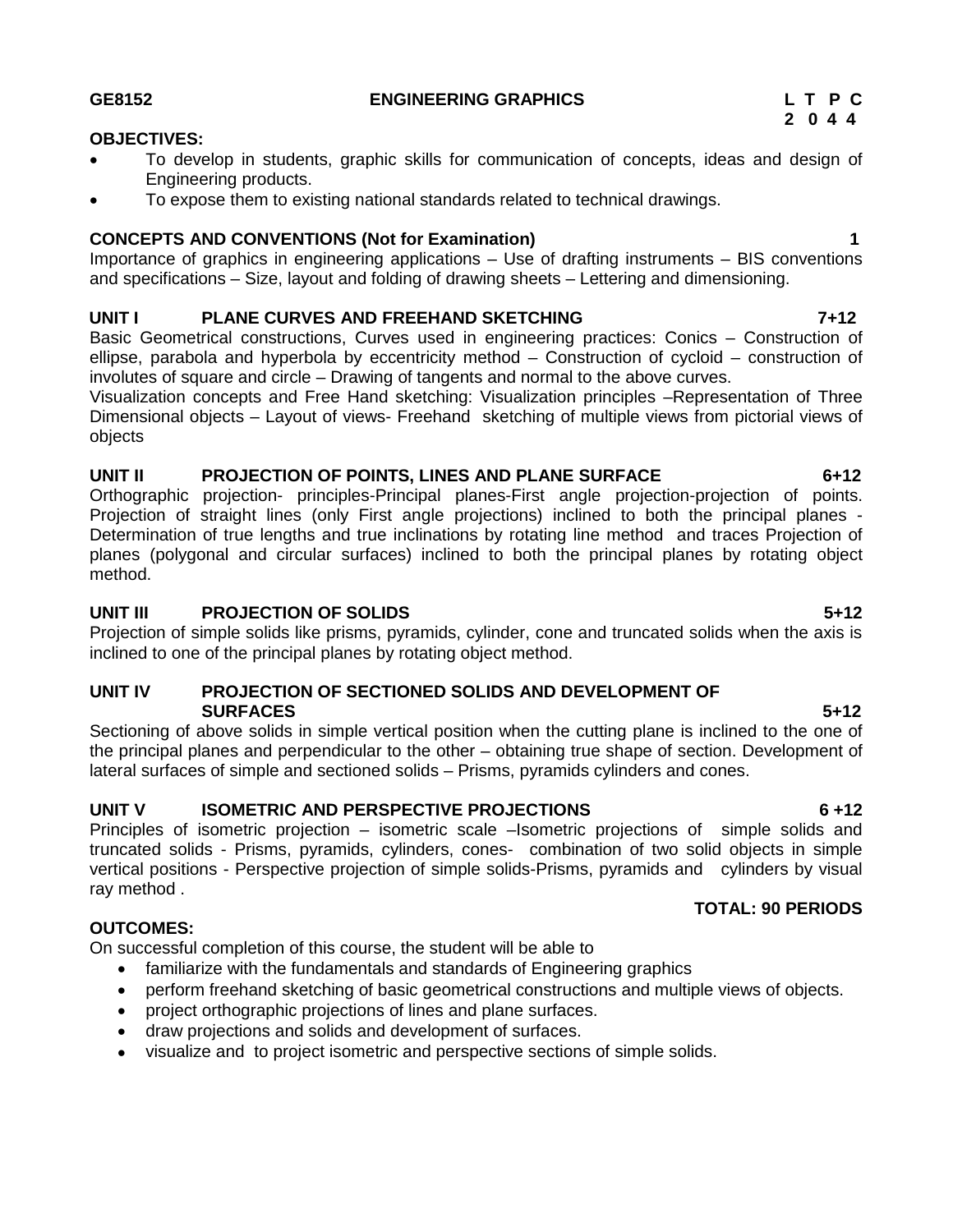## **TEXT BOOKS:**

- 1. Natrajan K.V., "A text book of Engineering Graphics", Dhanalakshmi Publishers, Chennai, 2009.
- 2. Venugopal K. and Prabhu Raja V., "Engineering Graphics", New Age International (P) Limited, 2008.

## **REFERENCES:**

- 1. Bhatt N.D. and Panchal V.M., "Engineering Drawing", Charotar Publishing House, 50<sup>th</sup> Edition, 2010.
- 2. Basant Agarwal and Agarwal C.M., "Engineering Drawing", Tata McGraw Hill Publishing Company Limited, New Delhi, 2008.
- 3. Gopalakrishna K.R., "Engineering Drawing" (Vol. I&II combined), Subhas Stores, Bangalore, 2007.
- 4. Luzzader, Warren.J. and Duff,John M., "Fundamentals of Engineering Drawing with an introduction to Interactive Computer Graphics for Design and Production, Eastern Economy Edition, Prentice Hall of India Pvt. Ltd, New Delhi, 2005.
- 5. N S Parthasarathy And Vela Murali, "Engineering Graphics", Oxford University, Press, New Delhi, 2015.
- 6. Shah M.B., and Rana B.C., "Engineering Drawing", Pearson, 2nd Edition, 2009.

## **Publication of Bureau of Indian Standards**:

- 1. IS 10711 2001: Technical products Documentation Size and lay out of drawing sheets.
- 2. IS 9609 (Parts 0 & 1) 2001: Technical products Documentation Lettering.
- 3. IS 10714 (Part 20) 2001 & SP 46 2003: Lines for technical drawings.
- 4. IS 11669 1986 & SP 46 2003: Dimensioning of Technical Drawings.
- 5. IS 15021 (Parts 1 to 4) 2001: Technical drawings Projection Methods.

## **Special points applicable to University Examinations on Engineering Graphics:**

- 1. There will be five questions, each of either or type covering all units of the syllabus.
- 2. All questions will carry equal marks of 20 each making a total of 100.
- 3. The answer paper shall consist of drawing sheets of A3 size only. The students will be permitted to use appropriate scale to fit solution within A3 size.
- 4. The examination will be conducted in appropriate sessions on the same day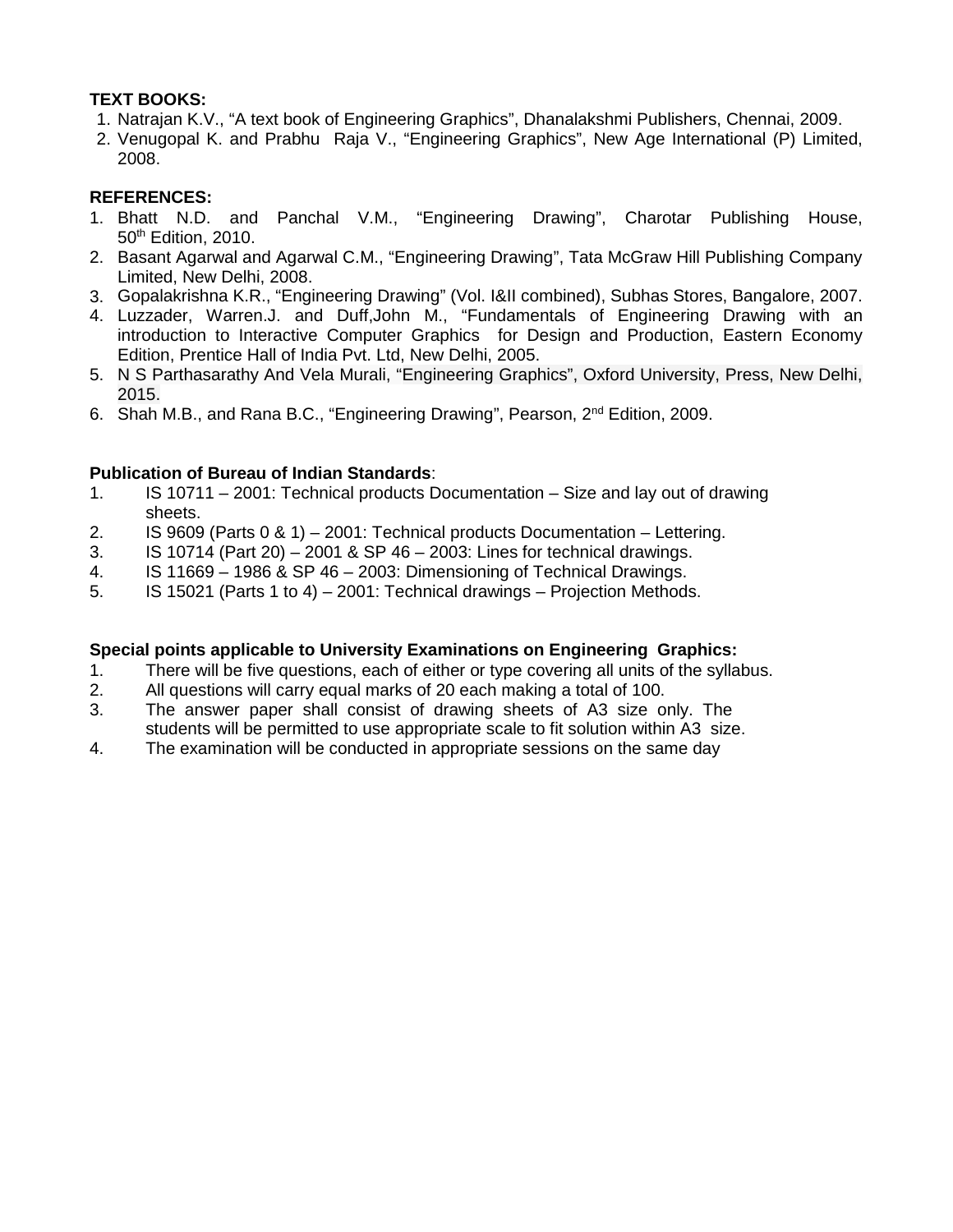### **GE8161 PROBLEM SOLVING AND PYTHON PROGRAMMING L T P C LABORATORY**

### **OBJECTIVES:**

- To write, test, and debug simple Python programs.
- To implement Python programs with conditionals and loops.
- Use functions for structuring Python programs.
- Represent compound data using Python lists, tuples, dictionaries.
- Read and write data from/to files in Python.

## **LIST OF PROGRAMS**

- 1. Compute the GCD of two numbers.
- 2. Find the square root of a number (Newton's method)
- 3. Exponentiation (power of a number)
- 4. Find the maximum of a list of numbers
- 5. Linear search and Binary search
- 6. Selection sort, Insertion sort
- 7. Merge sort
- 8. First n prime numbers
- 9. Multiply matrices
- 10. Programs that take command line arguments (word count)
- 11. Find the most frequent words in a text read from a file
- 12. Simulate elliptical orbits in Pygame
- 13. Simulate bouncing ball using Pygame

### **PLATFORM NEEDED**

Python 3 interpreter for Windows/Linux

## **COURSE OUTCOMES:**

#### **Upon completion of the course, students will be able to**

- Write, test, and debug simple Python programs.
- Implement Python programs with conditionals and loops.
- Develop Python programs step-wise by defining functions and calling them.
- Use Python lists, tuples, dictionaries for representing compound data.
- Read and write data from/to files in Python.

**TOTAL :60 PERIODS**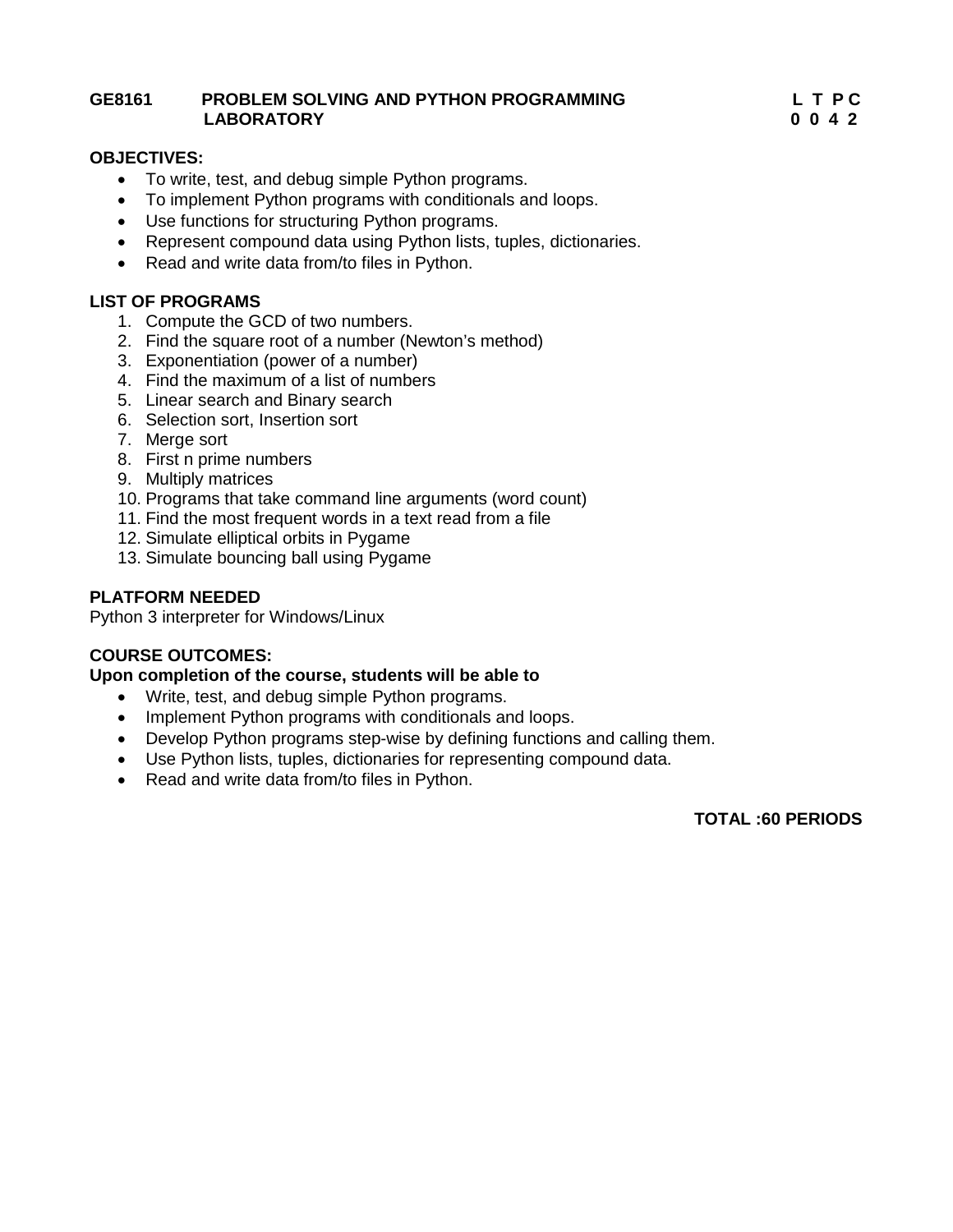**BS8161 PHYSICS AND CHEMISTRY LABORATORY**

**(Common to all branches of B.E. / B.Tech Programmes)**

## **OBJECTIVES:**

 To introduce different experiments to test basic understanding of physics concepts applied in optics, thermal physics, properties of matter and liquids.

## **LIST OF EXPERIMENTS: PHYSICS LABORATORY (Any 5 Experiments)**

- 1. Determination of rigidity modulus Torsion pendulum
- 2. Determination of Young's modulus by non-uniform bending method
- 3. (a) Determination of wavelength, and particle size using Laser
- (b) Determination of acceptance angle in an optical fiber.
- 4. Determination of thermal conductivity of a bad conductor Lee's Disc method.
- 5. Determination of velocity of sound and compressibility of liquid Ultrasonic interferometer
- 6. Determination of wavelength of mercury spectrum spectrometer grating
- 7. Determination of band gap of a semiconductor
- 8. Determination of thickness of a thin wire Air wedge method

## **OUTCOMES:**

Upon completion of the course, the students will be able to

apply principles of elasticity, optics and thermal properties for engineering applications.

## **CHEMISTRY LABORATORY: (Any seven experiments to be conducted)**

## **OBJECTIVES**:

- To make the student to acquire practical skills in the determination of water quality parameters through volumetric and instrumental analysis.
- To acquaint the students with the determination of molecular weight of a polymer by viscometery.
	- 1. Estimation of HCI using  $Na<sub>2</sub>CO<sub>3</sub>$  as primary standard and Determination of alkalinity in water sample.
	- 2. Determination of total, temporary & permanent hardness of water by EDTA method.
	- 3. Determination of DO content of water sample by Winkler's method.
	- 4. Determination of chloride content of water sample by argentometric method.
	- 5. Estimation of copper content of the given solution by Iodometry.
	- 6. Determination of strength of given hydrochloric acid using pH meter.
	- 7. Determination of strength of acids in a mixture of acids using conductivity meter.
	- 8. Estimation of iron content of the given solution using potentiometer.
	- 9. Estimation of iron content of the water sample using spectrophotometer (1, 10- Phenanthroline / thiocyanate method).
	- 10. Estimation of sodium and potassium present in water using flame photometer.
	- 11. Determination of molecular weight of polyvinyl alcohol using Ostwald viscometer.
	- 12. Pseudo first order kinetics-ester hydrolysis.
	- 13. Corrosion experiment-weight loss method.
	- 14. Determination of CMC.
	- 15. Phase change in a solid.
	- 16. Conductometric titration of strong acid vs strong base.

## **OUTCOMES:**

 The students will be outfitted with hands-on knowledge in the quantitative chemical analysis of water quality related parameters.

## **TOTAL: 30 PERIODS**

- **TEXT BOOK:**
	- 1. Vogel's Textbook of Quantitative Chemical Analysis (8<sup>TH</sup> edition, 2014)

## **TOTAL: 30 PERIODS**

#### **L T P C 0 0 4 2**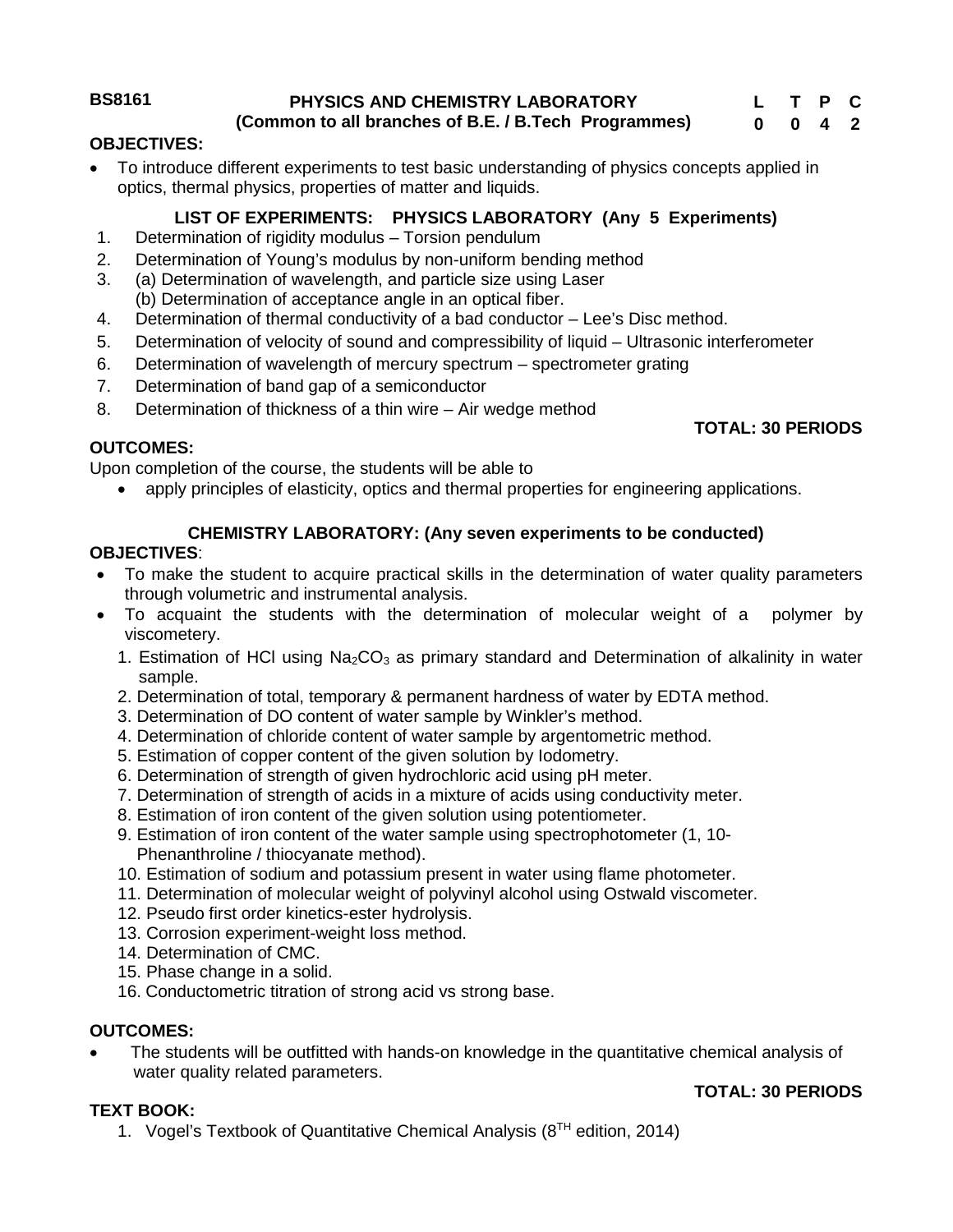### **HS8251 TECHNICAL ENGLISH**

|  | L T P C |  |
|--|---------|--|
|  | 4 0 0 4 |  |

## **OBJECTIVES:**

The Course prepares second semester Engineering and Technology students to:

- Develop strategies and skills to enhance their ability to read and comprehend engineering and technology texts.
- Foster their ability to write convincing job applications and effective reports.
- Develop their speaking skills to make technical presentations , participate in group discussions.
- Strengthen their listening skill which will help them comprehend lectures and talks in their areas of specialisation.

## **UNIT I INTRODUCTION TECHNICAL ENGLISH 12**

Listening- Listening to talks mostly of a scientific/technical nature and completing information-gap exercises- Speaking –Asking for and giving directions- Reading – reading short technical texts from<br>
iournals- newsapapers- Writing- purpose statements – extended definitions – issue- writing Writing- purpose statements – extended definitions – issue- writing instructions – checklists-recommendations-Vocabulary Development- technical vocabulary Language Development –subject verb agreement - compound words.

## **UNIT II READING AND STUDY SKILLS 12**

Listening- Listening to longer technical talks and completing exercises based on them-Speaking – describing a process-Reading – reading longer technical texts- identifying the various transitions in a text- paragraphing- Writing- interpreting cgarts, graphs- Vocabulary Development-vocabularyused in formal letters/emails and reports Language Development- impersonal passive voice, numerical adjectives.

## **UNIT III TECHNICAL WRITING AND GRAMMAR 12**

Listening- Listening to classroom lectures/ talkls on engineering/technology -Speaking – introduction to technical presentations- Reading – longer texts both general and technical, practice in speed reading; Writing-Describing a process, use of sequence words- Vocabulary Development- sequence words- Misspelled words. Language Development- embedded sentences

## **UNIT IV REPORT WRITING 12**

Listening- Listening to documentaries and making notes. Speaking – mechanics of presentations- Reading – reading for detailed comprehension- Writing- email etiquette- job application – cover letter –Résumé preparation( via email and hard copy)- analytical essays and issue based essays-- Vocabulary Development- finding suitable synonyms-paraphrasing-. Language Development clauses- if conditionals.

## **UNIT V GROUP DISCUSSION AND JOB APPLICATIONS 12**

Listening- TED/Ink talks; Speaking –participating in a group discussion -Reading– reading and understanding technical articles Writing– Writing reports- minutes of a meeting- accident and survey- Vocabulary Development- verbal analogies Language Development- reported speech

#### **TOTAL : 60 PERIODS**

## **OUTCOMES: At the end of the course learners will be able to:**

- Read technical texts and write area- specific texts effortlessly.
- Listen and comprehend lectures and talks in their area of specialisation successfully.
- Speak appropriately and effectively in varied formal and informal contexts.
- Write reports and winning job applications.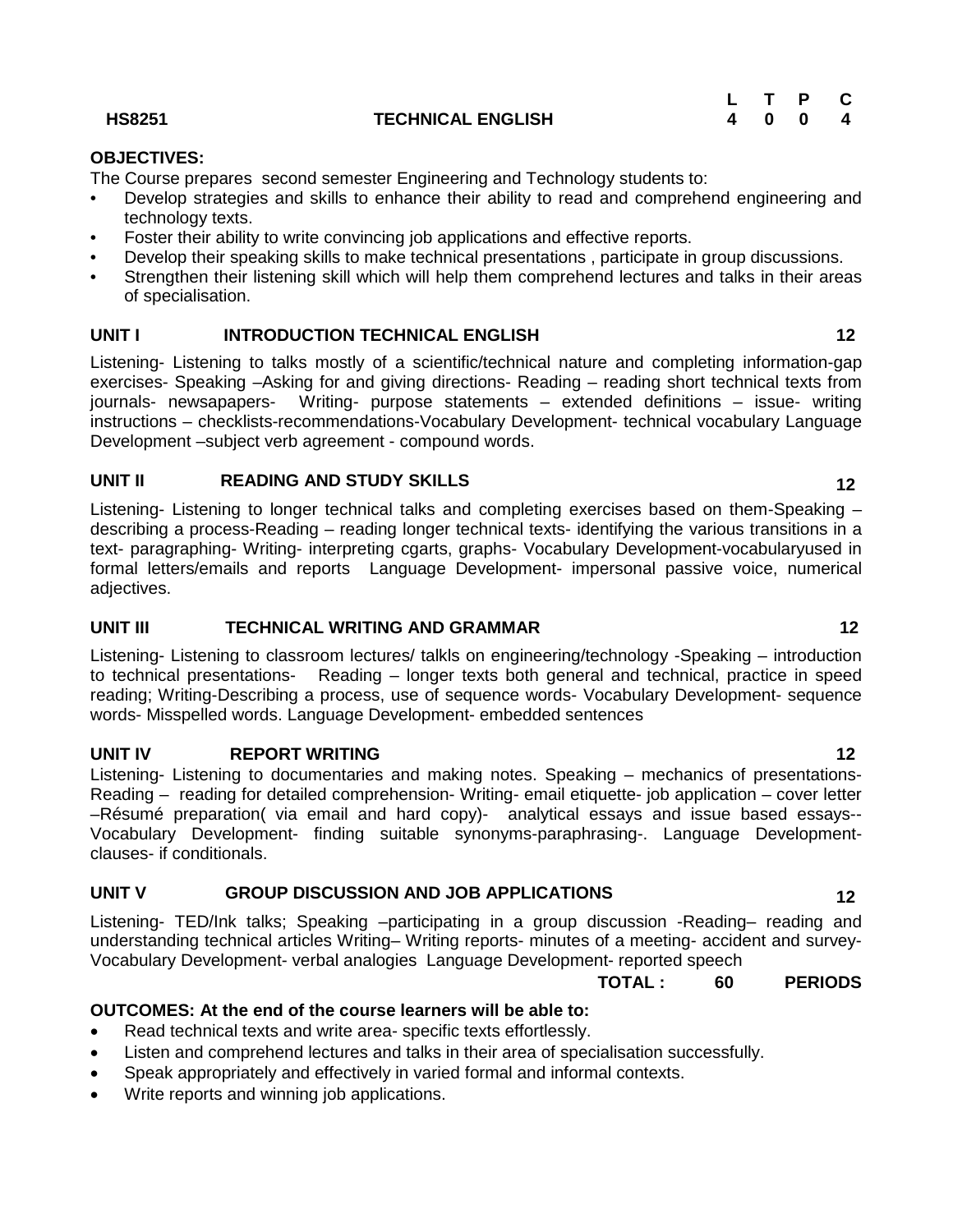## **TEXT BOOKS:**

- 1. Board of editors. Fluency in English A Course book for Engineering and Technology. Orient Blackswan, Hyderabad: 2016
- 2. Sudharshana.N.P and Saveetha. C. English for Technical Communication. Cambridge University Press: New Delhi, 2016.

## **REFERENCES**

- 1. Raman, Meenakshi and Sharma, Sangeetha- Technical Communication Principles and Practice. Oxford University Press: New Delhi,2014.
- 2. Kumar, Suresh. E. Engineering English. Orient Blackswan: Hyderabad,2015
- 3. Booth-L. Diana, Project Work, Oxford University Press, Oxford: 2014.
- 4. Grussendorf, Marion, English for Presentations, Oxford University Press, Oxford: 2007
- 5. Means, L. Thomas and Elaine Langlois, English & Communication For Colleges. Cengage Learning, USA: 2007

## **Students can be asked to read Tagore, Chetan Bhagat and for supplementary reading.**

| <b>MA8251</b> | <b>ENGINEERING MATHEMATICS - II</b> | L T P C |  |
|---------------|-------------------------------------|---------|--|
|               |                                     | 4004    |  |

## **OBJECTIVES :**

This course is designed to cover topics such as Matrix Algebra, Vector Calculus, Complex Analysis and Laplace Transform. Matrix Algebra is one of the powerful tools to handle practical problems arising in the field of engineering. Vector calculus can be widely used for modelling the various laws of physics. The various methods of complex analysis and Laplace transforms can be used for efficiently solving the problems that occur in various branches of engineering disciplines.

## **UNIT I MATRICES 12**

Eigen values and Eigenvectors of a real matrix – Characteristic equation – Properties of Eigen values and Eigenvectors – Cayley-Hamilton theorem – Diagonalization of matrices – Reduction of a quadratic form to canonical form by orthogonal transformation – Nature of quadratic forms.

## **UNIT II VECTOR CALCULUS 12**

Gradient and directional derivative – Divergence and curl - Vector identities – Irrotational and Solenoidal vector fields – Line integral over a plane curve – Surface integral - Area of a curved surface - Volume integral - Green's, Gauss divergence and Stoke's theorems – Verification and application in evaluating line, surface and volume integrals.

## **UNIT III ANALYTIC FUNCTIONS 12**

Analytic functions – Necessary and sufficient conditions for analyticity in Cartesian and polar coordinates - Properties – Harmonic conjugates – Construction of analytic function - Conformal

mapping – Mapping by functions  $w = z + c$ ,  $cz - z^2$  - Bilinear transformation. z<sup>'</sup>  $w = z + c$ ,  $cz, \frac{1}{z}, z^2$  - Bilinear transformation.

## **UNIT IV COMPLEX INTEGRATION 12**

Line integral - Cauchy's integral theorem – Cauchy's integral formula – Taylor's and Laurent's series – Singularities – Residues – Residue theorem – Application of residue theorem for evaluation of real integrals – Use of circular contour and semicircular contour.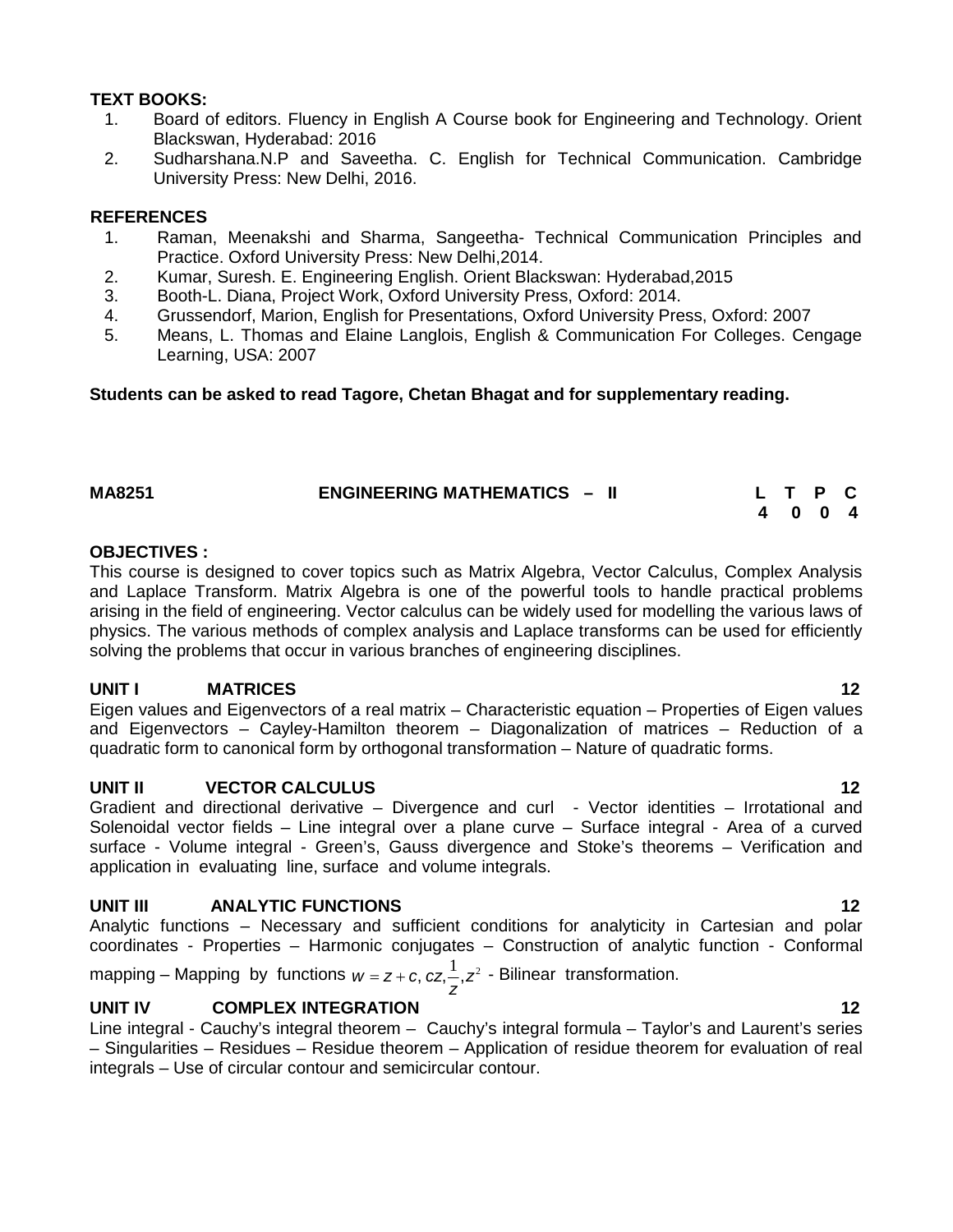## **UNIT V LAPLACE TRANSFORMS 12**

Existence conditions – Transforms of elementary functions – Transform of unit step function and unit impulse function – Basic properties – Shifting theorems -Transforms of derivatives and integrals – Initial and final value theorems – Inverse transforms – Convolution theorem – Transform of periodic functions – Application to solution of linear second order ordinary differential equations with constant coefficients. **TOTAL: 60 PERIODS**

## **OUTCOMES :**

After successfully completing the course, the student will have a good understanding of the following topics and their applications:

- Eigen values and eigenvectors, diagonalization of a matrix, Symmetric matrices, Positive definite matrices and similar matrices.
- Gradient, divergence and curl of a vector point function and related identities.
- Evaluation of line, surface and volume integrals using Gauss, Stokes and Green's theorems and their verification.
- Analytic functions, conformal mapping and complex integration.
- Laplace transform and inverse transform of simple functions, properties, various related theorems and application to differential equations with constant coefficients.

## **TEXT BOOKS :**

- 1. Grewal B.S., "Higher Engineering Mathematics", Khanna Publishers, New Delhi, 43<sup>rd</sup> Edition, 2014.<br>Kreyszig Erwin, "Advanced
- 2. Kreyszig Erwin, "Advanced Engineering Mathematics ", John Wiley and Sons, 10<sup>th</sup> Edition, New Delhi, 2016.

## **REFERENCES :**

- 1. Bali N., Goyal M. and Watkins C., "Advanced Engineering Mathematics", Firewall Media (An imprint of Lakshmi Publications Pvt., Ltd.,), New Delhi,  $7<sup>th</sup>$  Edition, 2009.
- 2. Jain R.K. and Iyengar S.R.K., " Advanced Engineering Mathematics ", Narosa Publications, New Delhi, 3<sup>rd</sup> Edition, 2007.<br>3. O'Neil, P.V. "Advanced Engineering
- P.V. "Advanced Engineering Mathematics", Cengage Learning India Pvt., Ltd, New Delhi, 2007.
- 4. Sastry, S.S, "Engineering Mathematics", Vol. I & II, PHI Learning Pvt. Ltd, 4 th Edition, New Delhi, 2014.
- 5. Wylie, R.C. and Barrett, L.C., "Advanced Engineering Mathematics "Tata McGraw Hill Education Pvt. Ltd, 6th Edition, New Delhi, 2012.

| PH8251 | <b>MATERIALS SCIENCE</b><br>(Common to courses offered in Faculty of Mechanical |  | L T P C |  |
|--------|---------------------------------------------------------------------------------|--|---------|--|
|        | Engineering<br>Except B.E. Materials Science and Engineering)                   |  | 3 0 0 3 |  |

## **OBJECTIVES:**

 To introduce the essential principles of materials science for mechanical and related engineering applications.

## **UNIT I PHASE DIAGRAMS 9**

Solid solutions - Hume Rothery's rules – the phase rule - single component system - one-component system of iron - binary phase diagrams - isomorphous systems - the tie-line rule - the lever rule application to isomorphous system - eutectic phase diagram - peritectic phase diagram - other invariant reactions – free energy composition curves for binary systems - microstructural change during cooling.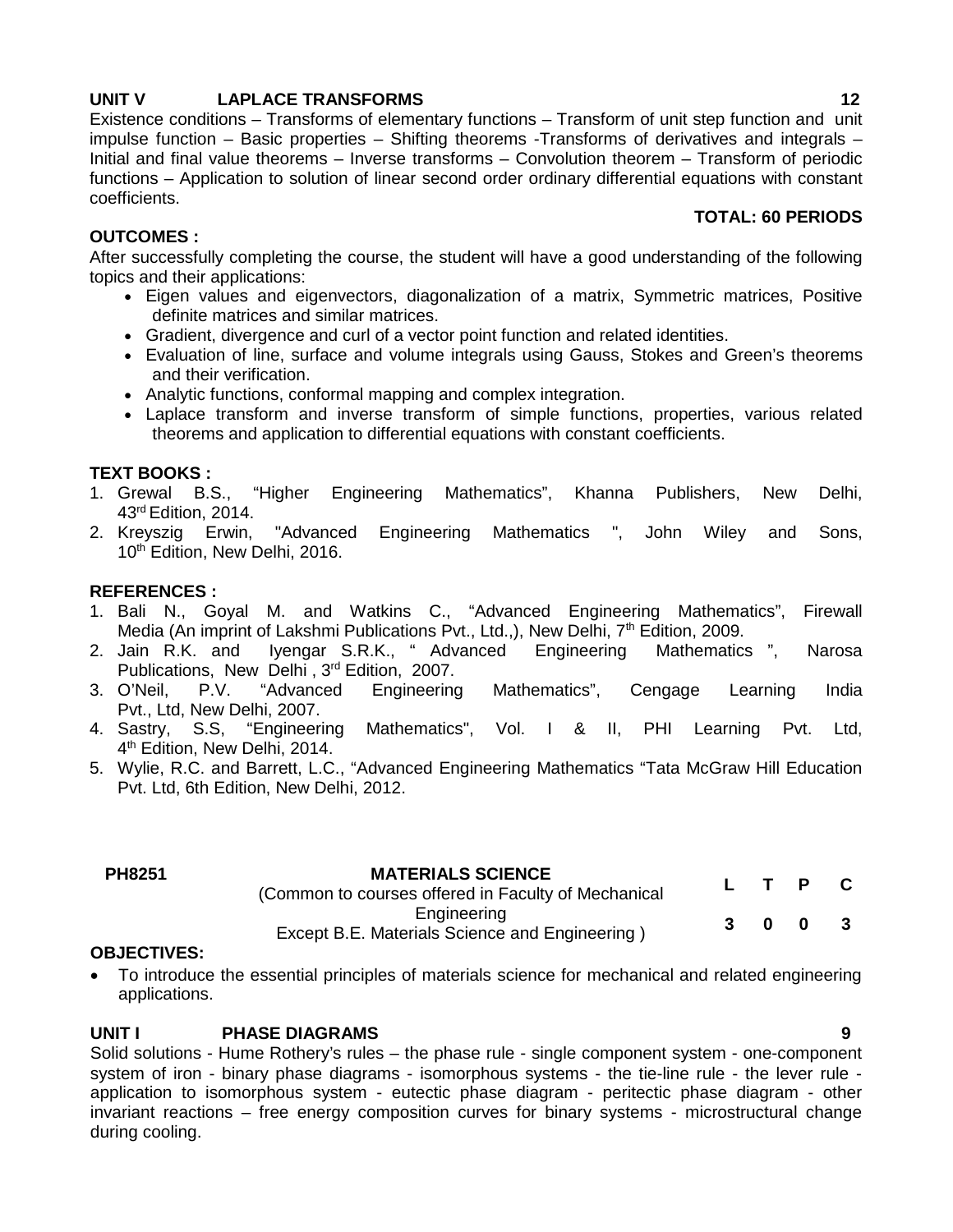## **UNIT II FERROUS ALLOYS 9**

The iron-carbon equilibrium diagram - phases, invariant reactions - microstructure of slowly cooled steels - eutectoid steel, hypo and hypereutectoid steels - effect of alloying elements on the Fe-C system - diffusion in solids - Fick's laws - phase transformations - T-T-T-diagram for eutectoid steel – pearlitic, baintic and martensitic transformations - tempering of martensite – steels – stainless steels – cast irons.

## **UNIT III MECHANICAL PROPERTIES 9**

Tensile test - plastic deformation mechanisms - slip and twinning - role of dislocations in slip strengthening methods - strain hardening - refinement of the grain size - solid solution strengthening precipitation hardening - creep resistance - creep curves - mechanisms of creep - creep-resistant materials - fracture - the Griffith criterion - critical stress intensity factor and its determination - fatigue failure - fatigue tests - methods of increasing fatigue life - hardness - Rockwell and Brinell hardness - Knoop and Vickers microhardness.

## **UNIT IV MAGNETIC, DIELECTRIC AND SUPERCONDUCTING MATERIALS 9**

Ferromagnetism – domain theory – types of energy – hysteresis – hard and soft magnetic materials – ferrites - dielectric materials – types of polarization – Langevin-Debye equation – frequency effects on polarization - dielectric breakdown – insulating materials – Ferroelectric materials - superconducting materials and their properties.

## **UNIT V NEW MATERIALS 9**

Ceramics – types and applications – composites: classification, role of matrix and reinforcement, processing of fiber reinforced plastics – metallic glasses: types , glass forming ability of alloys, melt spinning process, applications - shape memory alloys: phases, shape memory effect, pseudoelastic effect, NiTi alloy, applications – nanomaterials: preparation (bottom up and top down approaches), properties and applications – carbon nanotubes: types.

## **TOTAL : 45 PERIODS**

## **OUTCOMES:**

Upon completion of this course,

- the students will have knowledge on the various phase diagrams and their applications
- the students will acquire knowledge on Fe-Fe<sub>3</sub>C phase diagram, various microstructures and alloys
- the students will get knowledge on mechanical properties of materials and their measurement
- the students will gain knowledge on magnetic, dielectric and superconducting properties of materials
- the students will understand the basics of ceramics, composites and nanomaterials.

## **TEXT BOOKS:**

- 1. Balasubramaniam, R. "Callister's Materials Science and Engineering". Wiley India Pvt. Ltd., 2014.
- 2. Raghavan, V. "Physical Metallurgy: Principles and Practice". PHI Learning, 2015.
- 3. Raghavan, V. "Materials Science and Engineering : A First course". PHI Learning, 2015.

## **REFERENCES**

- 1. Askeland, D. "Materials Science and Engineering". Brooks/Cole, 2010.
- 2. Smith, W.F., Hashemi, J. & Prakash, R. "Materials Science and Engineering", Tata McGraw Hill Education Pvt. Ltd., 2014.
- 3. Wahab, M.A. "Solid State Physics: Structure and Properties of Materials", Narosa Publishing House, 2009.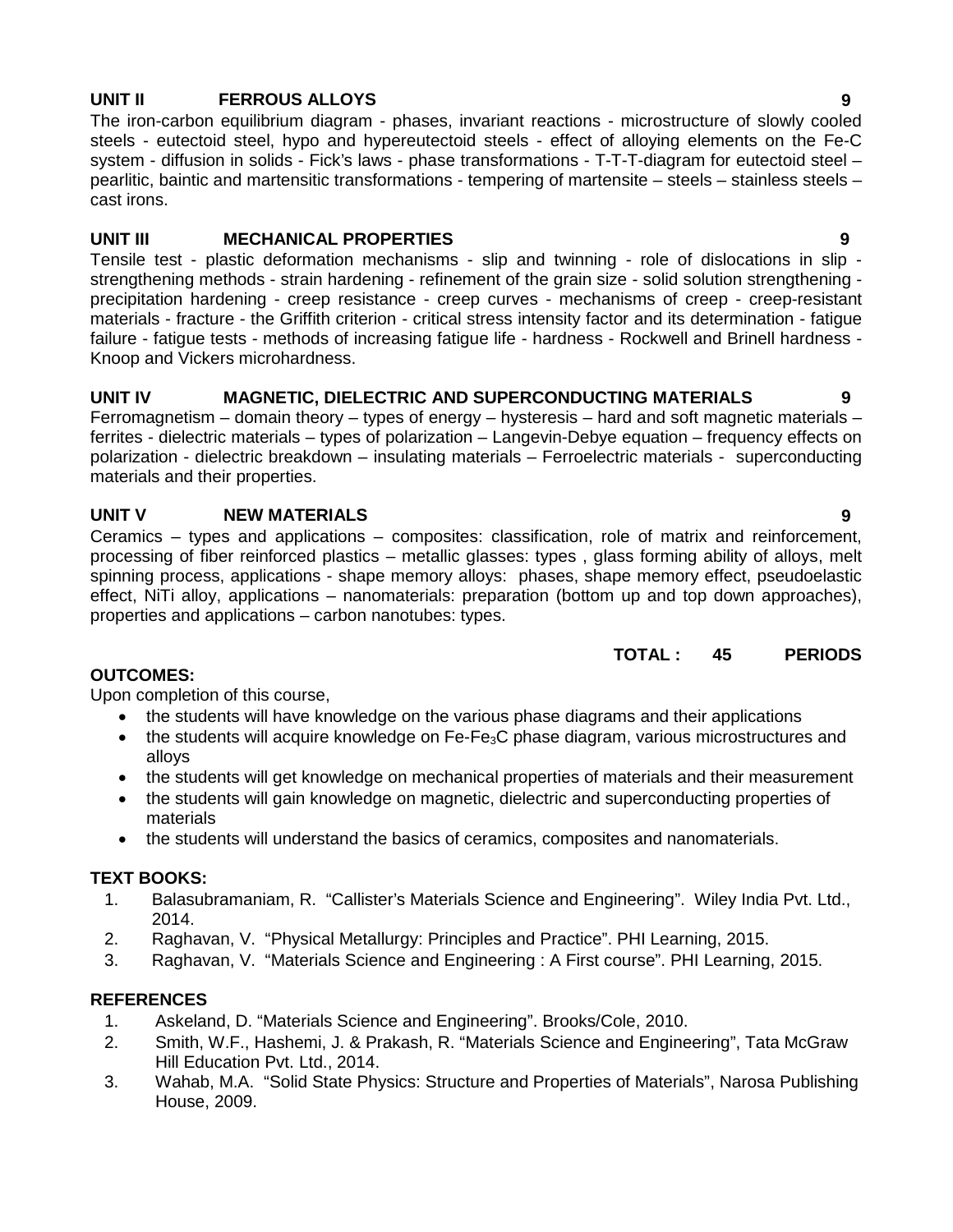## **BE8253 BASIC ELECTRICAL, ELECTRONICS AND INSTRUMENTATION L T P C ENGINEERING 3 0 0 3**

## **OBJECTIVES:**

To impart knowledge on

- Electric circuit laws, single and three phase circuits and wiring
- Working principles of Electrical Machines
- Working principle of Various electronic devices and measuring instruments

## **UNIT I ELECTRICAL CIRCUITS 9**

Basic circuit components -- Ohms Law - Kirchoff's Law - Instantaneous Power - Inductors Capacitors – Independent and Dependent Sources - steady state solution of DC circuits - Nodal analysis, Mesh analysis- Thevinin's Theorem, Norton's Theorem, Maximum Power transfer theorem- Linearity and Superposition Theorem.

## **UNIT II AC CIRCUITS 9**

Introduction to AC circuits – waveforms and RMS value – power and power factor, single phase and three-phase balanced circuits – Three phase loads - housing wiring, industrial wiring, materials of wiring

## **UNIT III ELECTRICAL MACHINES 9**

Principles of operation and characteristics of ; DC machines, Transformers (single and three phase ) ,Synchronous machines , three phase and single phase induction motors.

## **UNIT IV ELECTRONIC DEVICES & CIRCUITS 9**

Types of Materials – Silicon & Germanium- N type and P type materials – PN Junction –Forward and Reverse Bias –Semiconductor Diodes –Bipolar Junction Transistor – Characteristics – Field Effect Transistors – Transistor Biasing –Introduction to operational Amplifier –Inverting Amplifier –Non Inverting Amplifier –DAC – ADC .

## **UNIT V MEASUREMENTS & INSTRUMENTATION 9**

Introduction to transducers - Classification of Transducers: Resistive, Inductive, Capacitive, Thermoelectric, piezoelectric, photoelectric, Hall effect and Mechanical - ,Classification of instruments - Types of indicating Instruments - multimeters –Oscilloscopes- – three-phase power measurements– instrument transformers (CT and PT )

## **OUTCOMES:**

Ability to

- Understand electric circuits and working principles of electrical machines
- Understand the concepts of various electronic devices
- Choose appropriate instruments for electrical measurement for a specific application

## **TEXT BOOKS**

- 1. D P Kothari and I.J Nagarath, "Electrical Machines "Basic Electrical and Electronics Engineering", McGraw Hill Education(India) Private Limited, Third Reprint ,2016
- 2. Leonard S Bobrow, " Foundations of Electrical Engineering", Oxford University Press, 2013
- 3. Thereja .B.L., "Fundamentals of Electrical Engineering and Electronics", S. Chand & Co. Ltd., 2008

## **REFERENCES**

- 1. A.E.Fitzgerald, David E Higginbotham and Arvin Grabel, "Basic Electrical Engineering", McGraw Hill Education(India) Private Limited, 2009
- 2. Allan S Moris, "Measurement and Instrumentation Principles", Elseveir, First Indian Edition, 2006
- 3. Del Toro, "Electrical Engineering Fundamentals", Pearson Education, New Delhi, 2007
- 
- 

**TOTAL : 45 PERIODS**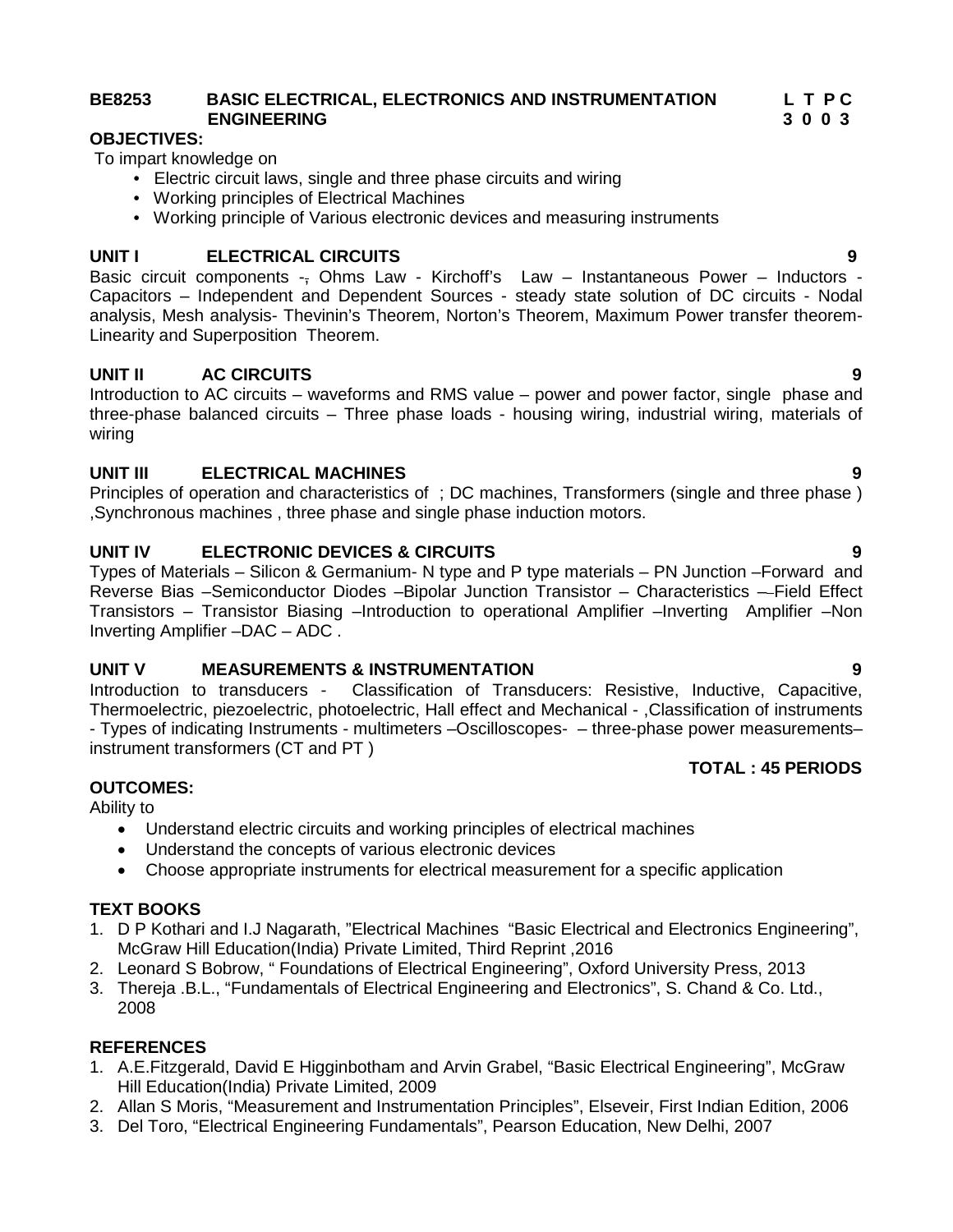- 4. John Bird, "Electrical Circuit Theory and Technology", Elsevier, First Indian Edition, 2006
- 5. N K De, Dipu Sarkar, "Basic Electrical Engineering",Universities Press (India)Private Limited 2016
- 6. Rajendra Prasad, "Fundamentals of Electrical Engineering", Prentice Hall of India, 2006

#### **GE8291 ENVIRONMENTAL SCIENCE AND ENGINEERING L T P C**

#### **OBJECTIVES:**

- To study the nature and facts about environment.
- To finding and implementing scientific, technological, economic and political solutions to environmental problems.
- To study the interrelationship between living organism and environment.
- To appreciate the importance of environment by assessing its impact on the human world; envision the surrounding environment, its functions and its value.
- To study the dynamic processes and understand the features of the earth"s interior and surface.
- To study the integrated themes and biodiversity, natural resources, pollution control and waste management.

#### **UNIT I ENVIRONMENT, ECOSYSTEMS AND BIODIVERSITY 14**

Definition, scope and importance of environment – need for public awareness - concept of an ecosystem – structure and function of an ecosystem – producers, consumers and decomposers – energy flow in the ecosystem – ecological succession – food chains, food webs and ecological pyramids – Introduction, types, characteristic features, structure and function of the (a) forest ecosystem (b) grassland ecosystem (c) desert ecosystem (d) aquatic ecosystems (ponds, streams, lakes, rivers, oceans, estuaries) – Introduction to biodiversity definition: genetic, species and ecosystem diversity – biogeographical classification of India – value of biodiversity: consumptive use, productive use, social, ethical, aesthetic and option values – Biodiversity at global, national and local levels – India as a mega-diversity nation – hot-spots of biodiversity – threats to biodiversity: habitat loss, poaching of wildlife, man-wildlife conflicts – endangered and endemic species of India – conservation of biodiversity: In-situ and ex-situ conservation of biodiversity. Field study of common plants, insects, birds; Field study of simple ecosystems – pond, river, hill slopes, etc.

#### **UNIT II ENVIRONMENTAL POLLUTION 8**

Definition – causes, effects and control measures of: (a) Air pollution (b) Water pollution (c) Soil pollution (d) Marine pollution (e) Noise pollution (f) Thermal pollution (g) Nuclear hazards – solid waste management: causes, effects and control measures of municipal solid wastes – role of an individual in prevention of pollution – pollution case studies – disaster management: floods, earthquake, cyclone and landslides. Field study of local polluted site – Urban / Rural / Industrial / Agricultural.

#### **UNIT III NATURAL RESOURCES 10**

Forest resources: Use and over-exploitation, deforestation, case studies- timber extraction, mining, dams and their effects on forests and tribal people – Water resources: Use and over- utilization of surface and ground water, floods, drought, conflicts over water, dams-benefits and problems – Mineral resources: Use and exploitation, environmental effects of extracting and using mineral resources, case studies – Food resources: World food problems, changes caused by agriculture and overgrazing, effects of modern agriculture, fertilizer-pesticide problems, water logging, salinity, case

**3 0 0 3**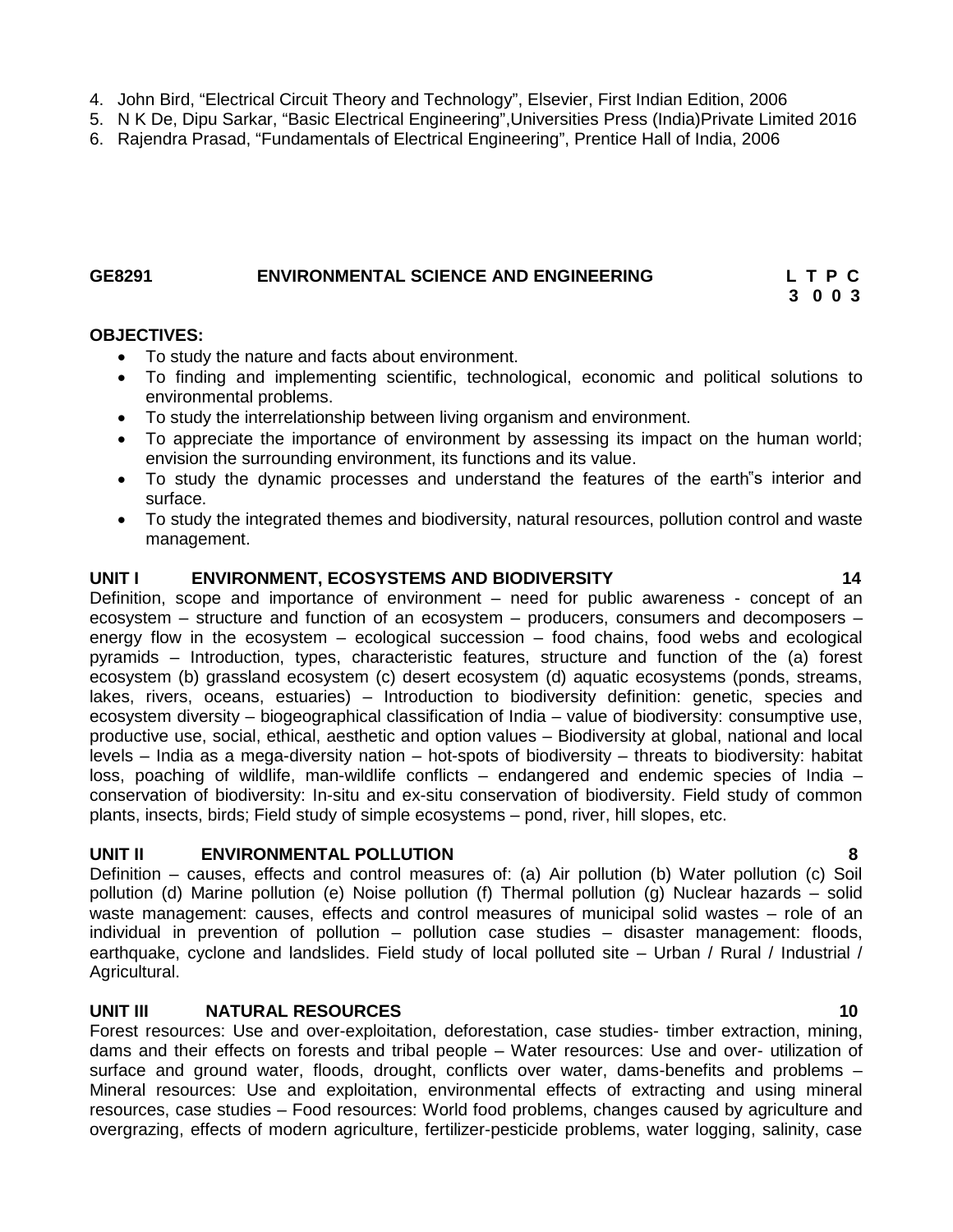studies – Energy resources: Growing energy needs, renewable and non renewable energy sources, use of alternate energy sources. case studies – Land resources: Land as a resource, land degradation, man induced landslides, soil erosion and desertification – role of an individual in conservation of natural resources – Equitable use of resources for sustainable lifestyles. Field study of local area to document environmental assets – river / forest / grassland / hill / mountain.

## **UNIT IV SOCIAL ISSUES AND THE ENVIRONMENT 7**

From unsustainable to sustainable development – urban problems related to energy – water conservation, rain water harvesting, watershed management – resettlement and rehabilitation of people; its problems and concerns, case studies – role of non-governmental organization environmental ethics: Issues and possible solutions – climate change, global warming, acid rain, ozone layer depletion, nuclear accidents and holocaust, case studies. – wasteland reclamation – consumerism and waste products – environment production act – Air (Prevention and Control of Pollution) act – Water (Prevention and control of Pollution) act – Wildlife protection act – Forest conservation act – enforcement machinery involved in environmental legislation- central and state pollution control boards- Public awareness.

## **UNIT V HUMAN POPULATION AND THE ENVIRONMENT 6**

Population growth, variation among nations – population explosion – family welfare programme – environment and human health – human rights – value education – HIV / AIDS – women and child welfare – role of information technology in environment and human health – Case studies.

## **TOTAL: 45 PERIODS**

## **OUTCOMES:**

- Environmental Pollution or problems cannot be solved by mere laws. Public participation is an important aspect which serves the environmental Protection. One will obtain knowledge on the following after completing the course.
- Public awareness of environmental is at infant stage.
- Ignorance and incomplete knowledge has lead to misconceptions
- Development and improvement in std. of living has lead to serious environmental disasters

## **TEXTBOOKS:**

- 1. Benny Joseph, 'Environmental Science and Engineering', Tata McGraw-Hill, New Delhi, 2006.
- 2. Gilbert M.Masters, 'Introduction to Environmental Engineering and Science', 2<sup>nd</sup> edition, Pearson Education, 2004.

## **REFERENCES :**

- 1. Dharmendra S. Sengar, 'Environmental law', Prentice hall of India PVT LTD,New Delhi, 2007.
- 2. Erach Bharucha, "Textbook of Environmental Studies", Universities Press(I) PVT, LTD, Hydrabad, 2015.
- 3. Rajagopalan, R, 'Environmental Studies-From Crisis to Cure', Oxford University Press, 2005.
- 4. G. Tyler Miller and Scott E. Spoolman, "Environmental Science", Cengage Learning India PVT, LTD, Delhi, 2014.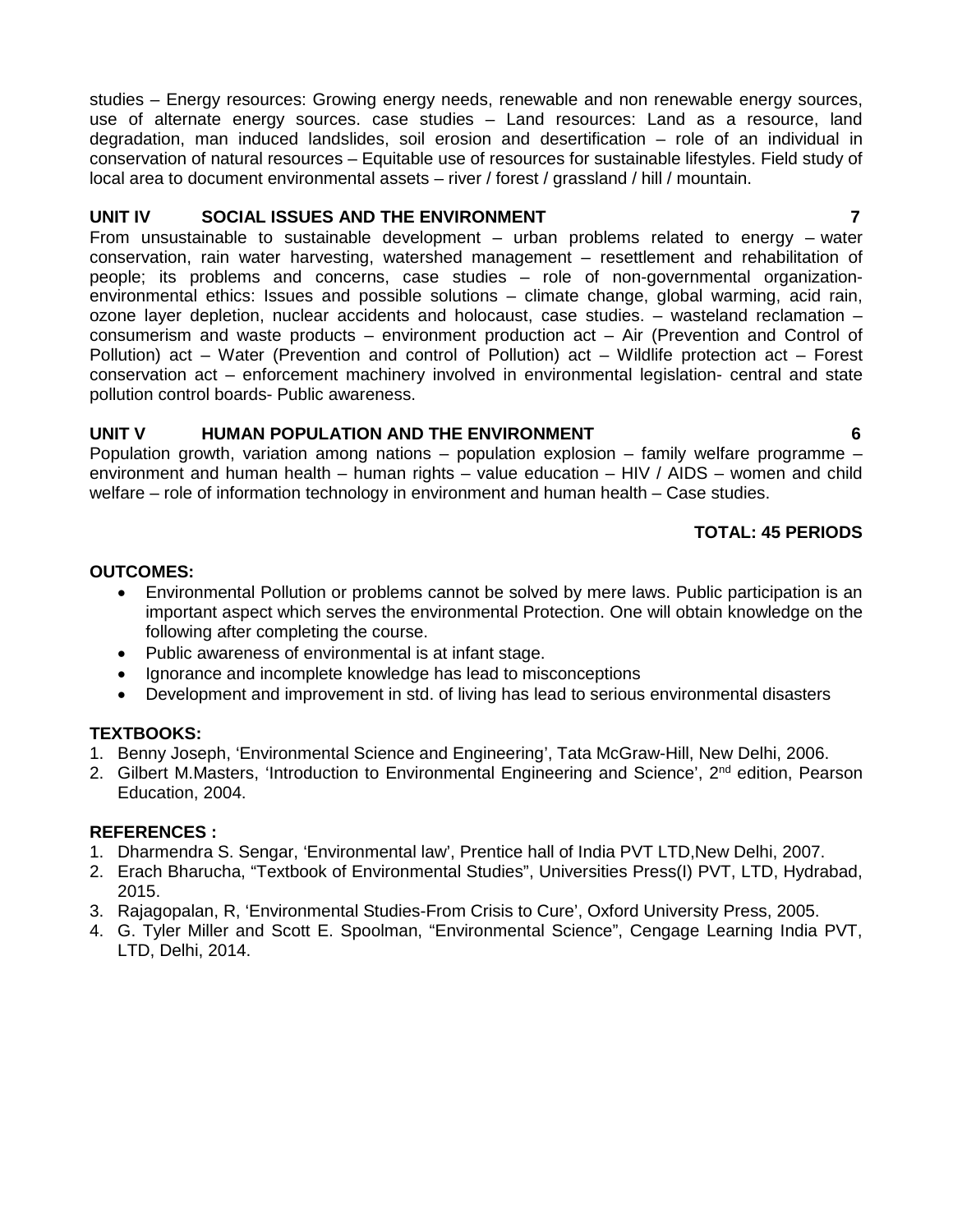#### **OBJECTIVES:**

 To develop capacity to predict the effect of force and motion in the course of carrying out the design functions of engineering.

### **UNIT I STATICS OF PARTICLES 9+6**

Introduction – Units and Dimensions – Laws of Mechanics – Lami's theorem, Parallelogram and triangular Law of forces – Vectorial representation of forces – Vector operations of forces -additions, subtraction, dot product, cross product – Coplanar Forces – rectangular components – Equilibrium of a particle – Forces in space – Equilibrium of a particle in space – Equivalent systems of forces – Principle of transmissibility .

### **UNIT II EQUILIBRIUM OF RIGID BODIES 9+6**

Free body diagram – Types of supports –Action and reaction forces –stable equilibrium – Moments and Couples – Moment of a force about a point and about an axis – Vectorial representation of moments and couples – Scalar components of a moment – Varignon's theorem – Single equivalent force -Equilibrium of Rigid bodies in two dimensions – Equilibrium of Rigid bodies in three dimensions

### **UNIT III PROPERTIES OF SURFACES AND SOLIDS 9+6**

Centroids and centre of mass – Centroids of lines and areas - Rectangular, circular, triangular areas by integration – T section, I section, - Angle section, Hollow section by using standard formula – Theorems of Pappus - Area moments of inertia of plane areas – Rectangular, circular, triangular areas by integration – T section, I section, Angle section, Hollow section by using standard formula – Parallel axis theorem and perpendicular axis theorem – Principal moments of inertia of plane areas – Principal axes of inertia-Mass moment of inertia –mass moment of inertia for prismatic, cylindrical and spherical solids from first principle – Relation to area moments of inertia.

## **UNIT IV DYNAMICS OF PARTICLES 9+6**

Displacements, Velocity and acceleration, their relationship – Relative motion – Curvilinear motion - Newton's laws of motion – Work Energy Equation– Impulse and Momentum – Impact of elastic bodies.

## **UNIT V FRICTION AND RIGID BODY DYNAMICS 9+6**

Friction force – Laws of sliding friction – equilibrium analysis of simple systems with sliding friction – wedge friction-. Rolling resistance -Translation and Rotation of Rigid Bodies – Velocity and acceleration – General Plane motion of simple rigid bodies such as cylinder, disc/wheel and sphere.

## **TOTAL : 45+30=75 PERIODS**

## **OUTCOMES:**

On successful completion of this course, the student will be able to

- illustrate the vectorial and scalar representation of forces and moments
- analyse the rigid body in equilibrium
- evaluate the properties of surfaces and solids
- calculate dynamic forces exerted in rigid body
- determine the friction and the effects by the laws of friction

#### **TEXT BOOKS:**

- 1. Beer, F.P and Johnston Jr. E.R., "Vector Mechanics for Engineers (In SI Units): Statics and Dynamics", 8<sup>th</sup> Edition, Tata McGraw-Hill Publishing company, New Delhi (2004).
- 2. Vela Murali, "Engineering Mechanics", Oxford University Press (2010)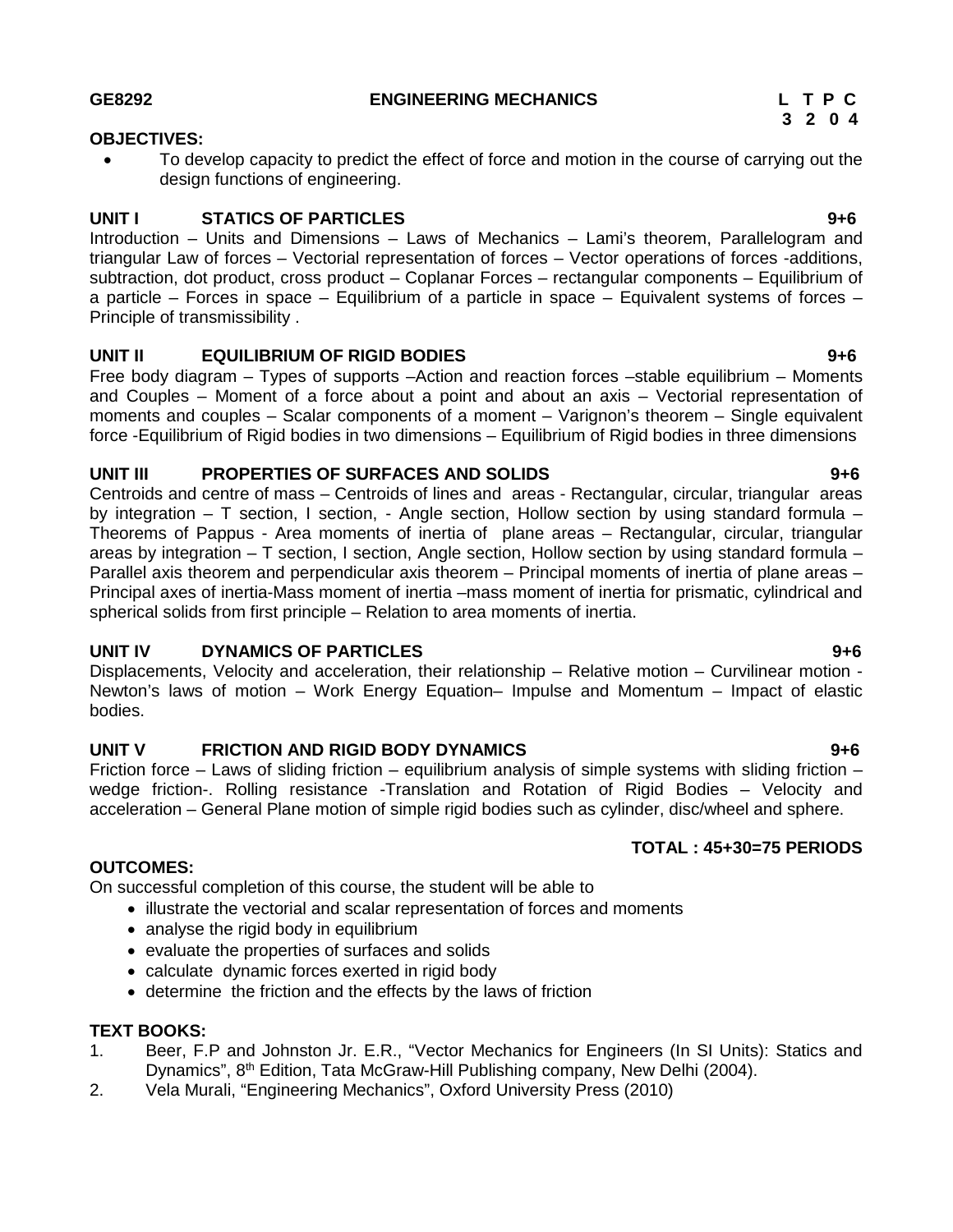#### **REFERENCES:**

- 1. Bhavikatti, S.S and Rajashekarappa, K.G., "Engineering Mechanics", New Age International (P) Limited Publishers, 1998.
- 2. Hibbeller, R.C and Ashok Gupta, "Engineering Mechanics: Statics and Dynamics", 11<sup>th</sup> Edition, Pearson Education 2010.
- 3. Irving H. Shames and Krishna Mohana Rao. G., "Engineering Mechanics Statics and Dynamics", 4<sup>th</sup> Edition, Pearson Education 2006.
- 4. Meriam J.L. and Kraige L.G., " Engineering Mechanics- Statics Volume 1, Dynamics- Volume 2", Third Edition, John Wiley & Sons,1993.
- 5. Rajasekaran S and Sankarasubramanian G., "Engineering Mechanics Statics and Dynamics", 3 rd Edition, Vikas Publishing House Pvt. Ltd., 2005.

| GE8261 | <b>ENGINEERING PRACTICES LABORATORY</b> | LTPC    |
|--------|-----------------------------------------|---------|
|        |                                         | 0 0 4 2 |

### **OBJECTIVES:**

To provide exposure to the students with hands on experience on various basic engineering practices in Civil, Mechanical, Electrical and Electronics Engineering.

## **GROUP A (CIVIL & MECHANICAL)**

### **I CIVIL ENGINEERING PRACTICE 13**

## **Buildings:**

(a) Study of plumbing and carpentry components of residential and industrial buildings. Safety aspects.

## **Plumbing Works**:

- (a) Study of pipeline joints, its location and functions: valves, taps, couplings, unions, reducers, elbows in household fittings.
- (b) Study of pipe connections requirements for pumps and turbines.
- (c) Preparation of plumbing line sketches for water supply and sewage works.
- (d) Hands-on-exercise:

Basic pipe connections – Mixed pipe material connection – Pipe connections with different joining components.

(e) Demonstration of plumbing requirements of high-rise buildings.

## **Carpentry using Power Tools only:**

(a) Study of the joints in roofs, doors, windows and furniture.

(b) Hands-on-exercise:

Wood work, joints by sawing, planing and cutting.

## **II MECHANICAL ENGINEERING PRACTICE 18**

## **Welding:**

(a) Preparation of butt joints, lap joints and T- joints by Shielded metal arc welding.

(b) Gas welding practice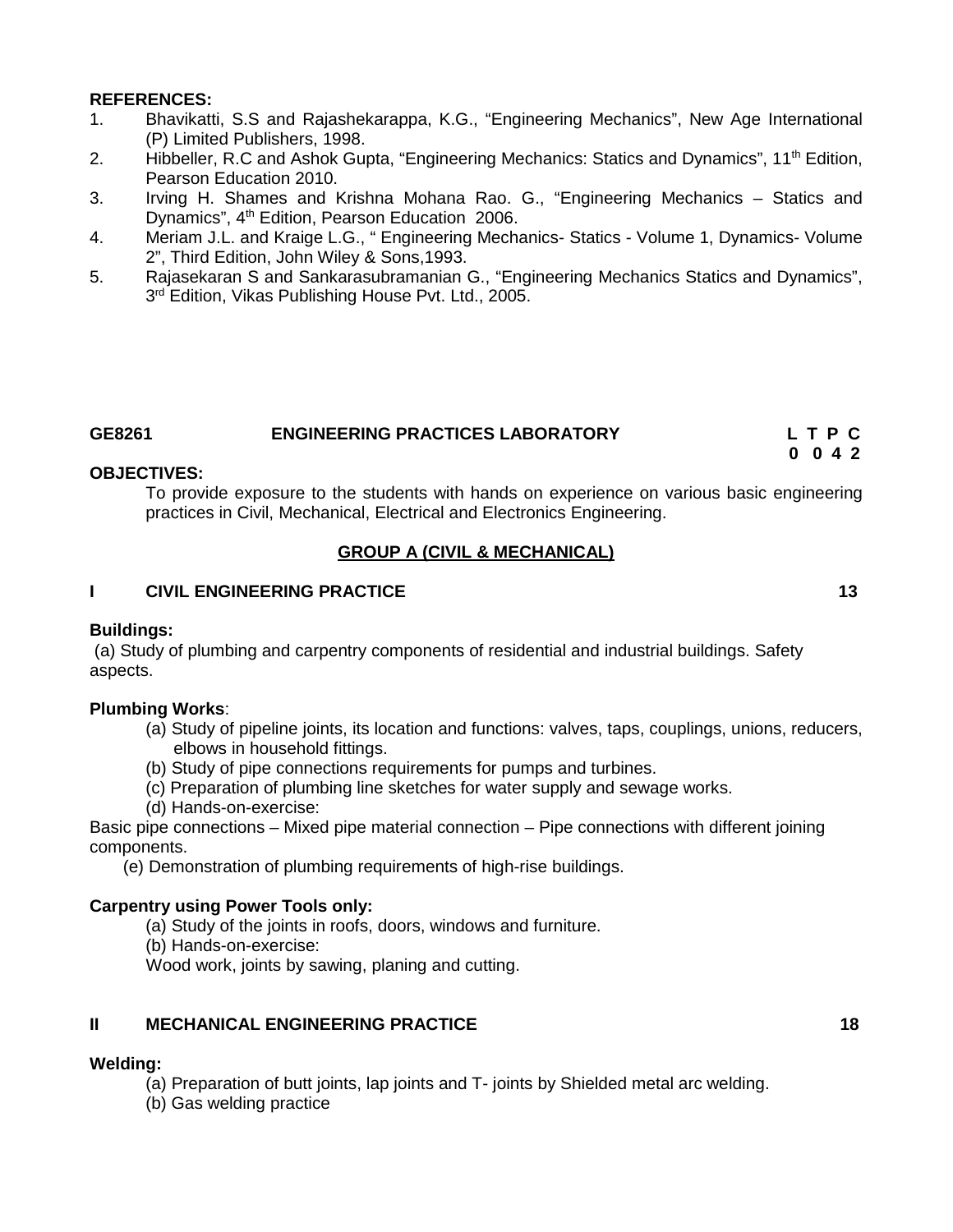### **Basic Machining:**

- (a) Simple Turning and Taper turning
- (b) Drilling Practice

### **Sheet Metal Work:**

- (a) Forming & Bending:
- (b) Model making Trays and funnels.
- (c) Different type of joints.

### **Machine assembly practice:**

- (a) Study of centrifugal pump
- (b) Study of air conditioner

### **Demonstration on:**

(a) Smithy operations, upsetting, swaging, setting down and bending. Example – Exercise – Production of hexagonal headed bolt.

- (b) Foundry operations like mould preparation for gear and step cone pulley.
- (c) Fitting Exercises Preparation of square fitting and  $V$  fitting models.

## **GROUP B (ELECTRICAL & ELECTRONICS)**

## **III ELECTRICAL ENGINEERING PRACTICE 13**

1. Residential house wiring using switches, fuse, indicator, lamp and energy meter.

- 2. Fluorescent lamp wiring.
- 3. Stair case wiring

## 4. Measurement of electrical quantities – voltage, current, power & power factor in RLC circuit.

- 5. Measurement of energy using single phase energy meter.
- 6. Measurement of resistance to earth of an electrical equipment.

## **IV ELECTRONICS ENGINEERING PRACTICE 16**

1. Study of Electronic components and equipments – Resistor, colour coding measurement of AC signal parameter (peak-peak, rms period, frequency) using CR.

- 2. Study of logic gates AND, OR, EX-OR and NOT.
- 3. Generation of Clock Signal.
- 4. Soldering practice Components Devices and Circuits Using general purpose PCB.
- 5. Measurement of ripple factor of HWR and FWR.

## **OUTCOMES:**

On successful completion of this course, the student will be able to

- fabricate carpentry components and pipe connections including plumbing works.
- use welding equipments to join the structures.
- Carry out the basic machining operations
- Make the models using sheet metal works
- Illustrate on centrifugal pump, Air conditioner, operations of smithy, foundary and fittings
- Carry out basic home electrical works and appliances
- Measure the electrical quantities
- Elaborate on the components, gates, soldering practices.

## **TOTAL: 60 PERIODS**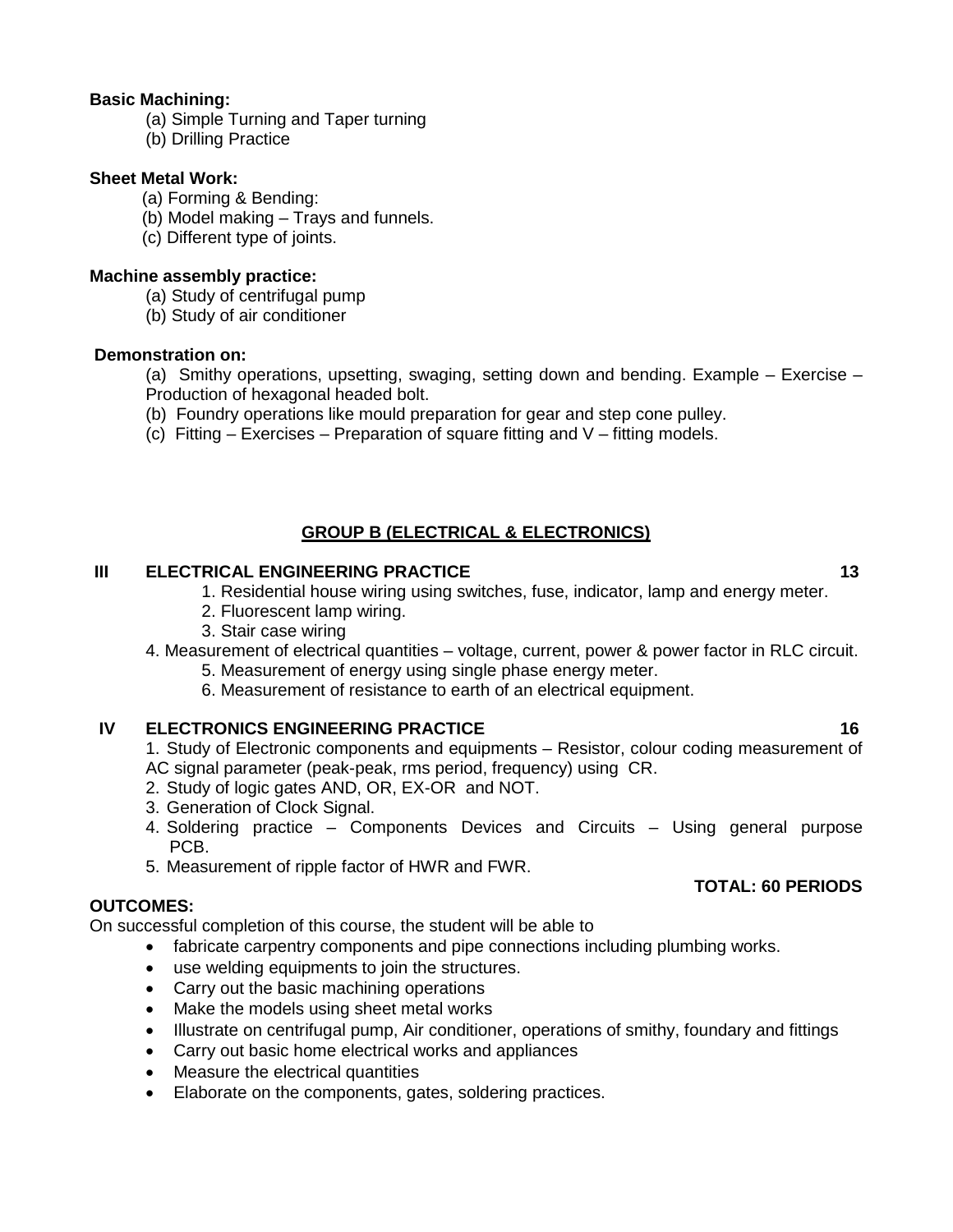## **LIST OF EQUIPMENT FOR A BATCH OF 30 STUDENTS:**

| <b>CIVIL</b>                                                        |           |
|---------------------------------------------------------------------|-----------|
| 1. Assorted components for plumbing consisting of metallic pipes,   |           |
| plastic pipes, flexible pipes, couplings, unions, elbows, plugs and |           |
| other fittings.                                                     | 15 Sets.  |
| 2. Carpentry vice (fitted to work bench)                            | 15 Nos.   |
| 3. Standard woodworking tools                                       | 15 Sets.  |
| 4. Models of industrial trusses, door joints, furniture joints      | 5 each    |
| 5. Power Tools: (a) Rotary Hammer                                   | 2 Nos     |
| (b) Demolition Hammer                                               | 2 Nos     |
| (c) Circular Saw                                                    | 2 Nos     |
| (d) Planer                                                          | 2 Nos     |
| (e) Hand Drilling Machine                                           | 2 Nos     |
| (f) Jigsaw                                                          | 2 Nos     |
| <b>MECHANICAL</b>                                                   |           |
| 1. Arc welding transformer with cables and holders                  | 5 Nos.    |
| 2. Welding booth with exhaust facility                              | 5 Nos.    |
| 3. Welding accessories like welding shield, chipping hammer,        |           |
| wire brush, etc.                                                    | 5 Sets.   |
| 4. Oxygen and acetylene gas cylinders, blow pipe and other          |           |
| welding outfit.                                                     | 2 Nos.    |
| 5. Centre lathe                                                     | 2 Nos.    |
| 6. Hearth furnace, anvil and smithy tools                           | 2 Sets.   |
| 7. Moulding table, foundry tools                                    | 2 Sets.   |
| 8. Power Tool: Angle Grinder                                        | 2 Nos     |
| 9. Study-purpose items: centrifugal pump, air-conditioner           | One each. |
| <b>ELECTRICAL</b>                                                   |           |
| 1. Assorted electrical components for house wiring                  | 15 Sets   |
| 2. Electrical measuring instruments                                 | 10 Sets   |
| 3. Study purpose items: Iron box, fan and regulator, emergency lamp | 1 each    |
| 4. Megger (250V/500V)                                               | 1 No.     |
| 5. Power Tools: (a) Range Finder                                    | 2 Nos     |

5. Power Tools: (a) Range Finder 2 Nos (b) Digital Live-wire detector 2 Nos

## **ELECTRONICS**

| 1. Soldering guns                                              | 10 Nos. |
|----------------------------------------------------------------|---------|
| 2. Assorted electronic components for making circuits          | 50 Nos. |
| 3. Small PCBs                                                  | 10 Nos. |
| 4. Multimeters                                                 | 10 Nos. |
| 5. Study purpose items: Telephone, FM radio, low-voltage power |         |
| supply                                                         |         |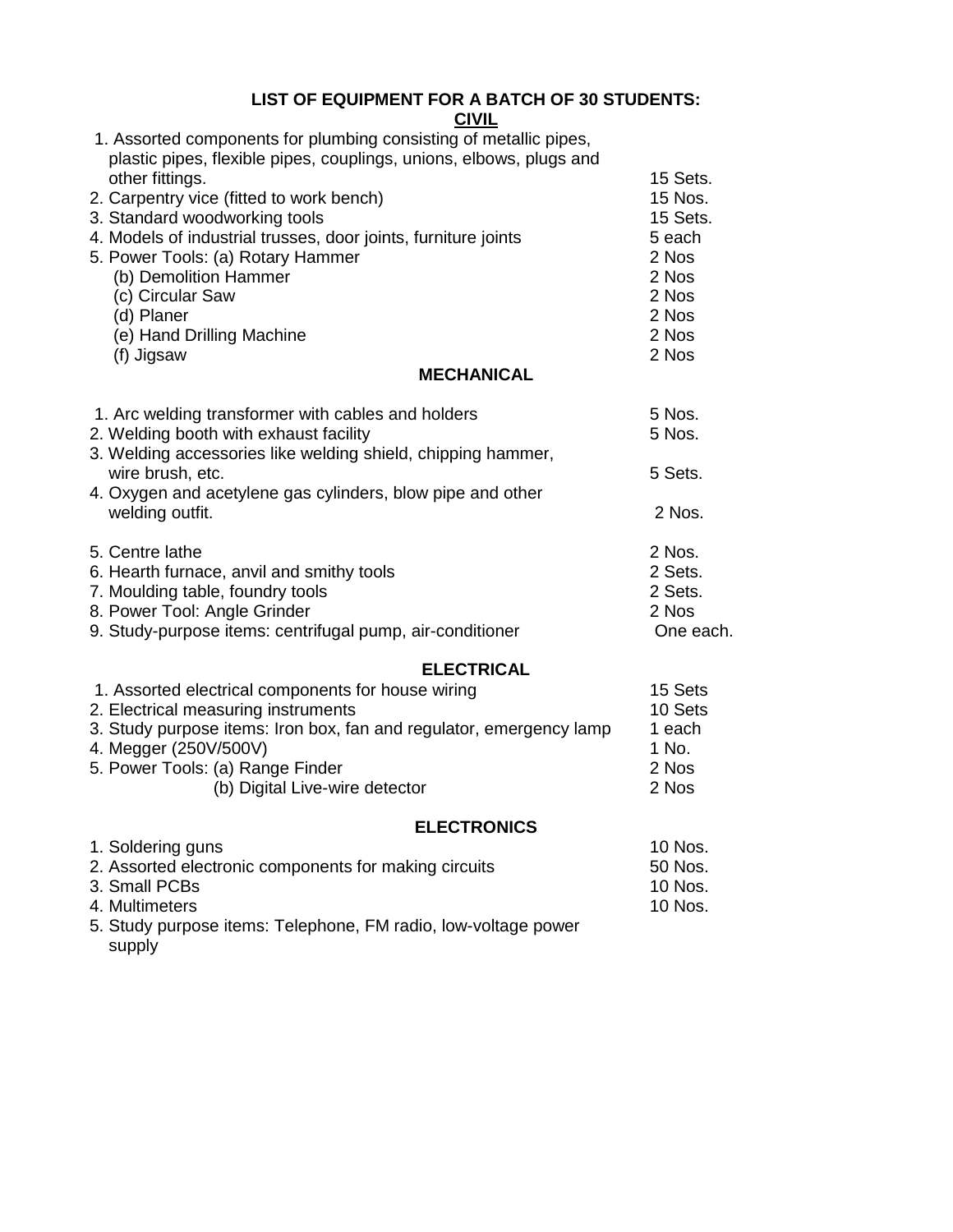#### **BE8261 BASIC ELECTRICAL, ELECTRONICS AND INSTRUMENTATION ENGINEERING LABORATORY**

#### **L T P C L T P C 0 0 4 2**

# **OBJECTIVE:**

To train the students in performing various tests on electrical drives, sensors and circuits.

### **LIST OF EXPERIMENTS:**

- 1. Load test on separately excited DC generator
- 2. Load test on Single phase Transformer
- 3. Load test on Induction motor
- 4. Verification of Circuit Laws
- 5. Verification of Circuit Theorems
- 6. Measurement of three phase power
- 7. Load test on DC shunt motor.
- 8. Diode based application circuits
- 9. Transistor based application circuits
- 10. Study of CRO and measurement of AC signals
- 11. Characteristics of LVDT
- 12. Calibration of Rotometer
- 13. RTD and Thermistor

### **Minimum of 10 Experiments to be carried out :-**

#### **TOTAL: 60 PERIODS**

#### **OUTCOMES:**

- Ability to determine the speed characteristic of different electrical machines
- Ability to design simple circuits involving diodes and transistors
- Ability to use operational amplifiers

| S.No. | <b>NAME OF THE EQUIPMENT</b>       | Qty. |
|-------|------------------------------------|------|
|       | D. C. Motor Generator Set          | 2    |
| 2     | D.C. Shunt Motor                   | 2    |
| 3     | Single Phase Transformer           | 2    |
| 4     | Single Phase Induction Motor       | 2    |
| 5     | Ammeter A.C and D.C                | 20   |
| 6     | Voltmeters A.C and D.C             | 20   |
| 7.    | Watt meters LPF and UPF            |      |
| 8.    | <b>Resistors &amp; Breadboards</b> |      |
| 9.    | <b>Cathode Ray Oscilloscopes</b>   |      |
| 10.   | Dual Regulated power supplies      |      |
| 11.   | A.C. Signal Generators             |      |
| 12.   | Transistors (BJT, JFET)            |      |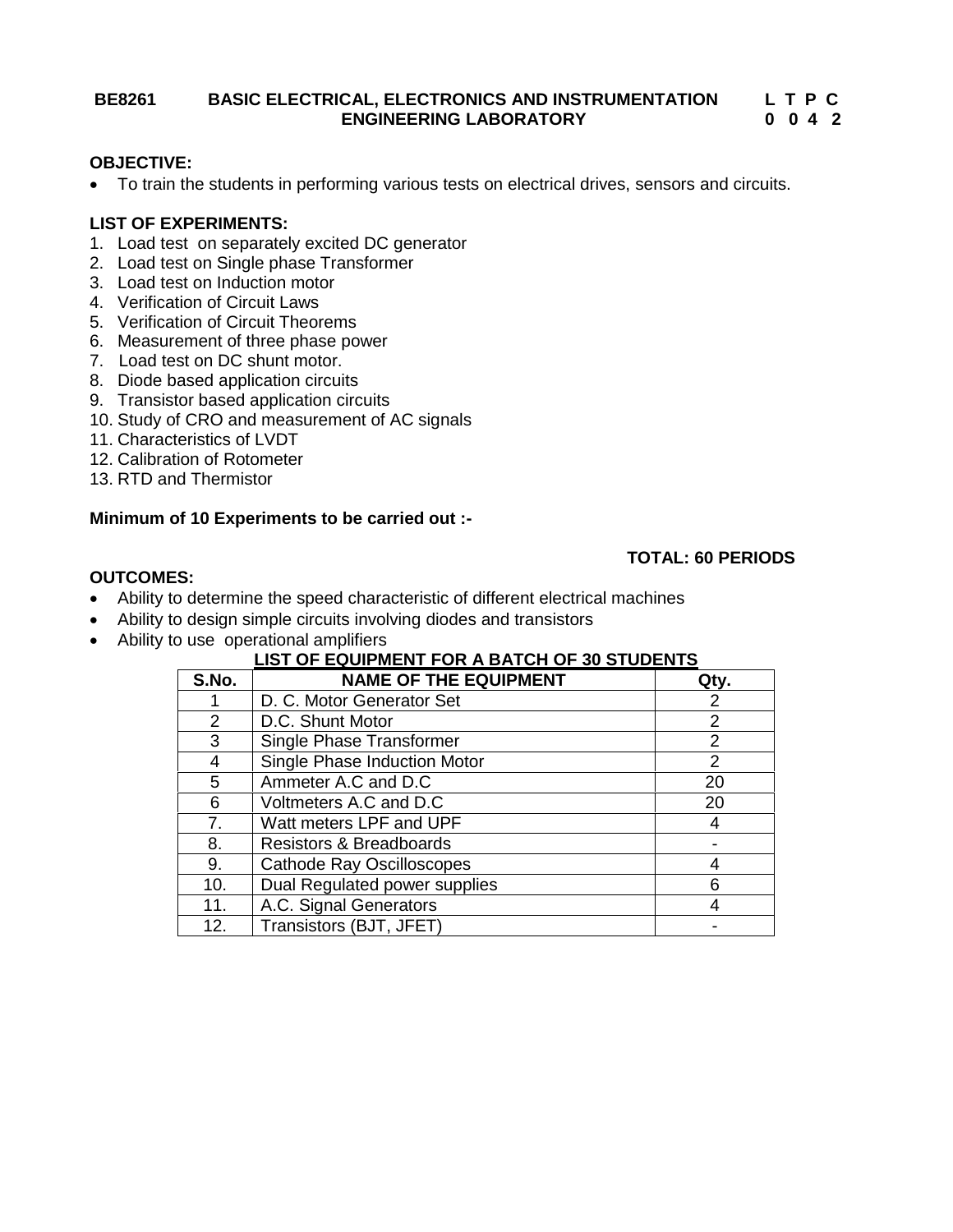### **MA8353 TRANSFORMS AND PARTIAL DIFFERENTIAL EQUATIONS L T P C**

#### **OBJECTIVES:**

- To introduce the basic concepts of PDE for solving standard partial differential equations.
- To introduce Fourier series analysis which is central to many applications in engineering apart from its use in solving boundary value problems.
- To acquaint the student with Fourier series techniques in solving heat flow problems used in various situations.
- To acquaint the student with Fourier transform techniques used in wide variety of situations.
- To introduce the effective mathematical tools for the solutions of partial differential equations that model several physical processes and to develop Z transform techniques for discrete time systems.

### **UNIT I PARTIAL DIFFERENTIAL EQUATIONS 12**

Formation of partial differential equations – Singular integrals - Solutions of standard types of first order partial differential equations - Lagrange's linear equation - Linear partial differential equations of second and higher order with constant coefficients of both homogeneous and non-homogeneous types.

#### **UNIT II FOURIER SERIES 12**

Dirichlet's conditions – General Fourier series – Odd and even functions – Half range sine series – Half range cosine series – Complex form of Fourier series – Parseval's identity – Harmonic analysis.

### **UNIT III APPLICATIONS OF PARTIAL DIFFERENTIAL EQUATIONS 12**

Classification of PDE – Method of separation of variables - Fourier Series Solutions of one dimensional wave equation – One dimensional equation of heat conduction – Steady state solution of two dimensional equation of heat conduction.

#### **UNIT IV FOURIER TRANSFORMS 12**

Statement of Fourier integral theorem – Fourier transform pair – Fourier sine and cosine transforms – Properties – Transforms of simple functions – Convolution theorem – Parseval's identity.

# **UNIT V Z - TRANSFORMS AND DIFFERENCE EQUATIONS 12**

Z-transforms - Elementary properties – Inverse Z-transform (using partial fraction and residues) – Initial and final value theorems - Convolution theorem - Formation of difference equations – Solution of difference equations using Z - transform.

#### **OUTCOMES :**

Upon successful completion of the course, students should be able to:

- Understand how to solve the given standard partial differential equations.
- Solve differential equations using Fourier series analysis which plays a vital role in engineering applications.
- Appreciate the physical significance of Fourier series techniques in solving one and two dimensional heat flow problems and one dimensional wave equations.
- Understand the mathematical principles on transforms and partial differential equations would provide them the ability to formulate and solve some of the physical problems of engineering.
- Use the effective mathematical tools for the solutions of partial differential equations by using Z transform techniques for discrete time systems.

#### **TOTAL : 60 PERIODS**

# **4 0 0 4**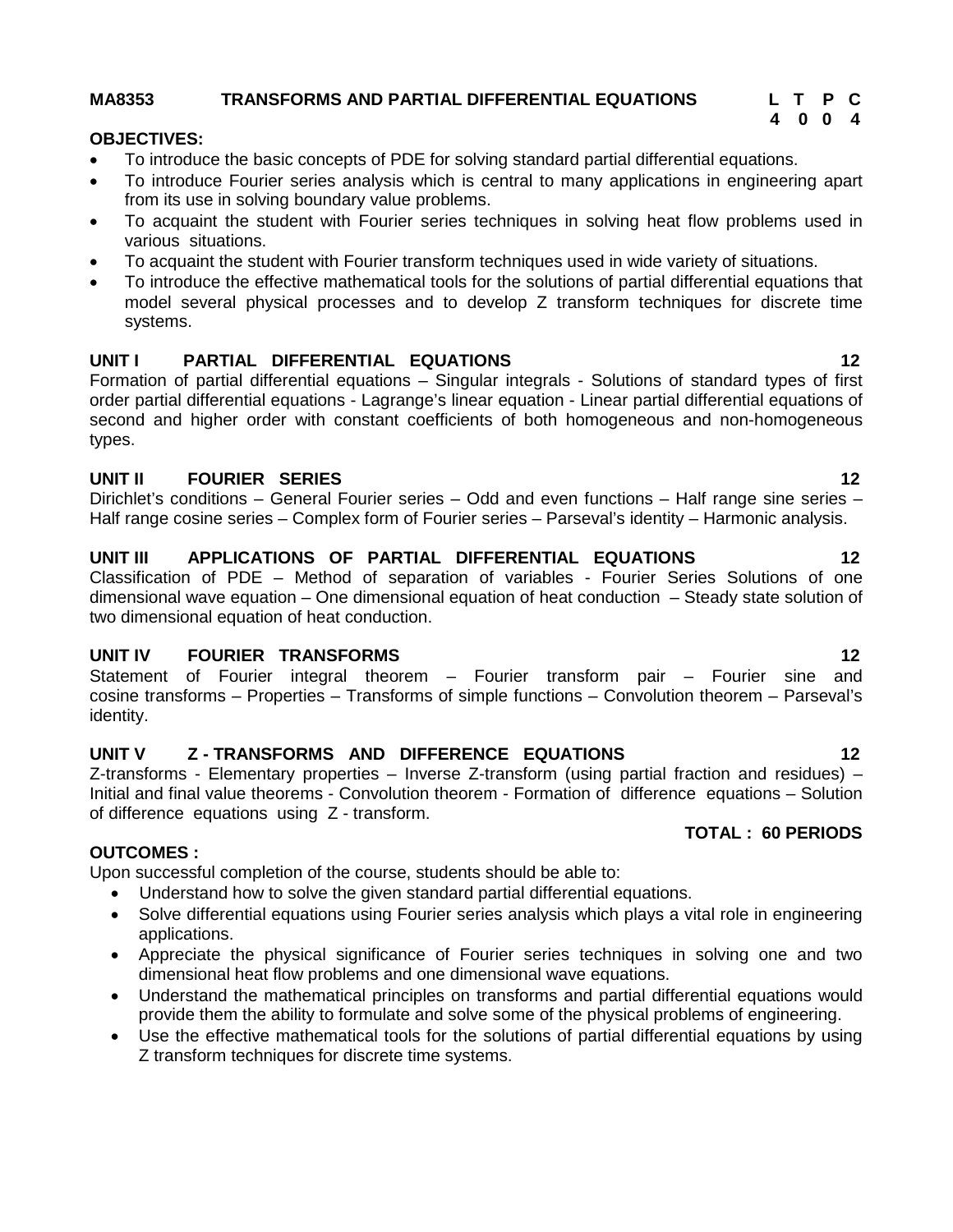## **TEXT BOOKS :**

- 1. Grewal B.S., "Higher Engineering Mathematics"*,* 43rd Edition, Khanna Publishers, New Delhi, 2014.
- 2. Narayanan S., Manicavachagom Pillay.T.K and Ramanaiah.G "Advanced Mathematics for Engineering Students", Vol. II & III, S.Viswanathan Publishers Pvt. Ltd, Chennai, 1998.

### **REFERENCES :**

- 1. Andrews, L.C and Shivamoggi, B, "Integral Transforms for Engineers" SPIE Press, 1999.
- 2. Bali. N.P and Manish Goyal, "A Textbook of Engineering Mathematics",  $9<sup>th</sup>$  Edition, Laxmi Publications Pvt. Ltd, 2014.
- 3. Erwin Kreyszig, "Advanced Engineering Mathematics", 10<sup>th</sup> Edition, John Wiley, India, 2016.
- 4. James, G., "Advanced Modern Engineering Mathematics", 3<sup>rd</sup> Edition, Pearson Education, 2007.
- 5. Ramana. B.V., "Higher Engineering Mathematics"*,* McGraw Hill Education Pvt. Ltd, New Delhi, 2016.
- 6. Wylie, R.C. and Barrett, L.C., "Advanced Engineering Mathematics "Tata McGraw Hill Education Pvt. Ltd, 6th Edition, New Delhi, 2012.

# **EC8392 DIGITAL ELECTRONICS L T P C**

# **OBJECTIVES:**

- To present the Digital fundamentals, Boolean algebra and its applications in digital systems
- To familiarize with the design of various combinational digital circuits using logic gates
- To introduce the analysis and design procedures for synchronous and asynchronous sequential circuits
- To explain the various semiconductor memories and related technology
- To introduce the electronic circuits involved in the making of logic gates

#### **UNIT I DIGITAL FUNDAMENTALS 9**

Number Systems – Decimal, Binary, Octal, Hexadecimal, 1's and 2's complements, Codes – Binary, BCD, Excess 3, Gray, Alphanumeric codes, Boolean theorems, Logic gates, Universal gates, Sum of products and product of sums, Minterms and Maxterms, Karnaugh map Minimization and Quine-McCluskey method of minimization.

#### **UNIT II COMBINATIONAL CIRCUIT DESIGN 9**

Design of Half and Full Adders, Half and Full Subtractors, Binary Parallel Adder – Carry look ahead Adder, BCD Adder, Multiplexer, Demultiplexer, Magnitude Comparator, Decoder, Encoder, Priority Encoder.

# **UNIT III SYNCHRONOUS SEQUENTIAL CIRCUITS 9**

Flip flops – SR, JK, T, D, Master/Slave FF – operation and excitation tables, Triggering of FF, Analysis and design of clocked sequential circuits – Design - Moore/Mealy models, state minimization, state assignment, circuit implementation – Design of Counters- Ripple Counters, Ring Counters, Shift registers, Universal Shift Register.

# **UNIT IV ASYNCHRONOUS SEQUENTIAL CIRCUITS 9**

Stable and Unstable states, output specifications, cycles and races, state reduction, race free assignments, Hazards, Essential Hazards, Pulse mode sequential circuits, Design of Hazard free circuits.

**3 0 0 3**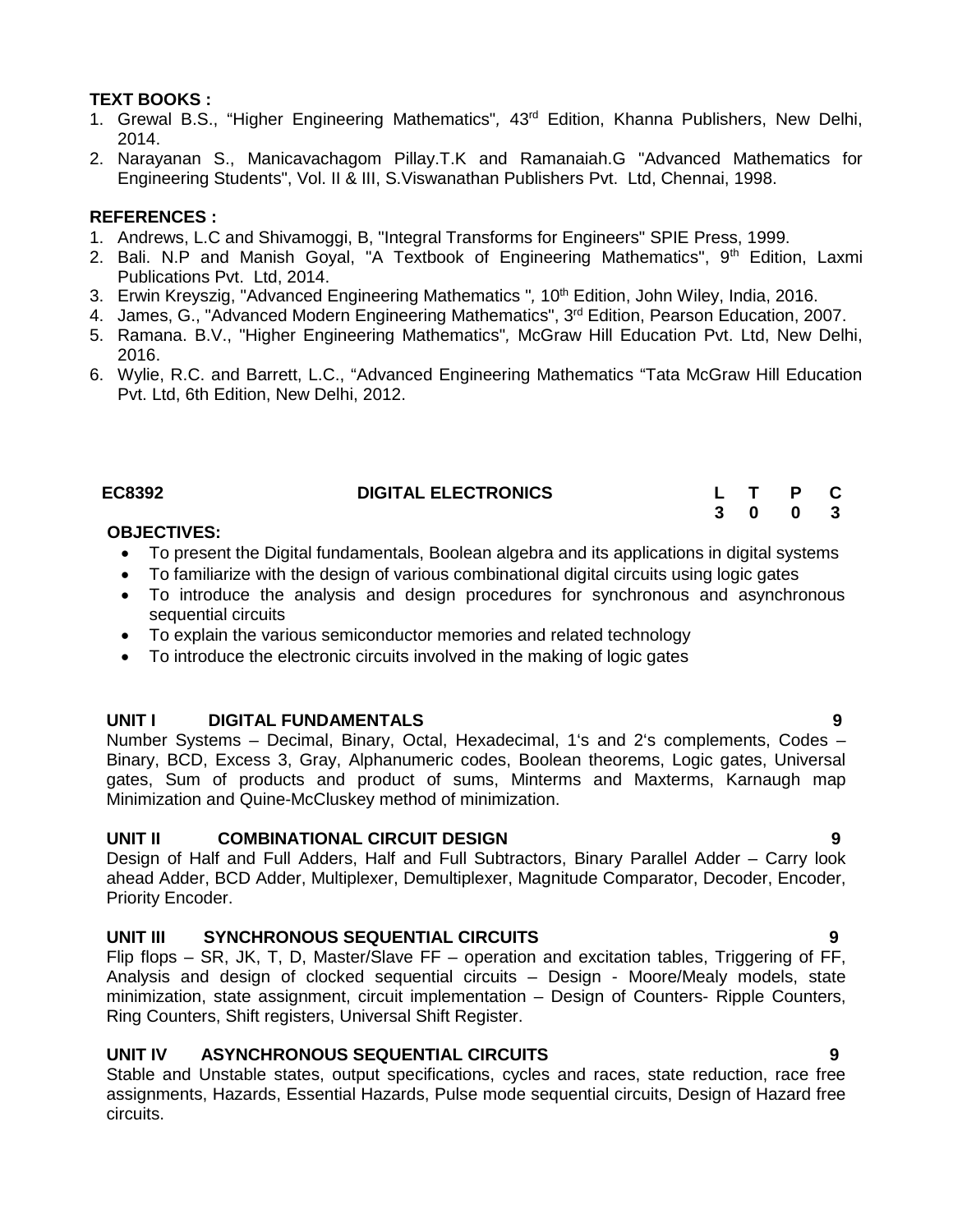## **UNIT V MEMORY DEVICES AND DIGITAL INTEGRATED CIRCUITS 9**

Basic memory structure – ROM -PROM – EPROM – EEPROM –EAPROM, RAM – Static and dynamic RAM - Programmable Logic Devices – Programmable Logic Array (PLA) - Programmable Array Logic (PAL) – Field Programmable Gate Arrays (FPGA) - Implementation of combinational logic circuits using PLA, PAL.

Digital integrated circuits: Logic levels, propagation delay, power dissipation, fan-out and fan-in, noise margin, logic families and their characteristics-RTL, TTL, ECL, CMOS

### **TOTAL: 45 PERIODS**

### **OUTCOMES:**

At the end of the course:

- Use digital electronics in the present contemporary world
- Design various combinational digital circuits using logic gates
- Do the analysis and design procedures for synchronous and asynchronous sequential circuits
- Use the semiconductor memories and related technology
- Use electronic circuits involved in the design of logic gates

### **TEXT BOOK:**

1. M. Morris Mano and Michael D. Ciletti, "Digital Design", 5th Edition, Pearson, 2014.

# **REFERENCES**

- 1. Charles H.Roth. "Fundamentals of Logic Design", 6th Edition, Thomson Learning, 2013.
- 2. Thomas L. Floyd, "Digital Fundamentals", 10th Edition, Pearson Education Inc, 2011
- 3. S.Salivahanan and S.Arivazhagan"Digital Electronics", Ist Edition, Vikas Publishing House pvt Ltd, 2012.
- 4. Anil K.Maini "Digital Electronics", Wiley, 2014.
- 5. A.Anand Kumar "Fundamentals of Digital Circuits", 4th Edition, PHI Learning Private Limited, 2016.
- 6. Soumitra Kumar Mandal " Digital Electronics", McGraw Hill Education Private Limited, 2016.

| MT8591 | <b>SENSORS AND INSTRUMENTATION</b> |     |              |  |
|--------|------------------------------------|-----|--------------|--|
|        |                                    | 3 O | $\mathbf{0}$ |  |

#### **OBJECTIVES:**

- To understand the concepts of measurement technology.
- To learn the various sensors used to measure various physical parameters.
- To learn the fundamentals of signal conditioning, data acquisition and communication systems used in mechatronics system development.

#### **UNIT I INTRODUCTION 9**

Basics of Measurement – Classification of errors – Error analysis – Static and dynamic characteristics of transducers – Performance measures of sensors – Classification of sensors – Sensor calibration techniques – Sensor Output Signal Types.

# **UNIT II MOTION, PROXIMITY AND RANGING SENSORS 9**

Motion Sensors – Potentiometers, Resolver, Encoders – Optical, Magnetic, Inductive, Capacitive, LVDT – RVDT – Synchro – Microsyn, Accelerometer – GPS, Bluetooth, Range Sensors – RF beacons, Ultrasonic Ranging, Reflective beacons, Laser Range Sensor (LIDAR).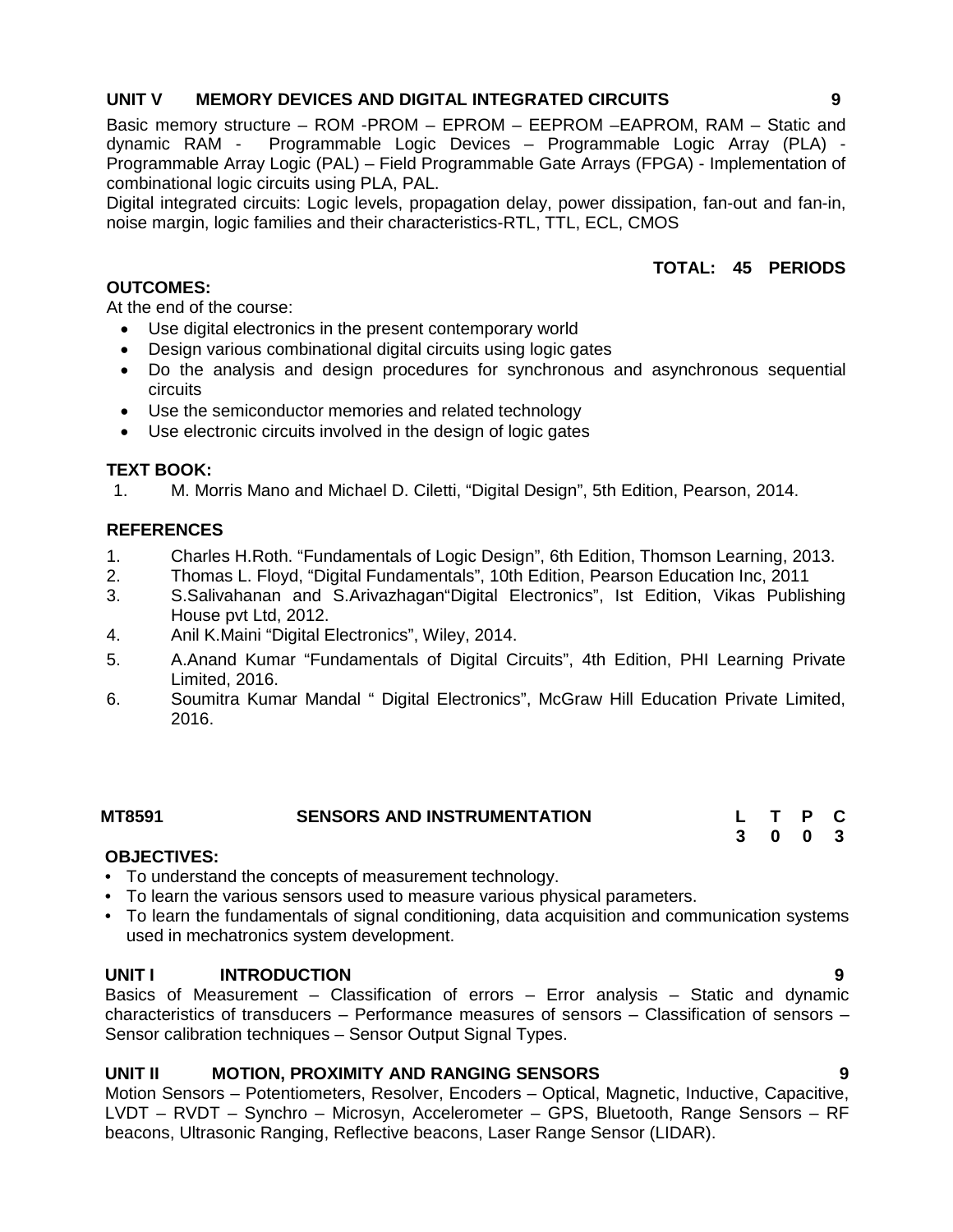### **UNIT III FORCE, MAGNETIC AND HEADING SENSORS 7**

Strain Gage, Load Cell, Magnetic Sensors –types, principle, requirement and advantages: Magneto resistive – Hall Effect – Current sensor Heading Sensors – Compass, Gyroscope, Inclinometers.

#### **UNIT IV OPTICAL, PRESSURE AND TEMPERATURE SENSORS 11**

Photo conductive cell, photo voltaic, Photo resistive, LDR – Fiber optic sensors – Pressure – Diaphragm, Bellows, Piezoelectric – Tactile sensors, Temperature – IC, Thermistor, RTD, Thermocouple. Acoustic Sensors – flow and level measurement, Radiation Sensors - Smart Sensors - Film sensor, MEMS & Nano Sensors, LASER sensors.

### **UNIT V SIGNAL CONDITIONING AND DAQ SYSTEMS 9**

Amplification – Filtering – Sample and Hold circuits – Data Acquisition: Single channel and multi channel data acquisition – Data logging - applications - Automobile, Aerospace, Home appliances, Manufacturing, Environmental monitoring.

#### **TOTAL : 45 PERIODS**

### **OUTCOMES:**

#### **Upon Completion of the course the students will be able to**

CO1: Familiar with various calibration techniques and signal types for sensors.

CO2: Apply the various sensors in the Automotive and Mechatronics applications

CO3: Describe the working principle and characteristics of force, magnetic and heading sensors.

CO4: Understand the basic principles of various pressure and temperature, smart sensors.

CO5**:** Ability to implement the DAQ systems with different sensors for real time applications.

#### **TEXT BOOKS:**

1.Ernest O Doebelin, "Measurement Systems – Applications and Design", Tata McGraw-Hill, 2009

2.Sawney A K and Puneet Sawney, "A Course in Mechanical Measurements and Instrumentation and Control", 12<sup>th</sup> edition, Dhanpat Rai & Co, New Delhi, 2013.

#### **REFERENCES**

1C. Sujatha ... Dyer, S.A., Survey of Instrumentation and Measurement, John Wiley & Sons, Canada, 2001

2.Hans Kurt Tönshoff (Editor), Ichiro , "Sensors in Manufacturing" Volume 1, Wiley-VCH April 2001.

3.John Turner and Martyn Hill, "Instrumentation for Engineers and Scientists", Oxford Science Publications, 1999.

4Patranabis D, "Sensors and Transducers", 2<sup>nd</sup> Edition, PHI, New Delhi, 2011.

5Richard Zurawski, "Industrial Communication Technology Handbook" 2<sup>nd</sup> edition, CRC Press, 2015

#### **EC8353 ELECTRON DEVICES AND CIRCUITS L T P C**

**3 0 0 3**

# **OBJECTIVES:**

#### **The student should be made to:**

- Understand the structure of basic electronic devices.
- Be exposed to active and passive circuit elements.
- Familiarize the operation and applications of transistor like BJT and FET.
- Explore the characteristics of amplifier gain and frequency response.
- Learn the required functionality of positive and negative feedback systems.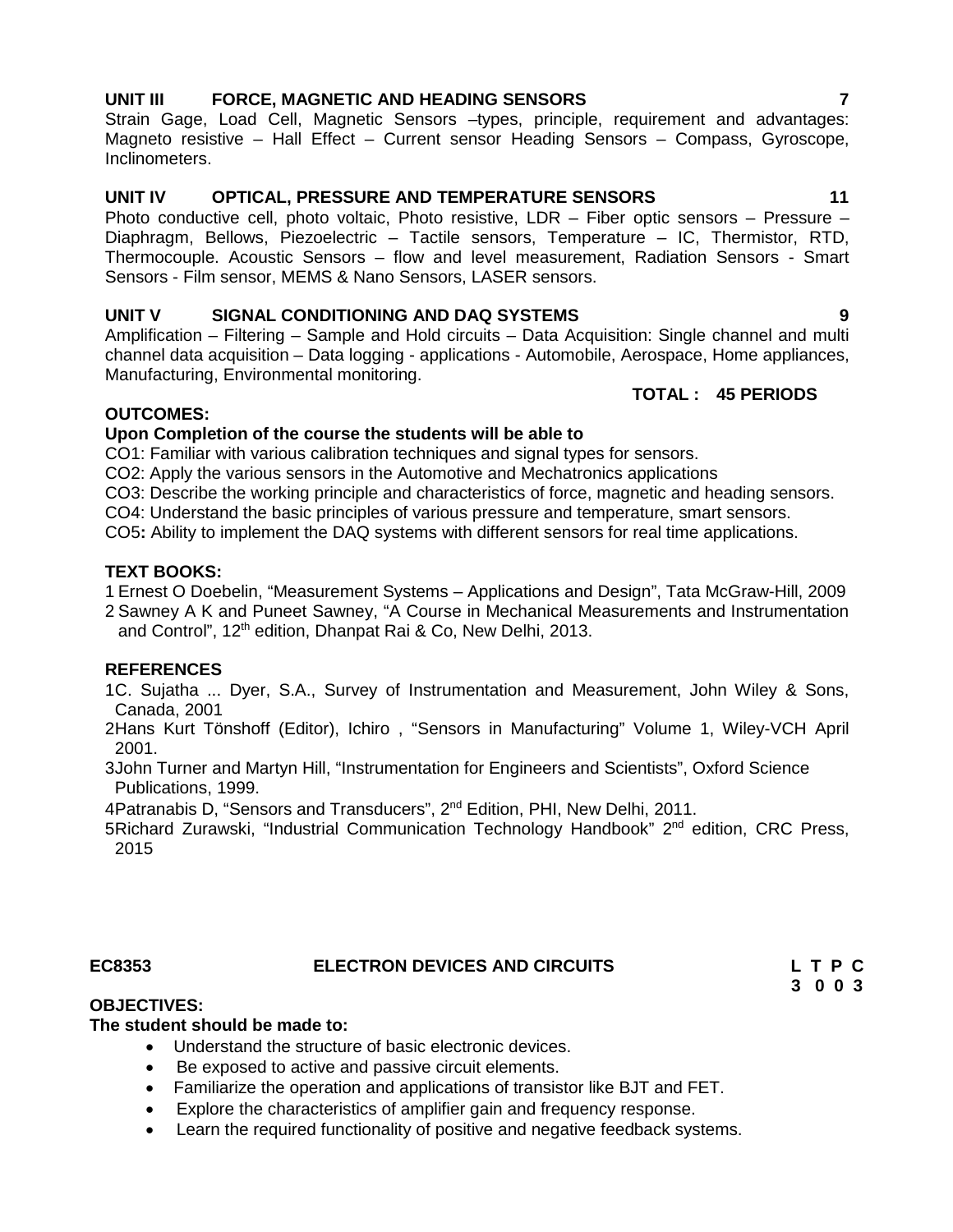# **UNIT I PN JUNCTION DEVICES 9**

PN junction diode –structure, operation and V-I characteristics, diffusion and transition capacitance - Rectifiers – Half Wave and Full Wave Rectifier,– Display devices- LED, Laser diodes, Zener diode characteristics- Zener Reverse characteristics – Zener as regulator

# **UNIT II TRANSISTORS AND THYRISTORS 9**

BJT, JFET, MOSFET- structure, operation, characteristics and Biasing UJT, Thyristors and IGBT - Structure and characteristics.

# **UNIT III AMPLIFIERS 9**

BJT small signal model – Analysis of CE, CB, CC amplifiers- Gain and frequency response – MOSFET small signal model– Analysis of CS and Source follower – Gain and frequency response- High frequency analysis.

# **UNIT IV MULTISTAGE AMPLIFIERS AND DIFFERENTIAL AMPLIFIER 9**

BIMOS cascade amplifier, Differential amplifier – Common mode and Difference mode analysis – FET input stages – Single tuned amplifiers – Gain and frequency response – Neutralization methods, power amplifiers –Types (Qualitative analysis).

# **UNIT V FEEDBACK AMPLIFIERS AND OSCILLATORS 9**

Advantages of negative feedback – voltage / current, series , Shunt feedback –positive feedback – Condition for oscillations, phase shift – Wien bridge, Hartley, Colpitts and Crystal oscillators. **TOTAL :45 PERIODS**

# **OUTCOMES:**

# **Upon Completion of the course, the students will be able to:**

- Explain the structure and working operation of basic electronic devices.
- Able to identify and differentiate both active and passive elements
- Analyze the characteristics of different electronic devices such as diodes and transistors
- Choose and adapt the required components to construct an amplifier circuit.
- Employ the acquired knowledge in design and analysis of oscillators

# **TEXT BOOKS:**

- 1. David A. Bell, "Electronic devices and circuits", Oxford University higher education, 5<sup>th</sup> edition 2008.
- 2. Sedra and smith, "Microelectronic circuits", $7<sup>th</sup>$  Ed., Oxford University Press

# **REFERENCES:**

- 1. Balbir Kumar, Shail.B.Jain, "Electronic devices and circuits" PHI learning private limited, 2<sup>nd</sup> edition 2014.
- 2. Thomas L.Floyd, "Electronic devices" Conventional current version, Pearson prentice hall, 10<sup>th</sup> Edition, 2017.
- 3. Donald A Neamen, "Electronic Circuit Analysis and Design" Tata McGraw Hill, 3rd Edition, 2003.
- 4. Robert L.Boylestad, "Electronic devices and circuit theory", 2002.
- 5. Robert B. Northrop, "Analysis and Application of Analog Electronic Circuits to Biomedical Instrumentation", CRC Press, 2004.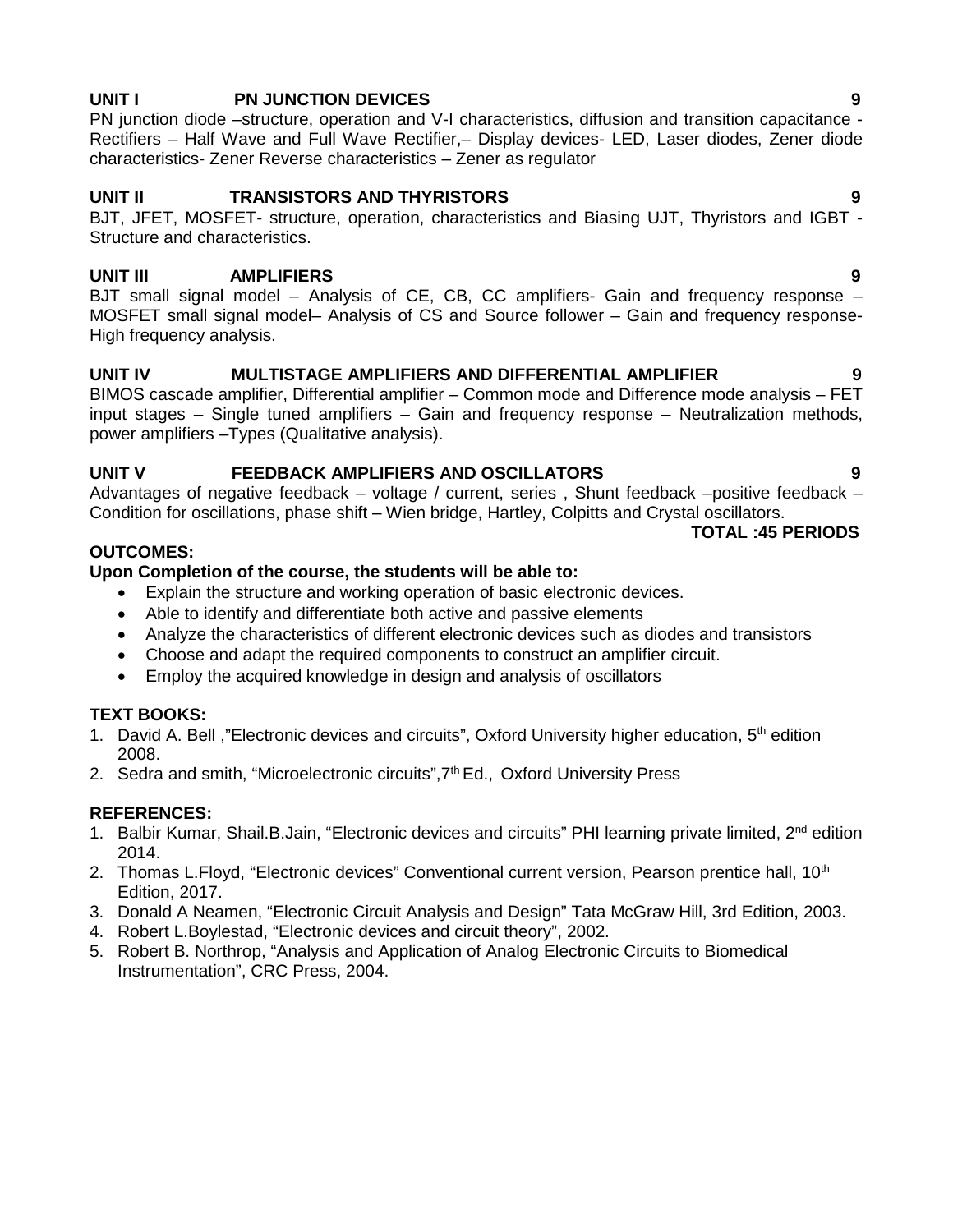#### **CE8395 STRENGTH OF MATERIALS FOR MECHANICAL ENGINEERS**

# **L T P C**

**3 0 0 3**

#### **OBJECTIVES:**

- To understand the concepts of stress, strain, principal stresses and principal planes.
- To study the concept of shearing force and bending moment due to external loads in determinate beams and their effect on stresses.
- To determine stresses and deformation in circular shafts and helical spring due to torsion.
- To compute slopes and deflections in determinate beams by various methods.
- To study the stresses and deformations induced in thin and thick shells.

#### **UNIT I STRESS, STRAIN AND DEFORMATION OF SOLIDS 9**

Rigid bodies and deformable solids – Tension, Compression and Shear Stresses – Deformation of simple and compound bars – Thermal stresses – Elastic constants – Volumetric strains –Stresses on inclined planes – principal stresses and principal planes – Mohr's circle of stress.

#### **UNIT II TRANSVERSE LOADING ON BEAMS AND STRESSES IN BEAM 9**

Beams – types transverse loading on beams – Shear force and bending moment in beams – Cantilevers – Simply supported beams and over – hanging beams. Theory of simple bending– bending stress distribution – Load carrying capacity – Proportioning of sections – Flitched beams – Shear stress distribution.

# **UNIT III TORSION 9**

Torsion formulation stresses and deformation in circular and hollows shafts – Stepped shafts– Deflection in shafts fixed at the both ends – Stresses in helical springs – Deflection of helical springs, carriage springs.

#### **UNIT IV DEFLECTION OF BEAMS 9**

Double Integration method – Macaulay's method – Area moment method for computation of slopes and deflections in beams - Conjugate beam and strain energy – Maxwell's reciprocal theorems.

### **UNIT V THIN CYLINDERS, SPHERES AND THICK CYLINDERS 9**

Stresses in thin cylindrical shell due to internal pressure circumferential and longitudinal stresses and deformation in thin and thick cylinders – spherical shells subjected to internal pressure – Deformation in spherical shells – Lame's theorem.

#### **TOTAL: 45 PERIODS**

#### **OUTCOMES**

Students will be able to

- Understand the concepts of stress and strain in simple and compound bars, the importance of principal stresses and principal planes.
- Understand the load transferring mechanism in beams and stress distribution due to shearing force and bending moment.
- Apply basic equation of simple torsion in designing of shafts and helical spring
- Calculate the slope and deflection in beams using different methods.
- Analyze and design thin and thick shells for the applied internal and external pressures.

#### **TEXT BOOKS:**

- 1. Bansal, R.K., "Strength of Materials", Laxmi Publications (P) Ltd., 2016
- 2. Jindal U.C., "Strength of Materials", Asian Books Pvt. Ltd., New Delhi, 2009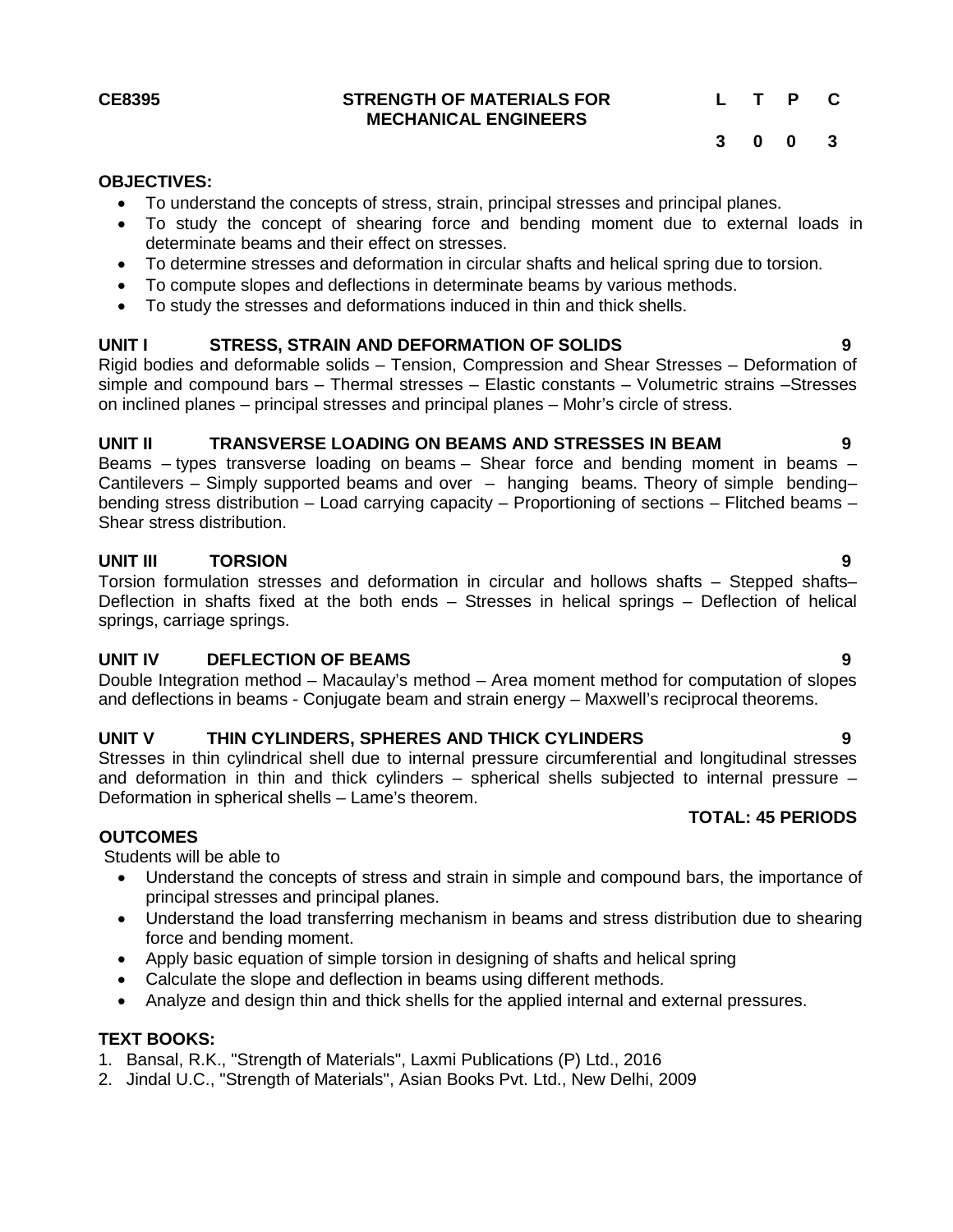#### **REFERENCES:**

- 1. Egor. P.Popov "Engineering Mechanics of Solids" Prentice Hall of India, New Delhi, 2002
- 2. Ferdinand P. Been, Russell Johnson, J.r. and John J. Dewole "Mechanics of Materials", Tata McGraw Hill Publishing 'co. Ltd., New Delhi, 2005.
- 3. Hibbeler, R.C., "Mechanics of Materials", Pearson Education, Low Price Edition, 2013
- 4. Subramanian R., "Strength of Materials", Oxford University Press, Oxford Higher Education Series, 2010.

# **EC8301 OBJECT ORIENTED PROGRAMMING AND DATA STRUCTURES L T P C**

### **OBJECTIVES:**

- To comprehend the fundamentals of object oriented programming, particularly in C++.
- To use object oriented programming to implement data structures.
- To introduce linear data structures.
- To study about the non-linear data structures
- To understand about the different algorithms

### **UNIT I DATA ABSTRACTION & OVERLOADING 9**

Overview of C++ – Structures – Class Scope and Accessing Class Members – Reference Variables – Initialization – Constructors – Destructors – Member Functions and Classes – Friend Function – Dynamic Memory Allocation – Static Class Members – Container Classes and Integrators – Proxy Classes – Overloading: Function overloading and Operator Overloading.

#### **UNIT II INHERITANCE & POLYMORPHISM 9**

Base Classes and Derived Classes – Protected Members – Casting Class pointers and Member Functions – Overriding – Public, Protected and Private Inheritance – Constructors and Destructors in derived Classes – Implicit Derived – Class Object To Base – Class Object Conversion – Composition Vs. Inheritance – Virtual functions – This Pointer – Abstract Base Classes and Concrete Classes – Virtual Destructors – Dynamic Binding.

#### **UNIT III LINEAR DATA STRUCTURES 10**

Abstract Data Types (ADTs) – List ADT – array-based implementation – linked list implementation – singly linked lists –Polynomial Manipulation - Stack ADT – Queue ADT - Evaluating arithmetic expressions

#### **UNIT IV NON-LINEAR DATA STRUCTURES 9**

Trees – Binary Trees – Binary tree representation and traversals – Application of trees: Set representation and Union-Find operations – Graph and its representations – Graph Traversals – Representation of Graphs – Breadth-first search – Depth-first search - Connected components.

#### **UNIT V SORTING AND SEARCHING 8**

Sorting algorithms: Insertion sort - Quick sort - Merge sort - Searching: Linear search –Binary Search **TOTAL: 45 PERIODS**

# **OUTCOMES:**

#### **Upon completion of the course, students will be able to:**

- To know about data abstraction
- Explain the concepts of Object oriented programming.
- Write simple applications using C++.
- To demonstrate different linearity in data structures.
- Discuss the different methods of organizing large amount of data.

**3 0 0 3**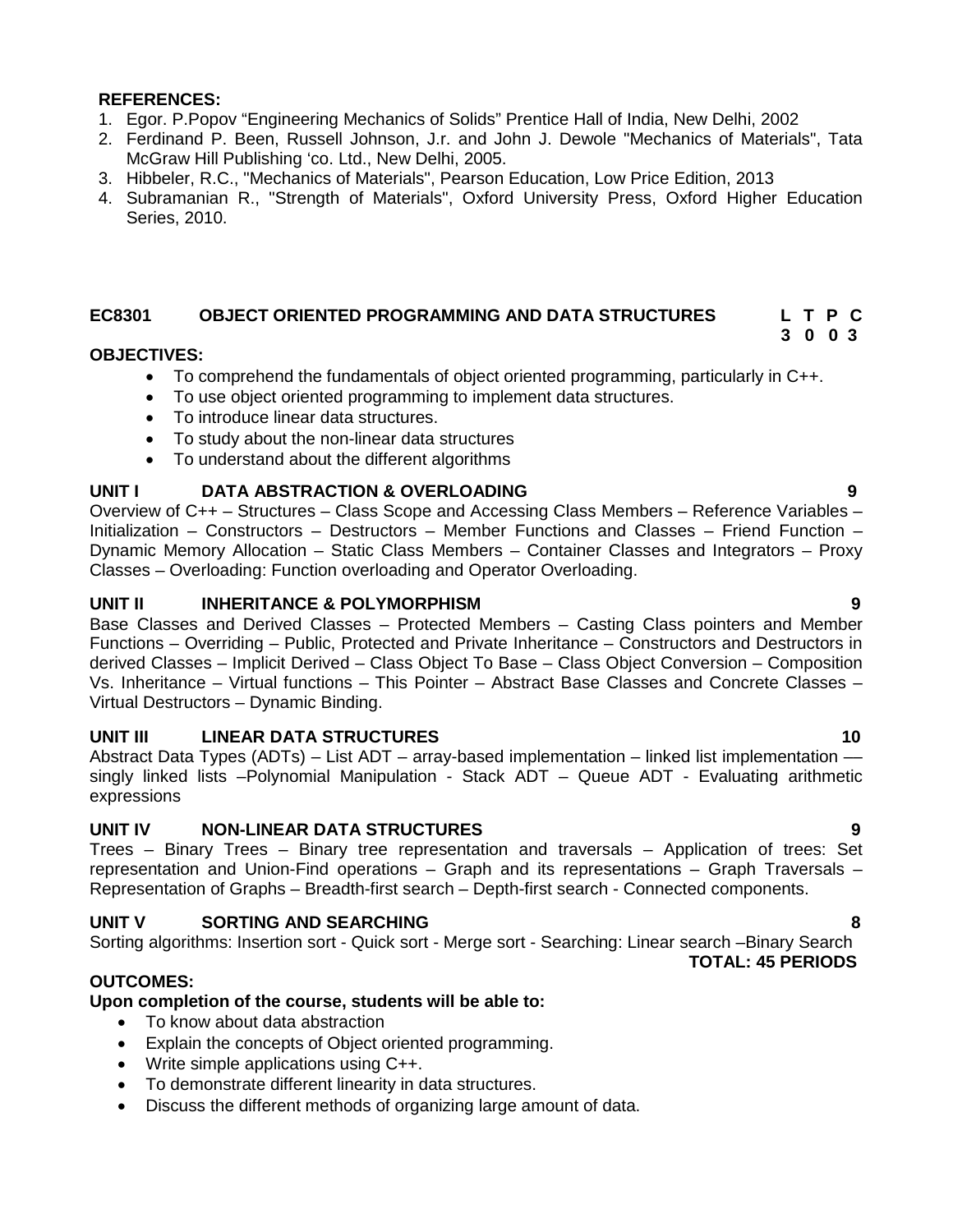# **TEXT BOOKS:**

- 1. Deitel and Deitel, "C++, How To Program", Fifth Edition, Pearson Education, 2005.
- 2. Mark Allen Weiss, "Data Structures and Algorithm Analysis in C++", Third Edition, Addison- Wesley, 2007.

# **REFERENCES:**

- 1. Bhushan Trivedi, "Programming with ANSI C++, A Step-By-Step approach", Oxford University Press, 2010.
- 2. Goodrich, Michael T., Roberto Tamassia, David Mount, "Data Structures and Algorithms in C++", 7th Edition, Wiley. 2004.
- 3. Thomas H. Cormen, Charles E. Leiserson, Ronald L. Rivest and Clifford Stein, "Introduction to Algorithms", Second Edition, Mc Graw Hill, 2002.
- 4. Bjarne Stroustrup, "The C++ Programming Language", 3rd Edition, Pearson Education, 2007.
- 5. Ellis Horowitz, Sartaj Sahni and Dinesh Mehta, "Fundamentals of Data Structures in C++", Galgotia Publications, 2007.

# **EC8312 ELECTRONIC CIRCUITS AND DIGITAL LABORATORY L T P C**

# **0 0 4 2**

**TOTAL : 60 PERIODS**

### **OBJECTIVE:**

 To practically train the student to study the characteristics of electronic components and circuits.

# **LIST OF EXPERIMENTS:**

- 1. Characteristics of diode and clipper circuits.
- 2. Characteristics of Zener diode and Zener voltage regulator
- 3. Characteristics of BJT.
- 4. Characteristics of JFET
- 5. Application of BJT as an amplifier and switch.
- 6. Study of Basic Digital ICs.
- 7. Implementation of Adder and Subtractor circuits
- 8. Design of Code converters.
- 9. Study of Multiplexer and Demultiplexer.
- 10. Design and Implementation of Counters and registers

# **OUTCOME:**

 Ability to use the electronics components and use of them to built electronic circuits for process the signals.

#### **REFERENCES:**

- 1. Poornachandra Rao S and Sasikala B, "Handbook of Experiments in Electronics and Communication Engineering", Vikas Publishing House Pvt. Ltd., New Delhi 2003.
- 2. Laboratory Manual Prepared by R&AE Department.

| SL.No. | <b>NAME OF THE EQUIPMENT</b> | Qtv. |
|--------|------------------------------|------|
|        | $0 - 30V$ RPS                | ィク   |
| າ      | $0 - 50V$ RPS                |      |
| 3      | $0 - 5V$ RPS                 |      |
|        | 0 - 30V Voltmeter            | 1 C  |
| 5      | $0 - 10V$ Voltmeter          | 5    |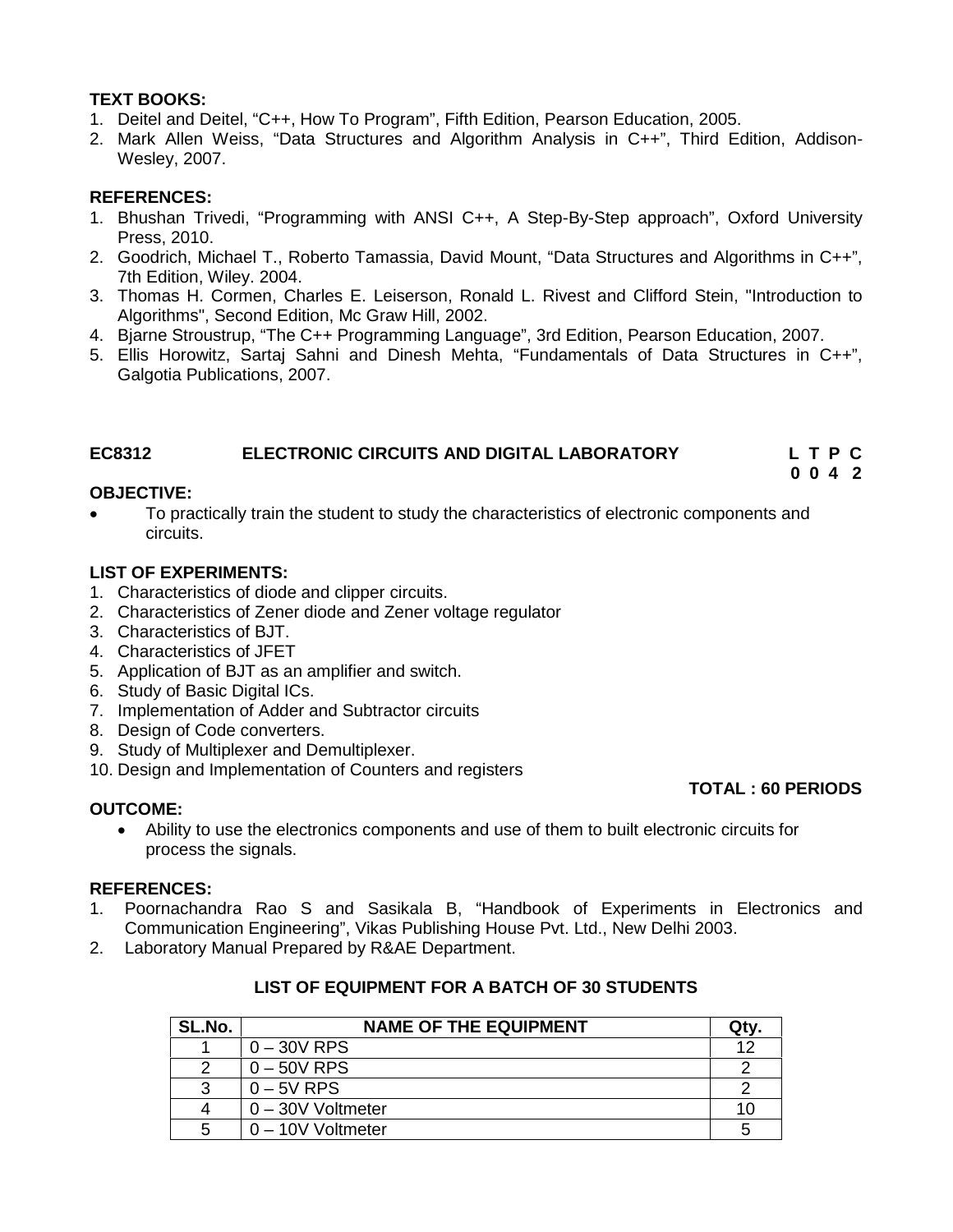| 6  | 0-50V Voltmeter                    | 2  |
|----|------------------------------------|----|
| 7  | 0 - 1V Voltmeter                   | 3  |
| 8  | $0 - 30$ mA Ammeter                | 5  |
| 9  | 0 - 100mA AC Amplifier             | 2  |
| 10 | <b>Audio Oscillator</b>            | 5  |
| 11 | <b>CRO (30 MHZ)</b>                | 15 |
| 12 | Diodes, Zener Diodes               | 20 |
| 13 | Transistors (PNP & NPN)            | 10 |
| 14 | UJT                                | 10 |
| 15 | <b>SCR</b>                         | 10 |
| 16 | <b>JFET</b>                        | 10 |
| 17 | <b>MOSFET</b>                      | 10 |
| 18 | <b>DIAC &amp; TRIAC</b>            | 10 |
| 19 | Photodiode                         | 5  |
| 20 | <b>Photo Transistor</b>            | 5  |
| 21 | <b>Required Passive Components</b> |    |
| 22 | <b>Variable Resistor</b>           |    |

# **CE8481 STRENGTH OF MATERIALS LABORATORY L T P C**

**0 0 4 2**

#### **OBJECTIVE:**

 To expose the students to the testing of different materials under the action of various forces and determination of their characteristics experimentally.

#### **LIST OF EXPERIMENTS**

- 1. Tension test on steel rod
- 2. Compression test on wood
- 3. Double shear test on metal
- 4. Torsion test on mild steel rod
- 5. Impact test on metal specimen (Izod and Charpy)
- 6. Hardness test on metals (Rockwell and Brinell Hardness Tests)
- 7. Deflection test on metal beam
- 8. Compression test on helical spring
- 9. Deflection test on carriage spring

#### **OUTCOME:**

- **TOTAL: 60 PERIODS**
- The students will have the required knowledge in the area of testing of materials and components of structural elements experimentally.

### **REFERENCES:**

- 1. Strength of Materials Laboratory Manual, Anna University, Chennai 600 025.
- 2. IS1786-2008 (Fourth Revision, Reaffirmed 2013), 'High strength deformed bars and wires for concrete reinforcement – Specification', 2008.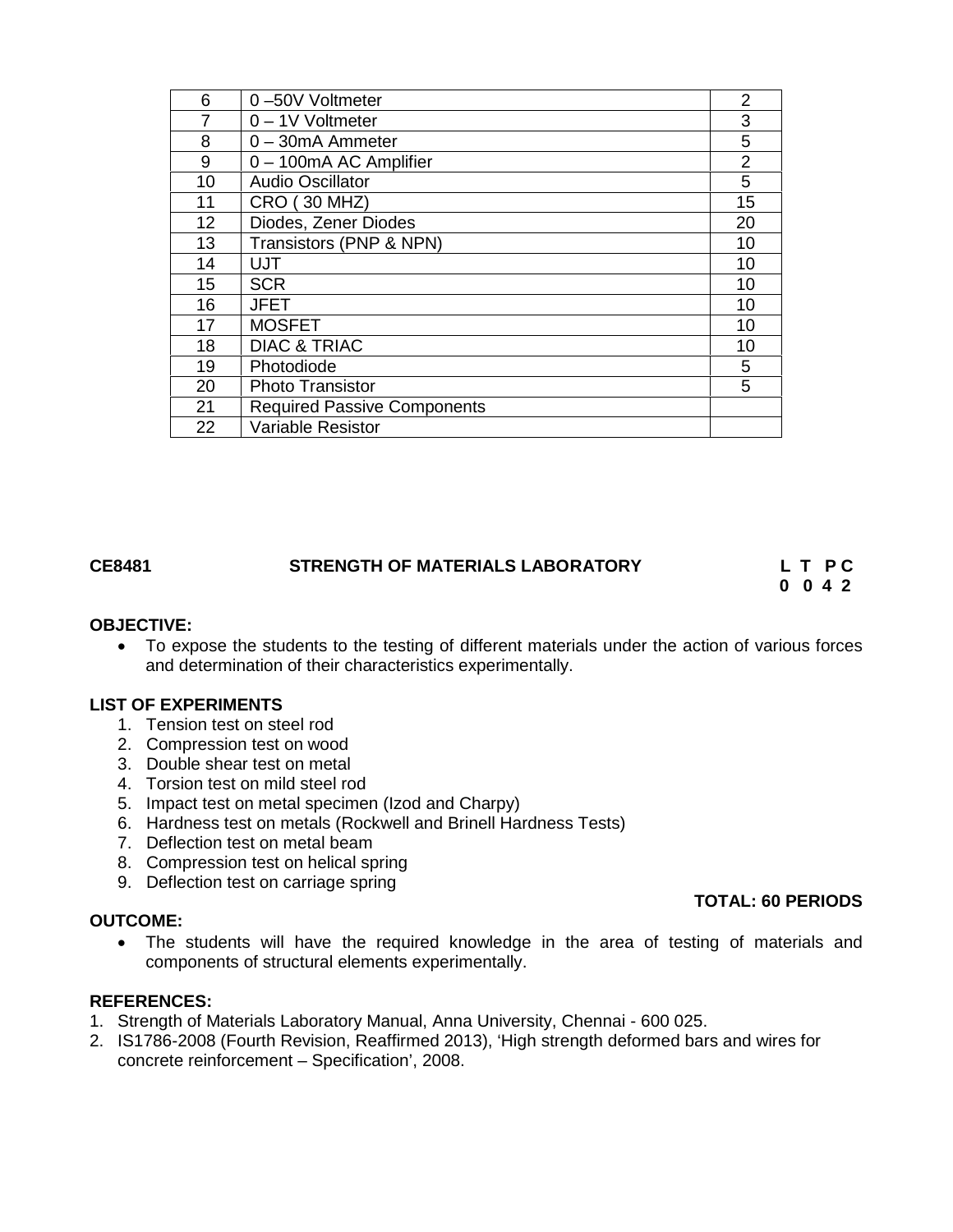| SI.<br>No. | <b>Description of Equipment</b>                                                                   | Quantity |
|------------|---------------------------------------------------------------------------------------------------|----------|
| 1.         | UTM of minimum 400 kN capacity                                                                    |          |
| 2.         | Torsion testing machine                                                                           |          |
| 3.         | Izod impact testing machine                                                                       |          |
| 4.         | Hardness testing machine<br>Rockwell<br>Vicker's<br>$(\text{any } 2)$<br>$\sim$<br><b>Brinnel</b> | 1 each   |
| 5.         | Beam deflection test apparatus                                                                    |          |
| 6.         | Extensometer                                                                                      |          |
| 7.         | Compressometer                                                                                    | 1        |
| 8.         | Dial gauges                                                                                       | Few      |
| 9          | Le Chatelier's apparatus                                                                          | 2        |
| 10         | Vicat's apparatus                                                                                 | 2        |
| 11         | Mortar cube moulds                                                                                | 10       |

# **LIST OF EQUIPMENT FOR A BATCH OF 30 STUDENTS**

#### **MA8452 STATISTICS AND NUMERICAL METHODS L T P C**

**4 0 0 4**

#### **OBJECTIVES:**

- This course aims at providing the necessary basic concepts of a few statistical and numerical methods and give procedures for solving numerically different kinds of problems occurring in engineering and technology.
- To acquaint the knowledge of testing of hypothesis for small and large samples which plays an important role in real life problems.
- To introduce the basic concepts of solving algebraic and transcendental equations.
- To introduce the numerical techniques of interpolation in various intervals and numerical techniques of differentiation and integration which plays an important role in engineering and technology disciplines.
- To acquaint the knowledge of various techniques and methods of solving ordinary differential equations.

#### **UNIT I TESTING OF HYPOTHESIS 12**

Sampling distributions - Estimation of parameters - Statistical hypothesis - Large sample tests based on Normal distribution for single mean and difference of means -Tests based on t, Chi-square and F distributions for mean, variance and proportion - Contingency table (test for independent) - Goodness of fit.

# **UNIT II DESIGN OF EXPERIMENTS 12**

One way and two way classifications - Completely randomized design – Randomized block design – Latin square design -  $2<sup>2</sup>$  factorial design.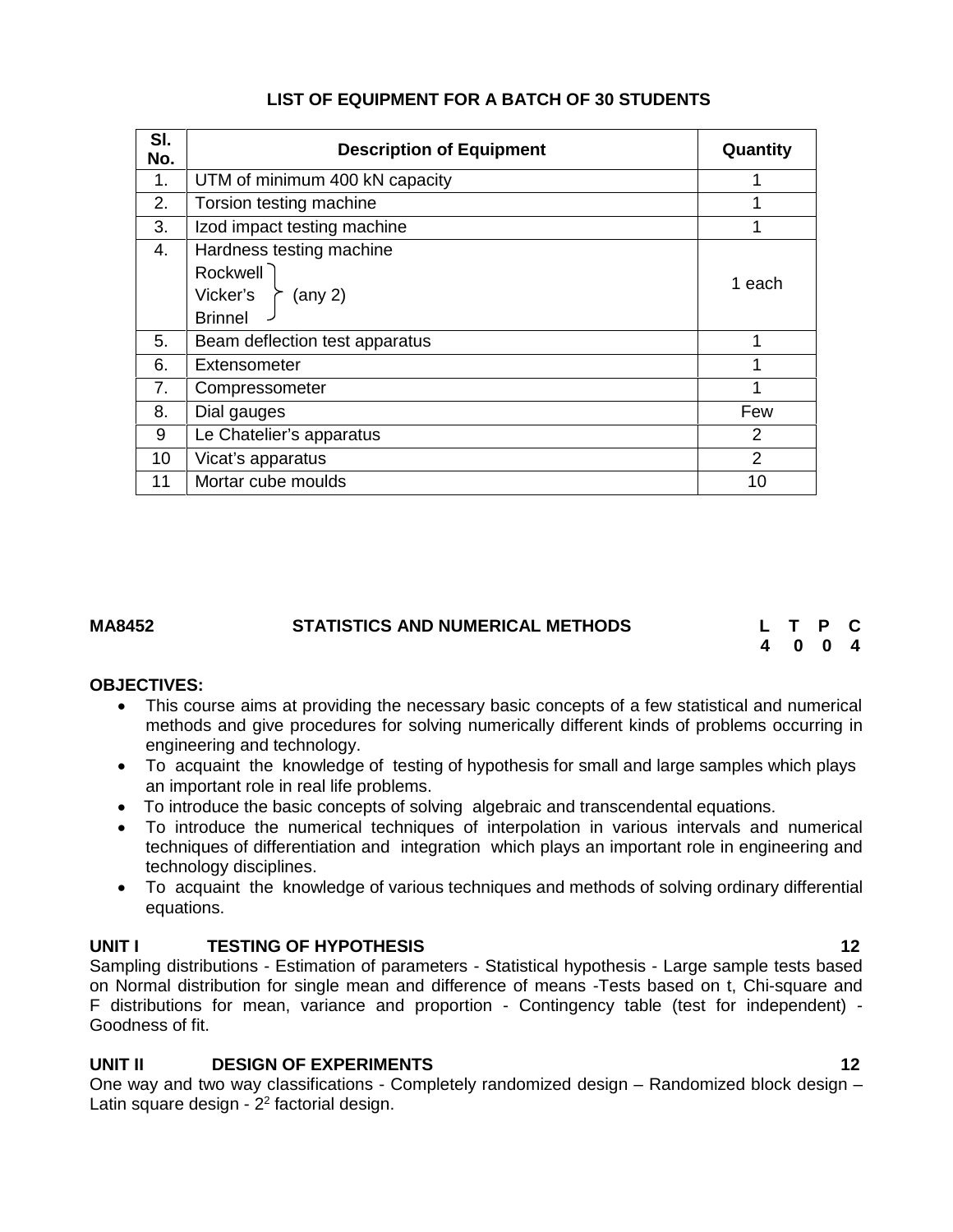## **UNIT III SOLUTION OF EQUATIONS AND EIGENVALUE PROBLEMS 12**

Solution of algebraic and transcendental equations - Fixed point iteration method – Newton Raphson method - Solution of linear system of equations - Gauss elimination method – Pivoting - Gauss Jordan method – Iterative methods of Gauss Jacobi and Gauss Seidel - Eigenvalues of a matrix by Power method and Jacobi's method for symmetric matrices.

#### **UNIT IV INTERPOLATION, NUMERICAL DIFFERENTIATION AND NUMERICAL INTEGRATION**

Lagrange's and Newton's divided difference interpolations – Newton's forward and backward difference interpolation – Approximation of derivates using interpolation polynomials – Numerical single and double integrations using Trapezoidal and Simpson's 1/3 rules.

**UNIT V NUMERICAL SOLUTION OF ORDINARY DIFFERENTIAL EQUATIONS 12** Single step methods : Taylor's series method - Euler's method - Modified Euler's method - Fourth order Runge-Kutta method for solving first order equations - Multi step methods : Milne's and Adams - Bash forth predictor corrector methods for solving first order equations.

#### **OUTCOMES :**

Upon successful completion of the course, students will be able to:

- Apply the concept of testing of hypothesis for small and large samples in real life problems.
- Apply the basic concepts of classifications of design of experiments in the field of agriculture.
- Appreciate the numerical techniques of interpolation in various intervals and apply the numerical techniques of differentiation and integration for engineering problems.
- Understand the knowledge of various techniques and methods for solving first and second order ordinary differential equations.
- Solve the partial and ordinary differential equations with initial and boundary conditions by using certain techniques with engineering applications.

#### **TEXT BOOKS :**

- 1. Grewal. B.S. and Grewal. J.S., "Numerical Methods in Engineering and Science ", 10<sup>th</sup> Edition, Khanna Publishers, New Delhi, 2015.
- 2. Johnson, R.A., Miller, I and Freund J., "Miller and Freund's Probability and Statistics for Engineers", Pearson Education, Asia, 8th Edition, 2015.

#### **REFERENCES :**

- 1. Burden, R.L and Faires, J.D, "Numerical Analysis", 9<sup>th</sup> Edition, Cengage Learning, 2016.
- 2. Devore. J.L., "Probability and Statistics for Engineering and the Sciences", Cengage Learning, New Delhi, 8<sup>th</sup> Edition, 2014.
- 3. Gerald. C.F. and Wheatley. P.O. "Applied Numerical Analysis" Pearson Education, Asia, New Delhi, 2006.
- 4. Spiegel. M.R., Schiller. J. and Srinivasan. R.A., "Schaum's Outlines on Probability and Statistics ", Tata McGraw Hill Edition, 2004.
- 5. Walpole. R.E., Myers. R.H., Myers. S.L. and Ye. K., "Probability and Statistics for Engineers and Scientists", 8<sup>th</sup> Edition, Pearson Education, Asia, 2007.

**TOTAL : 60 PERIODS**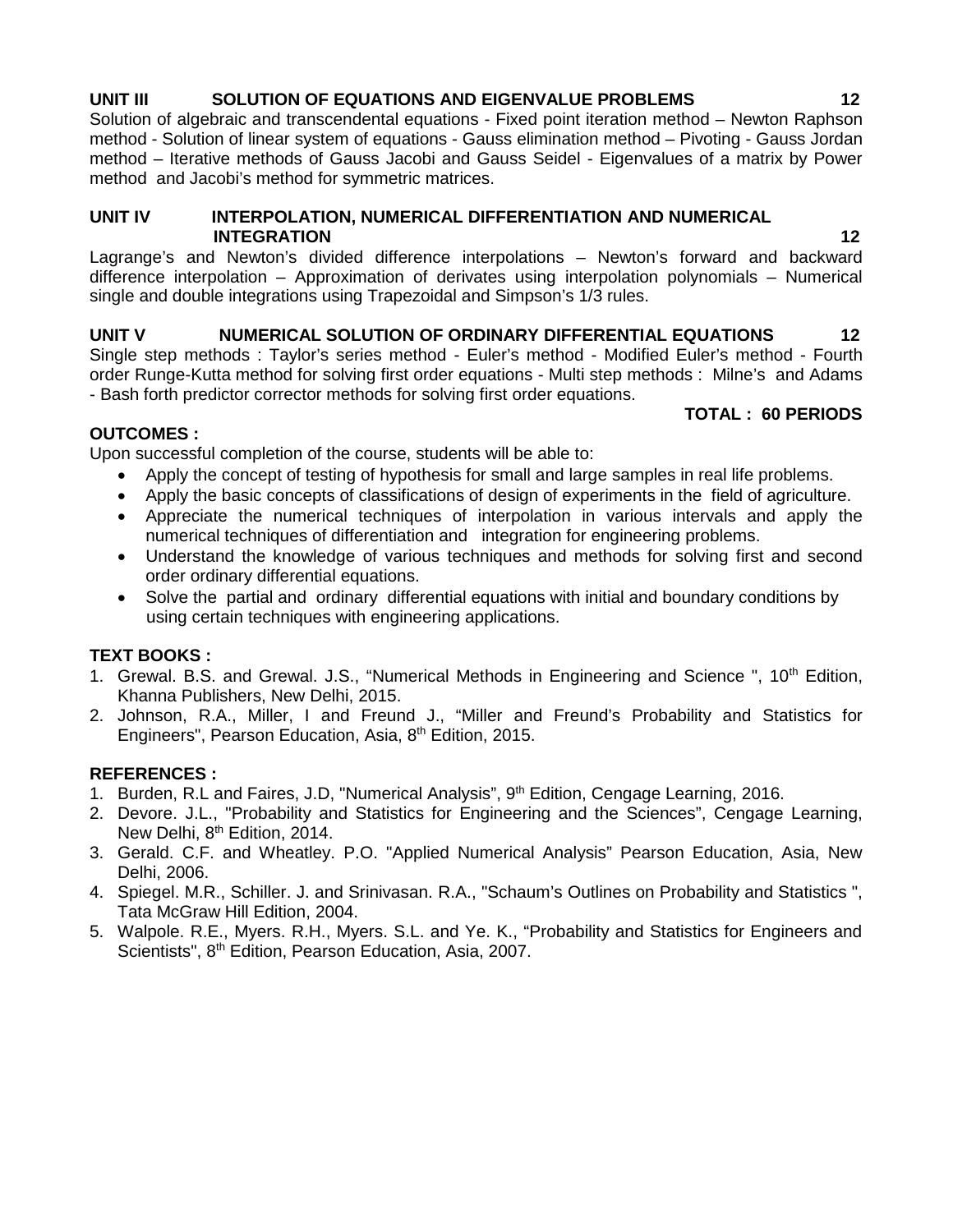### **RO8401 AUTOMATIC CONTROL SYSTEMS L T P C**

#### **OBJECTIVES:**

- To study the basics of control system and its response .stability of mechanical and electrical systems . Use of MATLAB to design a stable control system.
- To introduce the elements of control system and their modeling using various Techniques.
- To introduce methods for analyzing the time response.
- To impart knowledge about the frequency response and the stability of systems
- To introduce the state variable analysis method

# **UNIT I INTRODUCTION 9**

Open loop and closed loop systems - Examples - Elements of closed loop systems - Transfer function - Modeling of physical systems – Mechanical, Thermal, Hydraulic systems and Electric Networks - Transfer function of DC generator, DC servomotor, AC servomotor ,Potentiometer, Synchros, Tacho generator, Stepper motor - Block diagram - reduction techniques, Signal flow graph – Mason" gain formula. (Related Tutorials Using MATLAB/ Simulink – Toolboxes & Functions)

# **UNIT II TIME DOMAIN ANALYSIS 9**

Standard Test signals – Time response of second order system - Time domain specifications - Types of systems - Steady state error constants - Introduction to P, PI and PID modes of feed back control. (Related Tutorials Using MATLAB/ Simulink – Toolboxes & Functions)

# **UNIT III FREQUENCY DOMAIN ANALYSIS 9**

Frequency domain specifications - Time and frequency response correlation – Polar plot – Bode plot – All pass minimum phase and non-minimum phase systems. (Related Tutorials Using MATLAB/ Simulink – Toolboxes & Functions)

# **UNIT IV SYSTEM STABILITY 9**

Characteristic equation - Routh Hurwitz criterion of stability - Absolute and Relative stability - Nyquist stability - Nyquist stability criterion - Assessment of relative stability – Gain and Phase Margin. (Related Tutorials Using MATLAB/ Simulink – Toolboxes & Functions)

# **UNIT V ROOT LOCUS METHOD 9**

Root locus concepts - Construction of root loci – Root contours. (Related Tutorials Using MATLAB/ Simulink – Toolboxes & Functions) STATE SPACE ANALYSIS: Limitations of conventional control theory - Concepts of state, state variables and state model – state model for linear time invariant systems - Introduction to state space representation using physical - Phase and canonical variables. (Related Tutorials Using MATLAB/ Simulink – Toolboxes & Functions)

- To understand the basic of the control system
- Ability to know about the time and frequency domain analysis
- To know about the different stability of the systems
- To expose students to the state space representation and its analysis.
- To introduce non-linear systems and their control and to impart knowledge on advanced control techniques

# **TEXT BOOKS:**

**OUTCOMES:**

1. Nagrath I J, and Gopal, M, 'Control Systems Engineering" Prentice Hall of India, New Delhi, 2008.

2. Richard C Dorf and Robert H Bishop, "Modern Control Systems.", Addison-Wesley -2007

# **REFERENCES:**

1. Ogata K, "Modern Control Engineering", Pearson Education, New Delhi, 2006.

- 2. Kuo B C, "Automatic Control Systems", Prentice-Hall of India Pvt. Ltd, New Delhi, 2004.
- 3. Norman C. Nise S, "Control system Engineering", John Wiley & Sons, Singapore, 2004.
- 
- 

**TOTAL : 45 PERIODS**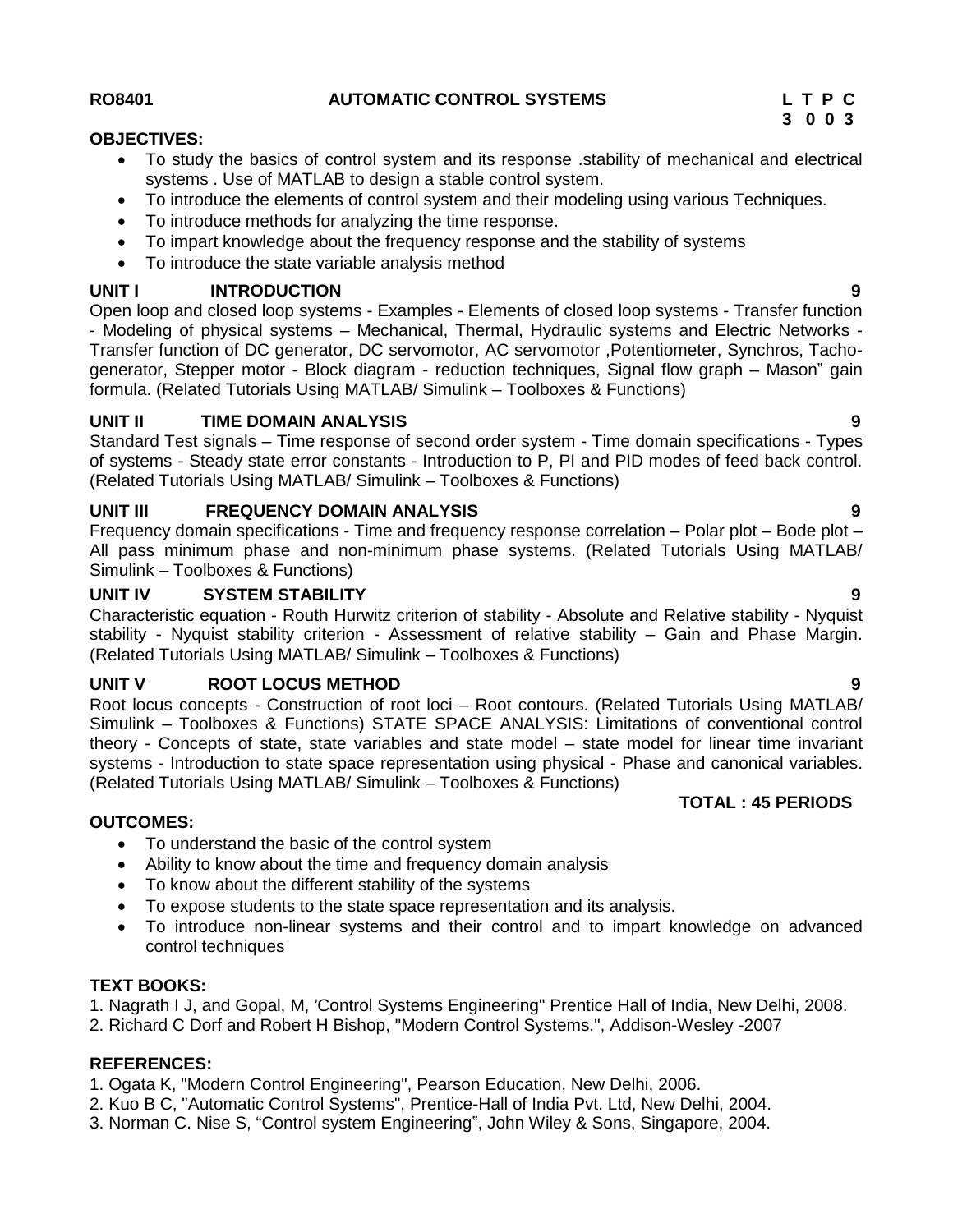### **RO8402 ELECTRICAL MACHINES AND POWER SYSTEMS L T P C**

#### **OBJECTIVES:**

- To study about basic electrical prime movers, electrical transmission and distribution systems.
- To study about the transformers
- To study about the different types of induction motors
- To study about the special machines
- To study about the power system

#### **UNIT I D.C. MACHINES 10**

Constructional details – EMF equation – methods of excitation – self and separately excited generators – characteristics of series, and shunt generators – principle of operation of D.C. Motor – back emf and torque equation – characteristics of series and shunt motors - starting of D.C. Motors – types of starters - speed control and braking of DC. motors.

#### **UNIT II TRANSFORMERS 10**

Constructional Details – Principle Of Operation – EMF Equation – Transformation Ratio – Transformer on No Load – Parameters Referred To HV/LV Windings – Equivalent Circuit – Transformer on Load – Regulation - Testing – Load Test - 3- PHASE Transformers connections.

#### **UNIT III INDUCTION MOTORS 10**

Construction – types – principle of operation of three-phase induction motors – equivalent circuit – starting and speed control – single-phase induction motors (only qualitative analysis).

#### **UNIT IV SYNCHRONOUS AND SPECIAL MACHINES 8**

Construction of Synchronous machines-types – induced emf – brushless alternators – reluctance motor – stepper motor servo motor.

#### **UNIT V INTRODUCTION TO POWER SYSTEM 7**

Structure of electric power systems – generation, transmission, sub-transmission and distribution systems - EHVAC and EHVDC transmission systems – substation layout. (Concepts only).

#### **TOTAL: 45 PERIODS**

#### **OUTCOMES:**

- Understanding the principles of operations and characteristics of DC machines
- Knowledge of electrical transformers and induction motors
- Know about the different types of induction motors
- Able to visualise the operation of synchronous motors stepper and sevo motors.
- Comprehending the power transmission and distributing systems.

#### **TEXT BOOKS :**

1. Murugesh Kumar K., "Electric Machines Vo I", Vikas Publishing House Pvt Ltd, 2010.

- 2. Murugesh Kumar K., "Electric Machines Vol II", Vikas Publishing House Pvt Ltd, 2010
- 3. Mehta V.K. and Rohit Mehta, "Principles of Power System", S.Chand and Company Ltd, 2003

#### **REFERENCES:**

- 1. Fitzgerald A.E., Charles Kingsley, Stephen.D.Umans, "Electric Machinery", Tata McGraw Hill publishing Company Ltd, 2003.
- 2. Gupta J.B., "Theory and Performance of Electrical Machines", S.K.Kataria and Sons, 2002
- 3. Kothari D.P. and Nagrath I.J., "Electric Machines", Tata McGraw Hill Publishing Company Ltd, 2002.
- 4. Bhimbhra P.S., "Electrical Machinery", Khanna Publishers, 2003.

# **3 0 0 3**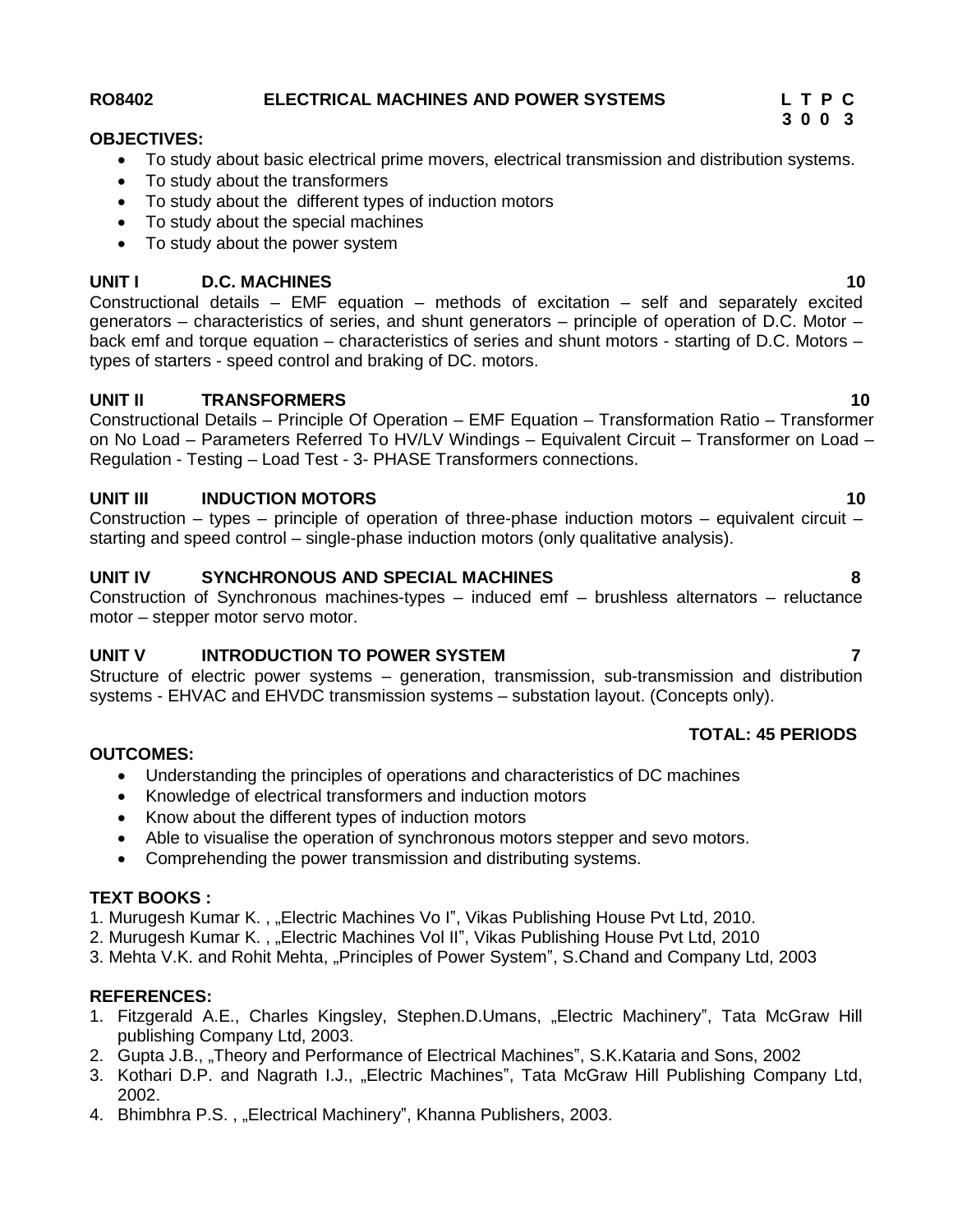# **EC8453 LINEAR INTEGRATED CIRCUITS L T P C 3 0 0 3**

#### **OBJECTIVES:**

- To introduce the basic building blocks of linear integrated circuits
- To learn the linear and non-linear applications of operational amplifiers
- To introduce the theory and applications of analog multipliers and PLL
- To learn the theory of ADC and DAC
- To introduce the concepts of waveform generation and introduce some special function ICs

#### **UNIT I BASICS OF OPERATIONAL AMPLIFIERS 9**

Current mirror and current sources, Current sources as active loads, Voltage sources, Voltage References, BJT Differential amplifier with active loads, Basic information about op-amps – Ideal Operational Amplifier - General operational amplifier stages -and internal circuit diagrams of IC 741, DC and AC performance characteristics, slew rate, Open and closed loop configurations – JFET Operational Amplifiers – LF155 and TL082.

#### **UNIT II APPLICATIONS OF OPERATIONAL AMPLIFIERS 9**

Sign Changer, Scale Changer, Phase Shift Circuits, Voltage Follower, V-to-I and I-to-V converters, adder, subtractor, Instrumentation amplifier, Integrator, Differentiator, Logarithmic amplifier, Antilogarithmic amplifier, Comparators, Schmitt trigger, Precision rectifier, peak detector, clipper and clamper, Low-pass, high-pass and band-pass Butterworth filters.

#### **UNIT III ANALOG MULTIPLIER AND PLL 9**

Analog Multiplier using Emitter Coupled Transistor Pair - Gilbert Multiplier cell – Variable transconductance technique, analog multiplier ICs and their applications, Operation of the basic PLL, Closed loop analysis, Voltage controlled oscillator, Monolithic PLL IC 565, application of PLL for AM detection, FM detection, FSK modulation and demodulation and Frequency synthesizing and clock synchronisation.

### **UNIT IV ANALOG TO DIGITAL AND DIGITAL TO ANALOG CONVERTERS 9**

Analog and Digital Data Conversions, D/A converter – specifications - weighted resistor type, R-2R Ladder type, Voltage Mode and Current-Mode *R* - *2R* Ladder types - switches for D/A converters, high speed sample-and-hold circuits, A/D Converters – specifications - Flash type - Successive Approximation type - Single Slope type – Dual Slope type - A/D Converter using Voltage-to-Time Conversion - Over-sampling A/D Converters, Sigma – Delta converters.

#### **UNIT V WAVEFORM GENERATORS AND SPECIAL FUNCTION ICS 9**

Sine-wave generators, Multivibrators and Triangular wave generator, Saw-tooth wave generator, ICL8038 function generator, Timer IC 555, IC Voltage regulators – Three terminal fixed and adjustable voltage regulators - IC 723 general purpose regulator - Monolithic switching regulator, Low Drop – Out(LDO) Regulators - Switched capacitor filter IC MF10, Frequency to Voltage and Voltage to Frequency converters, Audio Power amplifier, Video Amplifier, Isolation Amplifier, Opto couplers and fibre optic IC.

**TOTAL: 45 PERIODS**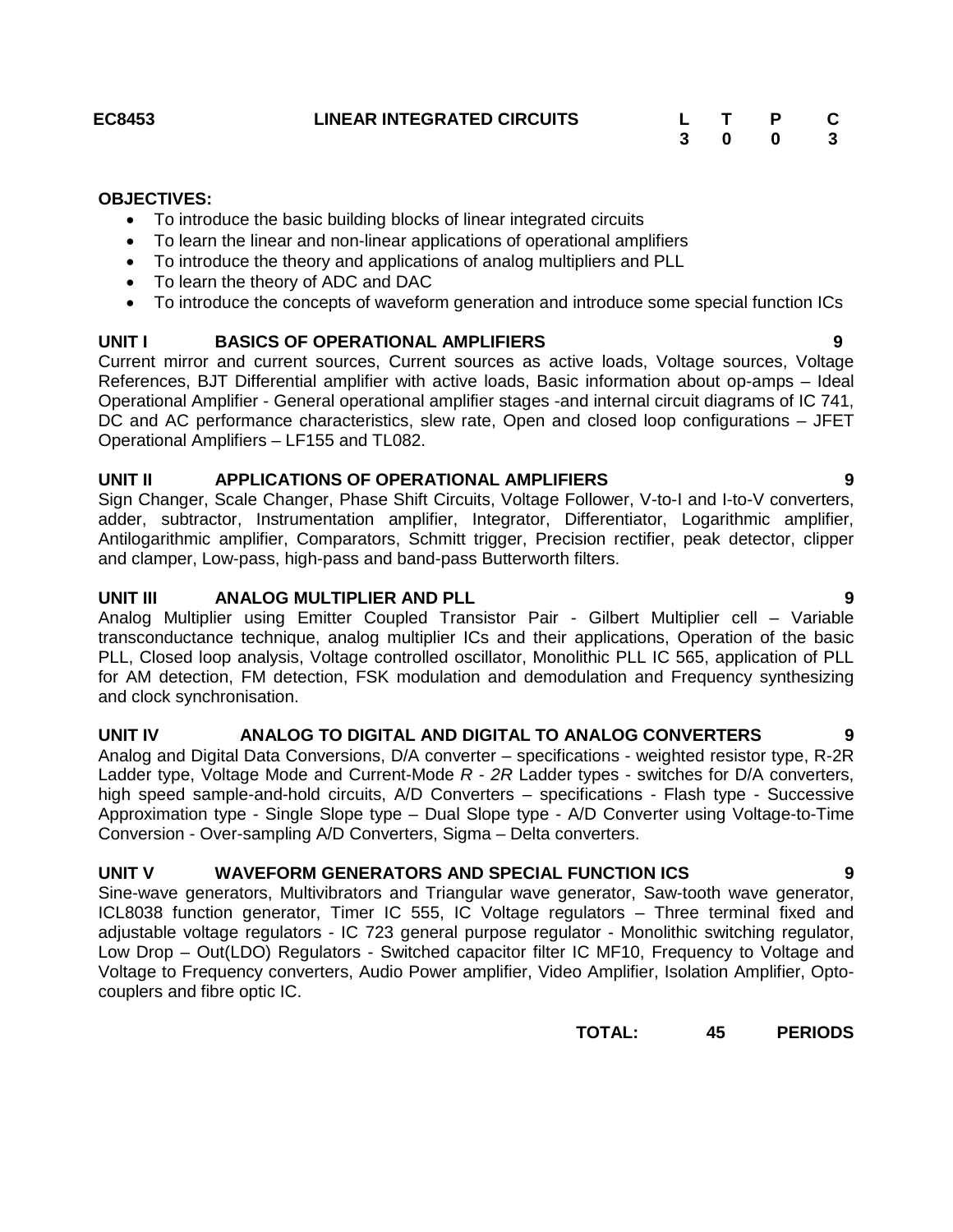### **OUTCOMES:**

### **Upon completion of the course, the student should be able to:**

- Design linear and non linear applications of OP AMPS
- Design applications using analog multiplier and PLL
- Design ADC and DAC using OP AMPS
- Generate waveforms using OP AMP Circuits
- Analyze special function ICs

#### **TEXT BOOKS:**

- 1. D.Roy Choudhry, Shail Jain, "Linear Integrated Circuits", New Age International Pvt. Ltd., 2018, Fifth Edition. (Unit  $I - V$ )
- 2. Sergio Franco, "Design with Operational Amplifiers and Analog Integrated Circuits", 4th Edition, Tata Mc Graw-Hill, 2016 (Unit  $I - V$ )

#### **REFERENCES:**

- 1. Ramakant A. Gayakwad, "OP-AMP and Linear ICs", 4th Edition, Prentice Hall / Pearson Education, 2015.
- 2. Robert F.Coughlin, Frederick F.Driscoll, "Operational Amplifiers and Linear Integrated Circuits", Sixth Edition, PHI, 2001.
- 3. B.S.Sonde, "System design using Integrated Circuits" , 2nd Edition, New Age Pub, 2001.
- 4. Gray and Meyer, "Analysis and Design of Analog Integrated Circuits", Wiley International, 5<sup>th</sup> Edition, 2009.
- 5. William D.Stanley, "Operational Amplifiers with Linear Integrated Circuits", Pearson Education, 4<sup>th</sup> Edition, 2001.
- 6. S.Salivahanan & V.S. Kanchana Bhaskaran, "Linear Integrated Circuits", TMH,2nd Edition, 4 th Reprint, 2016..

# **RO8403 KINEMATICS AND DYNAMICS OF MACHINCES L T P C**

# **3 2 0 4**

#### **OBJECTIVES:**

- To understand the basic knowledge about kinematics of machines.
- To understand the basic components and layout of linkages in the assembly of a system/ machine.
- To understand the principles in analyzing the assembly with respect to the displacement, velocity, and acceleration at any point in a link of a mechanism.
- To understand the motion resulting from a specified set of linkages, design few linkage mechanisms and cam mechanisms for specified output motions.
- To understand the basic concepts of toothed gearing and kinematics of gear trains and the effects of friction in motion transmission and in machine components.

#### **UNIT I KINEMATIC OF MACHINES 9+6**

Mechanisms – Terminology and definitions – kinematics inversions of 4 bar and slide crank chain – kinematics analysis in simple mechanisms – velocity and acceleration polygons – Analytical methods

– computer approach – cams – classifications – displacement diagrams - layout of plate cam profiles

– derivatives of followers motion – circular arc and tangent cams.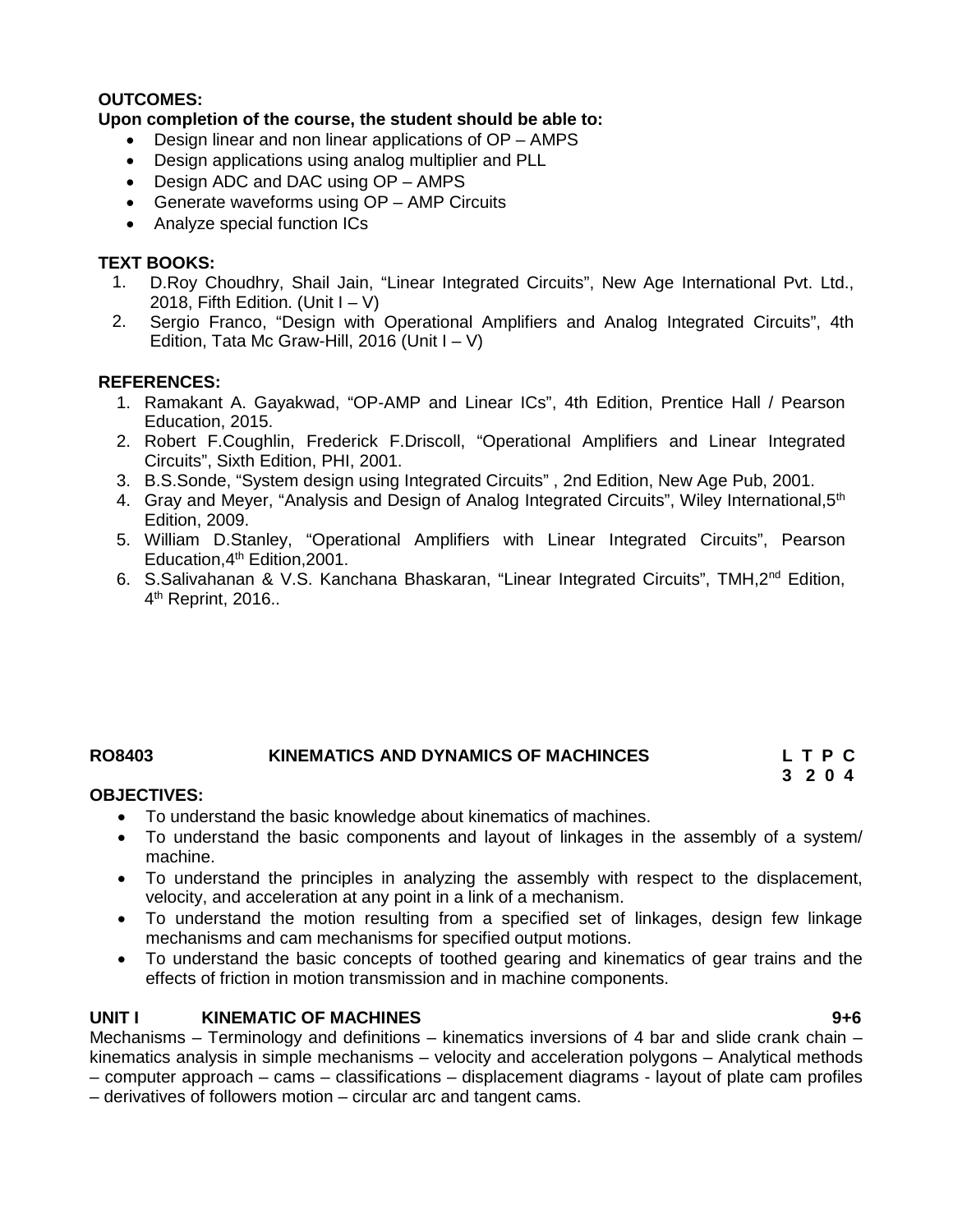# **UNIT II GEARS and GEAR TRAINS 9+6**

Spur gear – law of toothed gearing – involute gearing – Interchangeable gears – Gear tooth action interference and undercutting – nonstandard teeth – gear trains – parallel axis gears trains – epicyclic gear trains – automotive transmission gear trains.

# **UNIT III FRICTION 9+6**

Sliding and Rolling Friction angle – friction in threads – Friction Drives – Belt and rope drives.

# **UNIT IV FORCE ANALYSIS 9+6**

Applied and Constrained Forces – Free body diagrams – static Equilibrium conditions – Two, Three and four members – Static Force analysis in simple machine members – Dynamic Force Analysis – Inertia Forces and Inertia Torque – D"Alembert"s principle – superposition principle – dynamic Force Analysis in simple machine members.

# **UNIT V BALANCING AND VIBRATION 9+6**

Static and Dynamic balancing – Balancing of revolving and reciprocating masses – Balancing machines – free vibrations – Equations of motion – natural Frequency – Damped Vibration – bending critical speed of simple shaft .

# **TOTAL :75 PERIODS**

# **OUTCOMES:**

# **Upon completion of this course,**

- the students be able to understand the basic knowledge of kinematics of machines
- Students can able to apply fundamentals of mechanism for the design of new mechanisms
- Able to know about the linkages, design few linkage mechanisms and cam mechanisms for specified output motions.
- Impart knowledge about the gears and gear trains.
- Ability to analyse them for optimum design.

# **TEXT BOOKS:**

- 1. Ambekar A.G., "Mechanism and Machine Theory" Prentice Hall of India, New Delhi, 2007
- 2. Shigley J.E., Pennock G.R and Uicker J.J., "Theory of Machines and Mechanisms", Oxford University Press, 2003

# **REFERENCES:**

- 1. Thomas Bevan, "Theory of Machines", CBS Publishers and Distributors, 1984.
- 2. Ghosh. A, and A.K. Mallick, "Theory and Machine", Affiliated East-West Pvt. Ltd., New Delhi, 1988.
- 3. Rao.J.S. and Dukkipatti R.V. "Mechanisms and Machines", Wiley-Eastern Ltd., New Delhi, 1992.
- 4. John Hannah and Stephens R.C., "Mechanics of Machines", Viva Low Prices Student Edition, 1999.
- 5. V.Ramamurthi, Mechanisms of Machine, Narosa Publishing House, 2002.
- 6. Robert L.Norton, Design of Machinery, McGraw-Hill, 2004.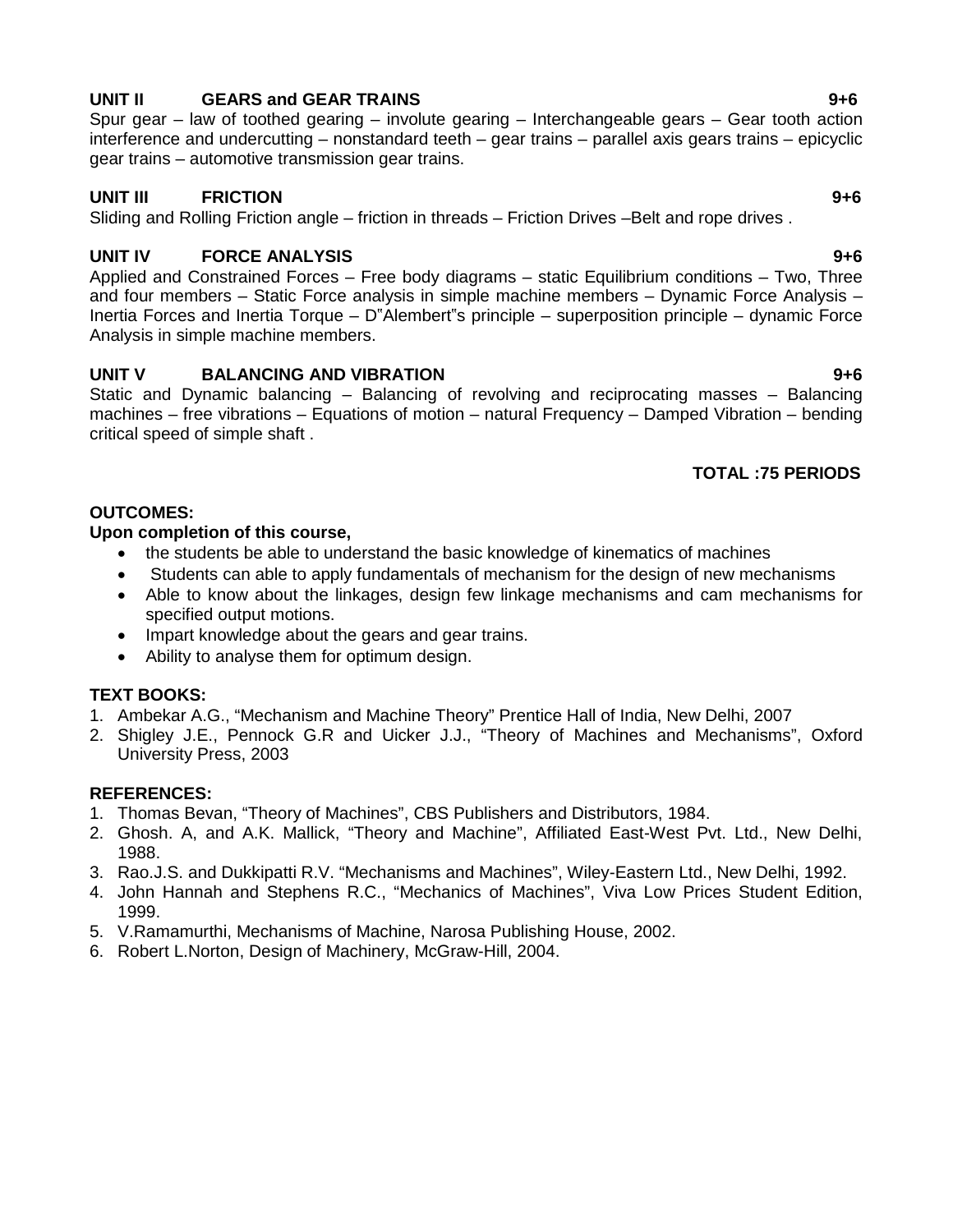### **RO8411 ELECTRICAL MACHINES LABORATORY L T P C**

**0 0 4 2**

### **OBJECTIVES:**

- To impart hands on experience in verification of circuit laws and theorems
- To measure the circuit parameters, study of circuit characteristics and simulation of time response.
- To expose the students to the basic operation of electrical machines and help them to develop experimental skills.
- To construct Induction Motors with Loading Arrangement
- To verify the circuit laws and theorems and measure the circuit parameters.

### **LIST OF EXPERIMENTS:**

- 1. Open circuit characteristics of D.C. shunt generator.
- 2. Load characteristics of D.C. shunt generator.
- 3. Load test on D.C. shunt motor.
- 4. Load test on D.C. series motor.
- 5. Swinburne"s test
- 6. speed control of D.C. shunt motor.
- 7. Load test on single phase transformer
- 8. open circuit and short circuit tests on single phase transformer(Determination of equivalent circuit parameters).
- 9. Load test on single phase induction motor.
- 10. No load and blocked rotor tests on three phase induction motor (Determination of
- 11. equivalent circuit parameters)
- 12. Load test on Three phase induction motor.
- 13. Study of Starters

#### **TOTAL: 60 PERIODS**

#### **OUTCOMES:**

- Knowledge about the basic operation of electrical machines and help them to develop experimental skills.
- Ability to verify the circuit laws and theorems and measure the circuit parameter.
- Ability to operate electrical machines.
- Ability to construct a Single Phase ,Three Phase Induction Motor with Loading Arrangement and to operate switchs
- Ability to determination the equivalent circuit parameters.

| S.No. | <b>NAME OF THE EQUIPMENT</b>                          | Qty.           |
|-------|-------------------------------------------------------|----------------|
| 1.    | DC Shunt Motor with Loading Arrangement               | 3              |
| 2.    | Single Phase Transformer                              | 4              |
| 3.    | DC Series Motor with Loading Arrangement              | 1              |
| 4.    | Three Phase Induction Motor with Loading Arrangement  | $\overline{2}$ |
| 5.    | Single Phase Induction Motor with Loading Arrangement |                |
| 6.    | DC Shunt Motor Coupled With DC Compound Generator     | $\overline{2}$ |
| 7.    | DC Shunt Motor Coupled With DC Shunt Generator        |                |
| 8.    | Tachometer - Digital/Analog                           | 8              |
| 9.    | Single Phase Auto Transformer                         | $\overline{2}$ |
| 10.   | <b>Three Phase Auto Transformer</b>                   |                |
| 11.   | Single Phase Resistive Loading Bank                   | 2              |
| 12.   | Three Phase Resistive Loading Bank                    | $\overline{2}$ |
| 13.   | <b>SPST switch</b>                                    | $\overline{2}$ |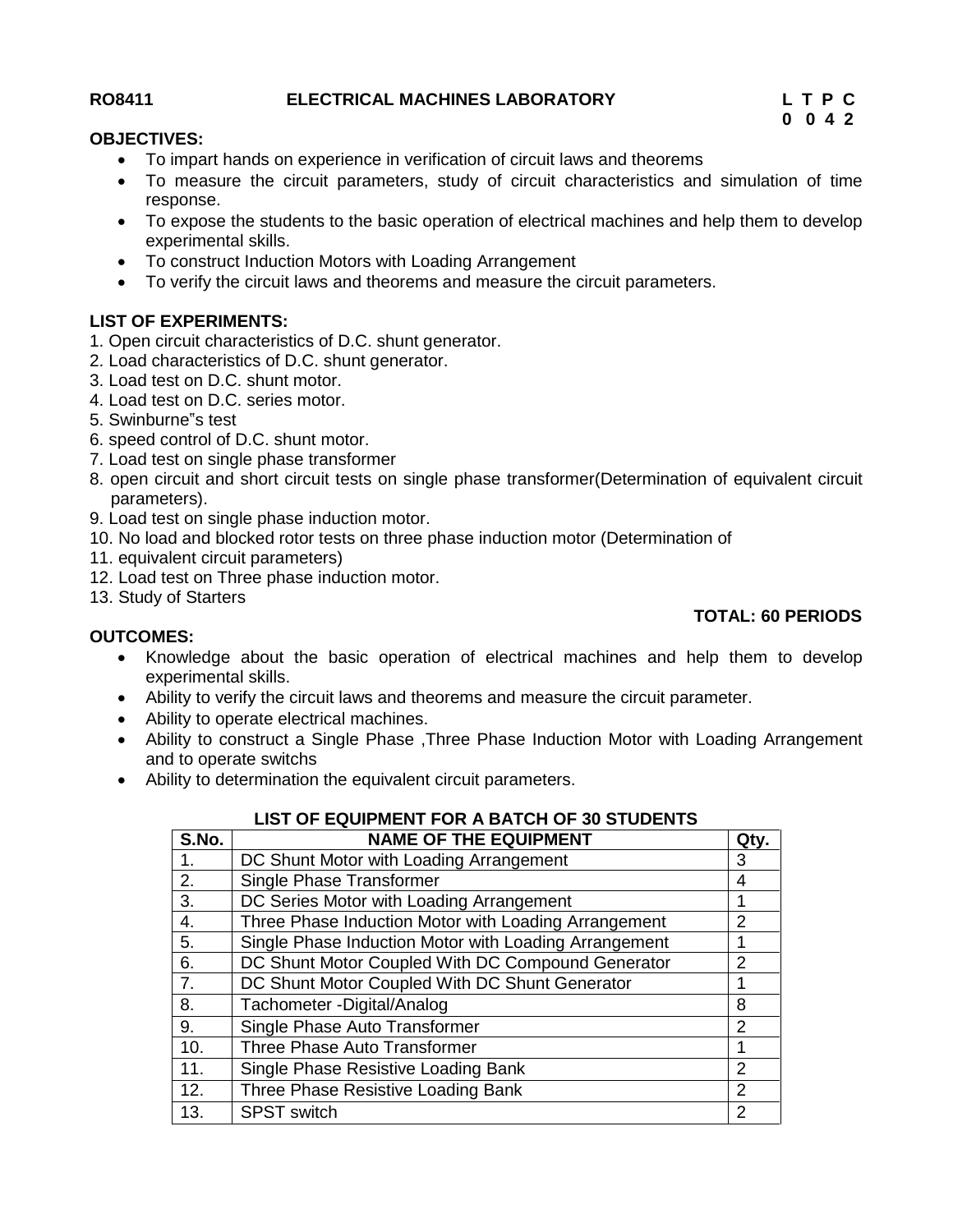### **ME8481 DYNAMICS LABORATORY L T P C**

#### **OBJECTIVES:**

- To supplement the principles learnt in kinematics and Dynamics of Machinery.
- To understand how certain measuring devices are used for dynamic testing.

#### **LIST OF EXPERIMENTS**

- 1. a) Study of gear parameters.
- b) Experimental study of velocity ratios of simple, compound, Epicyclic and differential gear trains.
- 2. a) Kinematics of Four Bar, Slider Crank, Crank Rocker, Double crank, Double rocker, Oscillating cylinder Mechanisms.
	- b) Kinematics of single and double universal joints.
- 3. a) Determination of Mass moment of inertia of Fly wheel and Axle system.
	- b) Determination of Mass Moment of Inertia of axisymmetric bodies using Turn Table apparatus.
		- c) Determination of Mass Moment of Inertia using bifilar suspension and compound pendulum.
- 4. Motorized gyroscope **–** Study of gyroscopic effect and couple.
- 5. Governor Determination of range sensitivity, effort etc., for Watts, Porter, Proell, and Hartnell Governors.
- 6. Cams **–** Cam profile drawing, Motion curves and study of jump phenomenon
- 7. a) Single degree of freedom Spring Mass System **–** Determination of natural Frequency and verification of Laws of springs **–** Damping coefficient determination. b) Multi degree freedom suspension system **–** Determination of influence coefficient.
- 8. a)Determination of torsional natural frequency of single and Double Rotor systems.- Undamped and Damped Natural frequencies. b) Vibration Absorber **–** Tuned vibration absorber.
- 9. Vibration of Equivalent Spring mass system **–** undamped and damped vibration.
- 10. Whirling of shafts **–** Determination of critical speeds of shafts with concentrated loads.
- 11. a) Balancing of rotating masses. (b) Balancing of reciprocating masses.
- 12. a) Transverse vibration of Free-Free beam **–** with and without concentrated masses.
	- b) Forced Vibration of Cantilever beam **–** Mode shapes and natural frequencies.
	- c) Determination of transmissibility ratio using vibrating table.

#### **TOTAL : 60 PERIODS**

### **OUTCOMES:**

- Ability to demonstrate the principles of kinematics and dynamics of machinery
- Ability to use the measuring devices for dynamic testing.

| S.No.         | <b>NAME OF THE EQUIPMENT</b>                                      | Qty.  |
|---------------|-------------------------------------------------------------------|-------|
|               | Cam follower setup.                                               | 1 No. |
| $\mathcal{P}$ | Motorised gyroscope.                                              | 1 No. |
| 3             | Governor apparatus - Watt, Porter, Proell and Hartnell governors. | 1 No. |
| 4             | Whirling of shaft apparatus.                                      | 1 No. |
| 5             | Dynamic balancing machine.                                        | 1 No. |
| 6             | Two rotor vibration setup.                                        | 1 No. |
|               | Spring mass vibration system.                                     | 1 No. |
| 8             | Torsional Vibration of single rotor system setup.                 | 1 No. |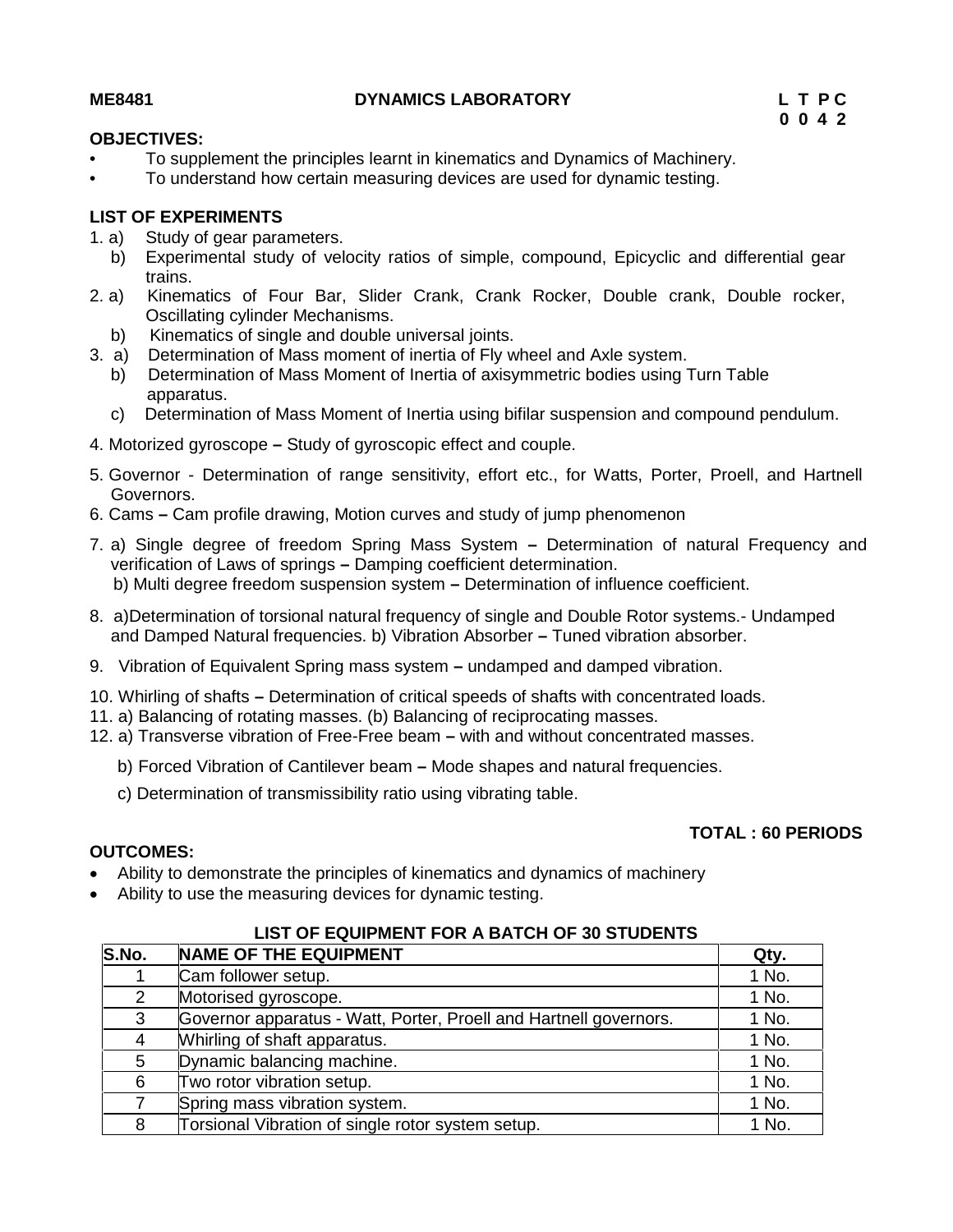| 9                 | <b>Gear Models</b>                            | 1 No. |
|-------------------|-----------------------------------------------|-------|
| 10                | Kinematic Models to study various mechanisms. | 1 No. |
| 11                | Turn table apparatus.                         | 1 No. |
| $12 \overline{ }$ | Transverse vibration setup of                 | 1 No. |
|                   | a) cantilever                                 |       |
|                   | b) Free-Free beam                             |       |
|                   | c) Simply supported beam.                     |       |
|                   |                                               |       |

# **RO8412 LIC AND CONTROL SYSTEMS LABORATORY L T P C**

**0 0 4 2**

### **OBJECTIVES:**

- To impart launch on experience in 56 characterizing different LIC
- To train the students in MATLAB simulation of study the characteristics of LIC

#### **LIST OF EXPERIMENTS:**

- 1 Characteristics and Applications of Op-Amp.
- 2. Waveform Generation using Op-Amp.
- 3. Performance characteristics of Voltage Regulator Ics.
- 4. Study of 555 Timer and 566 VCO.
- 5. Design and Implementation of Active Filters.
- 6. Determination of transfer function of DC servomotor.
- 7. Determination of transfer function of AC servomotor and study of synchros.
- 8. Time domain Response of first order and second order systems using MATLAB.
- 9. Frequency response of first and second order system using MATLAB.
- 10. Characteristics of PID controllers using MATLAB.

#### **OUTCOMES:**

- Ability to design LIC and describe the characteristics.
- Ability to attain knowledge about MATLAB

#### **TOTAL : 60 PERIODS**

| S.No. | <b>NAME OF THE EQUIPMENT</b>        | Qty. |
|-------|-------------------------------------|------|
|       | Dual, (0-30V) variable Power Supply | 10   |
| 2.    | CRO 30MHz                           | 9    |
| 3.    | <b>Digital Multimeter</b>           | 10   |
| 4.    | <b>Function Generator 1 MHz</b>     | 8    |
| 5.    | IC Tester (Analog)                  | 2    |
| 6.    | <b>Bread board</b>                  | 10   |
| 7.    | Computer (PSPICE installed)         |      |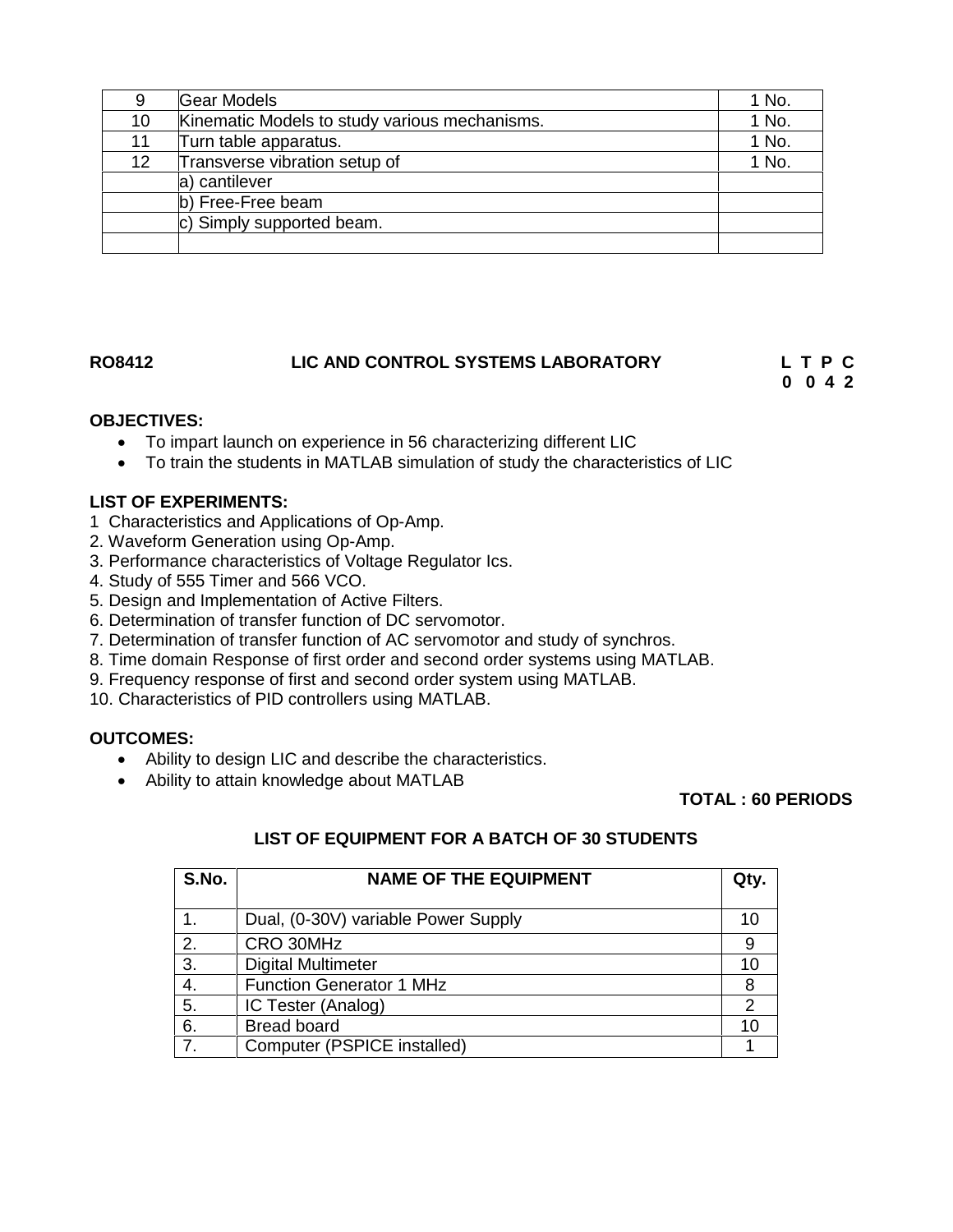#### **RO8501 CNC MACHINE AND METROLOGY L T P C**

#### **OBJECTIVES:**

- Understand evolution and principle of CNC machine tools
- Write simple programs for CNC turning and machining centres
- Generate CNC programs for popular CNC controllers
- Describe about linear and angular measurements in metrology
- Study about the advancement in metrology

#### **UNIT I INTRODUCTION TO CNC MACHINE TOOLS 9**

Evolution of CNC Technology, principles, features, advantages, applications, CNC and DNC concept, classification of CNC Machines – turning centre, machining centre, grinding machine, EDM, types of control systems, CNC controllers, characteristics, interpolators– Computer Aided Inspection, CNC Machine building, structural details, configuration and design, guide ways – Friction, Anti friction and other types of guide ways

#### **UNIT II DRIVES AND WORK HOLDING DEVICES 9**

Spindle drives – DC shunt motor, 3 phase AC induction motor, feed drives –stepper motor, servo principle, DC and AC servomotors, Axis measuring system – synchro, synchro-resolver, gratings, moiré fringe gratings, encoders, inductosysn, laser interferometer, work holding devices for rotating and fixed work parts, economics of CNC, maintenance of CNC machines

#### **UNIT III CNC PROGRAMMING 9**

Coordinate system, structure of a part program, G & M Codes, tool length compensation, cutter radius and tool nose radius compensation, do loops, subroutines, canned cycles, mirror image, parametric programming, machining cycles, programming for machining centre and turning centre for well known controllers such as Fanuc, Heidenhain, Sinumerik etc., generation of CNC codes from CAM packages.

#### **UNIT IV LINEAR AND ANGULAR MEASUREMENTS 9**

Linear Measuring Instruments – Evolution – Types – Classification – Limit gauges – gauge design – terminology – procedure – concepts of interchange ability and selective assembly – Angular measuring instruments – Types – Bevel protractor clinometers angle gauges, spirit levels sine bar – Angle alignment telescope – Autocollimator – Applications.

#### **UNIT V ADVANCES IN METROLOGY 9**

Basic concept of lasers Advantages of lasers – laser Interferometers – types – DC and AC Lasers interferometer – Applications – Straightness – Alignment. Basic concept of CMM – Types of CMM – Constructional features – Probes – Accessories – Software – Applications – Basic concepts of Machine Vision System – Element – Applications

#### **OUTCOMES:**

Upon completion of this course the students can able to understand

- Ability to know about the basic in CNC machineries
- Evolution and principle of CNC machine tools and different measurement technologies
- Able to write simple programs for CNC machinery
- To impart knowledge about linear and angular measurements in metrology
- Ability to know about the advancement in metrology

# **TOTAL : 45 PERIODS**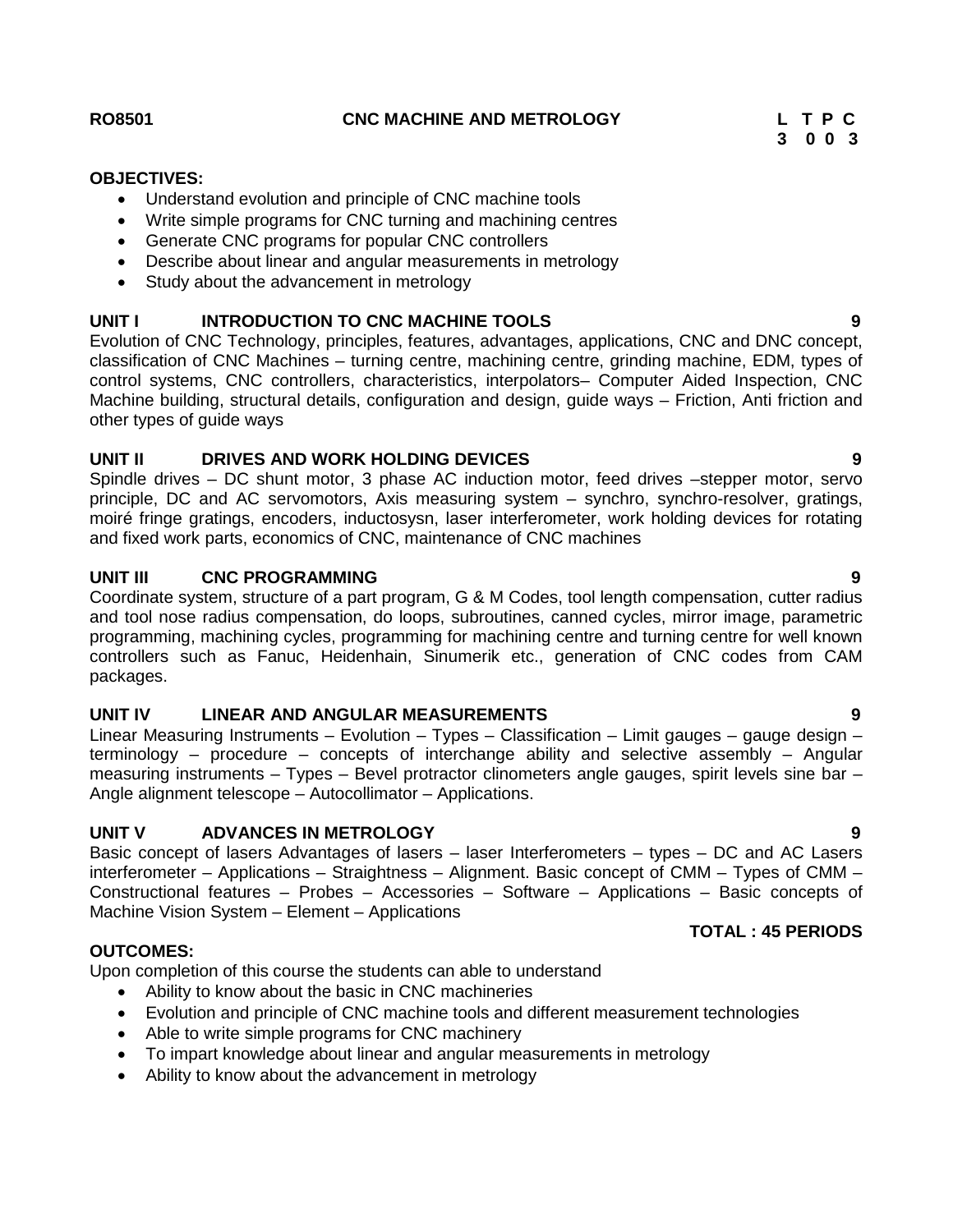## **TEXT BOOKS:**

- 1. "Mechatronics", HMT, Tata McGraw-Hill Publishing Company Limited, New Delhi, 2005.
- 2. Warren S.Seamers, "Computer Numeric Control", Fourth Edition, Thomson Delmar, 2002.
- 3. Jain R.K. "Engineering Metrology", Khanna Publishers, 2005.
- 4. Gupta. I.C., "Engineering Metrology", Dhanpatrai Publications, 2005.

#### **REFERENCES:**

- 1. Charles Reginald Shotbolt, "Metrology for Engineers", 5th edition, Cengage Learning EMEA,1990.
- 2. Backwith, Marangoni, Lienhard, "Mechanical Measurements", Pearson Education , 2006.
- 3.Peter Smid, "CNC Programming Hand book", Industrial Press Inc., 2000
- 4. Berry Leathan Jones, "Introduction to Computer Numerical Control", Pitman, London, 1987.
- 5. Radhakrishnan P "Computer Numerical Control Machines", New Central Book Agency, 2002.

#### **RO8591 PRINCIPLES OF ROBOTICS L T P C**

# **3 0 0 3**

#### **OBJECTIVES:**

- To introduce the functional elements of Robotics
- To impart knowledge on the direct and inverse kinematics
- To introduce the manipulator differential motion and control
- To educate on various path planning techniques
- To introduce the dynamics and control of manipulators

#### **UNIT I BASIC CONCEPTS 9**

Brief history-Types of Robot–Technology-Robot classifications and specifications-Design and controlissues- Various manipulators – Sensors - work cell - Programming languages.

#### **UNIT II DIRECT AND INVERSE KINEMATICS 9**

Mathematical representation of Robots - Position and orientation – Homogeneous transformation- Various joints- Representation using the Denavit Hattenberg parameters -Degrees of freedom-Direct kinematics-Inverse kinematics- SCARA robots- Solvability – Solution methods-Closed form solution.

#### **UNIT III MANIPULATOR DIFFERENTIAL MOTION AND STATICS 9**

Linear and angular velocities-Manipulator Jacobian-Prismatic and rotary joints–Inverse -Wrist and arm singularity - Static analysis - Force and moment Balance.

#### **UNIT IV PATH PLANNING 9**

Definition-Joint space technique-Use of p-degree polynomial-Cubic polynomial-Cartesian space technique - Parametric descriptions - Straight line and circular paths - Position and orientation planning.

#### **UNIT V DYNAMICS AND CONTROL 9**

Lagrangian mechanics-2DOF Manipulator-Lagrange Euler formulation-Dynamic model – Manipulator control problem-Linear control schemes-PID control scheme-Force control of robotic manipulator.

# **TOTAL: 45 PERIODS**

- **OUTCOMES:**
	- Ability to understand basic concept of robotics.
	- To analyze Instrumentation systems and their applications to various
	- To know about the differential motion add statics in robotics
	- To know about the various path planning techniques.
	- To know about the dynamics and control in robotics industries.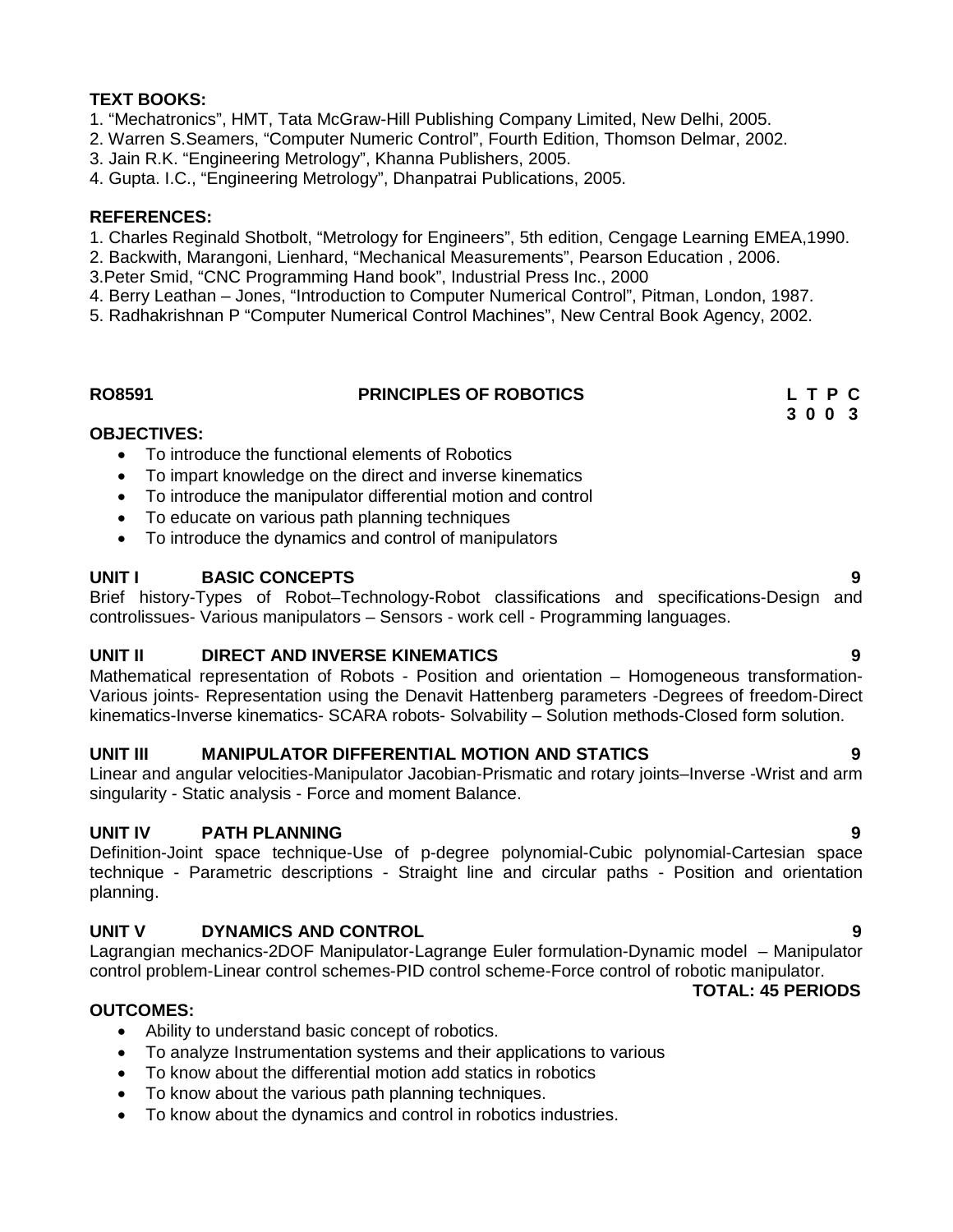# **TEXT BOOKS:**

- 1. R.K.Mittal and I.J.Nagrath, Robotics and Control, Tata McGraw Hill, New Delhi,4th Reprint, 2005.
- 2. JohnJ.Craig ,Introduction to Robotics Mechanics and Control, Third edition, Pearson Education,
- 3. 2009.
- 4. M.P.Groover, M.Weiss, R.N. Nageland N. G.Odrej, Industrial Robotics, McGraw-Hill Singapore, 1996.

# **REFERENCES:**

- 1. Ashitava Ghoshal, Robotics-Fundamental Concepts and Analysis', Oxford University Press, Sixth impression, 2010.
- 2. K. K.Appu Kuttan, Robotics, I K International, 2007.
- 3. Edwin Wise, Applied Robotics, Cengage Learning, 2003.
- 4. R.D.Klafter,T.A.Chimielewski and M.Negin, Robotic Engineering–An Integrated Approach, Prentice Hall of India, New Delhi, 1994.
- 5. B.K.Ghosh, Control in Robotics and Automation: Sensor Based Integration, Allied Publishers,Chennai, 1998.
- 6. S.Ghoshal, " Embedded Systems & Robotics" Projects using the 8051 Microcontroller", Cengage Learning, 2009.

| <b>RO8502</b> | <b>MICROCONTROLLER AND PLC</b> | LTPC |
|---------------|--------------------------------|------|
|               |                                |      |

**3 0 0 3**

### **OBJECTIVES:**

- To introduce the basic features, programming methods and applications of Micro controllers
- To study about programming in microcontroller
- Discuss different applications in microcontroller
- To know about the design of systems using PLC is introduced in detail.
- To know about the applications in PLC

# **UNIT I INTRODUCTION TO MICROCONTROLLER 9**

8051 Architecture:– Memory map - Addressing modes, I/O Ports –Counters and Timers – Serial data - I/O – Interrupts –Instruction set,, Data transfer instructions, Arithmetic and Logical Instructions, Jump and Call Instructions , Assembly Language Programming tools.

# **UNIT II MICROCONTROLLER PROGRAMMING 9**

8051 Assembly Language Programming- Block transfer, arithmetic operations, Code conversion, Time delay generation, Interrupt programming, Lookup table techniques

# **UNIT III MICROCONTROLLER APPLICATIONS 8**

Interfacing of Keyboards – Interfacing of Display Devices – Pulse measurement – Analog to Digital and Digital to Analog Converter – Interfacing Hardware Circuit – Serial Data Communication – Network Configuration.

# **UNIT IV PROGRAMMABLE LOGIC CONTROLLERS 9**

Introduction –– Principles of operation – PLC Architecture and specifications – PLC hardware components Analog & digital I/O modules , CPU & memory module – Programming devices – PLC ladder diagram, Converting simple relay ladder diagram in to PLC relay ladder diagram. PLC programming Simple instructions – Manually operated switches – Mechanically operated a Proximity switches - Latching relays,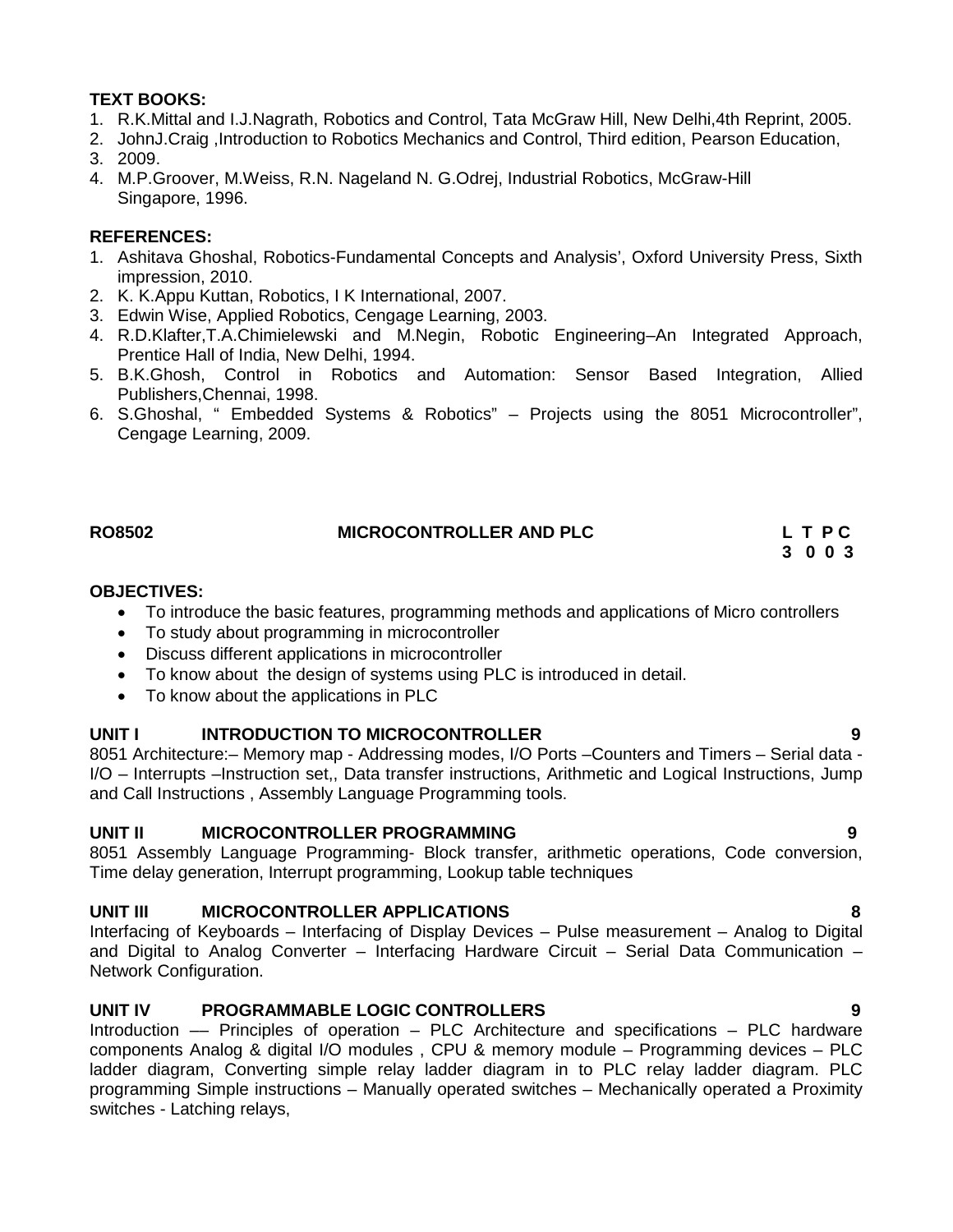# **UNIT V APPLICATIONS OF PROGRAMMABLE LOGIC CONTROLLERS. 9**

Timer instructions - On delay, Off delay, Cyclic and Retentive timers, Up /Down Counters, control instructions – Data manipulating instructions, math instructions; Applications of PLC – Simple materials handling applications, Automatic control of warehouse door, Automatic lubrication of supplier Conveyor belt, motor control, Automatic car washing machine, Bottle label detection and process control application. **TOTAL : 45 PERIODS**

### **OUTCOMES:**

- The students will learn the basic of microcontroller
- The students will learn the programming in microcontroller.
- To know about the different applications of microcontroller
- The students will learn about the design of systems using Programmable Logic Controllers
- To know about the different applications of Programmable Logic Controllers

### **TEXT BOOKS:**

- 1. Muhammad Ali Mazdi ,J.G.Mazdi & R.D.McKinlay "The 8051 Microcontroller& Embedded systems Using assembly & C " 2nd Edition Pearson Education , Inc ,2006
- 2. Udayasankara.v & Mallikarjunaswamy .M.S ,'8051 Microcontroller, Hardware, Software & Applications ,Tata McGraw Hill Education Pvt Limited. New Delhi ,2009.
- 3. Gary Dunning , 'Introduction to Programmable Logic Controllers'' Thomson Learning, 2001.

### **REFERENCES:**

- 1. Singh. B.P., "Microprocessors and Microcontrollers", Galcotia Publications (P) Ltd, First edition, New Delhi, 1997.
- 2. Parr, "Programmable Controllers: An Engineers Guide", 3rd Edition, Elsevier, Indian Reprint, 2013
- 3. Valdes-Perez, Microcontrollers: Fundamentals and Applications with PIC, Taylor & Francis, Indian Reprint, 2013.
- 4. Bolton , "Programmable Logic Controllers" 5th Edition Newnes, ,2009

#### **PR8551 DESIGN OF MACHINE ELEMENTS AND TRANSMISSION SYSTEMS L T P C 3 2 0 4**

#### **OBJECTIVE:**

 To introduce students to the design and theory of common machine elements and to give students experience in solving design problems involving machine elements.

#### **UNIT I INTRODUCTION 9+6**

Fundamentals of Machine Design-Engineering Design, Phases of Design, Design Consideration - Standards and Codes - Selection of Materials –Design against Static and Dynamic Load –Modes of Failure, Factor of Safety, Principal Stresses, Theories of Failure-Stress Concentration, Stress Concentration Factors, Variable Stress, Fatigue Failure, Endurance Limit, Design for Finite and Infinite Life, Soderberg and Goodman Criteria.

#### **UNIT II DETACHABLE AND PERMANENT JOINTS 9+6**

Design of Bolts under Static Load, Design of Bolt with Tightening/Initial Stress, Design of Bolts subjected to Fatigue – Keys -Types, Selection of Square and Flat Keys-Design of Riveted Joints and Welded Joints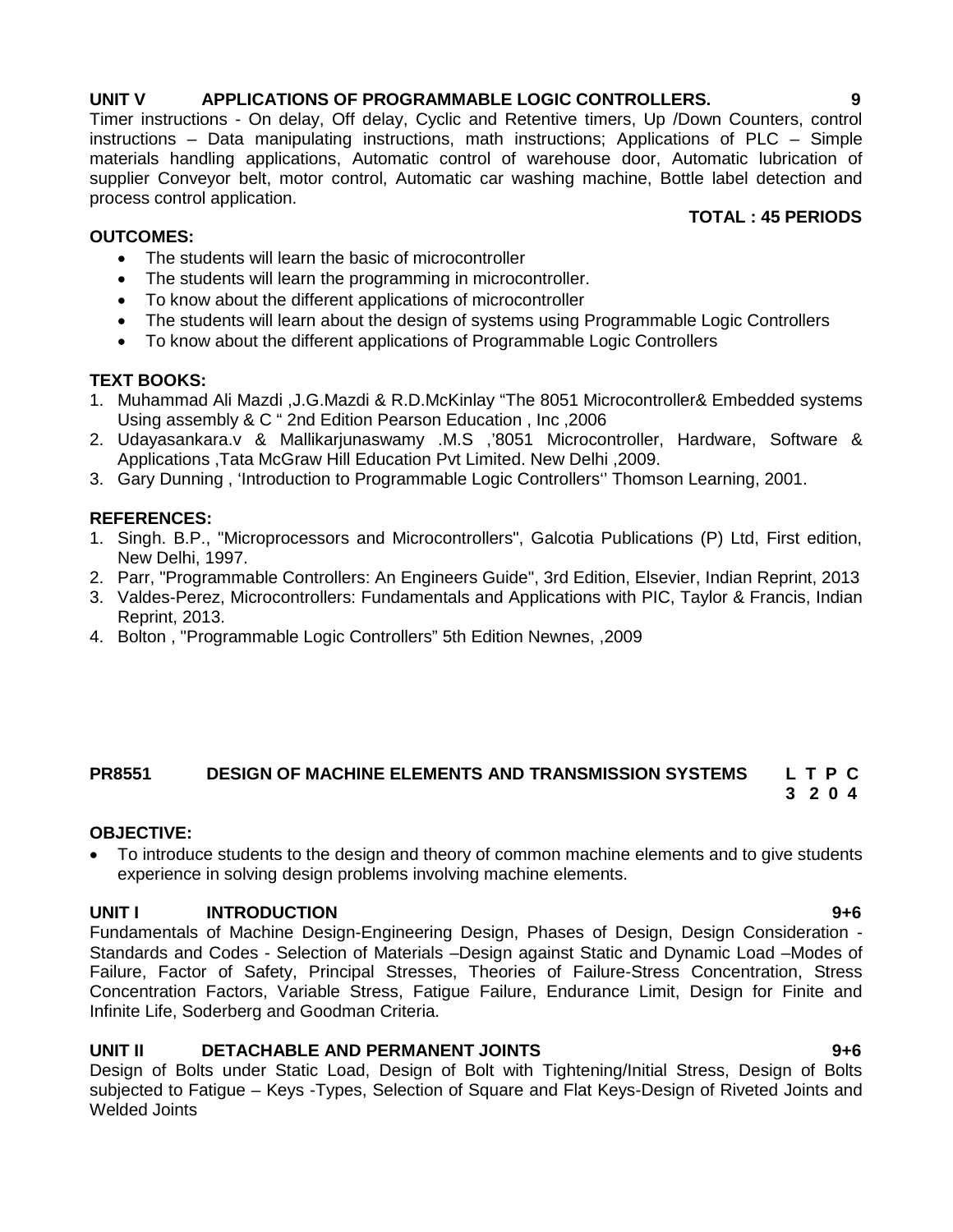# **UNIT III SHAFTS AND COUPLING 9+6**

Design of Shaft –For Static and Varying Loads, For Strength and Rigidity-Design of Coupling-Types, Flange, Muff and Flexible Rubber Bushed Coupling

# **UNIT IV GEARS AND BELT DRIVES 9+6**

Design of Spur and Helical Gear drives-Design of Belt drives-Flat and V Belts

# **UNIT V SPRINGS AND BEARINGS 9+6**

Design of Helical Spring-Types, Materials, Static and Variable Loads-Design of Leaf Spring-Design of Journal Bearing -Antifriction Bearing-Types, Life of Bearing, Reliability Consideration, Selection of Ball and Roller Bearings

# **OUTCOMES:**

Upon completion of this course, the students can able

- 1. To formulate and analyze stresses and strains in machine elements subjected to various loads
- 2. To analyze and design structural joints such as Riveted joints, welded joints, Bolts
- 3. To analyze and design the components for power transmission like shaft and couplings.
- 4. To analyze and design different types of gears and belts for engineering applications.
- 5. To analyze and design mechanical springs and bearings.

# **TEXT BOOKS:**

- 1. Joseph Edward Shigley, Charles R. Mischke " Mechanical Engineering Design", McGraw Hill, International Edition, 1992
- 2. Sharma. C.S. and Kamlesh Purohit, " Design of Machine Elements", Prentice Hall of India Private Limited, 2003

### **REFERENCES:**

- 1. Bhandari. V.B., "Design of Machine Elements", Tata McGraw-Hill Publishing Company Limited, 2003.
- 2. Robert L.Norton, "Machin Design An Integrated Approach", Prentice Hall International Edition, 2000.

| <b>COMPUTER ARCHITECTURE</b> |  |
|------------------------------|--|
|------------------------------|--|

#### **CS8491**

#### **OBJECTIVES:**

- To learn the basic structure and operations of a computer.
- To learn the arithmetic and logic unit and implementation of fixed-point and floating point arithmetic unit.
- To learn the basics of pipelined execution.
- To understand parallelism and multi-core processors.
- To understand the memory hierarchies, cache memories and virtual memories.
- To learn the different ways of communication with I/O devices.

# **UNIT I BASIC STRUCTURE OF A COMPUTER SYSTEM 9**

**3 0 0 3**

Functional Units – Basic Operational Concepts – Performance – Instructions: Language of the Computer – Operations, Operands – Instruction representation – Logical operations – decision making – MIPS Addressing.

**TOTAL: 75 PERIODS**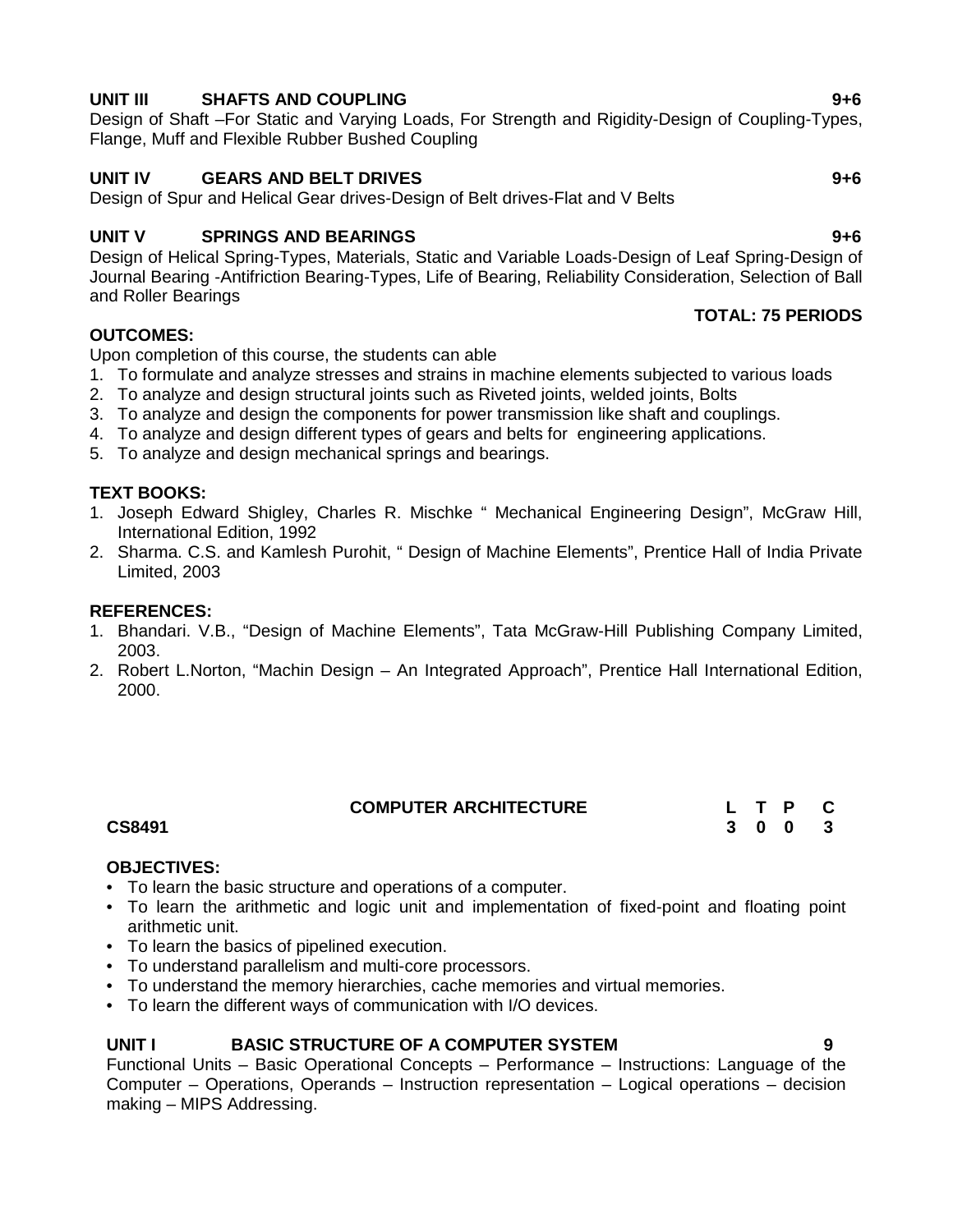## **UNIT II ARITHMETIC FOR COMPUTERS 9**

Addition and Subtraction – Multiplication – Division – Floating Point Representation – Floating Point Operations – Subword Parallelism

# **UNIT III PROCESSOR AND CONTROL UNIT 9**

A Basic MIPS implementation – Building a Datapath – Control Implementation Scheme – Pipelining – Pipelined datapath and control – Handling Data Hazards & Control Hazards – Exceptions.

# **UNIT IV PARALLELISIM 9**

Parallel processing challenges – Flynn's classification – SISD, MIMD, SIMD, SPMD, and Vector Architectures - Hardware multithreading – Multi-core processors and other Shared Memory Multiprocessors - Introduction to Graphics Processing Units, Clusters, Warehouse Scale Computers and other Message-Passing Multiprocessors.

# **UNIT V MEMORY & I/O SYSTEMS 9**

Memory Hierarchy - memory technologies – cache memory – measuring and improving cache performance – virtual memory, TLB's – Accessing I/O Devices – Interrupts – Direct Memory Access – Bus structure – Bus operation – Arbitration – Interface circuits - USB.

#### **TOTAL : 45 PERIODS**

#### **OUTCOMES:**

#### **On Completion of the course, the students should be able to**:

- Understand the basics structure of computers, operations and instructions.
- Design arithmetic and logic unit.
- Understand pipelined execution and design control unit.
- Understand parallel processing architectures.
- Understand the various memory systems and I/O communication.

#### **TEXT BOOKS:**

- 1. David A. Patterson and John L. Hennessy, Computer Organization and Design: The Hardware/Software Interface, Fifth Edition, Morgan Kaufmann / Elsevier, 2014.
- 2. Carl Hamacher, Zvonko Vranesic, Safwat Zaky and Naraig Manjikian, Computer Organization and Embedded Systems, Sixth Edition, Tata McGraw Hill, 2012.

#### **REFERENCES**

- 1. William Stallings, Computer Organization and Architecture Designing for Performance, Eighth Edition, Pearson Education, 2010.
- 2. John P. Hayes, Computer Architecture and Organization, Third Edition, Tata McGraw Hill, 2012.
- 3. John L. Hennessey and David A. Patterson, Computer Architecture A Quantitative Approach, Morgan Kaufmann / Elsevier Publishers, Fifth Edition, 2012.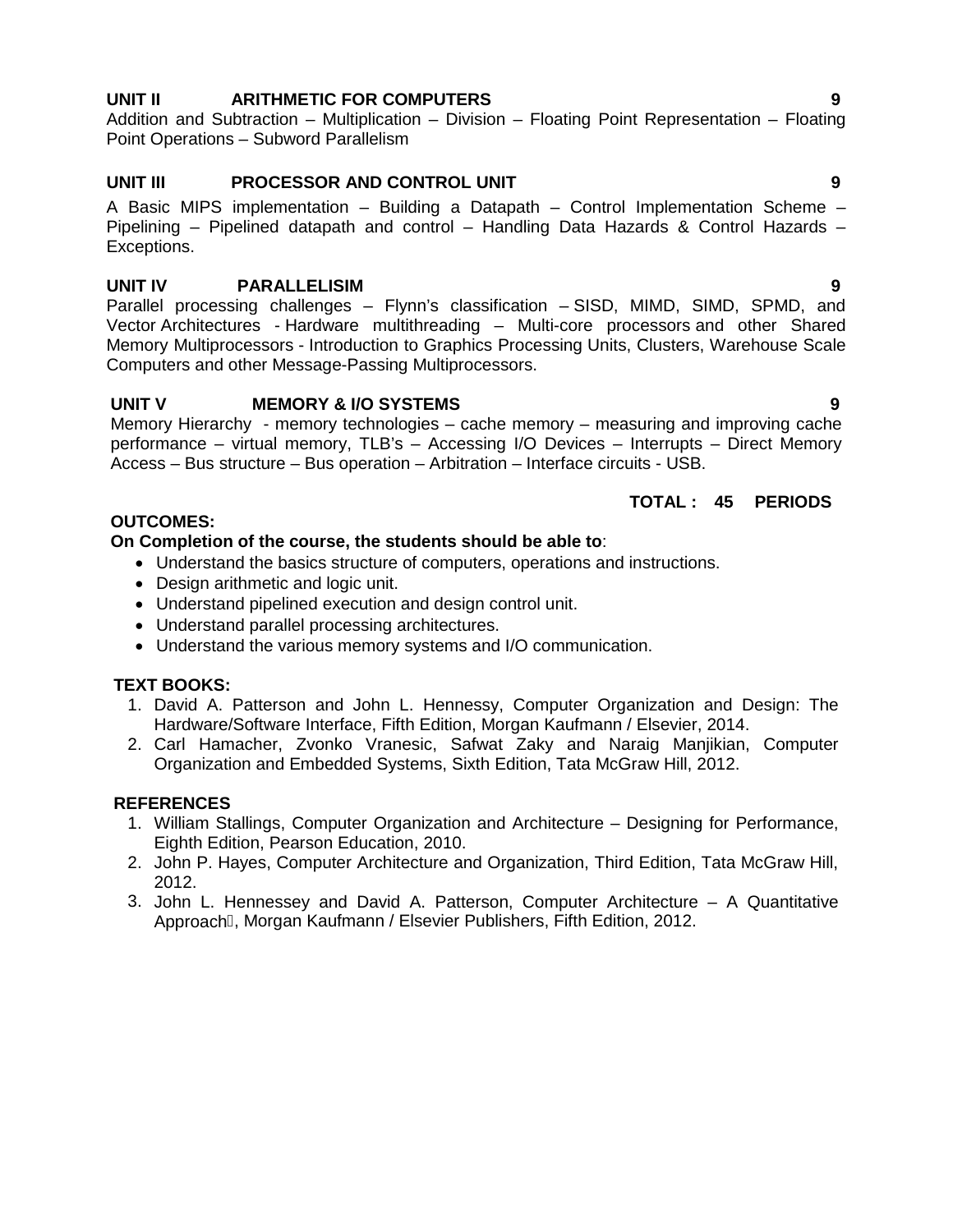### **MT8781 ROBOTICS LABORATORY L T P C**

**TOTAL: 60 PERIODS**

#### **OBJECTIVES:**

- To introduce different types of robotics and demonstrate them to identify different parts and components.
- To write programming for simple operations.

### **LIST OF EXPERIMENTS**

- 1. Determination of maximum and minimum position of links.
- 2. Verification of transformation (Position and orientation) with respect to gripper and world coordinate system
- 3. Estimation of accuracy, repeatability and resolution.
- 4. Robot programming and simulation for pick and place
- 5. Robot programming and simulation for Colour identification
- 6. Robot programming and simulation for Shape identification<br>7. Robot programming and simulation for machining (cutting, v
- Robot programming and simulation for machining (cutting, welding)
- 8. Robot programming and simulation for writing practice
- 9. Robot programming and simulation for any industrial process ( Packaging, Assembly)
- 10. Robot programming and simulation for multi process.

#### **OUTCOME:**

Upon Completion of the course, the students will be able to:

CO1:Use of any robotic simulation software to model the different types of robots and calculate work volume for different robots

# **LIST OF EQUIPMENTS BATCH OF 30 STUDENTS:**

- ROS (Robotic Operating System)
- 30 Systems with server
- Verification of direct kinematics equations and inverse kinematics equations of 1DOF "R configuration" robot.
- Verification of direct kinematics equations and inverse kinematics equations of 2DOF "R-R configuration" robot.

# **RO8511 CNC AND METROLOGY LABORATORY L T P C**

**0 0 4 2**

# **OBJECTIVES:**

- To impart knowledge in CNC programming for turning and milling operations
- To use measuring systems for the geometrical measurements of gears and threads.
- To know the measurement of Taper Angle using Sine Bar

# **LIST OF EXPERIMENTS:**

- 1. Study of the CNC machine
- 2. Programming and simulation of a lathe using any CAM package
- 3. Programming and simulation of a machining centre using any CAM package
- 4. Programming and operation of a CNC Lathe
- 5. Programming and operation of a CNC machining centre
- 6. Measurement of Taper Angle using Sine Bar
- 7. Optical profile projector study of profile of gear tooth, screw threads.
- 8. Tool maker's microscope to study cutting tool geometry, screw threads.
- 9. Tool wear and surface finish measurement.

10. Dimensional measurement of machined components using, bore gauge, air gauge and Height master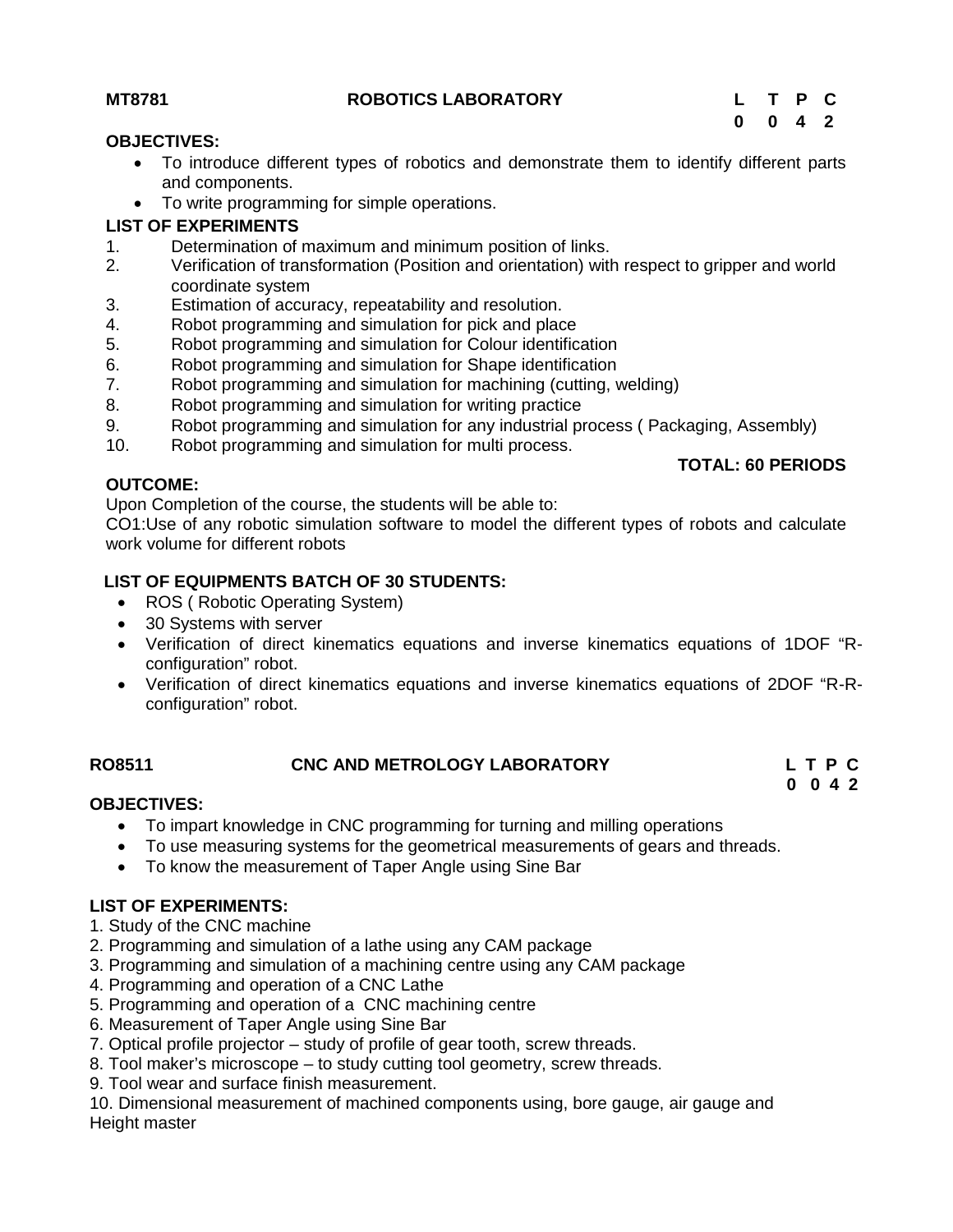#### **OUTCOMES:**

**REFERENCE:**

- Ability to understand the features and operation of CNC machines.
- Ability to prepare CNC program from the component drawings
- Understanding the usage of profile projectors and tool makers microscopes.

#### **TOTAL : 60 PERIODS**

Laboratory Manual Prepared by R&AE Department

#### **LIST OF EQUIPMENT FOR A BATCH OF 30 STUDENTS**

| S.No.         | <b>NAME OF THE EQUIPMENT</b>                                       | Qty.        |
|---------------|--------------------------------------------------------------------|-------------|
|               | <b>CNC</b> lathe                                                   |             |
| $\mathbf 1$ . |                                                                    | 1 no        |
| 2.            | CNC milling machine                                                | 1 no        |
| 3.            | Production type CNC machining centre                               | 1 no        |
| 4.            | CNC lathe and milling programming software                         | 10 Licenses |
|               | <b>FANUC controller)</b>                                           |             |
| 5.            | CNC lathe and milling programming software (Heidenhain controller) | 5 Licenses  |
| 6.            | Optical profile projector                                          | 1 no        |
| 7.            | tool makers microscope                                             | 1 no        |
| 8.            | Measuring gauges for hole depth and height.                        |             |
| 9.            | Sine Bar0                                                          | 1 no        |

#### **RO8512 INNOVATION LABORATORY L T P C**

# **0 0 2 1**

Students have to do a Mechatronics project based on their idea. It can be a modeling, simulation, design or hardware project.

#### **TOTAL: 30 PERIODS**

#### **EI8077 POWER ELECTRONICS AND DRIVES L T P C**

**3 0 0 3**

#### **OBJECTIVES**

- Comprehensive introduction to various power electronic devices, their structure, operating principle and characteristics
- Give exposure to Various topologies, working principle and analysis of controlled rectifiers and ac controllers
- Detailed knowledge on Classifications, structure, operating principle of dc choppers
- Introduction to different types of Inverters, their principle of operation and waveform control
- Overview on dc and ac drives and their control using power electronic circuits.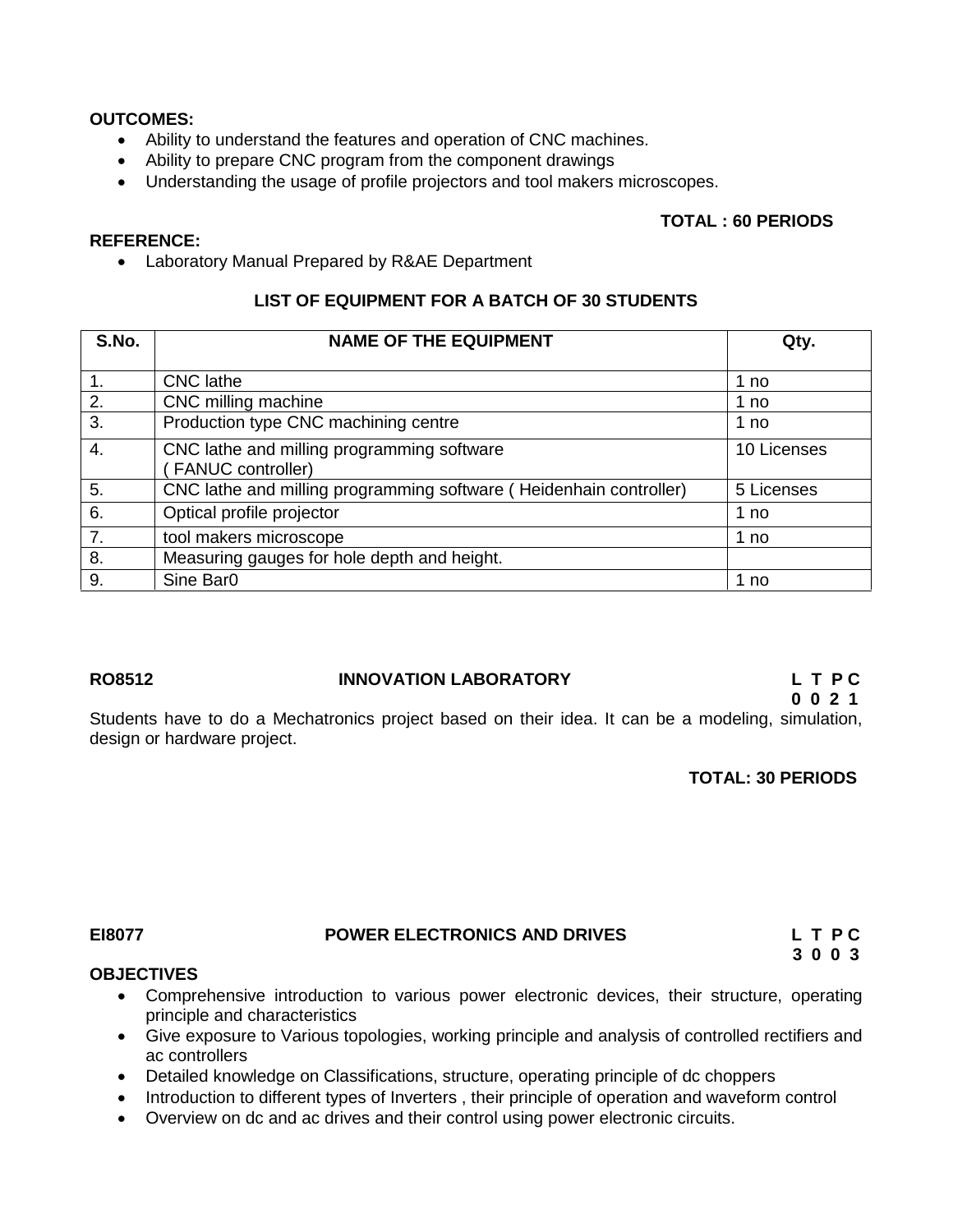#### **UNIT I POWER SEMICONDUCTOR DEVICES AND CHARACTERISTICS 9**

Operating principle and switching Characteristics: Power diodes, Power BJT, Power MOSFET, IGBT, SCR, TRIAC, GTO, MCT, Power integrated circuits (PIC) – Drive and Protection circuits – Series and parallel operation – Commutation – Simulation tools.

#### **UNIT II CONTROLLED RECTIFIERS AND AC CONTROLLERS 9**

Single phase – Three phase – Half controlled – Fully controlled rectifiers – Dual converters -Effect of source and load inductance - AC voltage controllers –Introduction to Cycloconverters, Matrix converters.

### **UNIT III DC TO DC CONVERTERS 9**

Step up and Step down Chopper – Chopper classification - quadrant of operation – Switching mode Regulators – Buck, Boost, Buck-Boost, and Cuk Regulators.

## **UNIT IV INVERTERS 9**

Voltage source Inverters – Half bridge – Full bridge – Three Phase Bridge Inverters – Voltage control– PWM Techniques – Current Source Inverters: Capacitor Commutated Inverter- Resonant inverters: Series, Parallel, ZVS, ZCS - Introduction to multilevel Inverters.

### **UNIT V DRIVES AND CONTROL 9**

Static and Dynamic equations of dc and ac machines – Electrical breaking – Rectifier and chopper control of DC drives – Principles of v/f control of AC drives – Open loop and Closed loop schemes for DC and AC drives(Block diagram approach only) – Introduction to vector control of AC drives.

#### **TOTAL : 45 PERIODS**

### **COURSE OUTCOMES (COs)**

- 1. Ability to explain various devices and their structure, operating characteristics in the field of electronics.
- 2. Ability to classify, analyze and design, Control rectifier, chopper and inverter.
- 3. Will have ability to apply power electronic circuits for the control of popular applications.
- 4. Exposure to design and analyze PE circuit using simulation software.

#### **TEXT BOOKS:**

- 1. Rashid, M.H., "Power Electronics Circuits, Devices and Applications", PHI, 3rd Edition, 2004.
- 2. Mohan, Udeland and Robbins., "Power Electronics", John Wiley and Sons, New York, 1995.

#### **REFERENCES:**

- 1. Singh, M.D., and Khanchandani, K.B., "Power Electronics", 2<sup>nd</sup> Edition., Tata McGraw-Hill, 2011.
- 2. Bose, B.K., "Modern Power Electronics and AC Drives", Pearson Education, 2002.
- 3. Bimbra, P.S., "Power Electronics", Khanna Publishers, 2006.
- 4. Moorthi, V.R., "Power Electronics Devices, Circuits and Industrial Applications", Oxford University Press, 2005.
- 5. NPTEL Lecture Series on "Power Electronics" by Dr.B.G.Fernandes, IIT Bombay.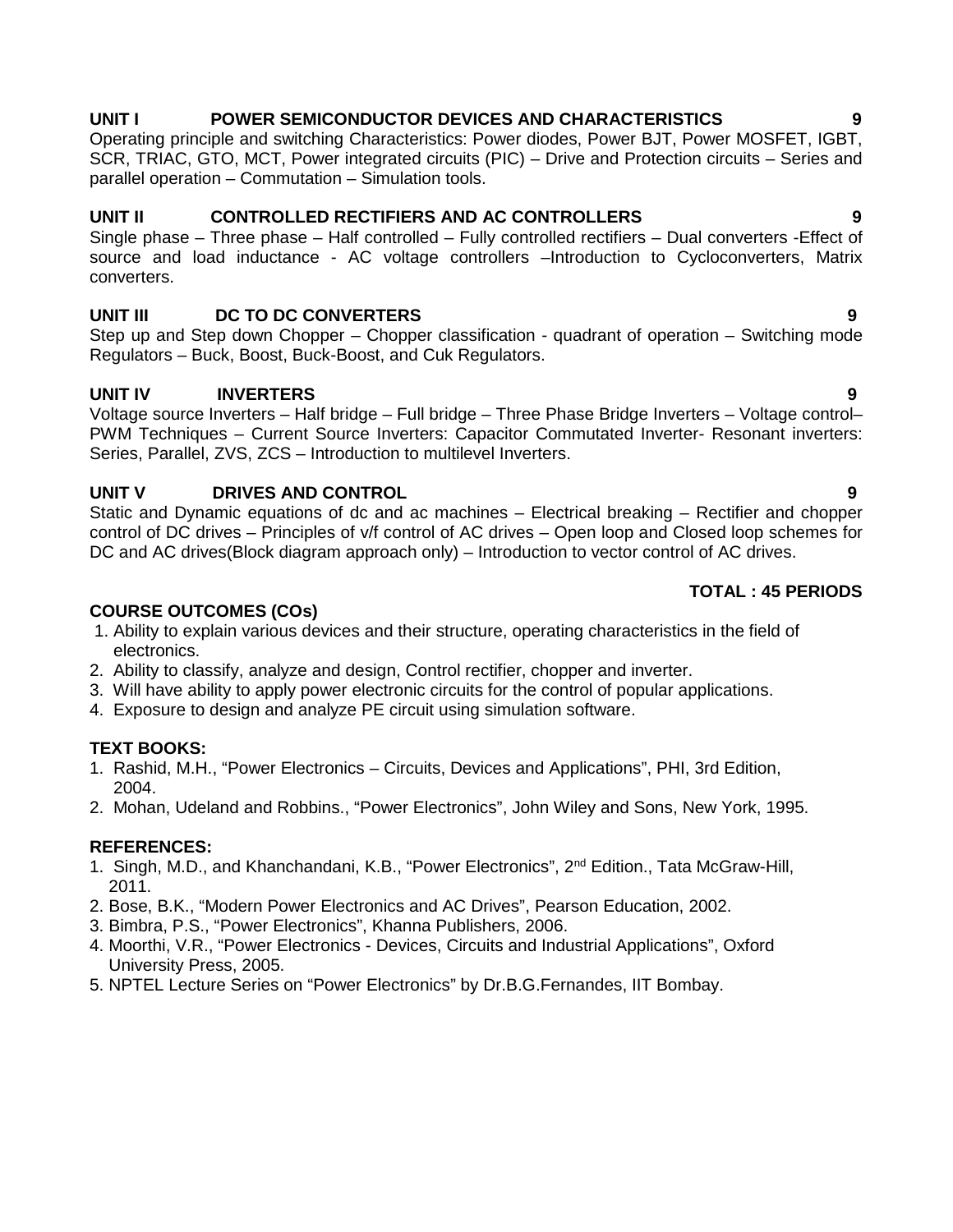#### **RO8601 EMBEDDED CONTROLLERS AND REAL TIME OPERATING SYSTEMS L T P C**

**3 0 0 3**

#### **OBJECTIVES:**

#### **The student should be made to:**

- Learn the architecture and programming of ARM processor.
- Be familiar with the embedded computing platform design and analysis.
- Be exposed to the basic concepts of real time Operating system.
- Learn the system design techniques and networks for embedded systems
- Learn about some real time operating systems

#### **UNIT I INTRODUCTION TO EMBEDDED COMPUTING AND ARM 9 PROCESSORS**

Complex systems and micro processors– Embedded system design process –Design example: Model train controller- Instruction sets preliminaries - ARM Processor – CPU: programming input and output supervisor mode, exceptions and traps – Co-processors- Memory system mechanisms – CPU performance- CPU power consumption.

#### **UNIT II EMBEDDED COMPUTING PLATFORM DESIGN 9**

The CPU Bus-Memory devices and systems–Designing with computing platforms – consumer electronics architecture – platform-level performance analysis - Components for embedded programs- Models of programs- Assembly, linking and loading – compilation techniques- Program level performance analysis – Software performance optimization – Program level energy and power analysis and optimization – Analysis and optimization of program size- Program validation and testing.

#### **UNIT III PROCESSES AND OPERATING SYSTEMS 9**

Introduction – Multiple tasks and multiple processes – Multirate systems- Preemptive real-time operating systems- Priority based scheduling- Interprocess communication mechanisms – Evaluating operating system performance- power optimization strategies for processes – Example Real time operating systems-POSIX-Windows CE.

#### **UNIT IV SYSTEM DESIGN TECHNIQUES AND NETWORKS 9**

Design methodologies- Design flows - Requirement Analysis – Specifications-System analysis and architecture design – Quality Assurance techniques- Distributed embedded systems – MPSoCs and shared memory multiprocessors.

#### **UNIT V CASE STUDY IN EMBEDDED SYSTEMS 9**

Data compressor - Alarm Clock - Audio player - Software modem-Digital still camera - Telephone answering machine-Engine control unit – Video accelerator.

#### **OUTCOMES:**

#### **Upon completion of the course, students will be able to:**

- Describe the architecture and programming of ARM processor.
- Explain the basic concepts of embedded systems and real time Operating system design.
- Use the system design techniques to develop software for embedded systems
- Differentiate between the general purpose operating system and the real time operating system
- Model real-time applications using embedded-system concepts

# **TOTAL: 45 PERIODS**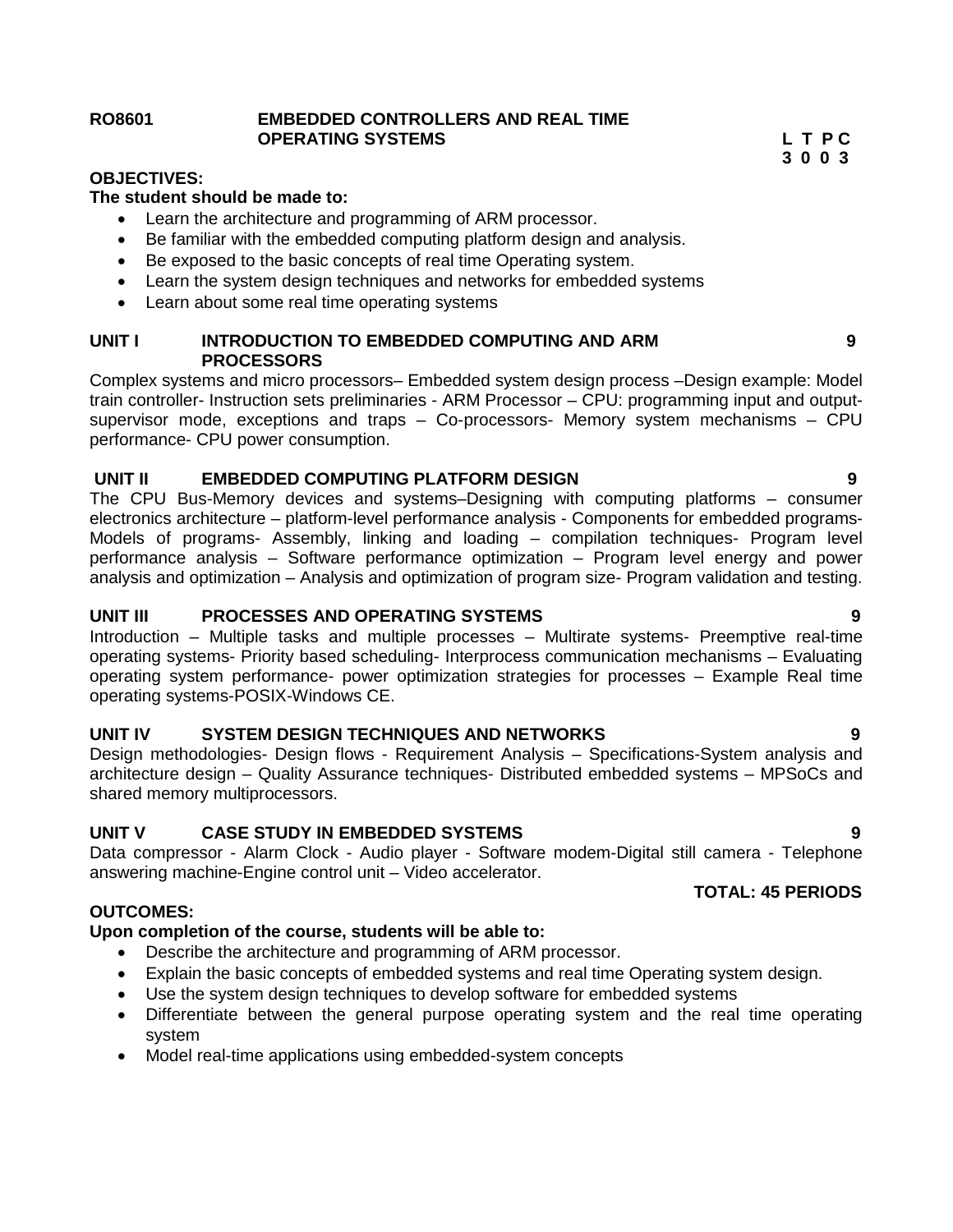### **TEXT BOOK:**

1. Marilyn Wolf, "Computers as Components - Principles of Embedded Computing System Design", Third Edition "Morgan Kaufmann Publisher (An imprint from Elsevier), 2012.

### **REFERENCES:**

- 1. Jonathan W.Valvano, "Embedded Microcomputer Systems Real Time Interfacing", Third Edition Cengage Learning, 2012.
- 2. David. E. Simon, "An Embedded Software Primer", 1st Edition, Fifth Impression, Addison-Wesley Professional, 2007.
- 3. Raymond J.A. Buhr, Donald L.Bailey, "An Introduction to Real-Time Systems- From Design to Networking with C/C++", Prentice Hall, 1999.
- 4. C.M. Krishna, Kang G. Shin, "Real-Time Systems", International Editions, Mc Graw Hill 1997
- 5. K.V.K.K.Prasad, "Embedded Real-Time Systems: Concepts, Design & Programming", Dream Tech Press, 2005.
- 6. Sriram V Iyer, Pankaj Gupta, "Embedded Real Time Systems Programming", Tata Mc Graw Hill, 2004.

### **RO8602 MACHINE VISION SYSTEMS L T P C**

#### **OBJECTIVES:**

- To know about the principles and applications of vision system in modern manufacturing environment
- To learn about the algorithms in vision
- To know about the recognition of object
- To be familiar about the applications regarding vision
- To know about the components used for vision

# **UNIT I VISION SYSTEM 9**

Basic Components – Elements of visual perception, Lenses: Pinhole cameras, Gaussian Optics – Cameras – Camera-Computer interfaces

#### **UNIT II VISION ALGORITHMS 9**

Fundamental Data Structures: Images, Regions, Sub-pixel Precise Contours – Image Enhancement : Gray value transformations, image smoothing, Fourier Transform – Geometric Transformation - Image segmentation – Segmentation of contours, lines, circles and ellipses – Camera calibration – Stereo Reconstruction.

# **UNIT III OBJECT RECOGNITION 9**

Object recognition, Approaches to Object Recognition, Recognition by combination of views – objects with sharp edges, using two views only, using a single view, use of dept values.

# **UNIT IV APPLICATIONS 9**

Transforming sensor reading, Mapping Sonar Data, Aligning laser scan measurements - Vision and Tracking: Following the road, Iconic image processing, Multiscale image processing, Video Tracking - Learning landmarks: Landmark spatiograms, K-means Clustering, EM Clustering.

# **UNIT V ROBOT VISION 9**

Basic introduction to Robotic operating System (ROS) - Real and Simulated Robots - Introduction to OpenCV, Open NI and PCL, installing and testing ROS camera Drivers, ROS to OpenCV - The cv\_bridge Package.

# **TOTAL : 45 PERIODS**

**3 0 0 3**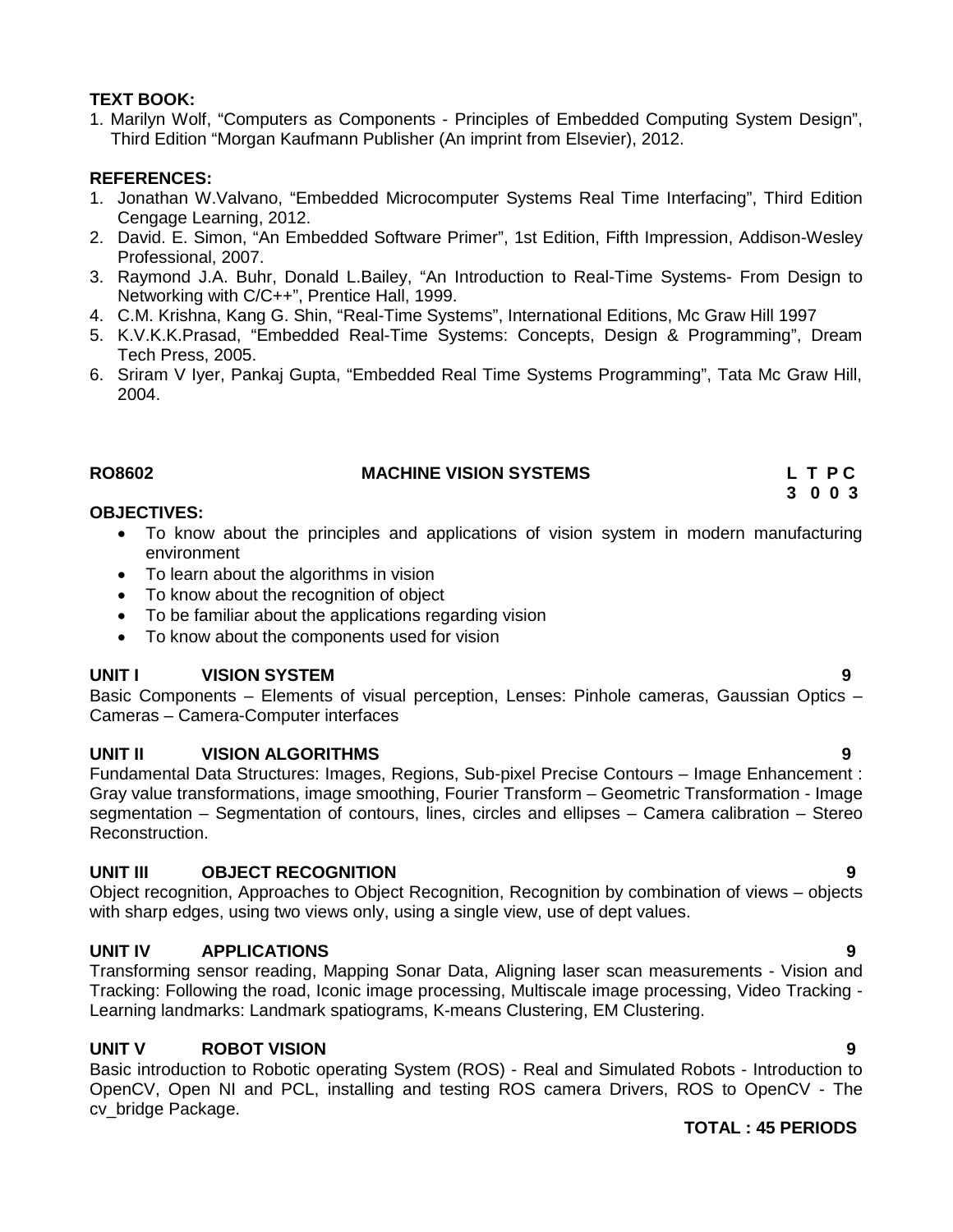#### **OUTCOMES:**

- Knowledge or gadgets of vision systems
- Ability to understand the image capturing and processing techniques
- Ability to apply the vision system in other machines
- Knowledge for recognizing the objects.
- Knowledge in application of vision and image processing in robot operations.

#### **TEXT BOOKS:**

- 1. Carsten Steger, Markus Ulrich, Christian Wiedemann, "Machine Vision Algorithms and Applications", WILEY-VCH, Weinheim,2008.
- 2. Damian m Lyons,"Cluster Computing for Robotics and Computer Vision", World Scientific, Singapore, 2011.

#### **REFERENCES:**

- 1. Rafael C. Gonzalez and Richard E.woods, "Digital Image Processing", Addition Wesley Publishing Company, New Delhi, 2007.
- 2. Shimon Ullman, "High-Level Vision: Object recognition and Visual Cognition", A Bradford Book, USA, 2000.
- 3. R.Patrick Goebel, " ROS by Example: A Do-It-Yourself Guide to Robot Operating System Volume I", A Pi Robot Production, 2012.

| <b>RO8603</b> | <b>AUTOMATION SYSTEM DESIGN</b> | L T P C |  |  |
|---------------|---------------------------------|---------|--|--|
|               |                                 | 3 0 0 3 |  |  |

#### **OBJECTIVES:**

- To know about the basic concepts in industrial automation
- To design automated systems.
- To know about transfer lines and automated assembly
- Be exposed to pneumatic, electric, hydraulic and electronic systems in automation of mechanical operations.
- To know about the advancement in hydraulics and pneumatics

#### **UNIT I FUNDAMENTAL CONCEPTS OF INDUSTRIAL AUTOMATION 9**

Fundamental concepts in manufacturing and automation, definition of automation, reasons for automating. Types of production and types of automation, automation strategies, levels of automation.

#### **UNIT II TRANSFER LINES AND AUTOMATED ASSEMBLY 10**

General terminology and analysis, analysis of transfer lines without storage, partial automation. Automated flow lines with storage buffers. Automated assembly-design for automated assembly, types of automated assembly systems, part feeding devices, analysis of multi-station assembly machines. AS/RS, RFID system, AGVs, modular fixturing. Flow line balancing.

#### **UNIT III DESIGN OF MECHATRONIC SYSTEMS 8**

Stages in design, traditional and mechatronic design, possible design solutions. Case studies-pick and place robot, engine management system.

#### **UNIT IV PROGRAMMABLE AUTOMATION 9**

Special design features of CNC systems and features for lathes and machining centers. Drive system for CNC machine tools. Introduction to CIM; condition monitoring of manufacturing systems.: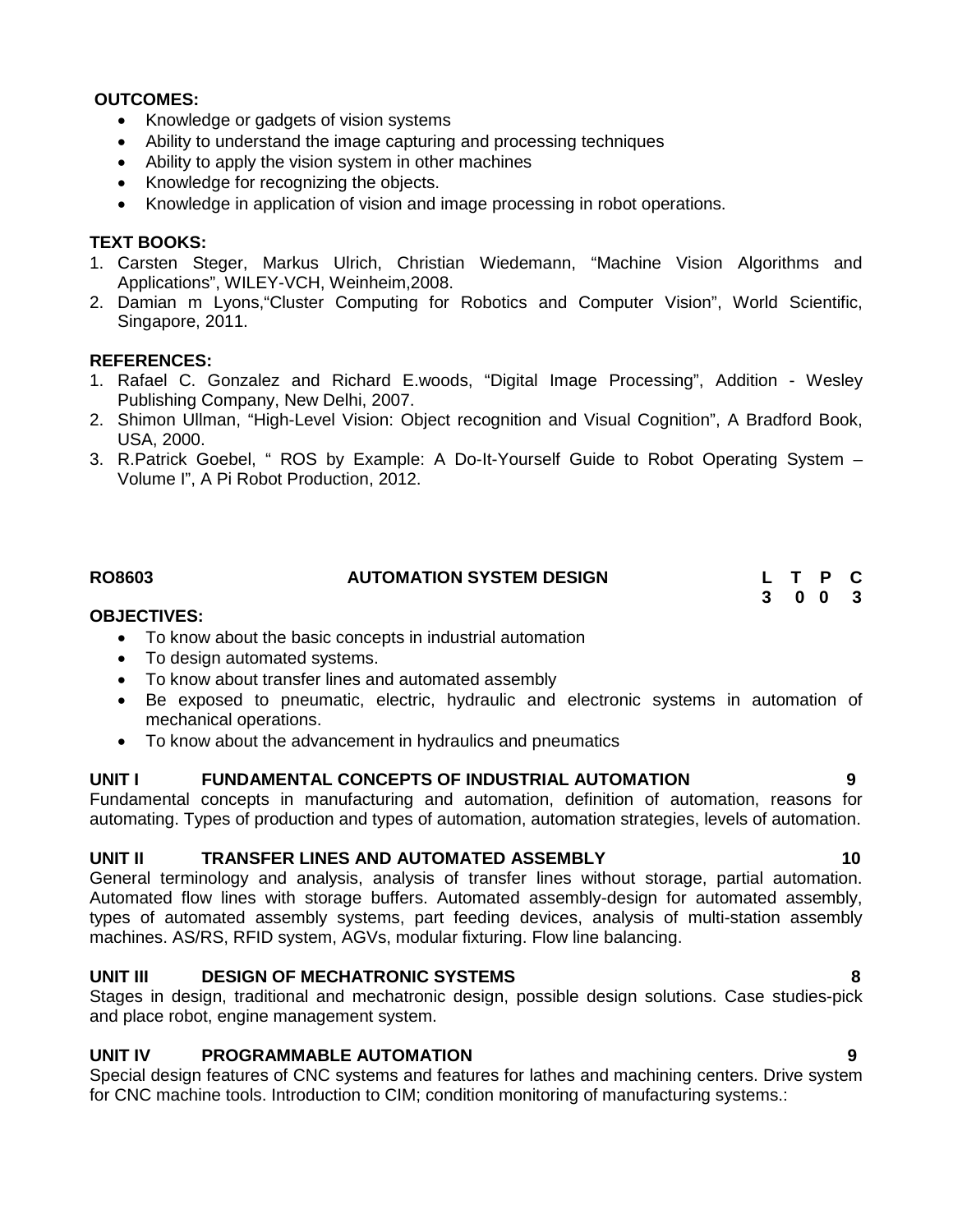# **UNIT V DESIGN FOR HIGH SPEED AUTOMATIC ASSEMBLY 9**

Introduction, Design of parts for high speed feeding and orienting, high speed automatic insertion. Analysis of an assembly. General rules for product design for automation.

### **OUTCOMES:**

- Knowledge of industrial automation by transfer lines and automated assembly lines.
- Ability to design an automated system
- Understanding of automated controls using pneumatic and hydraulic systems
- Ability to understand the electronic control systems in metal machining and other manufacturing processes.
- To understand advancement in hydraulics and pneumatics systems.

# **TEXT BOOKS:**

- 1. Mikell P Groover, "Automation Production Systems and Computer- Integrated Manufacturing" Pearson Education, New Delhi, 2001.
- 2. Bolton W, "Mechatronics", Pearson Education, 1999.

# **REFERENCES:**

- 1. Mikell P Groover, "Industrial Robots Technology Programmes and Applications" , McGraw Hill , New York, USA. 2000.
- 2. Steve F Krar, "Computer Numerical Control Simplified", Industrial Press, 2001.
- 3. Joffrey Boothroyd, Peter Dewhurst and Winston A. Knight, "Product Design for manufacture and Assembly", CRC Press, 2011

| <b>ME8694</b> | <b>HYDRAULICS AND PNEUMATICS</b> |  | L T P C |  |
|---------------|----------------------------------|--|---------|--|
|               |                                  |  | 3 0 0 3 |  |

# **OBJECTIVES:**

- To provide student with knowledge on the application of fluid power in process, construction and manufacturing Industries.
- To provide students with an understanding of the fluids and components utilized in modern industrial fluid power system.
- To develop a measurable degree of competence in the design, construction and operation of fluid power circuits.

# **UNIT I FLUID POWER PRINICIPLES AND HYDRAULIC PUMPS 9**

Introduction to Fluid power – Advantages and Applications – Fluid power systems – Types of fluids - Properties of fluids and selection – Basics of Hydraulics – Pascal's Law – Principles of flow - Friction loss – Work, Power and Torque Problems, Sources of Hydraulic power : Pumping Theory – Pump Classification – Construction, Working, Design, Advantages, Disadvantages, Performance, Selection criteria of Linear and Rotary – Fixed and Variable displacement pumps – Problems.

# **UNIT II HYDRAULIC ACTUATORS AND CONTROL COMPONENTS 9**

Hydraulic Actuators: Cylinders - Types and construction, Application, Hydraulic cushioning -Hydraulic motors - Control Components : Direction Control, Flow control and pressure control valves – Types, Construction and Operation – Servo and Proportional valves – Applications – Accessories : Reservoirs, Pressure Switches – Applications – Fluid Power ANSI Symbols – Problems.

**TOTAL: 45 PERIODS**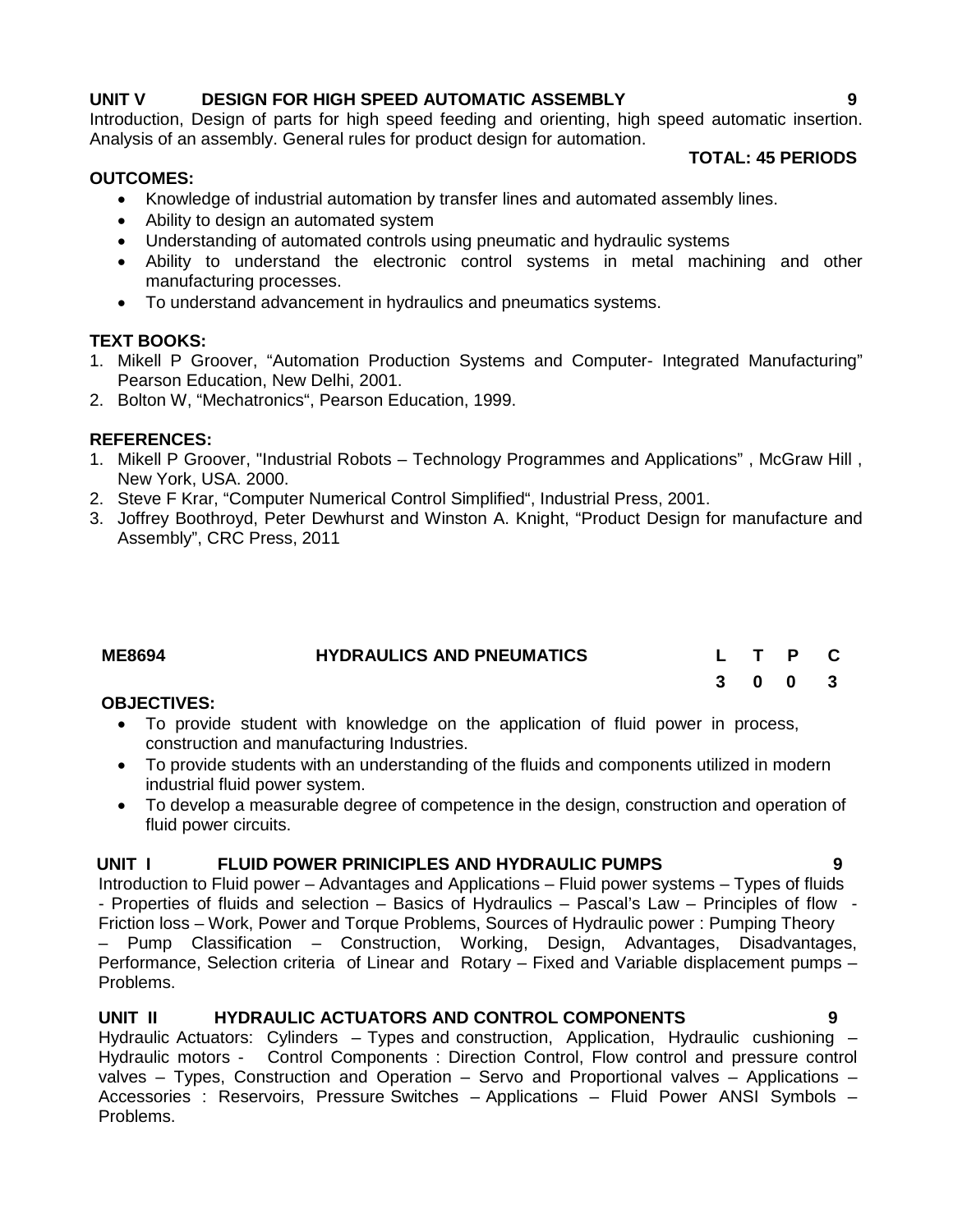# **UNIT III HYDRAULIC CIRCUITS AND SYSTEMS 9**

Accumulators, Intensifiers, Industrial hydraulic circuits – Regenerative, Pump Unloading, Double- Pump, Pressure Intensifier, Air-over oil, Sequence, Reciprocation, Synchronization, Fail-Safe, Speed Control, Hydrostatic transmission, Electro hydraulic circuits, Mechanical hydraulic servo systems.

# **UNIT IV PNEUMATIC AND ELECTRO PNEUMATIC SYSTEMS 9**

Properties of air – Perfect Gas Laws – Compressor – Filters, Regulator, Lubricator, Muffler, Air control Valves, Quick Exhaust Valves, Pneumatic actuators, Design of Pneumatic circuit – Cascade method – Electro Pneumatic System – Elements – Ladder diagram – Problems, Introduction to fluidics and pneumatic logic circuits.

# **UNIT V TROUBLE SHOOTING AND APPLICATIONS 9**

Installation, Selection, Maintenance, Trouble Shooting and Remedies in Hydraulic and Pneumatic systems, Design of hydraulic circuits for Drilling, Planning, Shaping, Surface grinding, Press and Forklift applications. Design of Pneumatic circuits for Pick and Place applications and tool handling in CNC Machine tools – Low cost Automation – Hydraulic and Pneumatic power packs.

# **TOTAL:45 PERIODS**

### **OUTCOMES:**

# **Upon the completion of this course the students will be able to**

- CO1 Explain the Fluid power and operation of different types of pumps.<br>CO2 Summarize the features and functions of Hydraulic motors, actuate
- Summarize the features and functions of Hydraulic motors, actuators and Flow control valves
- CO3 Explain the different types of Hydraulic circuits and systems<br>CO4 Explain the working of different pneumatic circuits and system
- Explain the working of different pneumatic circuits and systems
- CO5 Summarize the various trouble shooting methods and applications of hydraulic and pneumatic systems.

# **TEXT BOOKS:**

- 1. Anthony Esposito, "Fluid Power with Applications", Pearson Education 2005.
- 2. Majumdar S.R., "Oil Hydraulics Systems- Principles and Maintenance", Tata McGraw-Hill, 2001.

# **REFERENCES:**

- 1. Anthony Lal, "Oil hydraulics in the service of industry", Allied publishers, 1982.
- 2. Dudelyt, A. Pease and John T. Pippenger, "Basic Fluid Power", Prentice Hall, 1987.
- 3. Majumdar S.R., "Pneumatic systems Principles and maintenance", Tata McGraw Hill, 1995
- 4. Michael J, Prinches and Ashby J. G, "Power Hydraulics", Prentice Hall, 1989.
- 5. Shanmugasundaram.K, "Hydraulic and Pneumatic controls", Chand & Co, 2006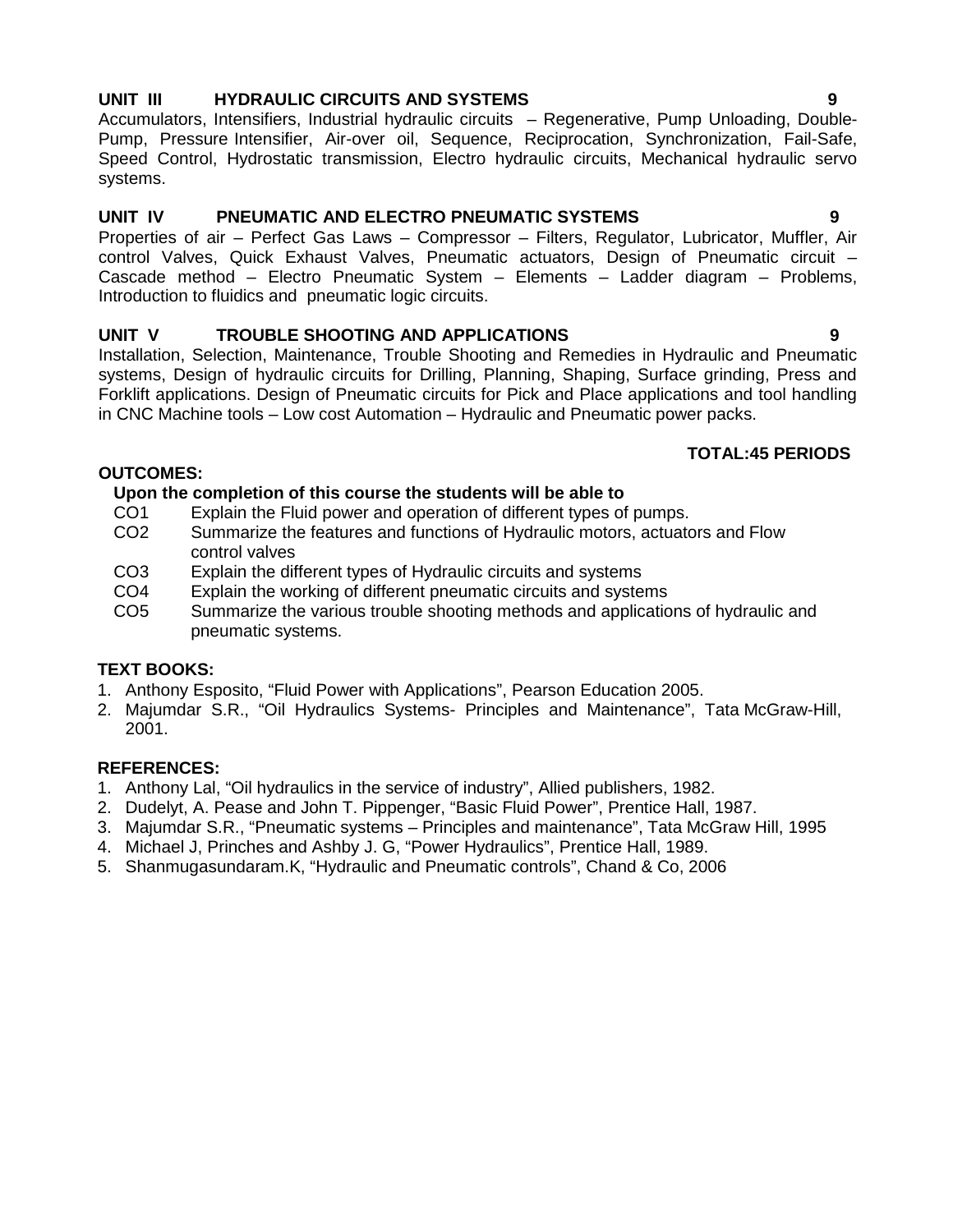### **EE8661 POWER ELECTRONICS AND DRIVES LABORATORY L T P C**

# **0 0 4 2**

#### **OBJECTIVES:**

To provide hands on experience with power electronic converters and testing.

### **LIST OF EXPERIMENTS**

- 1 Gate Pulse Generation using R, RC and UJT.
- 2 Characteristics of SCR and TRIAC
- 3 Characteristics of MOSFET and IGBT
- 4 AC to DC half controlled converter
- 5 AC to DC fully controlled Converter
- 6 Step down and step up MOSFET based choppers
- 7 IGBT based single phase PWM inverter
- 8 IGBT based three phase PWM inverter
- 9 AC Voltage controller
- 10 Switched mode power converter.
- 11 Simulation of PE circuits (1 & 3 semi converters, 1 & 3 full converters, DC-DC converters, AC voltage controllers).
- 12 Characteristics of GTO & IGCT.
- 13 Characteristics of PMBLDC motor

### **OUTCOMES:**

# **TOTAL: 60 PERIODS**

- Ability to practice and understand converter and inverter circuits and apply software for engineering problems.
- Ability to experiment about switching characteristics various switches.
- Ability to analyze about AC to DC converter circuits.
- Ability to analyze about DC to AC circuits.
- Ability to acquire knowledge on AC to AC converters
- Ability to acquire knowledge on simulation software.

- 1. Device characteristics(for SCR, MOSFET, TRIAC,GTO,IGCT and IGBT kit with built-in / discrete power supply and meters) - 2 each
- 2. SinglephaseSCRbasedhalfcontrolledconverterandfullycontrolledconverteralong with built-in/separate/firing circuit/module and meter – 2 each
- 3. MOSFET based step up and step down choppers (Built in/ Discrete) 1 each
- 4. IGBT based single phase PWM inverter module/Discrete Component 2
- 5. IGBT based three phase PWM inverter module/Discrete Component 2
- 6. Switched mode power converter module/Discrete Component 2
- 7. SCR &TRIAC based 1 phase AC controller along with lamp or rheostat load 2
- 8. Cyclo converter kit with firing module 1
- 9. Dual regulated DC power supply with common ground
- 10. Cathode ray Oscilloscope –10
- 11. Isolation Transformer 5
- 12. Single phase Auto transformer –3
- 13. Components (Inductance, Capacitance ) 3 set for each
- 14. Multimeter 5
- 15. LCR meter  $-3$
- 16. Rheostats of various ranges 2 sets of 10 value
- 17. Work tabilitys 10
- 18. DC and AC meters of required ranges 20
- 19. Component data sheets to be provided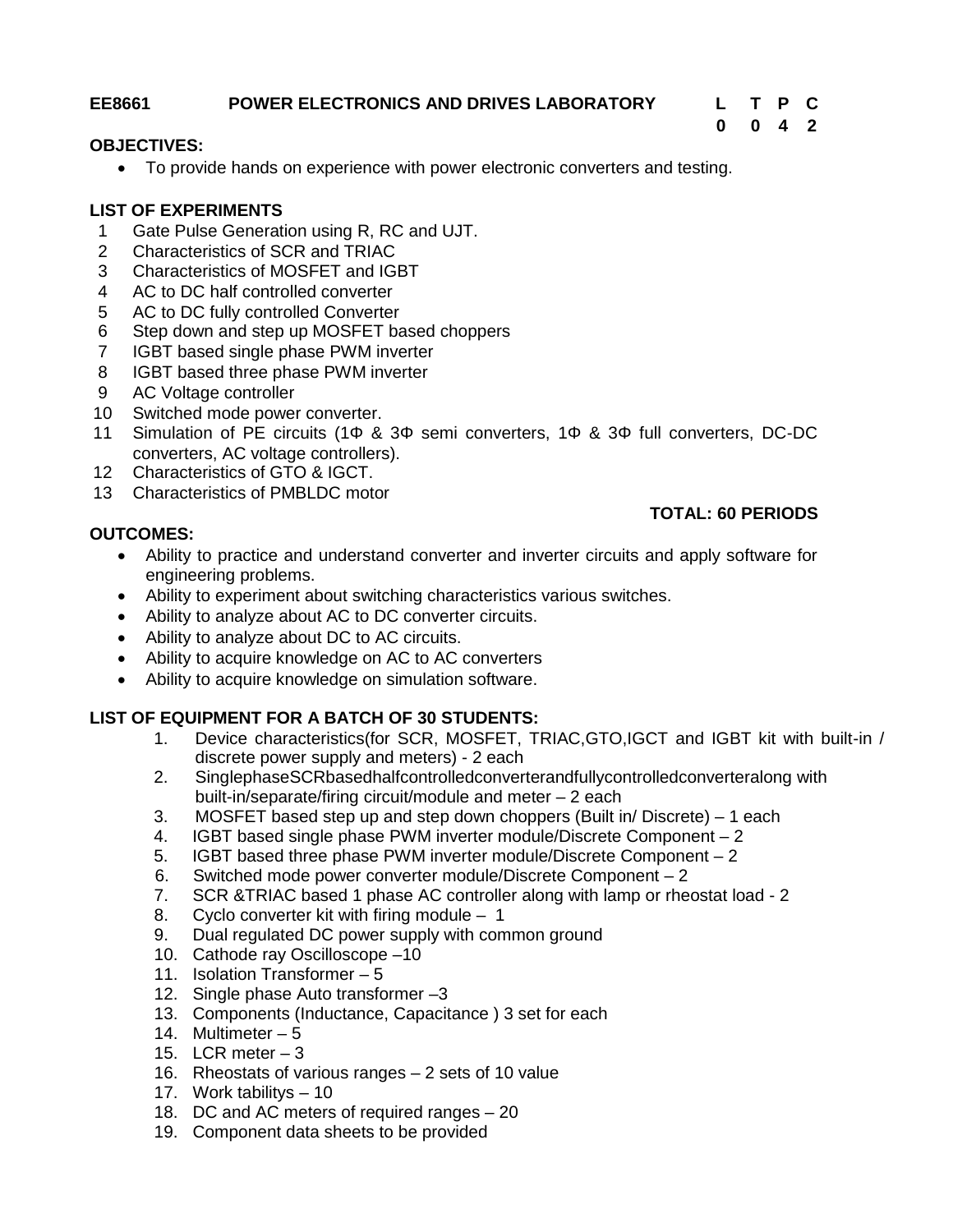#### **OBJECTIVES:**

- To illustrate the design and simulation of multiple actuator systems using pneumatic, electro pneumatic and PLCs and enable the students to integrate various fringe conditions in multiple actuator systems.
- To design a system using PNEUMOSIM software
- To design a Microcontroller kit with stepper motor and drive circuit using LABVIEW software
- To expose the students in sensors/actuators interfaced with computers.
- To design a circuit using stepper motor

#### **LIST OF EXPERIMENTS:**

1. Co-ordinated motion of multiple pneumatic actuators in a desired sequence using Cascade method 2. Integration of fringe condition modules in multiple actuator pneumatic systems

3. Co-ordinated motion of multiple actuator, electro – pneumatic systems in a desired sequence using hard – wire programmed control systems

4. Co-ordinated motion of multiple actuator, electro – pneumatic systems in a desired sequence using PLC.

5. Interfacing of an LVDT with a PC for monitoring the displacement of machine slide and raising an alarm if the displacement exceeds specified limit.

6. Inspection using Machine vision System

7. Control of speed, direction and number of revolutions of a stepper motor using PC.

8. Development of an obstacle avoidance robot using servo motors, ultrasonic and touch sensors.

#### **TOTAL :60 PERIODS**

#### **OUTCOMES**

- Able to design and layout multiple actuator systems with start shop and emergency modules
- Able to develop Ladder logic for electro-pneumatic actuator systems.
- Acquiring skill of interfacing different sensors like LVDT, ultrasonic and touch sensors.
- Ability to develop control system for stepper motors.
- Ability to design Microcontroller kit with stepper motor and drive circuit using LABVIEW software

| S.No. | <b>NAME OF THE EQUIPMENT</b>                                                               | Qty.    |
|-------|--------------------------------------------------------------------------------------------|---------|
|       | Basic Pneumatic Trainer Kit with manual and electrical controls                            | 1 each  |
| 2.1   | PNEUMOSIM software / Automation studio                                                     | 10 sets |
| 3.1   | 8051 – Microcontroller kit with stepper motor and drive circuit<br><b>LABVIEW</b> software | 2 sets  |
| 4.    | machine vision system with software                                                        | 1 no    |
| 5.    | stepper motors with PC interface cards                                                     | 2 nos   |
| 6.    | servo motor with PC interface card                                                         | 1 no    |
| 7.    | ultrasonic, touch and non contact sensors                                                  | 2 each  |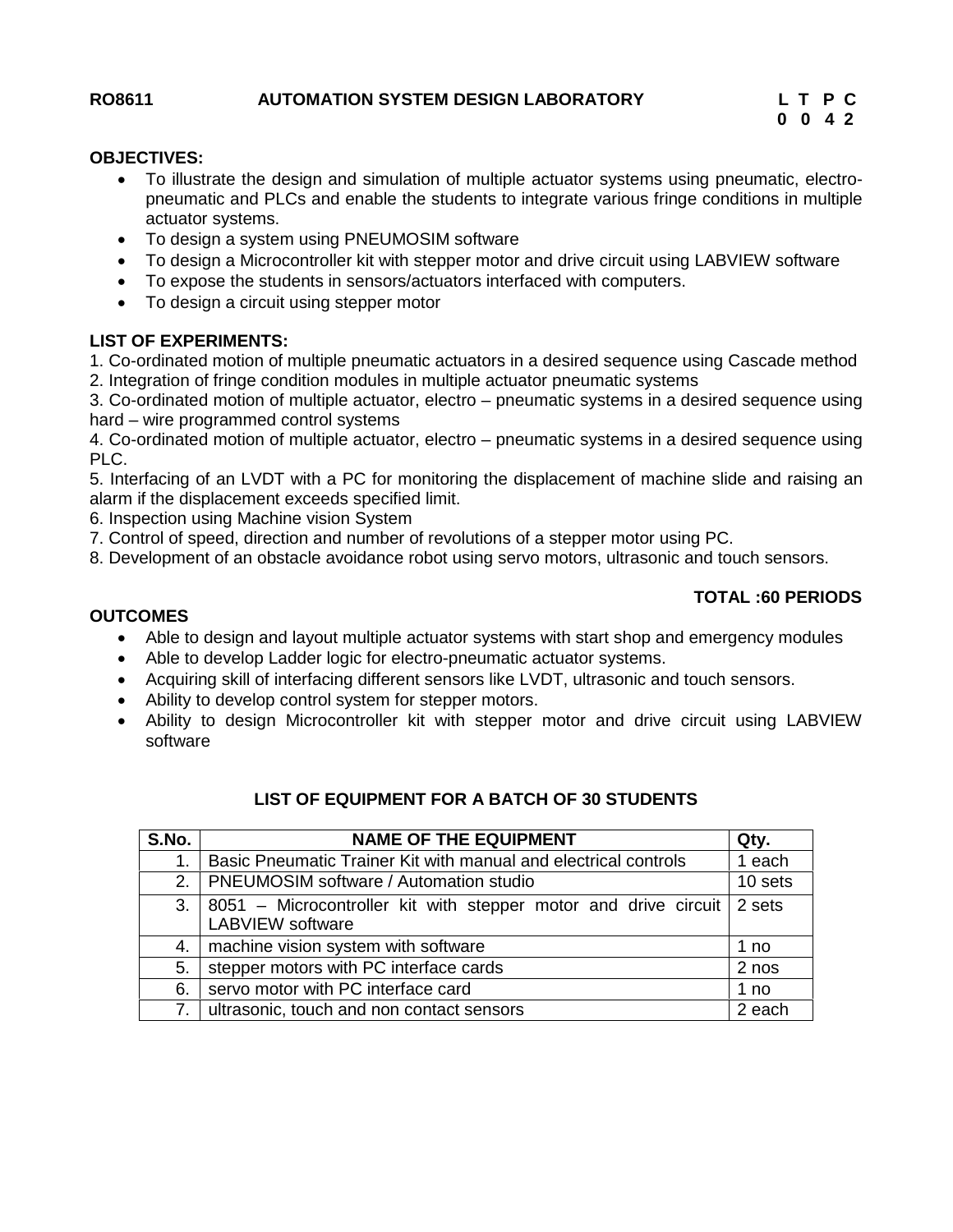#### **HS8581 PROFESSIONAL COMMUNICATION L T P C**

**OBJECTIVES:** The course aims to:

- Enhance the Employability and Career Skills of students
- Orient the students towards grooming as a professional
- Make them Employable Graduates
- Develop their confidence and help them attend interviews successfully.

#### **UNIT I**

Introduction to Soft Skills - Hard skills & soft skills - employability and career Skills—Grooming as a professional with values - Time Management—General awareness of Current Affairs

## **UNIT II**

Self-Introduction-organizing the material - Introducing oneself to the audience – introducing the topic – answering questions  $-$  individual presentation practice— presenting the visuals effectively  $-5$  minute presentations

## **UNIT III**

Introduction to Group Discussion— Participating in group discussions – understanding group dynamics - brainstorming the topic -– questioning and clarifying –GD strategies- activities to improve GD skills

## **UNIT IV**

Interview etiquette – dress code – body language – attending job interviews– telephone/skype interview -one to one interview &panel interview – FAQs related to job interviews

#### **UNIT V**

Recognizing differences between groups and teams- managing time-managing stress- networking professionally- respecting social protocols-understanding career management-developing a long-term career plan-making career changes

# **TOTAL : 30 PERIODS**

# **OUTCOMES: At the end of the course Learners will be able to:**

- Make effective presentations
- Participate confidently in Group Discussions.
- Attend job interviews and be successful in them.
- Develop adequate Soft Skills required for the workplace

#### **Recommended Software**

- 1. Open Source Software
- 2. Win English

## **REFERENCES:**

- 1. Butterfield, Jeff Soft Skills for Everyone. Cengage Learning: New Delhi, 2015
- 2. Interact English Lab Manual for Undergraduate Students,. OrientBalckSwan: Hyderabad, 2016.
- 3. E. Suresh Kumar et al. Communication for Professional Success. Orient Blackswan: Hyderabad, 2015
- 4. Raman, Meenakshi and Sangeeta Sharma. Professional Communication. Oxford University Press: Oxford, 2014
- 5. S. Hariharanetal. Soft Skills. MJP Publishers: Chennai, 2010.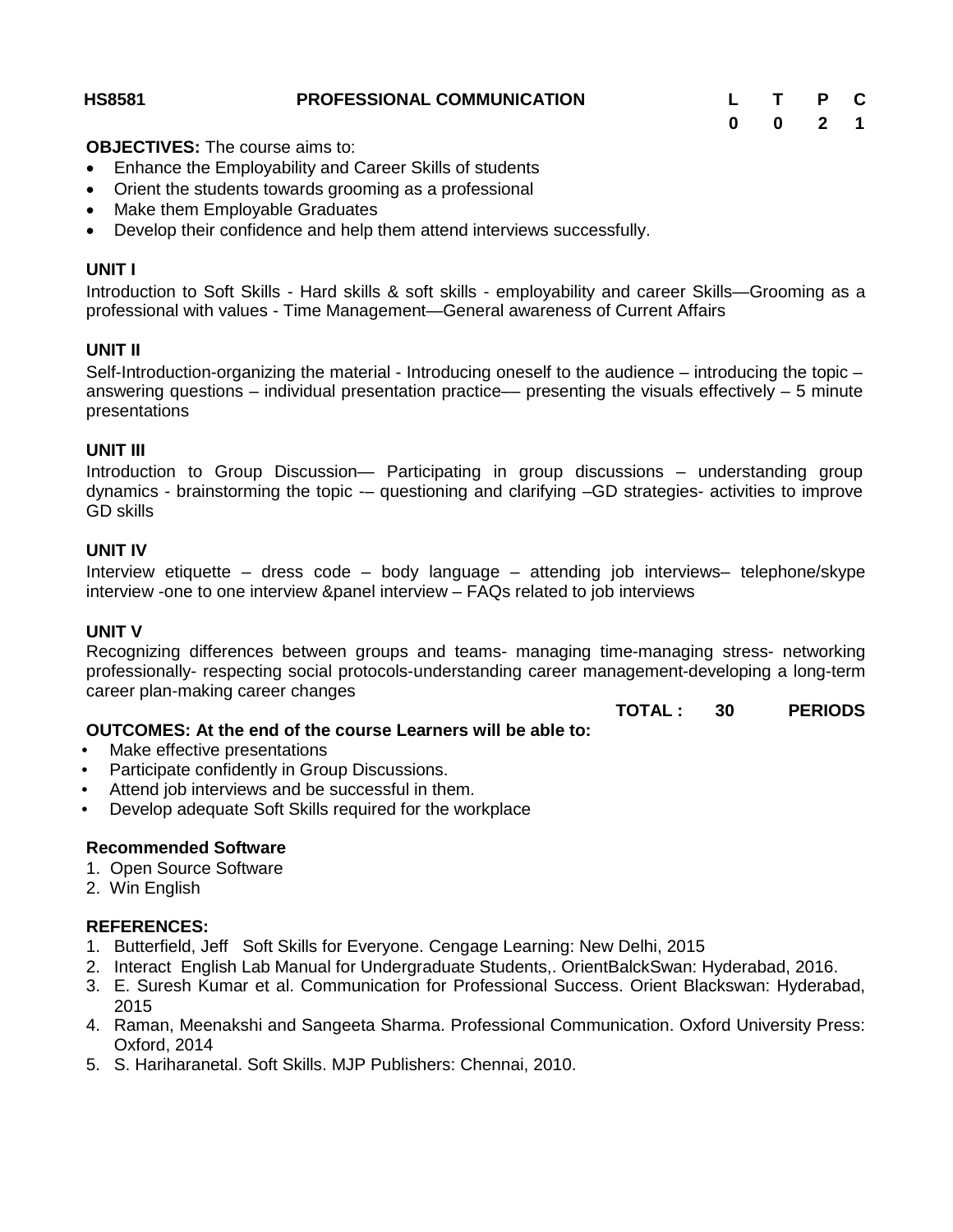**RO8791 MODELING AND SIMULATION L T P C**

# **OBJECTIVE:**

To provide an overview of how computers are being used in mechanical component design with the use of various CAD standards and to introduce the concepts of Mathematical Modelling of Engineering Problems using FEM with 2D scalar and vector variables problems respectively.

# **UNIT I MODELLING AND ASSEMBLEY 9**

Assembly modelling – interferences of positions and orientation – tolerance analysis-mass property calculations – mechanism simulation and interference checking

# **UNIT II CAD STANDARDS 9**

Standards for computer graphics- Graphical Kernel System (GKS) - standards for exchange images- Open Graphics Library (OpenGL) - Data exchange standards - IGES, STEP, CALS etc. communication standards

# **UNIT III INTRODUCTION TO ANALYSIS 9**

Basic concepts of the Finite Element Method - Discretization -Meshing – Mesh refinement- Mesh Enrichment- Natural co-ordinate systems -Types of elements- Special Elements- Crack tip Element-Introduction to Analysis Software.

# **UNIT IV TWO DIMENSIONAL SCALAR VARIABLE PROBLEMS 9**

Second Order 2D Equations involving Scalar Variable Functions – Variational formulation –Finite Element formulation – Triangular elements – Shape functions and element matrices and vectors. Application to Field Problems - Thermal problems.

# **UNIT V TWO DIMENSIONAL VECTOR VARIABLE PROBLEMS 9**

Equations of elasticity – Plane stress, plane strain and axisymmetric problems – Body forces and temperature effects – Stress calculations - Plate and shell elements.

# **OUTCOMES:**

CO1: To know the basic concepts of modelling and assembly for different mechanical components

- CO2: To know the different types of CAD standards used in modeling of mechanical components
- CO3: To know about basic concepts of FEA and analysis software for analyzing mechanical components
- CO4: To know about different mathematical techniques used in finite element analysis to solve structural and thermal problems

## **TEXT BOOKS:**

- 1. Ibrahim Zeid "Mastering CAD CAM" Tata McGraw-Hill Publishing Co.2007
- 2. Rao, S.S., "The Finite Element Method in Engineering", 5th Edition, Butterworth Heinemann, 2010

## **REFERENCES**

- 1. Donald Hearn and M. Pauline Baker "Computer Graphics"'. Prentice Hall, Inc, 1996.
- 2. Foley, Wan Dam, Feiner and Hughes "Computer graphics principles & practice" Pearson, 2<sup>nd</sup> edition, 1995.
- 3. Robert D. Cook, David S. Malkus, Michael E. Plesha, Robert J. Witt, "Concepts and Applications of Finite Element Analysis", 4th Edition, Wiley Student Edition, 2002.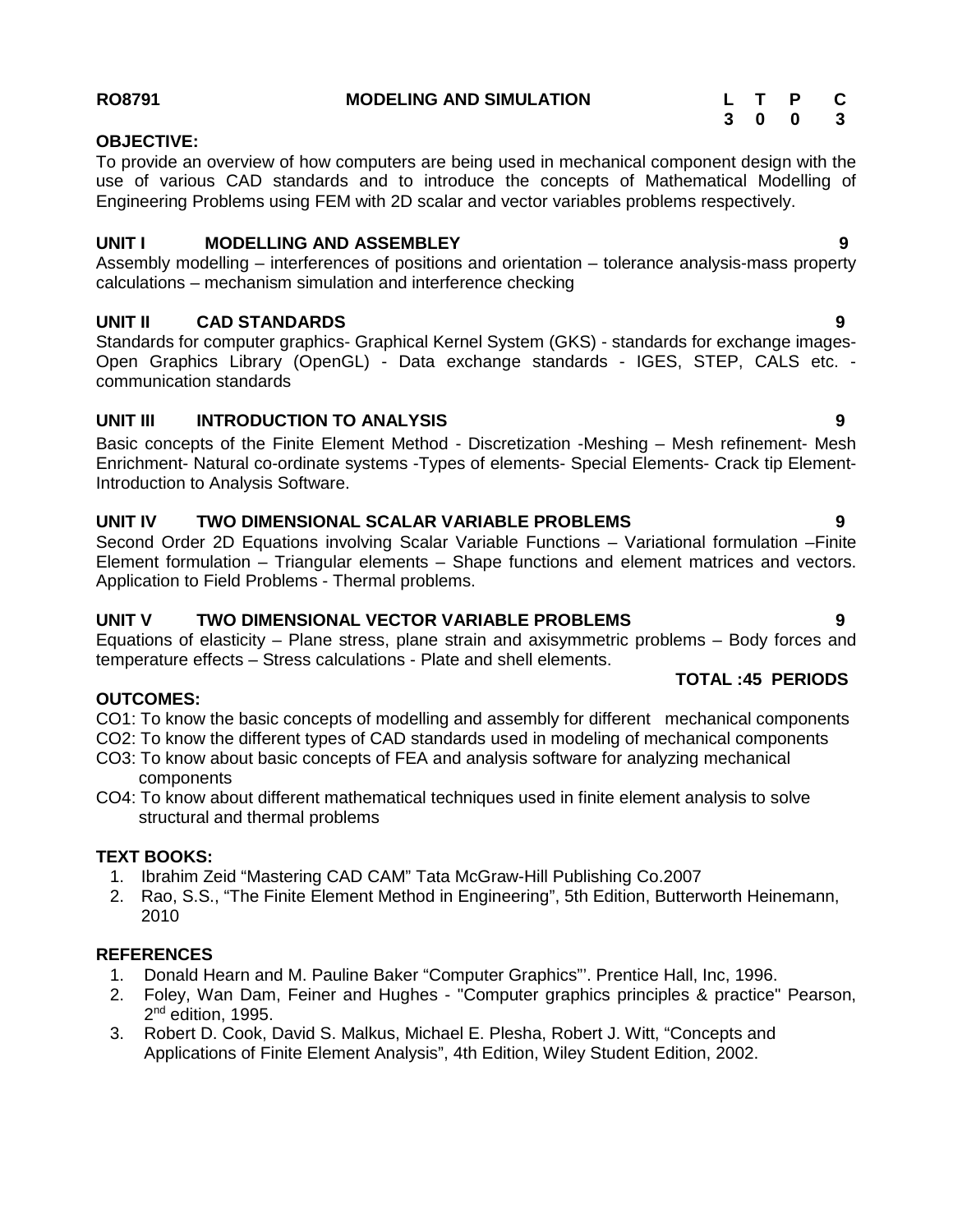#### **RO8701 FIELD AND SERVICE ROBOTICS L T P C**

## **OBJECTIVES:**

- To study the various parts of robots and fields of robotics.
- To study the various kinematics and inverse kinematics of robots.
- To study about the localization, planning and navigation.
- To study the control of robots for some specific applications.
- To study about the humanoid robots.

## **UNIT I INTRODUCTION 9**

History of service robotics – Present status and future trends – Need for service robots - applications examples and Specifications of service and field Robots. Non conventional Industrial robots.

## **UNIT II LOCALIZATION 9**

Introduction-Challenges of Localization- Map Representation- Probabilistic Map based Localization- Monte carlo localization- Landmark based navigation-Globally unique localization- Positioning beacon systems- Route based localization.

#### **UNIT III PLANNING AND NAVIGATION 9**

Introduction-Path planning overview- Road map path planning- Cell decomposition path planning- Potential field path planning-Obstacle avoidance - Case studies: tiered robot architectures.

## **UNIT IV FIELD ROBOTS 9**

Ariel robots- Collision avoidance-Robots for agriculture, mining, exploration, underwater, civilian and military applications, nuclear applications, Space applications.

#### **UNIT V HUMANOIDS: 9**

Wheeled and legged, Legged locomotion and balance, Arm movement, Gaze and auditory orientation control, Facial expression, Hands and manipulation, Sound and speech generation, Motion capture/Learning from demonstration, Human activity recognition using vision, touch, sound, Vision, Tactile Sensing, Models of emotion and motivation. Performance, Interaction, Safety and robustness, Applications, Case studies.

#### **OUTCOMES:**

#### **Upon completion of the course, the student should be able to:**

- Explain the basic concepts of working of robot
- Analyze the function of sensors in the robot
- Write program to use a robot for a typical application
- Use Robots in different applications
- Know about the humanoid robots.

## **TEXT BOOKS:**

- 1. Roland Siegwart, Illah Reza Nourbakhsh, Davide Scaramuzza, "Introduction to Autonomous Mobile Robots", Bradford Company Scituate, USA, 2004
- 2. Riadh Siaer, "The future of Humanoid Robots- Research and applications", Intech Publications, 2012.

# **REFERENCES:**

- 1. Richard D Klafter, Thomas A Chmielewski, Michael Negin, "Robotics Engineering An Integrated Approach", Eastern Economy Edition, Prentice Hall of India P Ltd., 2006.
- 2. Kelly, Alonzo; Iagnemma, Karl; Howard, Andrew, "Field and Service Robotics ", Springer, 2011

**3 0 0 3**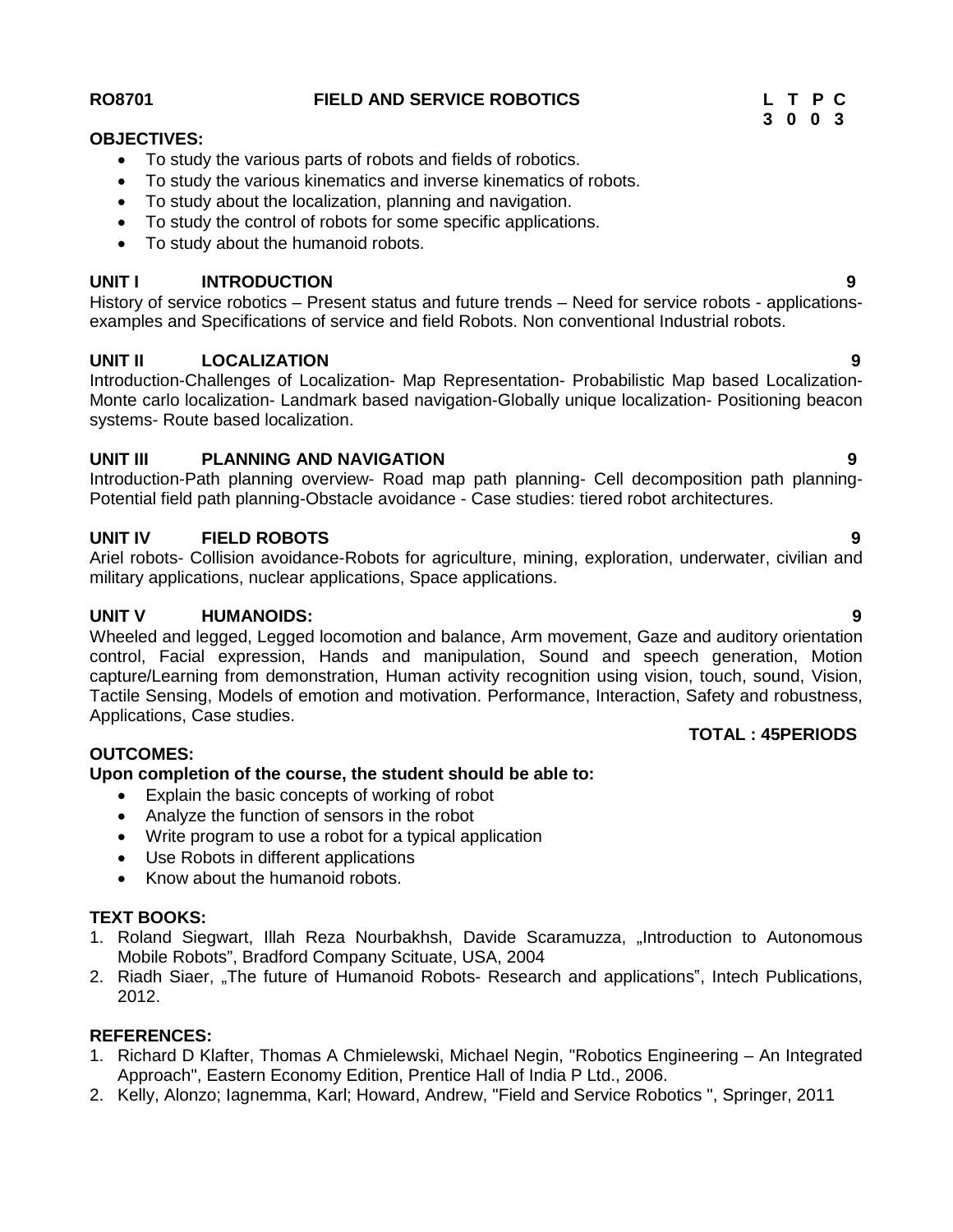#### **OBJECTIVE:**

 To expose the students is the usage of CAD/CAE softwares for modeling and analysis purposes.

#### **LIST OF EXPERIMENTS:**

- 1. Solid modeling of engineering components and assembly.
- 2. Determination of stresses and factor of safety in critical machine components by FEM and experimental validation of the results by strain measurement.
- 3. Dynamic analysis of chassis frame of an automobile.
- 4. Crash analysis of an automobile using FEA software.
- 5. Kinematic and dynamic analysis of mechanisms using mechanism analysis software.

## **TOTAL : 60 PERIODS**

#### **OUTCOMES:**

- Exposed to use CAD softwares for modeling of machine components.
- Exposed to use softwares for mechanism analysis
- Knowledge in conducting crash/impact analysis using FEA.

## **REFERENCE:**

Laboratory Manual Prepared by RAE Department

| S.NO. | <b>NAME OF THE EQUIPMENT</b>                         | Qty.        |
|-------|------------------------------------------------------|-------------|
|       | 3-D solid modeling CAD software                      | 10 licences |
| っ     | Multibody kinematic and dynamic analysis<br>software | 5 licences  |
| 3     | non linear / crash / impact analysis software        | 2 licences  |
| 4     | metal forming / metal cutting simulation<br>software | 2 licenses  |
| 5     | loading and strain measuring set up                  | 1 no        |
| 6     | workstation configuration computers                  | 15 nos      |

#### **LIST OF EQUIPMENT FOR A BATCH OF 30 STUDENTS**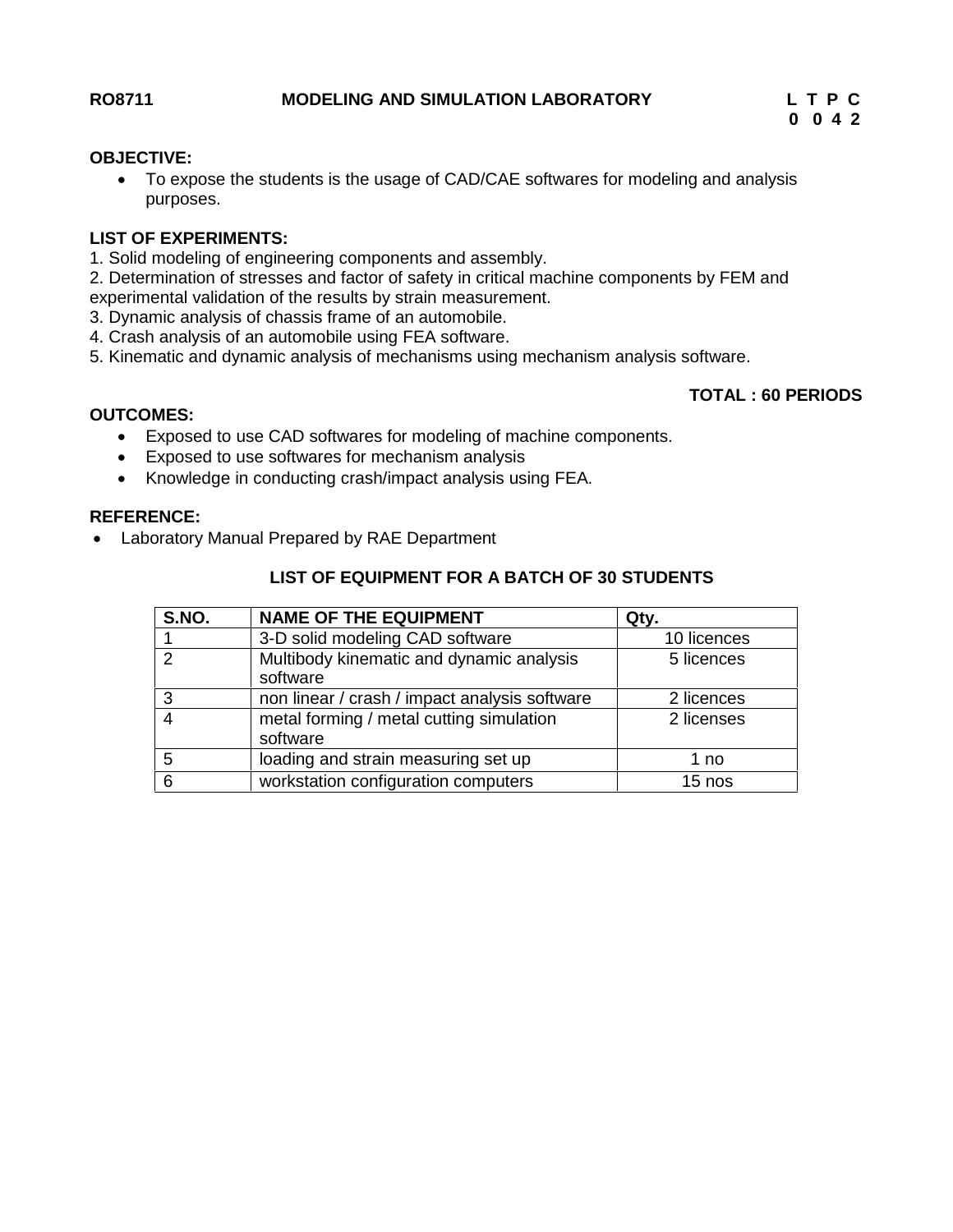#### **OBJECTIVE:**

• The main objective is to give an opportunity to the student to get hands on training in the fabrication of one or more components of a complete working model, which is designed by them.

## **GUIDELINE FOR REVIEW AND EVALUATION**

The students may be grouped into 2 to 4 and work under a project supervisor. The device/ system/component(s) to be fabricated may be decided in consultation with the supervisor and if possible with an industry. A project report to be submitted by the group and the fabricated model, which will be reviewed and evaluated for internal assessment by a Committee constituted by the Head of the Department. At the end of the semester examination the project work is evaluated based on oral presentation and the project report jointly by external and internal examiners constituted by the Head of the Department.

#### **TOTAL : 60 PERIODS**

#### **OUTCOMES:**

#### **Upon the completion of this course the students will be able to**

- CO1 design and Fabricate the machine element or the mechanical product.
- CO2 demonstrate the working model of the machine element or the mechanical product.

# **RO8811 PROJECT WORK L T P C**

**0 0 20 10**

#### **OBJECTIVE:**

 To develop the ability to solve a specific problem right from its identification and literature review till the successful solution of the same. To train the students in preparing project reports and to face reviews and viva voce examination.

The students in a group of 3 to 4 works on a topic approved by the head of the department under the guidance of a faculty member and prepares a comprehensive project report after completing the work to the satisfaction of the supervisor. The progress of the project is evaluated based on a minimum of three reviews. The review committee may be constituted by the Head of the Department. A project report is required at the end of the semester. The project work is evaluated based on oral presentation and the project report jointly by external and internal examiners constituted by the Head of the Department.

#### **TOTAL: 300 PERIODS**

#### **OUTCOME:**

 On Completion of the project work students will be in a position to take up any challenging practical problems and find solution by formulating proper methodology.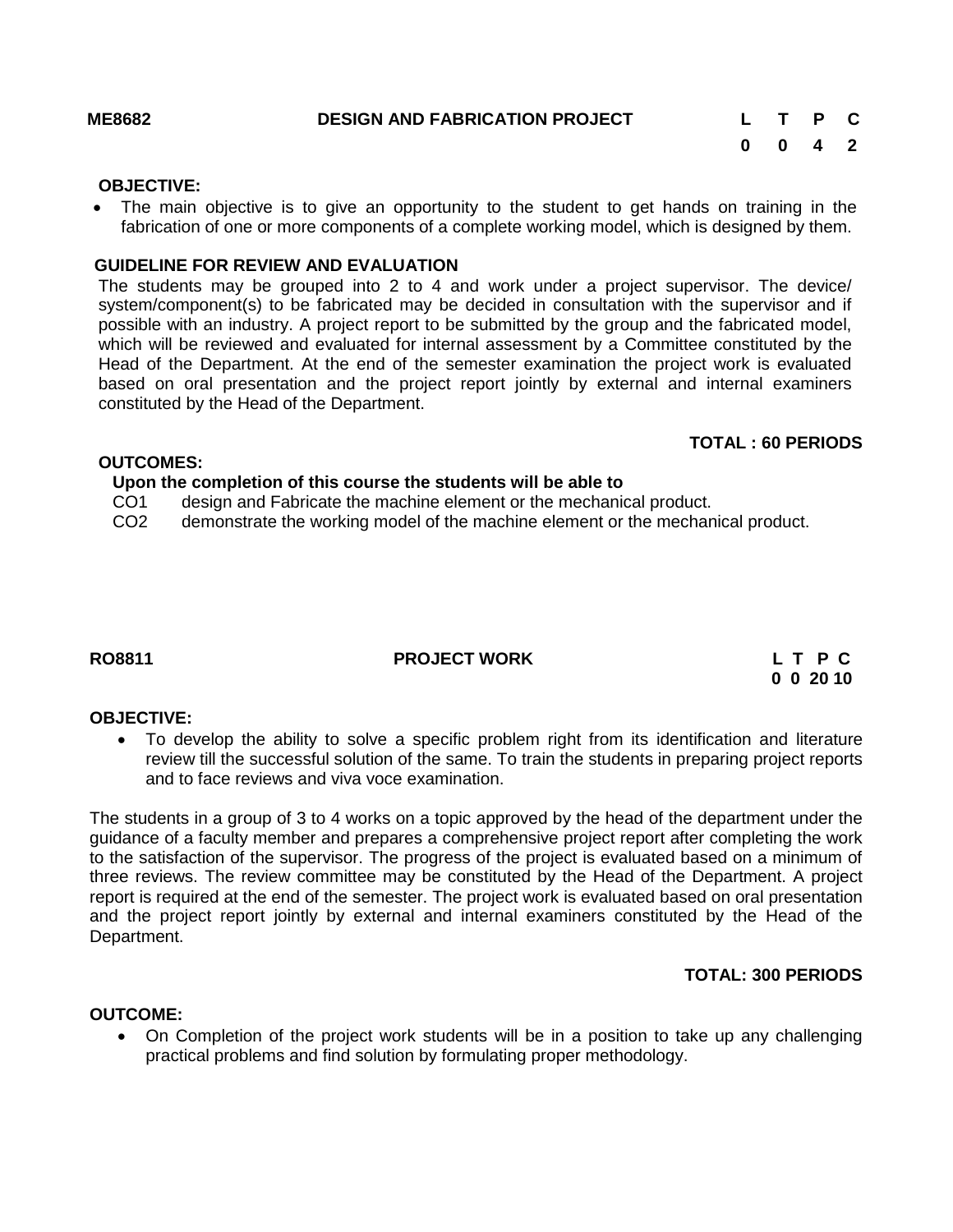## 78

# **RO8001 ADVANCED MICROPROCESSORS AND MICROCONTROLLERS L T P C**

#### **OBJECTIVES:**

#### **The student should be made to:**

- Study the Architecture of 8085 microprocessor.
- Study the Architecture of 8086 microprocessor.
- Learn the design aspects of I/O and Memory Interfacing circuits.
- Study about communication and bus interfacing.
- Study the Architecture of 8051 microcontroller.

## **UNIT I 8086 MICROPROCESSOR 8**

Architecture – Pin description – Operating modes – Registers – Interrupts – Bus cycle – Addressing modes – Typical configuration of 8086 system – Overview of Instruction set.

## **UNIT II 80286 MICROPROCESSOR 8**

Functional block diagram - Modes of operation – Real and protected mode – Memory management and protection features.

## **UNIT III 80386, 80486 PROCESSORS 8**

80386: Functional block diagram - Programming model - Addressing modes and instruction set overview – Address translation - Modes of operation - 80486 processor - Functional block diagram - Comparison of 80386 and 80486 processors.

## **UNIT IV PENTIUM MICROPROCESSOR 6**

Introduction – Architecture – Special Pentium registers – Memory management.

#### **UNIT V PIC MICROCONTROLLER 15**

Architecture – Memory structure – Register File – Addressing modes – Interrupts – Timers: Modes of operation PIC PERIPHERAL FUNCTIONS AND SPECIAL FEATURES: PWM output – Analog to Digital converter – UART – Watchdog timer – RESET Alternatives – Power Down mode – I2C Bus operation

## **OUTCOMES:**

## **At the end of the course, the student should be able to:**

- Design and implement programs on 8085 microprocessor.
- Design and implement programs on 8086 microprocessor.
- Design I/O circuits.
- Design Memory Interfacing circuits.
- Design and implement 8051 microcontroller based systems.

## **TEXT BOOKS:**

- 1. Barry B Brey, "The Intel Microprocessor 8086/8088, 80186/80188, 80286, 80386, 80486 Pentium and Pentium processor, Pentium II,III,4 , Prentice Hall of India, New Delhi, 2005.
- 2. Douglas V Hall, "Microprocessors and Interfacing: Programming and Hardware", McGraw Hill, New Delhi, 2005.
- 3. John B Peatman, "Design with PIC Microcontroller, McGraw Hill, Singapore, 1st Reprint, 2001

## **REFERENCES:**

- 1. Mohammed Rafiquzzaman, "Microprocessors and microcomputer based system design", CRC Press, 2005.
- 2. Walter A Triebel, Avtar Singh ."The 8088 and 8086 microprocessors Programming Interfacing software, Hardware and Applications",Pearson Education ,2009
- 3. Myke Pred ko, "Programming and Customising the PIC Microcontroller, "McGraw Hill, USA, 1998

# **TOTAL : 45 PERIODS**

**3 0 0 3**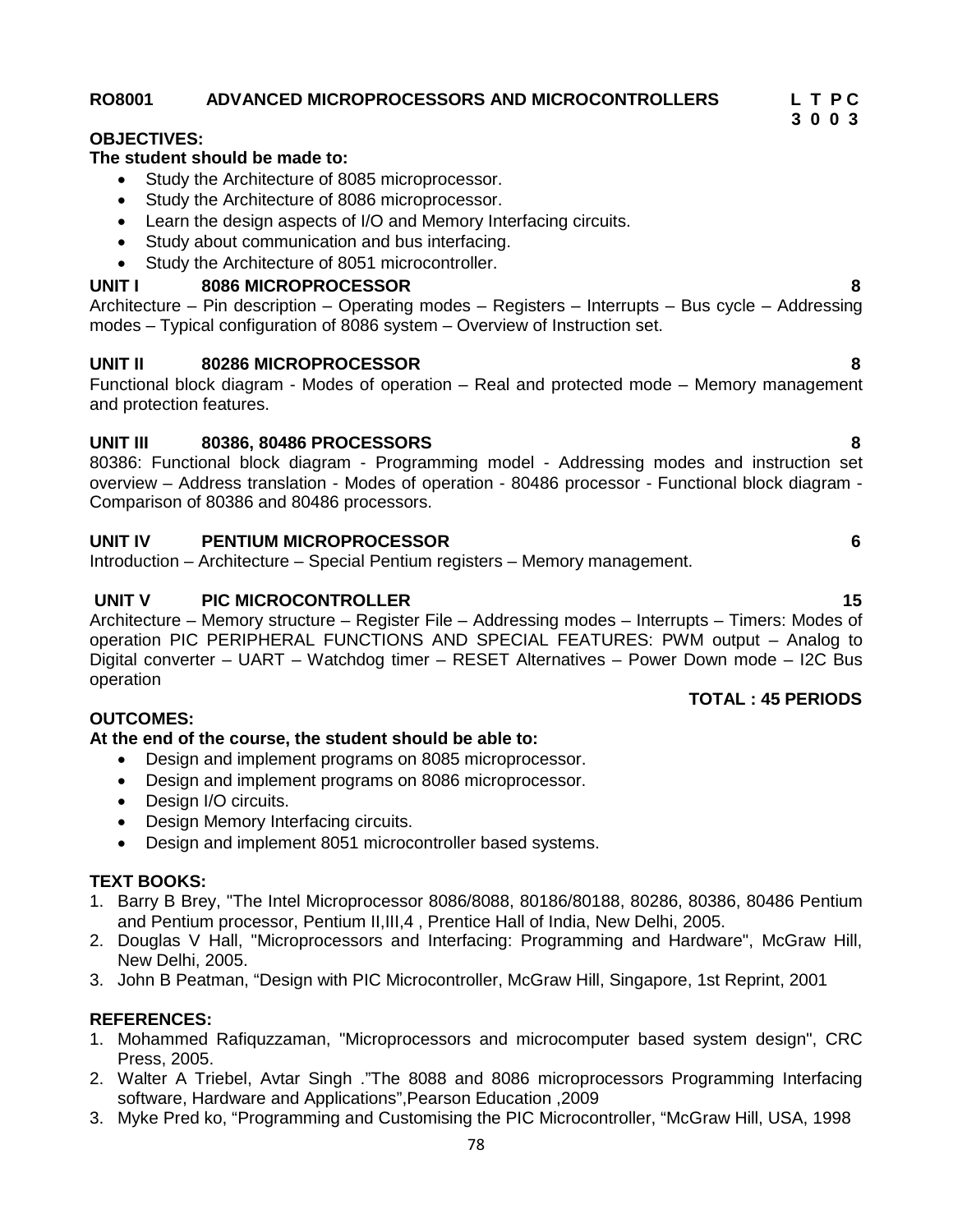#### **RO8002 SYSTEM SOFTWARE L T P C**

#### **OBJECTIVES:**

#### **The student should be made to:**

- Understand the phases in a software project.
- Understand fundamental concepts of requirements engineering and Analysis Modelling.
- Understand the major considerations for enterprise integration and deployment.
- Learn various testing and maintenance measures.
- Learn about various parsing techniques.

# **UNIT I ASSEMBLERS 16**

General Design procedures – Design of an Assembler – data structures – format of databases – algorithm – flow chart – PASS structures – modular functions. MACRO LANGUAGE AND MACRO PROCESSORS**:** Macro instructions, features of a macro facility –implementation.

# **UNIT II LOADERS 8**

Loader schemes – compile and go loaders , general load scheme – absolute loaders – direct linking loaders and their design. Other loading schemes : linking loaders, overlays, dynamic binders.

#### **UNIT III COMPILERS 10**

Introduction – Structure of a compiler – phases of a compiler - compiler writing tools. LEXICAL ANALYSIS: Role of a lexical analyzer – finite automata –regular expressions to finite automata – minimizing the number of states of a deterministic finite automata – implementation of a lexical analyzer.

## **UNIT IV PARSING TECHNIQUES 6**

Context free grammars – derivations and parse trees – ambiguity – capabilities of context free grammars. Top down and bottom up parsing – handles – shift reduce parsing – operator precedence parsing – recursive descent parsing – predictive parsing.

## **UNIT V INTERMEDIATE CODE GENERATION 5**

Postfix notation, Quadruples, triples , indirect triples – Representing information in a symbol table – introduction to code optimization – basic blocks – DAG representation – error detection and recovery code generation.

#### **OUTCOMES:**

#### **At the end of the course, the student should be able to**

- Identify the key activities in managing a software project.
- Compare different process models.
- Concepts of requirements engineering and Analysis Modeling.
- Apply systematic procedure for software design and deployment.
- Compare and contrast the various testing and maintenance.

## **TEXT BOOKS:**

- 1. Leland Beck "System Software An Introduction to Systems Programming", Third Edition, Pearson Education, Inc., 2008
- 2. Srimanta Pal, " Systems Programming " , Oxford University Press, 2011.

#### **REFERENCES:**

- 1. John J Donovan, " Systems Programming", McGraw Hill , 1999.
- 2. Dhamdhere D M, "Systems Programming", Tata McGraw Hill, 2001.
- 3. Aho A V, Sethi R and Ullman J D, "Compilers: Principles, Techniques and Tools", Addison Wesley, Longman, 1999.
- 4. Dhamdhere D M, "Compiler Construction Principles and Practice", Macmillan Company, 1997.
- 5. Holub Allen I, "Compiler Design in C", Prentice Hall, 2001.

- 
-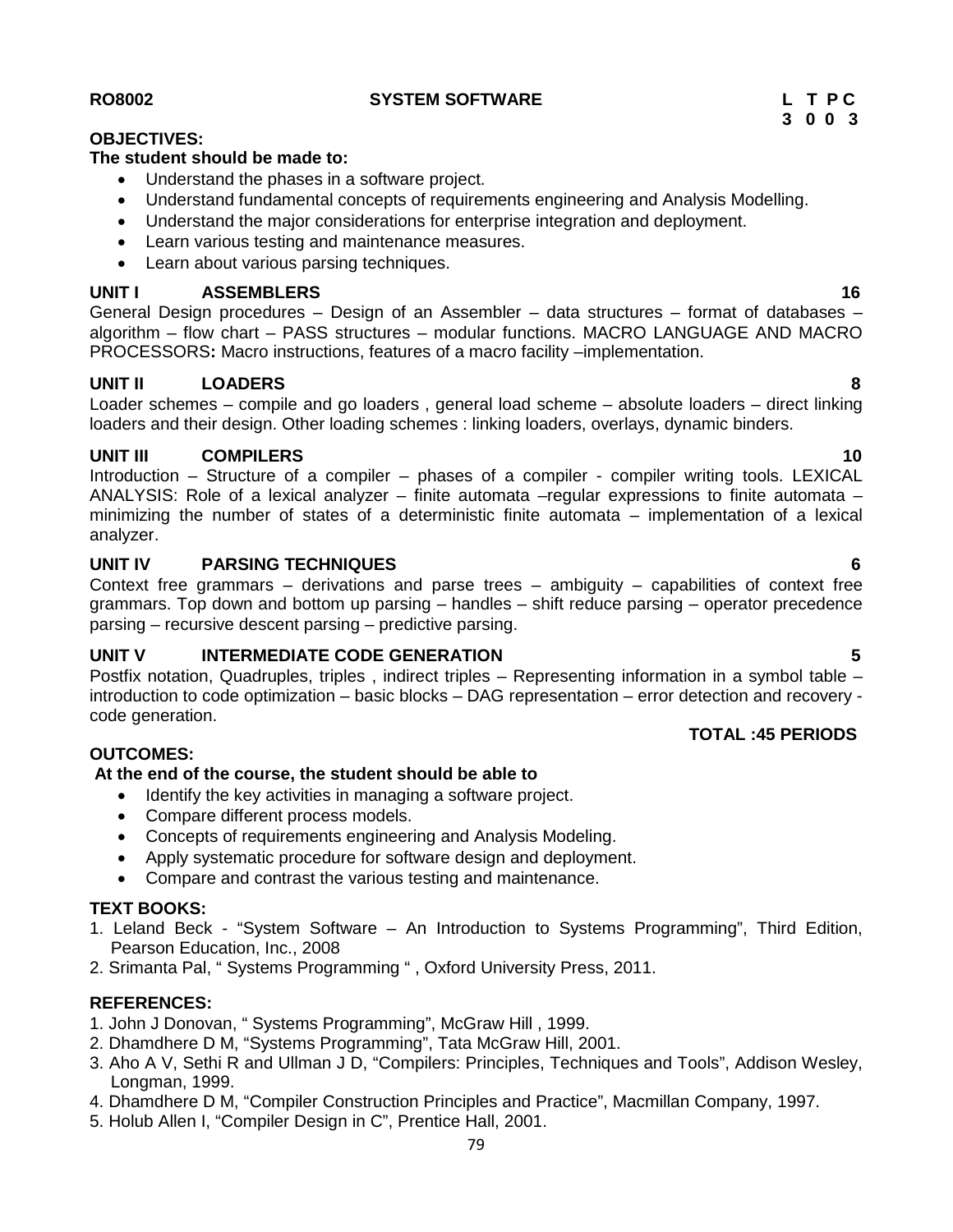#### $\overline{0}$   $\overline{0}$   $\overline{3}$ **P C 3 0 0 3**

#### **OBJECTIVES:**

- To understand the construction and working principle of various parts of an automobile.
- To have the practice for assembling and dismantling of engine parts and transmission system

#### **UNIT I VEHICLE STRUCTURE AND ENGINES 9**

Types of automobiles vehicle construction and different layouts, chassis, frame and body, Vehicle aerodynamics (various resistances and moments involved), IC engines –components-functions and materials, variable valve timing (VVT).

## **UNIT II ENGINE AUXILIARY SYSTEMS 9**

Electronically controlled gasoline injection system for SI engines, Electronically controlled diesel injection system (Unit injector system, Rotary distributor type and common rail direct injection system), Electronic ignition system (Transistorized coil ignition system, capacitive discharge ignition system), Turbo chargers (WGT, VGT), Engine emission control by three way catalytic converter system, Emission norms (Euro and BS).

#### **UNIT III TRANSMISSION SYSTEMS 9**

Clutch-types and construction, gear boxes- manual and automatic, gear shift mechanisms, Over drive, transfer box, fluid flywheel, torque converter, propeller shaft, slip joints, universal joints, Differential and rear axle, Hotchkiss Drive and Torque Tube Drive.

#### **UNIT IV STEERING, BRAKES AND SUSPENSION SYSTEMS 9**

Steering geometry and types of steering gear box-Power Steering, Types of Front Axle, Types of Suspension Systems, Pneumatic and Hydraulic Braking Systems, Antilock Braking System (ABS), electronic brake force distribution (EBD) and Traction Control.

#### **UNIT V ALTERNATIVE ENERGY SOURCES 9**

Use of Natural Gas, Liquefied Petroleum Gas, Bio-diesel, Bio-ethanol, Gasohol and Hydrogen in Automobiles- Engine modifications required –Performance, Combustion and Emission Characteristics of SI and CI engines with these alternate fuels - Electric and Hybrid Vehicles, Fuel Cell Note: Practical Training in dismantling and assembling of Engine parts and Transmission Systems should be given to the students.

#### **TOTAL: 45 PERIODS**

#### **OUTCOMES:**

#### **Upon the completion of this course the students will be able to**

- CO1 recognize the various parts of the automobile and their functions and materials.
- CO2 discuss the engine auxiliary systems and engine emission control.
- CO3 distinguish the working of different types of transmission systems.
- CO4 explain the Steering, Brakes and Suspension Systems.
- CO5 predict possible alternate sources of energy for IC Engines.

#### **TEXT BOOKS:**

- 1. Jain K.K. and Asthana .R.B, "Automobile Engineering" Tata McGraw Hill Publishers, New Delhi, 2002.
- 2. Kirpal Singh, "Automobile Engineering", Vol 1 & 2, Seventh Edition, Standard Publishers, New Delhi, 13th Edition 2014..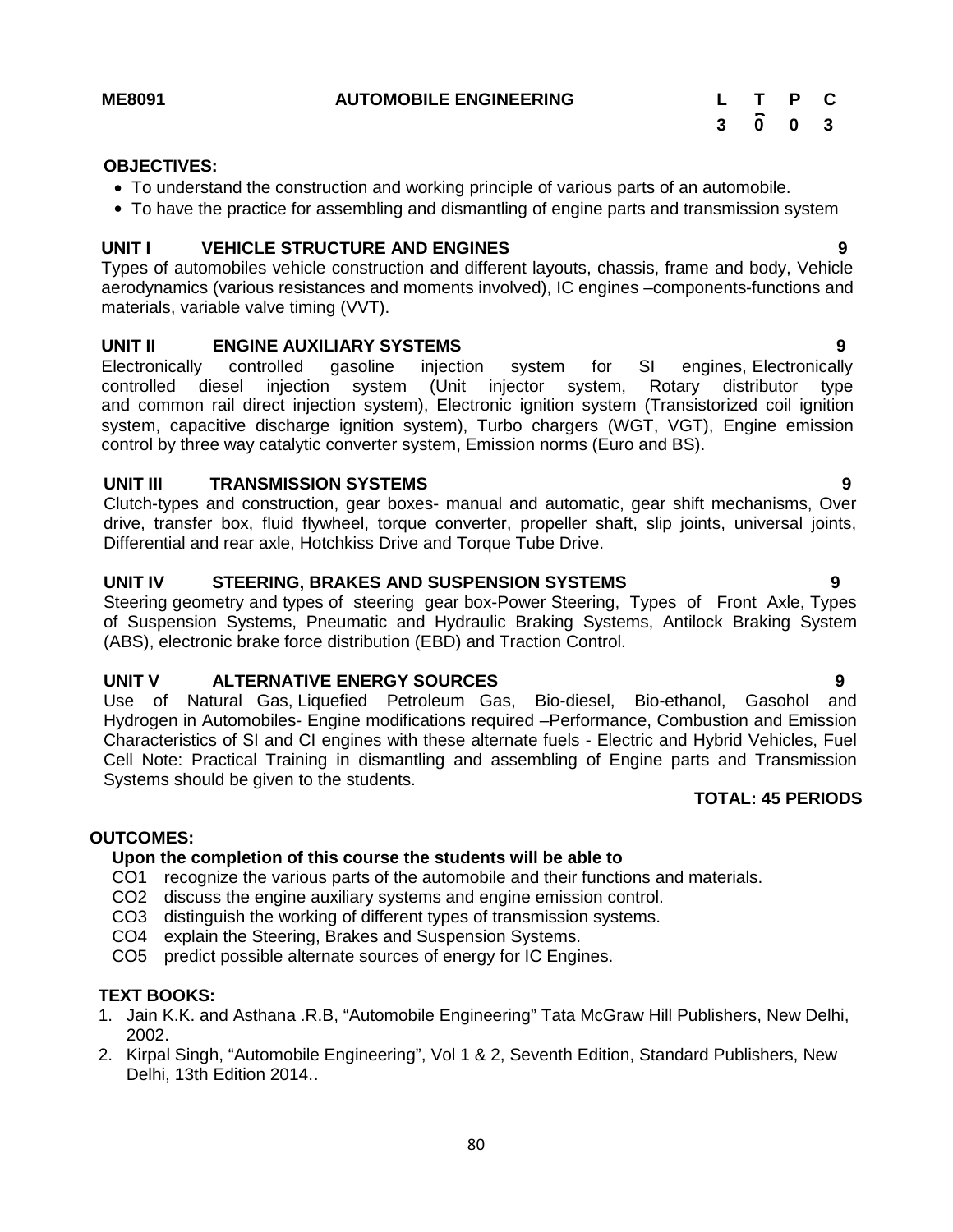#### **REFERENCES:**

- 1. Ganesan V. "Internal Combustion Engines", Third Edition, Tata McGraw-Hill, 2012.
- 2. Heinz Heisler, "Advanced Engine Technology," SAE International Publications USA, 1998.
- 3. Joseph Heitner, "Automotive Mechanics," Second Edition, East-West Press, 1999.
- 4. Martin W, Stockel and Martin T Stockle , "Automotive Mechanics Fundamentals," The Good heart - Will Cox Company Inc, USA ,1978.
- 5. Newton ,Steeds and Garet, "Motor Vehicles", Butterworth Publishers,1989.

# **GE8075 INTELLECTUAL PROPERTY RIGHTS L T P C**

#### **OBJECTIVE:**

To give an idea about IPR, registration and its enforcement.

#### **UNIT I INTRODUCTION 9**

Introduction to IPRs, Basic concepts and need for Intellectual Property - Patents, Copyrights, Geographical Indications, IPR in India and Abroad – Genesis and Development – the way from WTO to WIPO –TRIPS, Nature of Intellectual Property, Industrial Property, technological Research, Inventions and Innovations – Important examples of IPR.

#### **UNIT II REGISTRATION OF IPRs 10**

Meaning and practical aspects of registration of Copy Rights, Trademarks, Patents, Geographical Indications, Trade Secrets and Industrial Design registration in India and Abroad

#### **UNIT III AGREEMENTS AND LEGISLATIONS 10**

International Treaties and Conventions on IPRs, TRIPS Agreement, PCT Agreement, Patent Act of India, Patent Amendment Act, Design Act, Trademark Act, Geographical Indication Act.

#### **UNIT IV DIGITAL PRODUCTS AND LAW 9**

Digital Innovations and Developments as Knowledge Assets – IP Laws, Cyber Law and Digital Content Protection – Unfair Competition – Meaning and Relationship between Unfair Competition and IP Laws – Case Studies.

#### **UNIT V ENFORCEMENT OF IPRs 7**

Infringement of IPRs, Enforcement Measures, Emerging issues – Case Studies.

#### **OUTCOME:**

Ability to manage Intellectual Property portfolio to enhance the value of the firm.

## **TEXT BOOKS**

- 1. V. Scople Vinod, Managing Intellectual Property, Prentice Hall of India pvt Ltd, 2012
- 2. S.V. Satarkar, Intellectual Property Rights and Copy Rights, Ess Ess Publications, New Delhi, 2002

#### **REFERENCES**

- 1. Deborah E. Bouchoux, "Intellectual Property: The Law of Trademarks, Copyrights, Patents and Trade Secrets", Cengage Learning, Third Edition, 2012.
- 2. Edited by Derek Bosworth and Elizabeth Webster, The Management of Intellectual Property, Edward Elgar Publishing Ltd., 2013.
- 3. Prabuddha Ganguli,"Intellectual Property Rights: Unleashing the Knowledge Economy", McGraw Hill Education, 2011.

**3 0 0 3**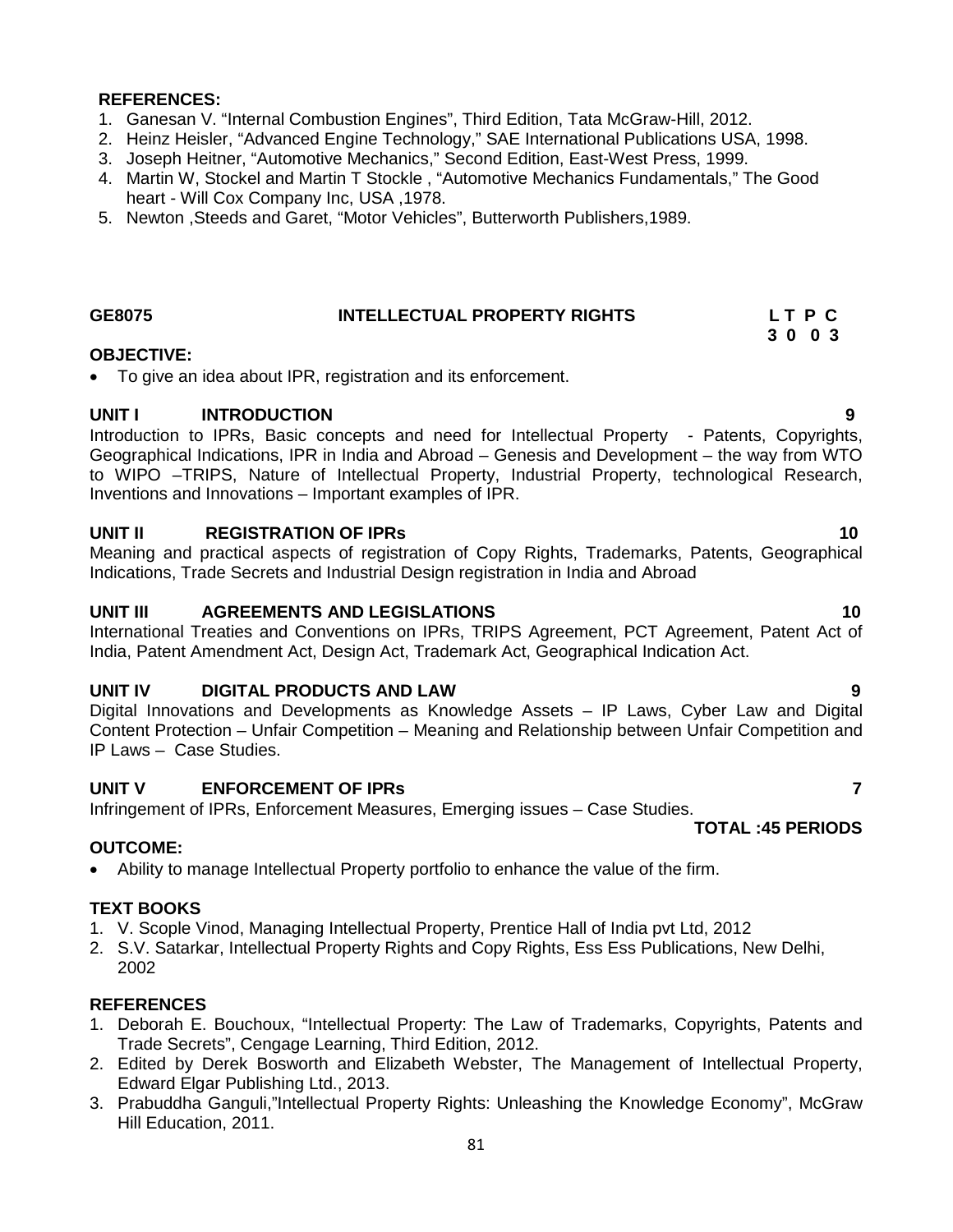## **GE8073 FUNDAMENTALS OF NANOSCIENCE L T P C**

# **OBJECTIVE:**

To learn about basis of nanomaterial science, preparation method, types and application

# **UNIT I INTRODUCTION 8**

Nanoscale Science and Technology- Implications for Physics, Chemistry, Biology and Engineering- Classifications of nanostructured materials- nano particles- quantum dots, nanowires-ultra-thinfilms multilayered materials. Length Scales involved and effect on properties: Mechanical, Electronic, Optical, Magnetic and Thermal properties. Introduction to properties and motivation for study (qualitative only).

# **UNIT II GENERAL METHODS OF PREPARATION 9**

Bottom-up Synthesis-Top-down Approach: Co-Precipitation, Ultrasonication, Mechanical Milling, Colloidal routes, Self-assembly, Vapour phase deposition, MOCVD, Sputtering, Evaporation, Molecular Beam Epitaxy, Atomic Layer Epitaxy, MOMBE.

## **UNIT III NANOMATERIALS 12**

Nanoforms of Carbon - Buckminster fullerene- graphene and carbon nanotube, Single wall carbon Nanotubes (SWCNT) and Multi wall carbon nanotubes (MWCNT)- methods of synthesis(arc-growth, laser ablation, CVD routes, Plasma CVD), structure-property Relationships applications- Nanometal oxides-ZnO, TiO2,MgO, ZrO2, NiO, nanoalumina, CaO, AgTiO2, Ferrites, Nanoclaysfunctionalization and applications-Quantum wires, Quantum dots-preparation, properties and applications.

# **UNIT IV CHARACTERIZATION TECHNIQUES 9**

X-ray diffraction technique, Scanning Electron Microscopy - environmental techniques, Transmission Electron Microscopy including high-resolution imaging, Surface Analysis techniques- AFM, SPM, STM, SNOM, ESCA, SIMS-Nanoindentation.

# **UNIT V APPLICATIONS 7**

NanoInfoTech: Information storage- nanocomputer, molecular switch, super chip, nanocrystal, Nanobiotechlogy: nanoprobes in medical diagnostics and biotechnology, Nano medicines, Targetted drug delivery, Bioimaging - Micro Electro Mechanical Systems (MEMS), Nano Electro Mechanical Systems (NEMS)- Nanosensors, nano crystalline silver for bacterial inhibition, Nanoparticles for sunbarrier products - In Photostat, printing, solar cell, battery. **TOTAL : 45 PERIODS**

## **OUTCOMES:**

- Will familiarize about the science of nanomaterials
- Will demonstrate the preparation of nanomaterials
- Will develop knowledge in characteristic nanomaterial

## **TEXT BOOKS :**

- 1. A.S. Edelstein and R.C. Cammearata, eds., "Nanomaterials: Synthesis, Properties and Applications", Institute of Physics Publishing, Bristol and Philadelphia, 1996.
- 2. N John Dinardo, "Nanoscale Charecterisation of surfaces & Interfaces", 2nd edition, Weinheim Cambridge, Wiley-VCH, 2000.

## **REFERENCES:**

- 1. G Timp, "Nanotechnology", AIP press/Springer, 1999.
- 2. AkhleshLakhtakia, "The Hand Book of Nano Technology, Nanometer Structure, Theory, Modeling and Simulations". Prentice-Hall of India (P) Ltd, New Delhi, 2007.

**3 0 0 3**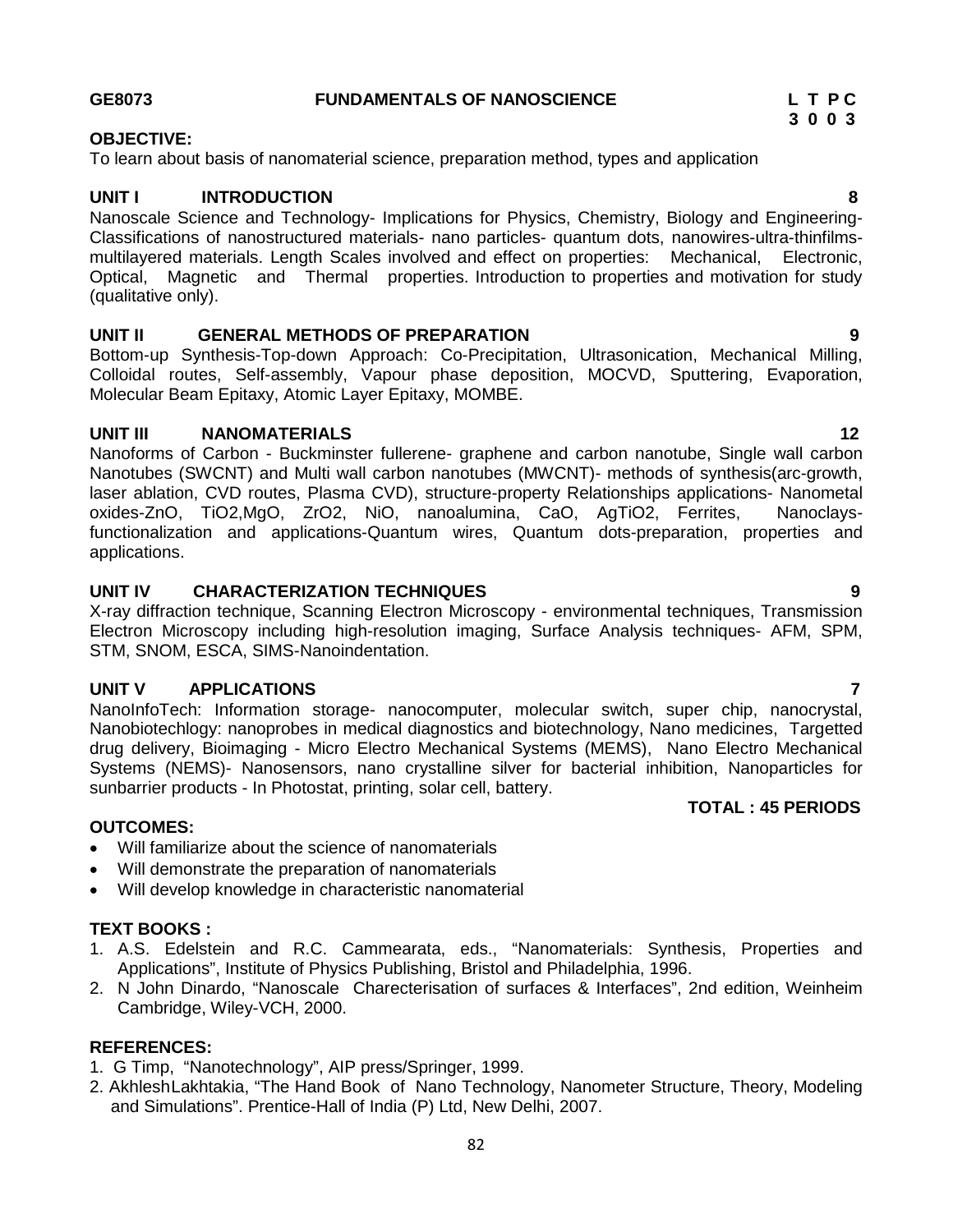**UNIT I INTRODUCTION**: **14**

Origins and objectives of lean manufacturing – lean process,3M concept key principles and implications of lean manufacturing – traditional Vs lean manufacturing characteristics–roadmap for lean implementation and lean benefits - study of Ford and Toyota production systems - JIT manufacturing, Lean building blocks. LEAN MANUFACTURING CONCEPTS: Value creation and waste elimination – seven types of waste – pull production-different models of pull production -the Kanban system-continuous flow-the continuous improvement process / Kaizen-Worker involvement. Design of Kanban quantities – Leveled production - tools for continuous improvement.

# **UNIT II GROUP TECHNOLOGY AND CELLULAR LAYOUT 7**

To introduce the students the lean manufacturing concepts

 To understand value stream mapping in lean manufacturing. • To teach the tools and method used in lean manufacturing

To understand group technology and use of it for part identification

To introduce concept of Total Productive Maintenance and other system

JIT with cell manufacturing  $-$  part families- production flow analysis  $-$  Composite part concept  $$ machine cell design – quantitative analysis – case studies – single piece flow

# **UNIT III VALUE STREAM MAPPING 7**

The value stream– benefits mapping process - the current state map–mapping icons - mapping steps.VSM exercises - Takt time calculations.

# **UNIT IV LEAN MANUFACTURING TOOLS AND METHODOLOGIES 7**

Standardized work–standard work sequence timing and working progress .Quality at source – Autonomation /Jidoka, Visual management system, Mistake proofing / Poka-Yoke. 5S technique – Elements and waste elimination through 5S, advantages and benefits - 5S-audit - visual control aids for improvement, flexible work force

# **UNIT V TOTAL PRODUCTIVE MAINTENANCE 10**

Goals and benefits – Hidden factory, the six big losses, types of maintenance. Overall equipment effectiveness - pillars of TPM and implementation. Change over and set up timer education techniques. Temple of quality, OEE calculations. RECONCILING LEAN WITH OTHER SYSTEMS: Study of lean Six-sigma and lean design – lean and ERP- lean with ISO9001:2000 - administrative lean.

# **OUTCOMES:**

- Ability to implement lean manufacturing concepts in industries
- Ability to group the parts in manufacturing
- Ability to apply value stream in mapping.
- Ability to use the lean manufacturing tools and method
- Ability to apply total productive maintenance concepts in industries.

# **TEXT BOOKS:**

- 1. Micheal Wader, "Lean Tools: A Pocket guide to Implementing Lean Practices", Productivity and Quality Publishing, 2002.
- 2. William M Feld, "Lean Manufacturing: Tools, Techniques and How to use them", APICS, 2001
- 3. Dennis P Hobbs, "Lean Manufacturing Implementation" ,Narosa Publications, 2004
- 4. Gopalakrishnan N, "Simplified Lean Manufacture", PHI Learning Pvt Ltd, 2010

#### **RO8092 LEAN MANUFACTURING L T P C**

**OBJECTIVES:**

**3 0 0 3**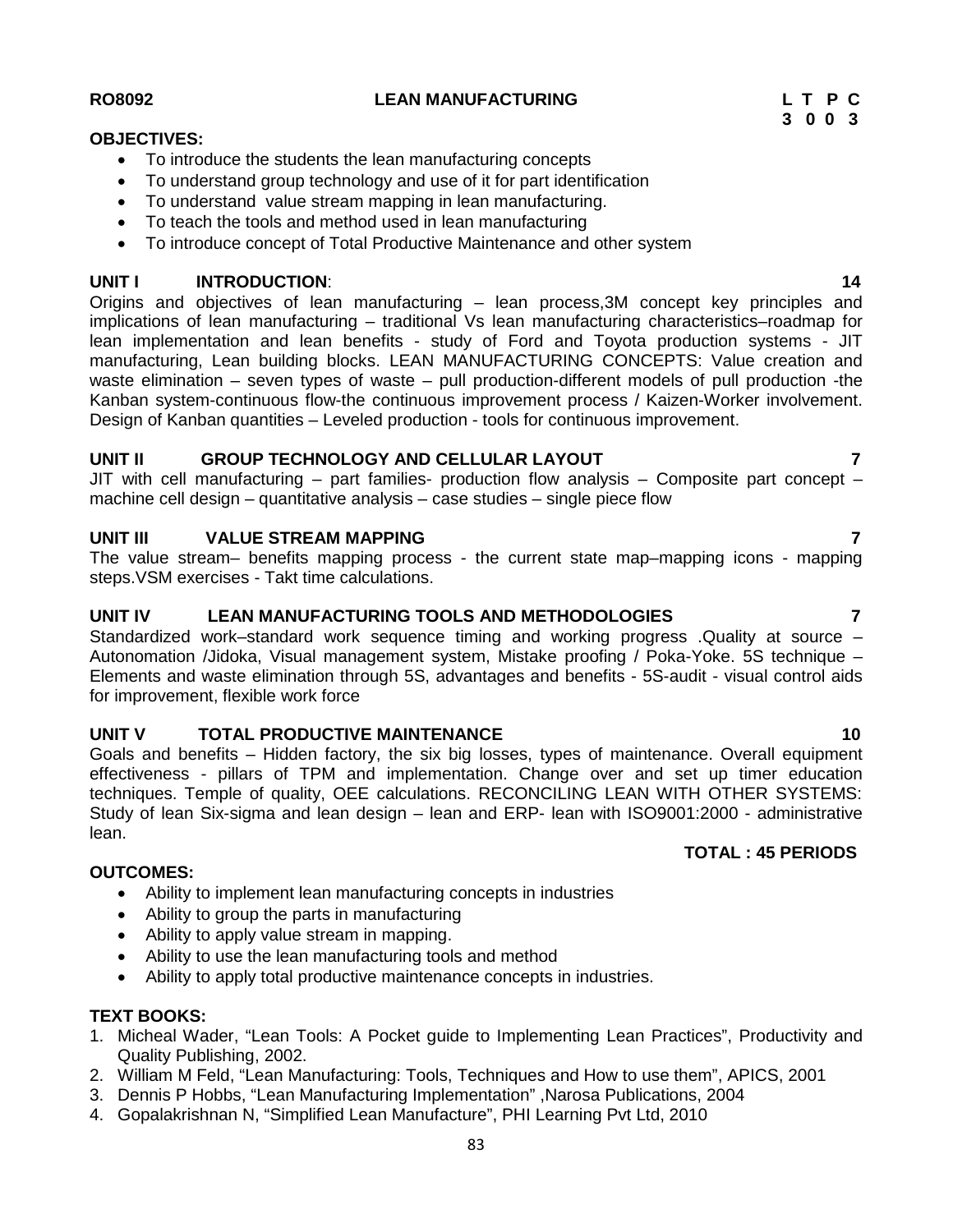#### **REFERENCES:**

- 1. Richard B Chase" Production and Operations Management", McGraw Hill, 2003
- 2. Taiichi Ohno, "Toyoto Production Systems: Beyond Large Scale Production", Productivity Press, 1988.
- 3. Askin R G and Goldberg J B," Design and Analysis of Lean Production Systems", John Wiley and Sons, 2003.
- 4. Mahadevan B," Operations Management", Pearson,2010

## **RO8091 INDUSTRIAL DESIGN AND APPLIED ERGONOMICS L T P C**

#### **OBJECTIVES:**

- To explain the general principles that governs the interaction of humans in their working environment
- To improve improving worker performance and safety.
- To know about the environmental conditions in the industry.
- To know about bio thermodynamics and bioenergetics
- To know about the human factors in industrial aspects

#### **UNIT I INTRODUCTION 12**

Definition, human technological system, multidisciplinary engineering approach, human–machine system, manual, mechanical, automated system, human system reliability, conceptual design, advanced development, detailed design and development. INFORMATION INPUT: Input and processing, text, graphics, symbols, codes, visual display of dynamic information, auditory, tactual, olfactory displays, speech communications.

#### **UNIT II HUMAN OUTPUT AND CONTROL 12**

Physical work, manual material handling, motor skill, human control of systems, controls and data entry devices, hand tools and devices.

#### **WORKPLACE DESIGN:**

Applied anthropometry, workspace design and seating, arrangement of components within a physical space, interpersonal aspects of work place design, design of repetitive task, design of manual handling task, work capacity, stress, and fatigue.

#### **UNIT III ENVIRONMENTAL CONDITIONS 11**

Illumination, climate, noise, motion, sound, vibration, colour and aesthetic concepts. BIOMECHANICS: Biostatic mechanics, statics of rigid bodies, biodynamic mechanics, human body kinematics, kinetics, impact and collision.

## **UNIT IV BIOTHERMODYNAMICS AND BIOENERGETICS 5**

Biothermal fundamentals, human operator heat transfer, human system bioenergetics, thermoregulatory physiology, human operator thermo regularity, passive operator, active operator, heat stress.

# **UNIT V HUMAN FACTORS APPLICATIONS 5**

Human error, accidents, human factors and the automobile, organizational and social aspects, steps according to ISO/DIS6385, OSHA"s approach, virtual environments.

**TOTAL : 45 PERIODS**

**3 0 0 3**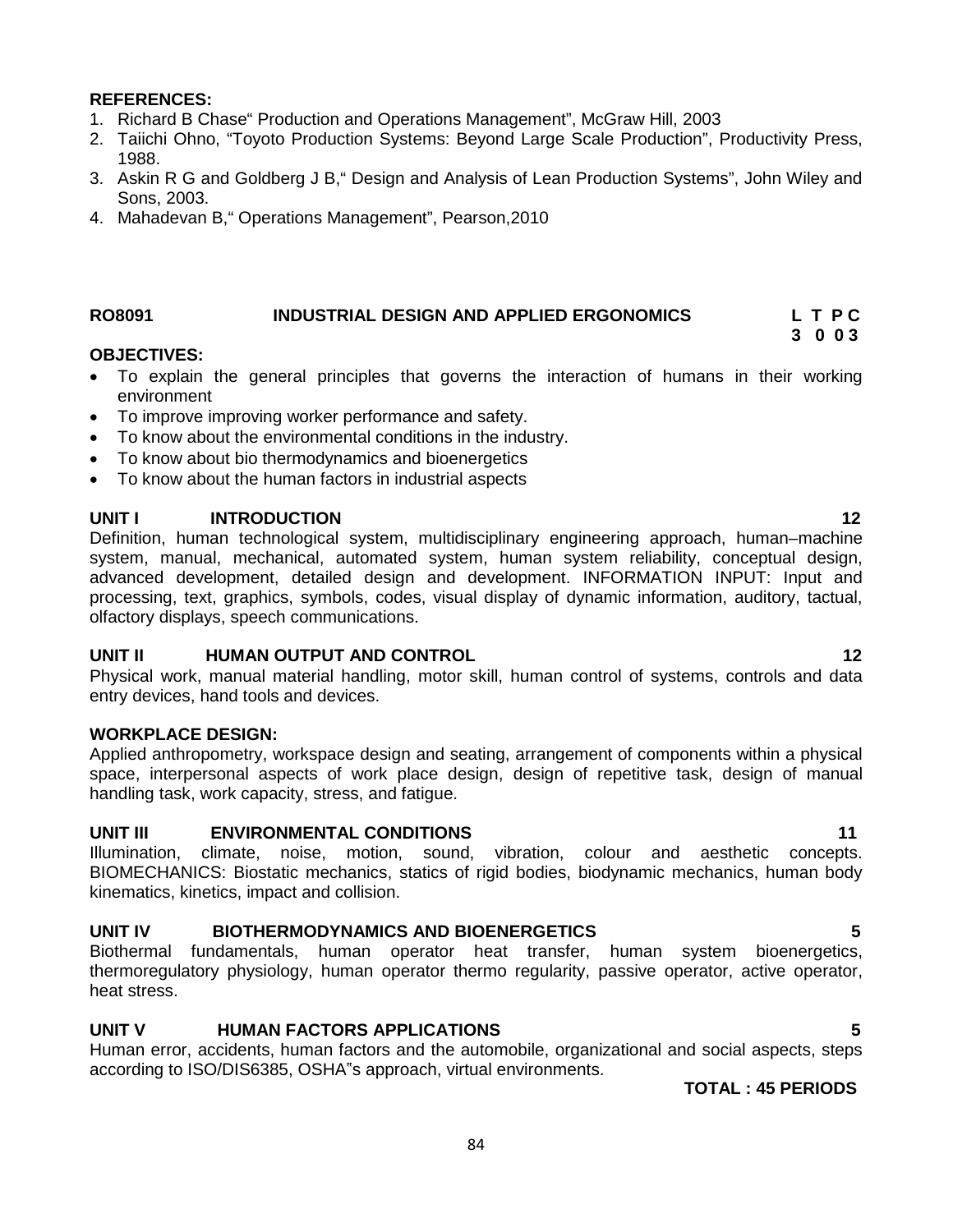#### **OUTCOMES:**

#### **The Student should**

- Know about ergonomic principles to design workplaces
- improve human performance
- judge the environmental conditions in the work place.
- know about biothermodynamics and bioenergetics
- implement latest occupational health and safety to the work place.

#### **TEXT BOOK:**

1. Chandler Allen Phillips, "Human Factors Engineering", John Wiley and Sons, New York, 2000.

#### **REFERENCES:**

- 1. Bridger R S, "Introduction to Ergonomics", Taylor and Francis, London, 2003.
- 2. Mayall W H, "Indus trial Design for Engineers", London ILIFFEE Books Ltd., UK, 1998.
- 3. Mark S Sanders, "Human Factors in Engineering and Design", McGraw Hill, New York, 1993.

| <b>ME8793</b> | <b>PROCESS PLANNING AND COST ESTIMATION</b> |  | L T P C |  |
|---------------|---------------------------------------------|--|---------|--|
|               |                                             |  | 3 0 0 3 |  |

#### **OBJECTIVE:**

 To introduce the process planning concepts to make cost estimation for various products after process planning

#### **UNIT I INTRODUCTION TO PROCESS PLANNING 9**

Introduction- methods of process planning-Drawing interpretation-Material evaluation – steps in process selection-.Production equipment and tooling selection

## **UNIT II PROCESS PLANNING ACTIVITIES 9**

Process parameters calculation for various production processes-Selection jigs and fixtures election of quality assurance methods - Set of documents for process planning-Economics of process planning- case studies

## **UNIT III INTRODUCTION TO COST ESTIMATION 9**

Importance of costing and estimation –methods of costing-elements of cost estimation –Types of estimates – Estimating procedure- Estimation labor cost, material cost- allocation of over head charges- Calculation of depreciation cost

## **UNIT IV PRODUCTION COST ESTIMATION 9**

Estimation of Different Types of Jobs - Estimation of Forging Shop, Estimation of Welding Shop, Estimation of Foundry Shop

## **UNIT V MACHINING TIME CALCULATION 9**

Estimation of Machining Time - Importance of Machine Time Calculation- Calculation of Machining Time for Different Lathe Operations ,Drilling and Boring - Machining Time Calculation for Milling, Shaping and Planning -Machining Time Calculation for Grinding.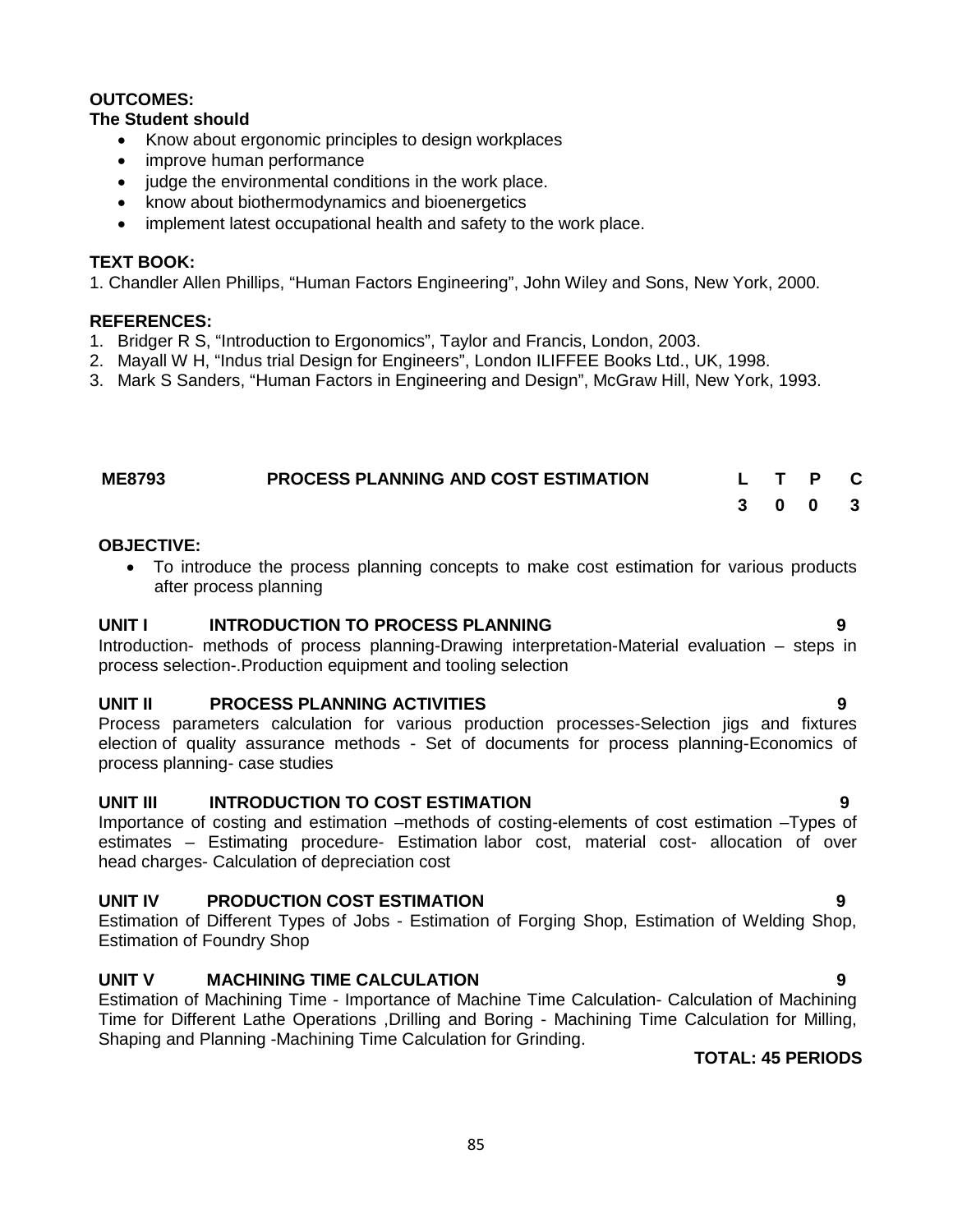# **OUTCOMES:**

# **Upon the completion of this course the students will be able to**

- CO1 select the process, equipment and tools for various industrial products.
- CO2 prepare process planning activity chart.
- CO3 explain the concept of cost estimation.
- CO4 compute the job order cost for different type of shop floor.
- CO5 calculate the machining time for various machining operations.

## **TEXT BOOKS:**

- 1. Peter scalon, "Process planning, Design/Manufacture Interface", Elsevier science technology Books, Dec 2002.
- 2. Sinha B.P, "Mechanical Estimating and Costing", Tata-McGraw Hill publishing co, 1995.

## **REFERENCES:**

- 1. Chitale A.V. and Gupta R.C., "Product Design and Manufacturing", 2nd Edition, PHI, 2002.
- 2. Ostwalal P.F. and Munez J., "Manufacturing Processes and systems", 9<sup>th</sup> Edition, John Wiley, 1998.
- 3. Russell R.S and Tailor B.W, "Operations Management", 4th Edition, PHI, 2003.
- 4. Mikell P. Groover, "Automation, Production, Systems and Computer Integrated Manufacturing", Pearson Education 2001.
- 5. K.C. Jain & L.N. Aggarwal, "Production Planning Control and Industrial Management", Khanna Publishers 1990.

## **MG8491 OPERATIONS RESEARCH L T P C**

**3 0 0 3**

## **OBJECTIVE:**

 To provide knowledge and training in using optimization techniques under limited resources for the engineering and business problems.

## **UNIT I LINEAR MODELS 15**

The phase of an operation research study – Linear programming – Graphical method– Simplex algorithm – Duality formulation – Sensitivity analysis.

## **UNIT II TRANSPORTATION MODELS AND NETWORK MODELS 8**

Transportation Assignment Models –Traveling Salesman problem-Networks models – Shortest route – Minimal spanning tree – Maximum flow models –Project network – CPM and PERT networks – Critical path scheduling – Sequencing models.

## **UNIT III INVENTORY MODELS 6**

Inventory models – Economic order quantity models – Quantity discount models – Stochastic inventory models – Multi product models – Inventory control models in practice.

## **UNIT IV QUEUEING MODELS 6**

Queueing models - Queueing systems and structures – Notation parameter – Single server and multi server models – Poisson input – Exponential service – Constant rate service – Infinite population – Simulation.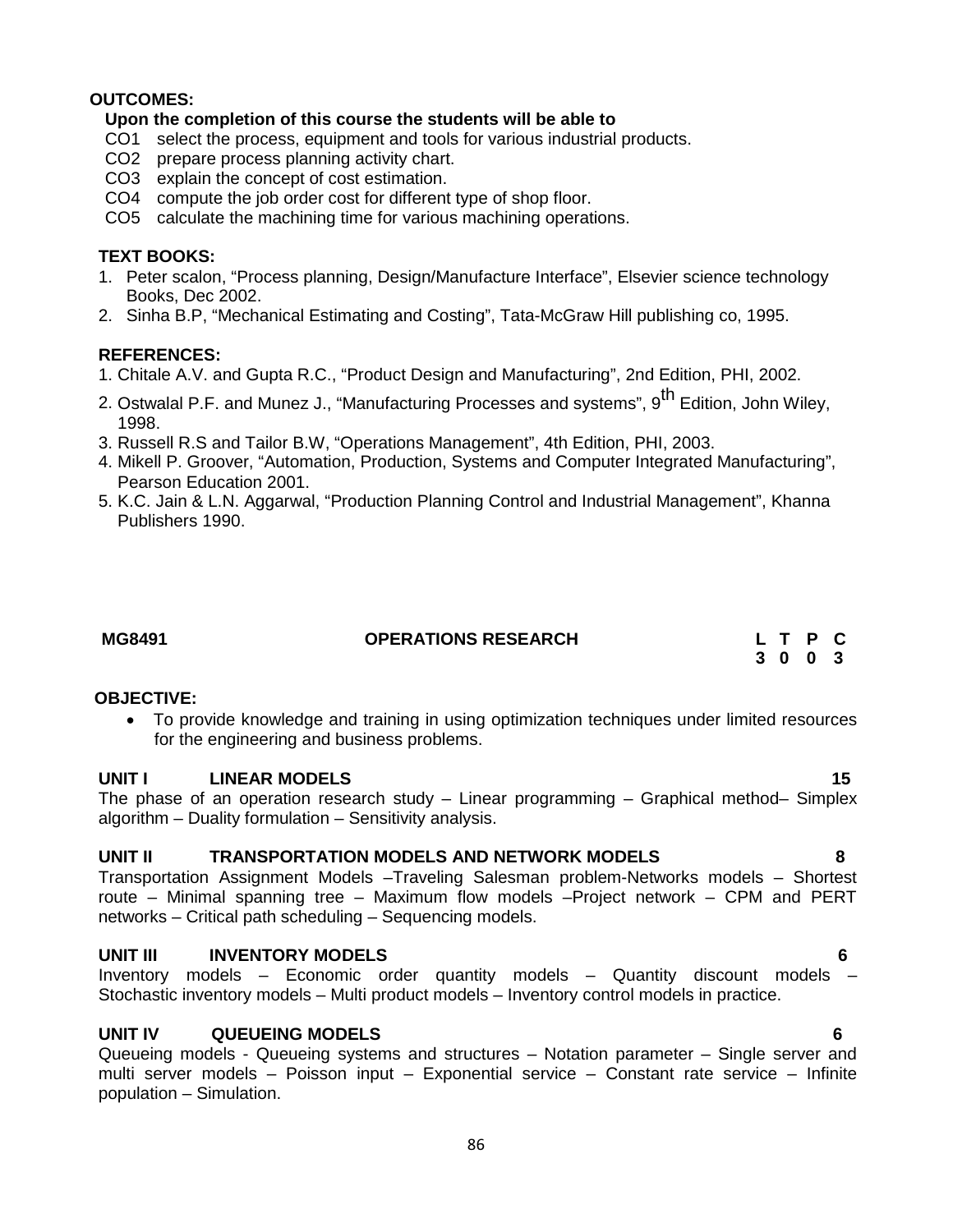# **UNIT V DECISION MODELS 10**

Decision models – Game theory – Two person zero sum games – Graphical solution- Algebraic solution– Linear Programming solution – Replacement models – Models based on service life – Economic life– Single / Multi variable search technique – Dynamic Programming – Simple Problem.

## **TOTAL: 45 PERIODS**

#### **OUTCOME:**

 Upon completion of this course, the students can able to use the optimization techniques for use engineering and Business problems

#### **TEXT BOOKS:**

- 1. Hillier and Libeberman, "Operations Research", Holden Day, 2005
- 2. Taha H.A., "Operations Research", Sixth Edition, Prentice Hall of India, 2003.

#### **REFERENCES:**

- 1. Bazara M.J., Jarvis and Sherali H., "Linear Programming and Network Flows", John Wiley, 2009.
- 2. Budnick F.S., "Principles of Operations Research for Management", Richard D Irwin, 1990.
- 3. Philip D.T. and Ravindran A., "Operations Research", John Wiley, 1992.
- 4. Shennoy G.V. and Srivastava U.K., "Operation Research for Management", Wiley Eastern, 1994.
- 5. Tulsian and Pasdey V., "Quantitative Techniques", Pearson Asia, 2002.

# **GE8071 DISASTER MANAGEMENT L T P C 3 0 0 3**

#### **OBJECTIVES:**

- To provide students an exposure to disasters, their significance and types.
- To ensure that students begin to understand the relationship between vulnerability, disasters, disaster prevention and risk reduction
- To gain a preliminary understanding of approaches of Disaster Risk Reduction (DRR)
- To enhance awareness of institutional processes in the country and
- To develop rudimentary ability to respond to their surroundings with potential disaster response in areas where they live, with due sensitivity

## **UNIT I INTRODUCTION TO DISASTERS 9**

Definition: Disaster, Hazard, Vulnerability, Resilience, Risks – Disasters: Types of disasters – Earthquake, Landslide, Flood, Drought, Fire etc - Classification, Causes, Impacts including social, economic, political, environmental, health, psychosocial, etc.- Differential impacts- in terms of caste, class, gender, age, location, disability - Global trends in disasters: urban disasters, pandemics, complex emergencies, Climate change- Dos and Don'ts during various types of Disasters.

## **UNIT II APPROACHES TO DISASTER RISK REDUCTION (DRR) 9**

Disaster cycle - Phases, Culture of safety, prevention, mitigation and preparedness community based DRR, Structural- nonstructural measures, Roles and responsibilities of- community, Panchayati Raj Institutions/Urban Local Bodies (PRIs/ULBs), States, Centre, and other stake-holders - Institutional Processess and Framework at State and Central Level- State Disaster Management Authority(SDMA) – Early Warning System – Advisories from Appropriate Agencies.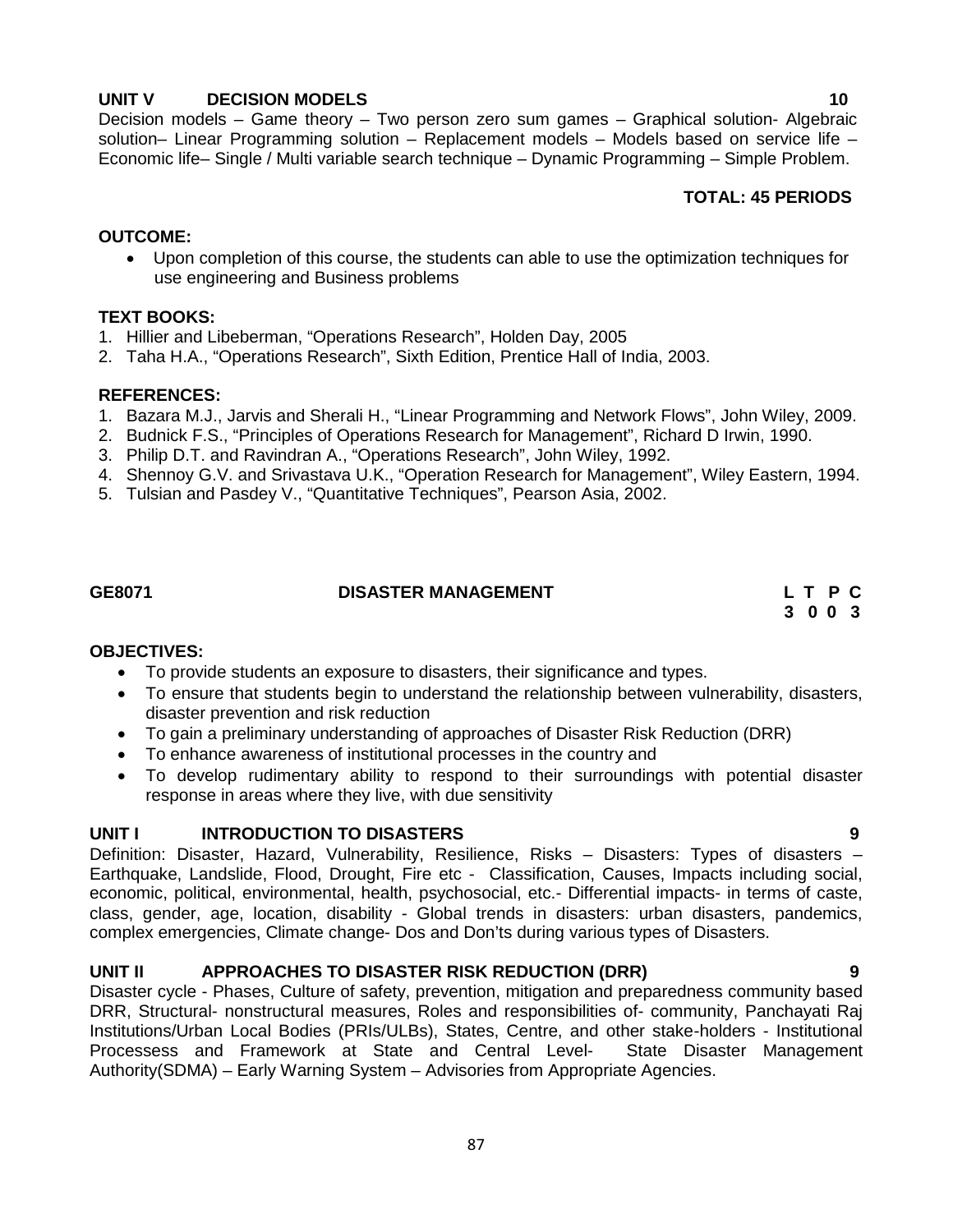# **UNIT III INTER-RELATIONSHIP BETWEEN DISASTERS AND DEVELOPMENT 9**

Factors affecting Vulnerabilities, differential impacts, impact of Development projects such as dams, embankments, changes in Land-use etc.- Climate Change Adaptation- IPCC Scenario and Scenarios in the context of India - Relevance of indigenous knowledge, appropriate technology and local resources.

## **UNIT IV DISASTER RISK MANAGEMENT IN INDIA 9**

Hazard and Vulnerability profile of India, Components of Disaster Relief: Water, Food, Sanitation, Shelter, Health, Waste Management, Institutional arrangements (Mitigation, Response and Preparedness, Disaster Management Act and Policy - Other related policies, plans, programmes and legislation – Role of GIS and Information Technology Components in Preparedness, Risk Assessment, Response and Recovery Phases of Disaster – Disaster Damage Assessment.

## **UNIT V DISASTER MANAGEMENT: APPLICATIONS AND CASE STUDIES AND FIELD WORKS 9**

Landslide Hazard Zonation: Case Studies, Earthquake Vulnerability Assessment of Buildings and Infrastructure: Case Studies, Drought Assessment: Case Studies, Coastal Flooding: Storm Surge Assessment, Floods: Fluvial and Pluvial Flooding: Case Studies; Forest Fire: Case Studies, Man Made disasters: Case Studies, Space Based Inputs for Disaster Mitigation and Management and field works related to disaster management.

## **TOTAL: 45 PERIODS**

#### **OUTCOMES:**

The students will be able to

- Differentiate the types of disasters, causes and their impact on environment and society
- Assess vulnerability and various methods of risk reduction measures as well as mitigation.
- Draw the hazard and vulnerability profile of India, Scenarious in the Indian context, Disaster damage assessment and management.

#### **TEXTBOOKS:**

- 1. Singhal J.P. "Disaster Management", Laxmi Publications, 2010. ISBN-10: 9380386427 ISBN-13: 978-9380386423
- 2. Tushar Bhattacharya, "Disaster Science and Management", McGraw Hill India Education Pvt. Ltd., 2012. **ISBN-10:** 1259007367, **ISBN-13:** 978-1259007361]
- 3. Gupta Anil K, Sreeja S. Nair. Environmental Knowledge for Disaster Risk Management, NIDM, New Delhi, 2011
- 4. Kapur Anu Vulnerable India: A Geographical Study of Disasters, IIAS and Sage Publishers, New Delhi, 2010.

#### **REFERENCES**

- 1. Govt. of India: Disaster Management Act , Government of India, New Delhi, 2005
- 2. Government of India, National Disaster Management Policy,2009.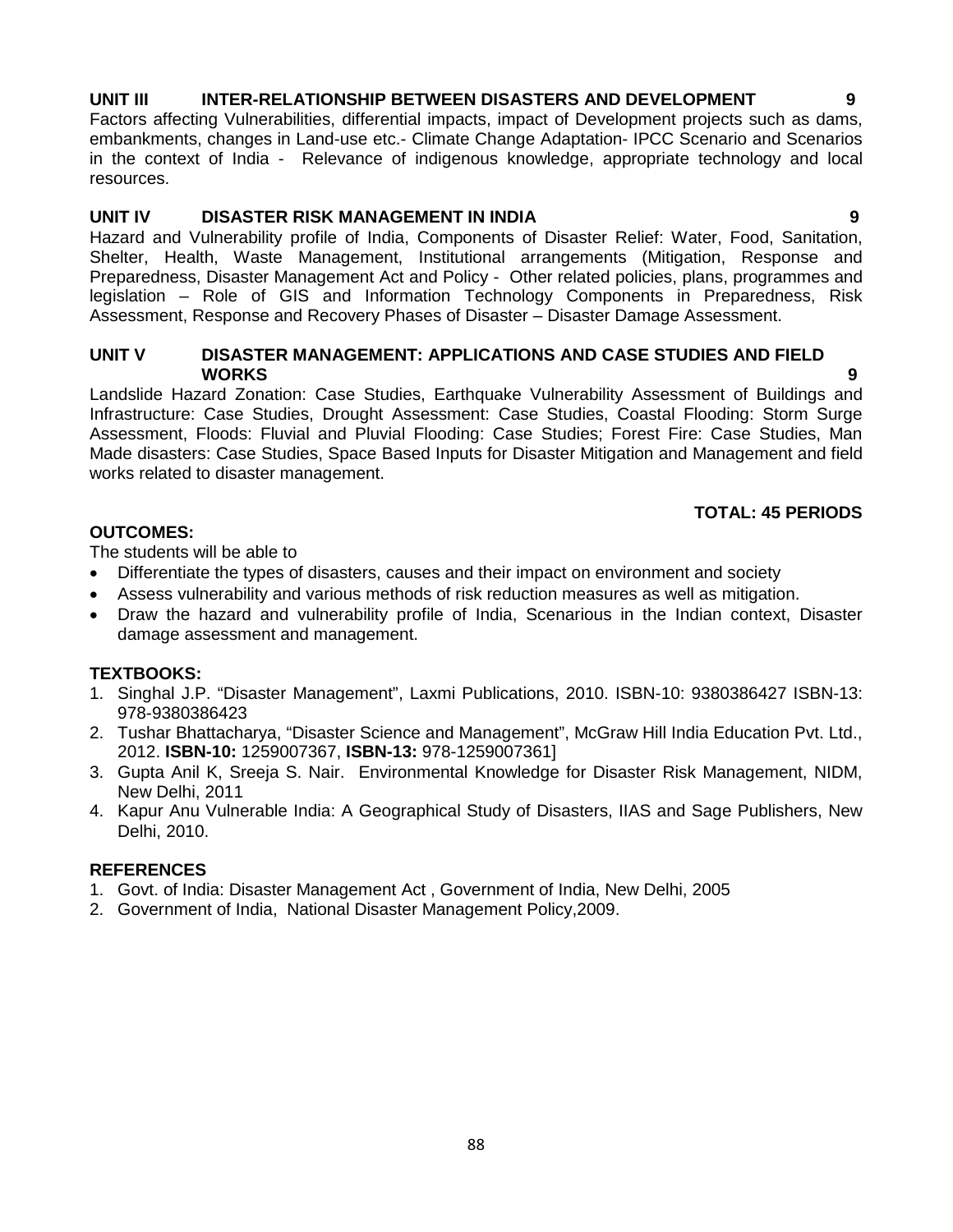#### 89

#### **EC8095 VLSI DESIGN L T P C 3 0 0 3**

## **OBJECTIVES:**

- Study the fundamentals of CMOS circuits and its characteristics.
- Learn the design and realization of combinational & sequential digital circuits.
- Architectural choices and performance tradeoffs involved in designing and realizing the circuits in CMOS technology are discussed
- Learn the different FPGA architectures and testability of VLSI circuits.

# **UNIT I INTRODUCTION TO MOS TRANSISTOR 9**

MOS Transistor, CMOS logic, Inverter, Pass Transistor, Transmission gate, Layout Design Rules, Gate Layouts, Stick Diagrams, Long-Channel I-V Charters tics, C-V Charters tics, Non ideal I-V Effects, DC Transfer characteristics, RC Delay Model, Elmore Delay, Linear Delay Model, Logical effort, Parasitic Delay, Delay in Logic Gate, Scaling.

# **UNIT II COMBINATIONAL MOS LOGIC CIRCUITS 9**

**Circuit Families:** Static CMOS, Ratioed Circuits, Cascode Voltage Switch Logic, Dynamic Circuits, Pass Transistor Logic, Transmission Gates, Domino, Dual Rail Domino, CPL, DCVSPG, DPL, Circuit Pitfalls.

**Power:** Dynamic Power, Static Power, Low Power Architecture.

# **UNIT III SEQUENTIAL CIRCUIT DESIGN 9**

Static latches and Registers, Dynamic latches and Registers, Pulse Registers, Sense Amplifier Based Register, Pipelining, Schmitt Trigger, Monostable Sequential Circuits, Astable Sequential Circuits.

**Timing Issues :** Timing Classification Of Digital System, Synchronous Design.

# **UNIT IV DESIGN OF ARITHMETIC BUILDING BLOCKS AND SUBSYSTEM 9**

**Arithmetic Building Blocks**: Data Paths, Adders, Multipliers, Shifters, ALUs, power and speed tradeoffs, Case Study: Design as a tradeoff.

**Designing Memory and Array structures**: Memory Architectures and Building Blocks, Memory Core, Memory Peripheral Circuitry.

# **UNIT V IMPLEMENTATION STRATEGIES AND TESTING 9**

FPGA Building Block Architectures, FPGA Interconnect Routing Procedures. Design for Testability: *Ad Hoc* Testing, Scan Design, BIST, IDDQ Testing, Design for Manufacturability, Boundary Scan.

## **OUTCOMES:**

# **UPON COMPLETION OF THE COURSE, STUDENTS SHOULD be ABLE TO**

- Realize the concepts of digital building blocks using MOS transistor.
- Design combinational MOS circuits and power strategies.
- Design and construct Sequential Circuits and Timing systems.
- Design arithmetic building blocks and memory subsystems.
- Apply and implement FPGA design flow and testing.

## **TEXT BOOKS:**

- 1. Neil H.E. Weste, David Money Harris "CMOS VLSI Design: A Circuits and Systems Perspective", 4<sup>th</sup> Edition, Pearson, 2017 (UNIT I, II, V)
- 2. Jan M. Rabaey ,Anantha Chandrakasan, Borivoje. Nikolic, "Digital Integrated Circuits:A Design perspective", Second Edition , Pearson , 2016.(UNIT III,IV).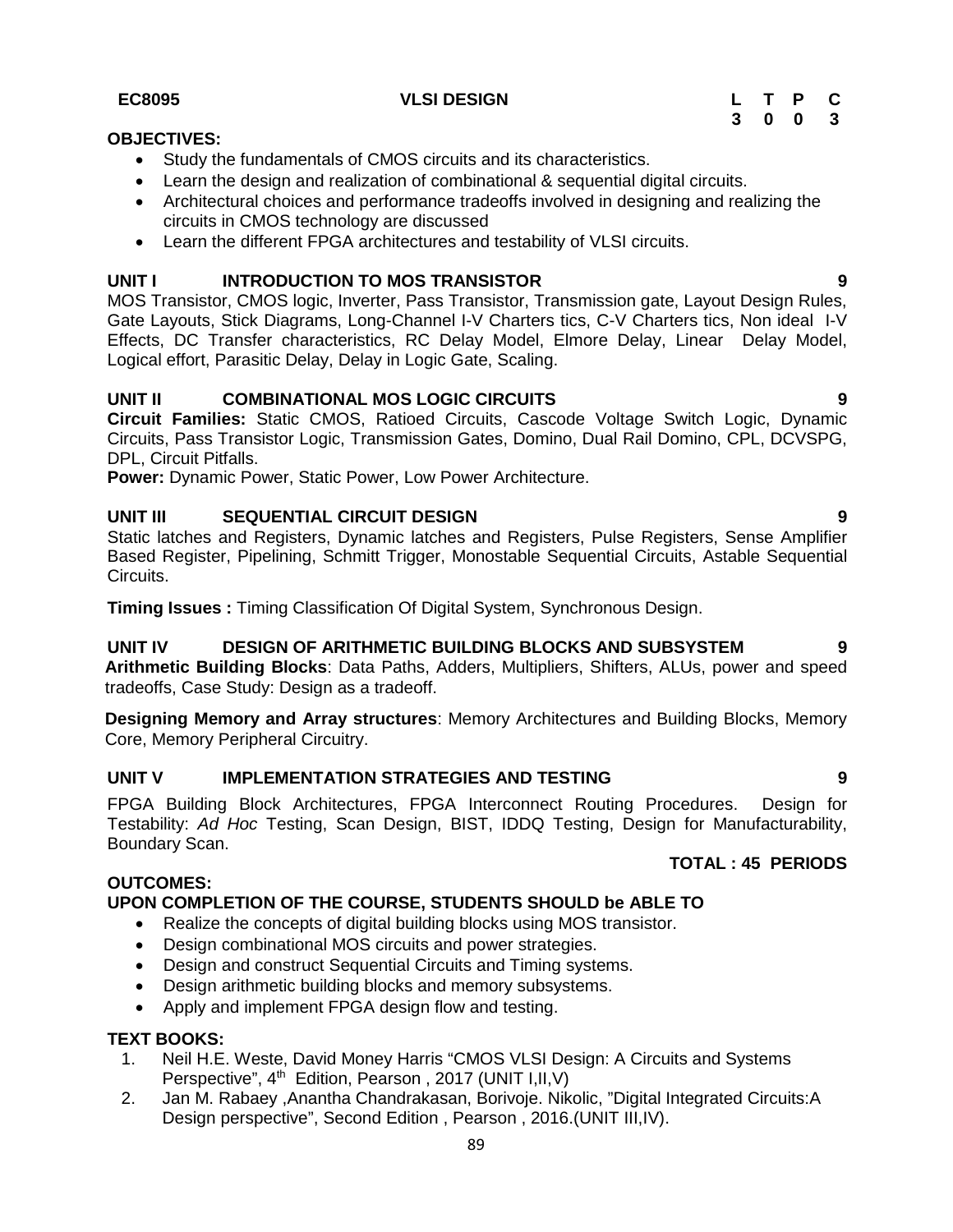#### **REFERENCES**

- 1. M.J. Smith, "Application Specific Integrated Circuits", Addisson Wesley, 1997
- 2. Sung-Mo kang, Yusuf leblebici, Chulwoo Kim "CMOS Digital Integrated Circuits:Analysis & Design",4th edition McGraw Hill Education,2013
- 3. Wayne Wolf, "Modern VLSI Design: System On Chip", Pearson Education, 2007
- 4. R.Jacob Baker, Harry W.LI., David E.Boyee, "CMOS Circuit Design, Layout and Simulation", Prentice Hall of India 2005.

| <b>MT8071</b> | <b>VIRTUAL INSTRUMENTATION</b> | $\blacksquare$ |  |
|---------------|--------------------------------|----------------|--|
|               |                                | 3 0 0          |  |

#### **OBJECTIVE:**

• Introduce the principle, programming technique with instrument interfaces and applications of virtual instruments and to understand the basics of data acquisition are introduced in mechatronics systems.

#### **UNIT I REVIEW OF VIRTUAL INSTRUMENTATION 9**

Historical perspectives, advantages, block diagram and architecture of a virtual instrument, data flow techniques, graphical programming in data flow, comparison with conventional programming.

## **UNIT II VI PROGRAMMING TECHNIQUES 9**

VIS and sub-VIS loops and charts, arrays, clusters and graphs, case and sequence structures, formula nodes, local and global variables, string and file I/O.

#### **UNIT III DATA ACQUISTION BASICS 9**

AOC.OAC. 010. Counters & timers. PC Hardware structure, timing. Interrupts OMA, software and hardware installation

## **UNIT IV COMMON INSTRUMENT INTERFACES 9**

Current loop, RS.232C/RS.485, GPIB, System buses, interface buses: USB, PCMCIA, VXI, SCXI, PXI, etc., networking basics for office &.Industrial applications, Visa and IVI, image acquisition and processing. Motion control.

## **UNIT V USE OF ANALYSIS TOOLS 9**

Fourier transforms, power spectrum correlation methods, windowing & filtering, VI application in various fields.

#### **OUTCOMES:**

- CO1: Understand the evolution, advantages, techniques, architecture and applications of visual instrumentation
- CO2: Acquiring knowledge on VI programming techniques
- CO3: Study about the basics of data acquisition
- CO4: Understanding the concept of common instrument interfaces with industrial applications
- CO5**:** Study about the use of analysis tools with various applications.

#### **TEXT BOOK:**

1. Gupta, "Virtual Instrumentation Using Lab view" 2<sup>nd</sup> Edition, Tata McGraw-Hill Education, 2010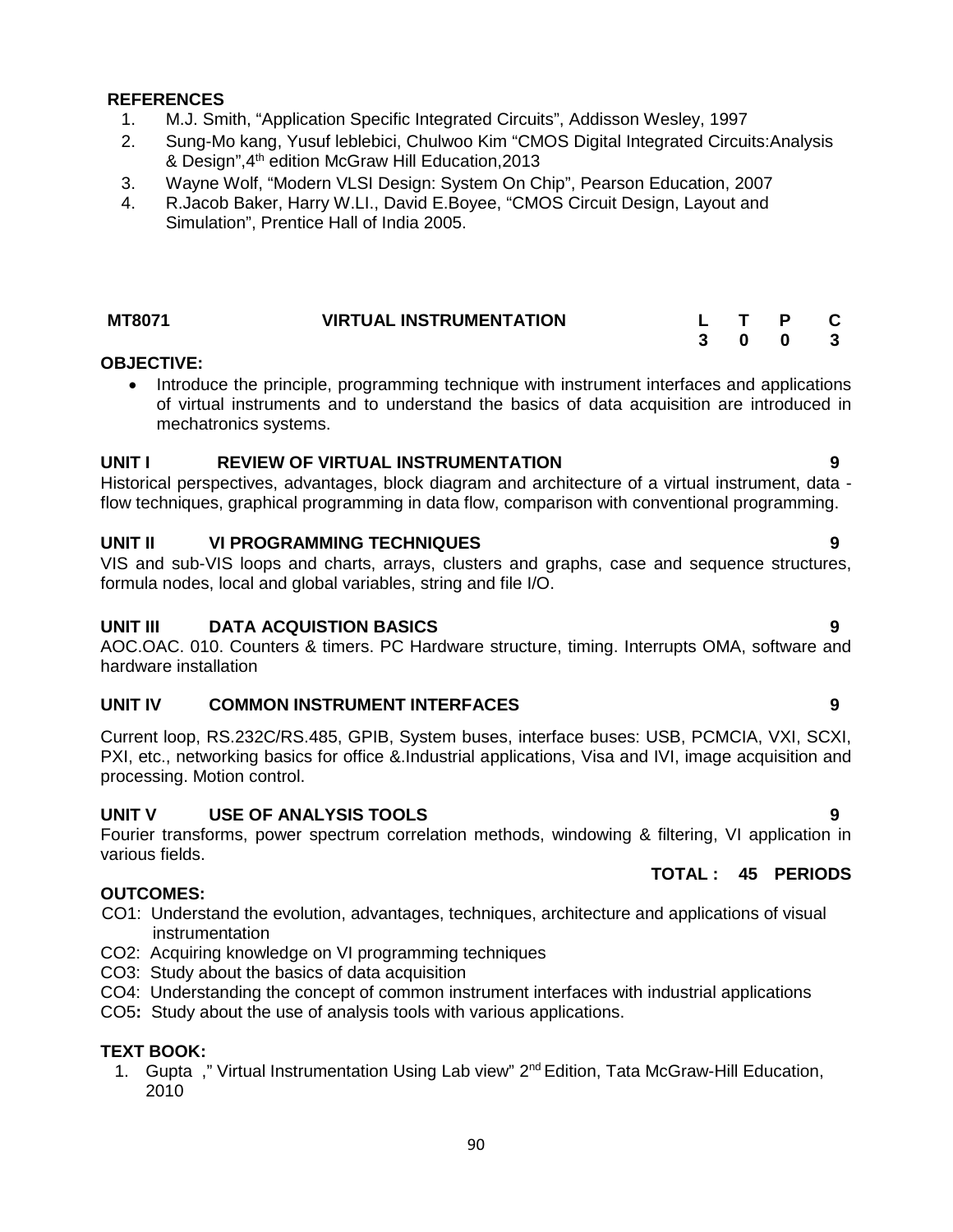#### **REFERENCES:**

- 1. Gary Jonson, "Labview Graphical Programming", Fourth Edition, McGraw Hill, New York, 2006
- 2. Gupta.S., Gupta.J.P., "PC interfacing for Data Acquisition & Process Control", Second Edition, Instrument Society of America, 1994.
- 3. Sokoloff; "Basic concepts of Labview 4", Prentice Hall Inc., New Jersey 1998

# **RO8003 ARTIFICIAL INTELLIGENCE FOR ROBOTICS L T P C**

#### **OBJECTIVES:**

#### **The student should be made to:**

- Study the concepts of Artificial Intelligence.
- Learn the methods of solving problems using Artificial Intelligence.
- Introduce the concepts of Expert Systems and machine learning.
- Learn about planning and reasoning artificial intelligence.
- Solve the risk in artificial intelligence.

#### **UNIT I INTRODUCTION 13**

History, state of the art**,** Need for AI in Robotics. Thinking and acting humanly, intelligent agents, structure of agents. PROBLEM SOLVING: Solving problems by searching -Informed search and exploration–Constraint satisfaction problems–Adversarial search, knowledge and reasoning– knowledge representation – first order logic.

#### **UNIT II PLANNING 8**

Planning withforward and backward State space search – Partial order planning – Planning graphs– Planning with propositional logic – Planning and acting in real world.

# **UNIT III REASONING: 8**

Uncertainity – Probabilistic reasoning–Filtering and prediction–Hidden Markov models–Kalman filters– Dynamic Bayesian Networks, Speech recognition, making decisions.

# **UNIT IV LEARNING: 8**

Forms of learning – Knowledge in learning – Statistical learning methods –reinforcement learning, communication, perceiving and acting, Probabilistic language processing, perception.

#### **UNIT V AI IN ROBOTICS: 8**

Robotic perception, localization, mapping- configuring space, planning uncertain movements, dynamics and control of movement, Ethics and risks of artificial intelligence in robotics.

## **OUTCOMES:**

## **At the end of the course, the student should be able to:**

- Identify problems that are amenable to solution by AI methods.
- Identify appropriate AI methods to solve a given problem.
- Formalise a given problem in the language/framework of different AI methods.
- Implement basic AI algorithms.
- Design and carry out an empirical evaluation of different algorithms on a problem formalisation, and state the conclusions that the evaluation supports.

# **TOTAL : 45 PERIODS**

**3 0 0 3**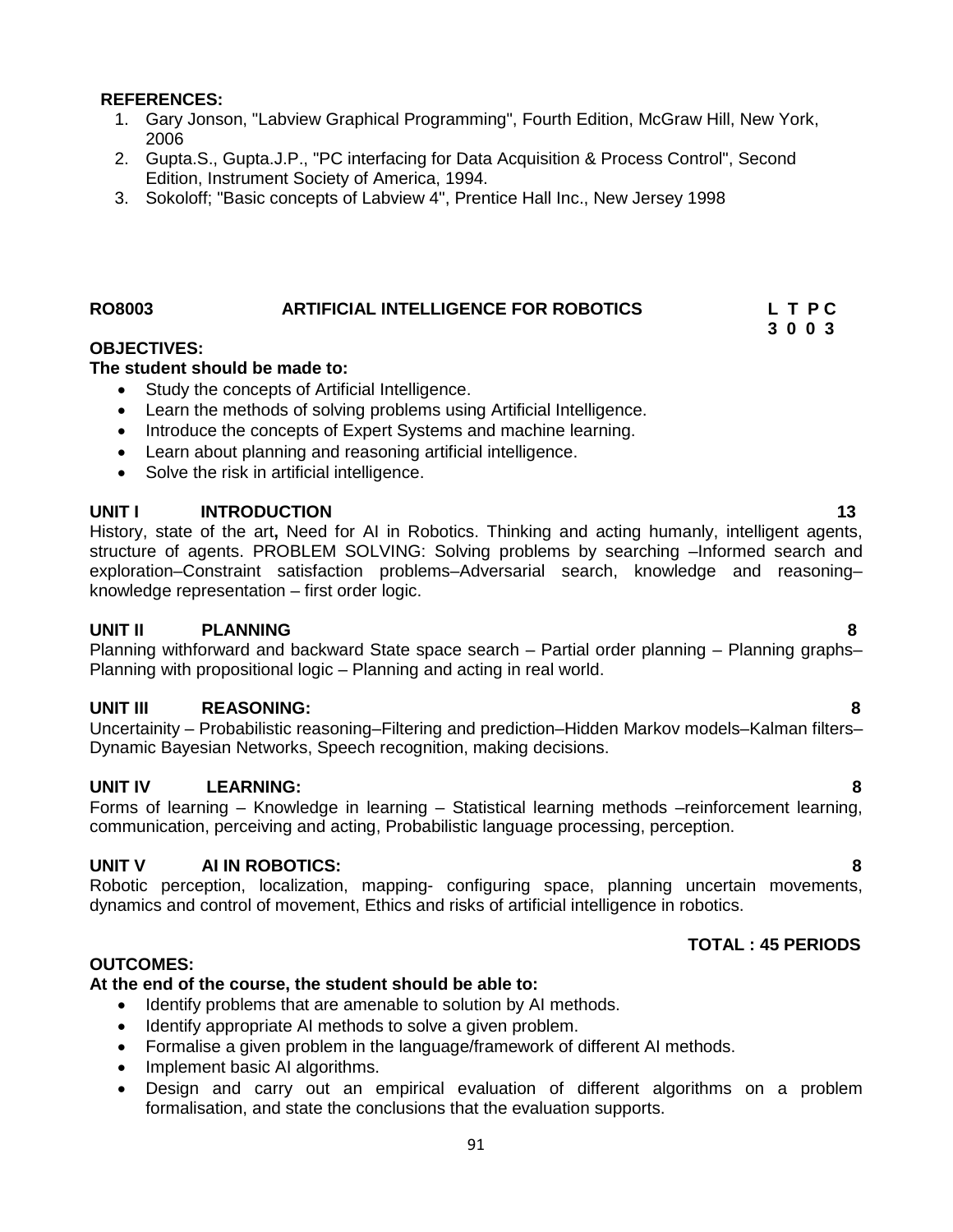# **TEXT BOOKS:**

- 1. Stuart Russell, Peter Norvig, "Artificial Intelligence: A modern approch", Pearson Education, India2003.
- 2. Negnevitsky, M, "Artificial Intelligence: A guide to Intelligent Systems",. Harlow: Addison-Wesley, 2002.

## **REFERENCE:**

1. David Jefferis, "Artificial Intelligence: Robotics and Machine Evolution", Crabtree Publishing Company, 1992.

# **RO8004 SPECIAL MACHINES AND CONTROLLERS L T P C**

#### **OBJECTIVES:**

- To know about stepper motors.
- To know about switched reluctance motors
- To know about permanent magnet brushless d.c. Motors
- To know about permanent magnet synchronous motors
- To know about linear motors

## **UNIT I STEPPER MOTORS 9**

Types - Constructional features – principle of operation – variable reluctance motor – single and Multi stack configurations – Permanent Magnet Stepper motor – Hybrid stepper motor. Different modes of Excitation - theory of torque predictions – Drive systems and circuit for open loop and closed loop control of stepper motor.

# **UNIT II SWITCHED RELUCTANCE MOTORS 9**

Constructional features – principle of operation –Torque Equation - Power Converters for SR Motor – Rotor Sensing Mechanism & Logic Controller – Sensorless Control of SR motor - Applications.

## **UNIT III PERMANENT MAGNET BRUSHLESS D.C. MOTORS 8**

Principle of operation – Types – Magnetic circuit analysis – EMF and torque equations – Power controllers – Motor characteristics and control – Applications.

## **UNIT IV PERMANENT MAGNET SYNCHRONOUS MOTORS 8**

Principle of operation, EMF, power input and torque expressions, Phasor diagram, Power Controllers, Torque speed characteristics, Self control, Vector control, Current control Schemes – Applications.

# **UNIT V LINEAR MOTORS: 11**

Linear Induction motor (LIM) classification – construction – Principle of operation – Concept of current sheet – goodness factor – DC Linear motor (DCLM) types – circuit equation - DCLM control applications – Linear Synchronous motor(LSM) – Types–Applications SERVOMOTORS: Servomotor – Types – Constructional features, principle of operation - control applications

## **TOTAL : 45 PERIODS**

## **OUTCOMES:**

- Understanding principles of operation, types and applications of stepper motors
- Understanding principles of operation, types and applications of switched reluctance motors
- Knowledge in evaluating the performance of dc motors
- To evaluate knowledge in permanent magnet synchronous motors.
- Ability to understand the working and applications linear motors and servo motors.

**3 0 0 3**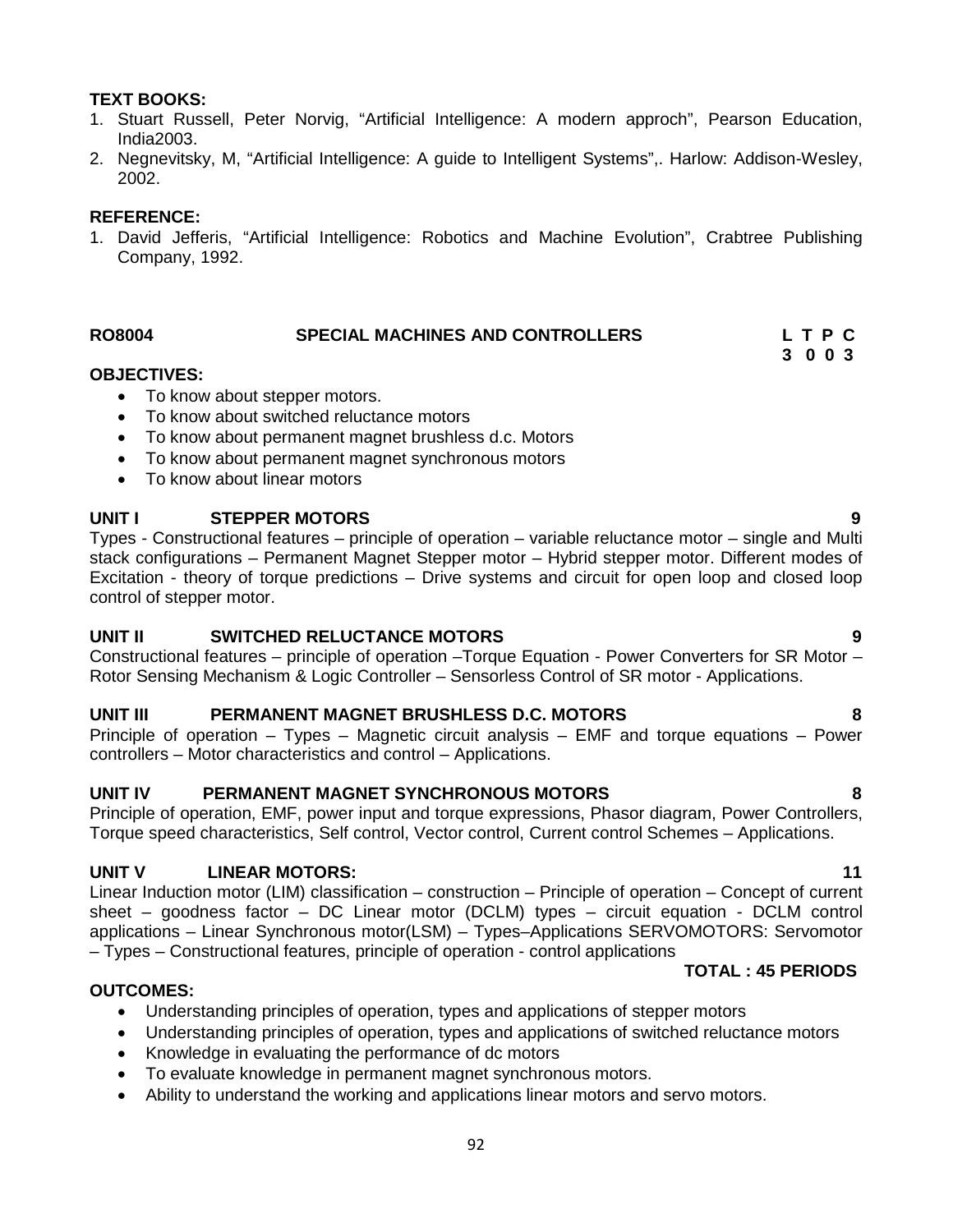# **TEXT BOOKS:**

- 1. K. Venkataratnam," Special Electrical Machines", Universities Press (India) Private Limited, India, 2009.
- 2. Kenjo, T and Naganori, S "Permanent Magnet and brushless DC motors", Clarendon Press, Oxford, 1989

# **REFERENCES:**

- 1. Kenjo T, "Stepping Motors and their Microprocessor Controls", Clarendon Press London, 2003.
- 2. Miller T J E, "Brushless Permanent Magnet and Reluctance Motor Drives", Clarendon Press, Oxford, 1989 .
- 3. Naser A and Boldea L,"Linear Electric Motors: Theory Design and Practical Applications", Prentice Hall Inc., New Jersey 1987.
- 4. Floyd E Saner," Servo Motor Applications", Pittman USA, 1993.
- 5. WILLIAM H YEADON, ALAN W YEADON, Handbook of Small Electric Motors, McGraw Hill, INC, 2001

#### **RO8005 ADVANCED CONTROL SYSTEMS L T P C 3 0 0 3**

#### **OBJECTIVES**

- To provide knowledge on design in state variable form
- To provide knowledge in phase plane analysis.
- To give basic knowledge in describing function analysis.
- To study the design of optimal controller.
- To study the design of optimal estimator including Kalman Filter

## **UNIT I STATE VARIABLE DESIGN 9**

Introduction to state Model- effect of state Feedback- Necessary and Sufficient Condition for Arbitrary Pole-placement- pole placement Design- design of state Observers- separation principle- servo design: -State Feedback with integral control

## **UNIT II PHASE PLANE ANALYSIS 9**

Features of linear and non-linear systems - Common physical non-linearities – Methods of linearization Concept of phase portraits – Singular points – Limit cycles – Construction of phase portraits – Phase plane analysis of linear and non-linear systems – Isocline method.

# **UNIT III DESCRIBING FUNCTION ANALYSIS 9**

**Basic concepts, derivation of describing functions for common non-linearities –** Describing function analysis of non-linear systems – limit cycles – Stability of oscillations.

# **UNIT IV OPTIMAL CONTROL 9**

Introduction - Time varying optimal control – LQR steady state optimal control – Solution of Ricatti"s equation – Application examples.

# **UNIT V OPTIMAL ESTIMATION 9**

Optimal estimation – Kalman Bucy Filter-Solution by duality principle-Discrete systems- Kalman Filter- Application examples..

- 
- 
-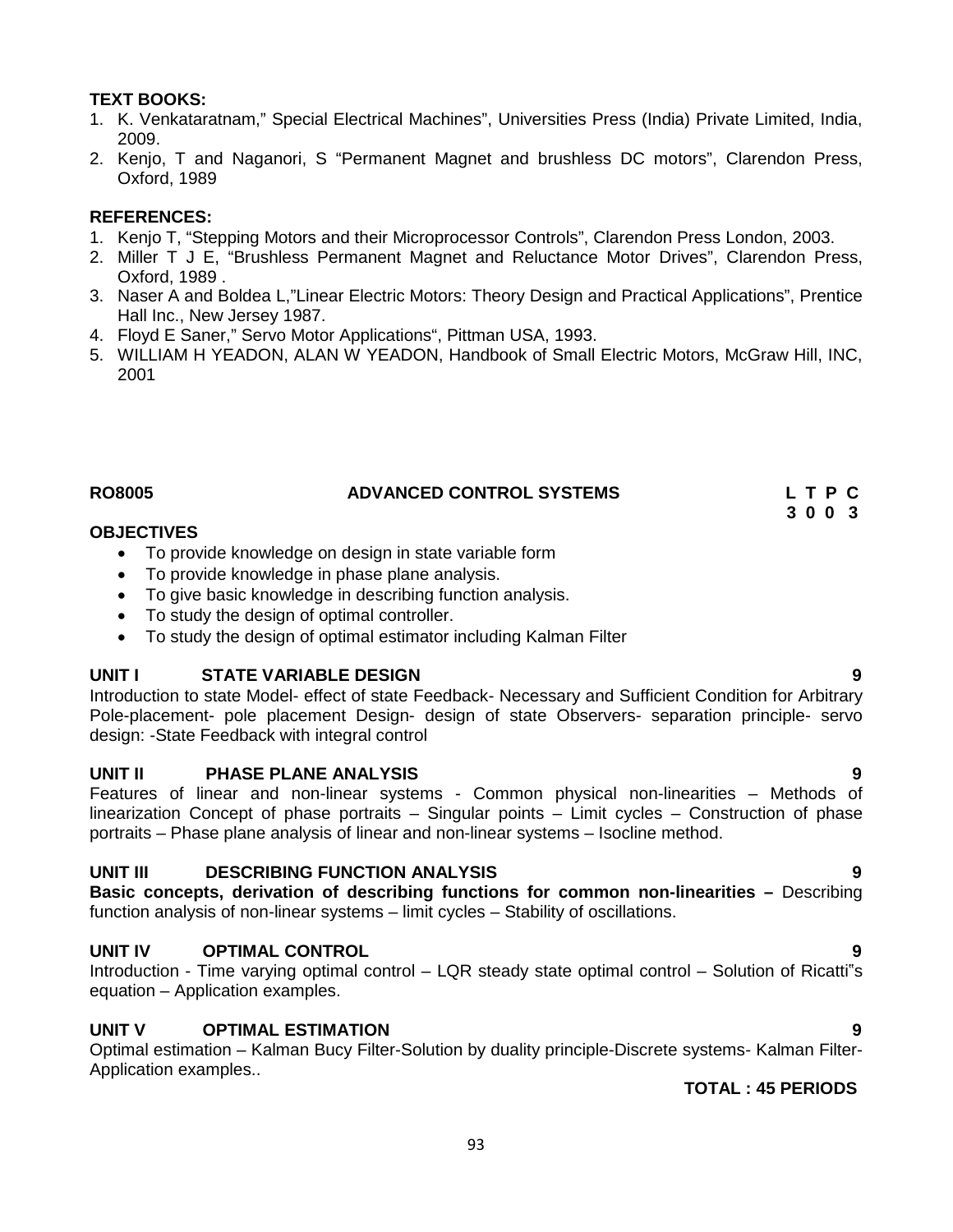# **OUTCOMES:**

# **At the end of the course, the student should be able to:**

- Design in state variable form
- Knowledge in phase plane analysis.
- To describe function analysis.
- Know the design of optimal controller.
- Know about the design of optimal estimator including kalman filter

# **TEXT BOOKS**

1. Mohandas K. P., "Modern Control Engineering", Sanguine Technical Publishers, 2006

- 2. Thaler G.J., "Automatic Control Systems", Jaico Publishing House, 1993
- 3. Gopal ,M. Modern control system theory, New Age International Publishers, 2002.

# **REFERENCES**

- 1. William S Levine, "Control System Fundamentals," The Control Handbook, CRC Press, Tayler and Francies Group 2011.
- 2. Ashish Tewari, "Modern control Design with Matlab and Simulink, John Wiley, New Delhi, 2002.
- 3. Ogata K., "Modern Control Engineering", 4th edition, PHI, New Delhi, 2002.
- 4. Glad T. and Ljung L. "Control theory –Multivariable and Non-linear methods", Taylor & Francis, 2002
- 5. Naidu D.S., "Optimal Control Systems" First Indian Reprint, CRC Press, 2009.

#### **GE8072 FOUNDATION SKILLS IN INTEGRATED PRODUCT DEVELOPMENT L T P C 3 0 0 3**

## **OBJECTIVES:**

- To understand the global trends and development methodologies of various types of products and services
- To conceptualize, prototype and develop product management plan for a new product based on the type of the new product and development methodology integrating the hardware, software, controls, electronics and mechanical systems
- To understand requirement engineering and know how to collect, analyze and arrive at requirements for new product development and convert them in to design specification
- To understand system modeling for system, sub-system and their interfaces and arrive at the optimum system specification and characteristics
- To develop documentation, test specifications and coordinate with various teams to validate and sustain up to the EoL (End of Life) support activities for engineering customer

# **UNIT I FUNDAMENTALS OF PRODUCT DEVELOPMENT 9**

**Global Trends Analysis and Product decision -** Social Trends - Technical Trends- Economical Trends - Environmental Trends - Political/Policy Trends **- Introduction to Product Development Methodologies and Management -** Overview of Products and Services - Types of Product Development - Overview of Product Development methodologies **-** Product Life Cycle – Product Development Planning and Management.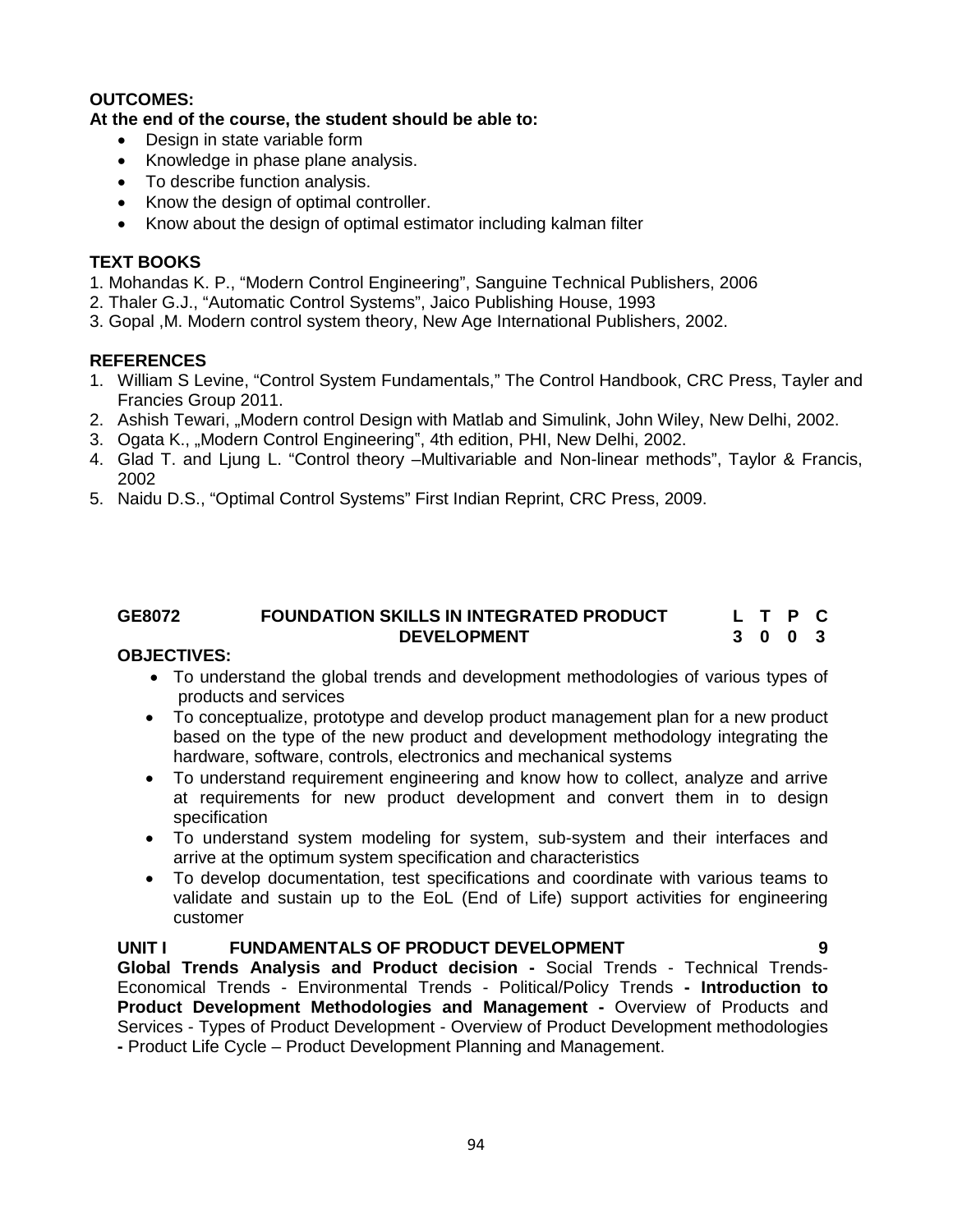# **UNIT II REQUIREMENTS AND SYSTEM DESIGN 9**

**Requirement Engineering -** Types of Requirements - Requirement Engineering traceability Matrix and Analysis - Requirement Management - **System Design & Modeling -** Introduction to System Modeling - System Optimization - System Specification - Sub-System Design - Interface Design.

# **UNIT III DESIGN AND TESTING 9**

**Conceptualization -** Industrial Design and User Interface Design - Introduction to Concept generation Techniques – **Challenges in Integration of Engineering Disciplines** - Concept Screening & Evaluation - **Detailed Design -** Component Design and Verification – **Mechanical, Electronics and Software Subsystems** - High Level Design/Low Level Design of S/W Program **-** Types of Prototypes, S/W Testing- Hardware Schematic, Component design, Layout and Hardware Testing – **Prototyping -** Introduction to Rapid Prototyping and Rapid Manufacturing - **System Integration, Testing, Certification and Documentation**

# **UNIT IV SUSTENANCE ENGINEERING AND END-OF-LIFE (EOL) SUPPORT 9**

Introduction to Product verification processes and stages - Introduction to Product Validation processes and stages - Product Testing Standards and Certification - Product Documentation - **Sustenance -**Maintenance and Repair – Enhancements - **Product EoL -** Obsolescence Management – Configuration Management - EoL Disposal

# **UNIT V BUSINESS DYNAMICS – ENGINEERING SERVICES INDUSTRY 9**

**The Industry -** Engineering Services Industry - Product Development in Industry versus Academia –**The IPD Essentials -** Introduction to Vertical Specific Product Development processes -Manufacturing/Purchase and Assembly of Systems - Integration of Mechanical, Embedded and Software Systems – Product Development Trade-offs - Intellectual Property Rights and Confidentiality – Security and Configuration Management.

## **TOTAL: 45 PERIODS**

## **OUTCOMES:**

## **Upon completion of the course, the students will be able to:**

- Define, formulate and analyze a problem
- Solve specific problems independently or as part of a team
- Gain knowledge of the Innovation & Product Development process in the Business **Context**
- Work independently as well as in teams
- Manage a project from start to finish

## **TEXTBOOKS:**

- 1. Book specially prepared by NASSCOM as per the MoU.
- 2. Karl T Ulrich and Stephen D Eppinger, "Product Design and Development", Tata McGraw Hill, Fifth Edition, 2011.
- 3. John W Newstorm and Keith Davis, "Organizational Behavior", Tata McGraw Hill, Eleventh Edition, 2005.

## **REFERENCES:**

- 1. Hiriyappa B, "Corporate Strategy Managing the Business", Author House, 2013.
- 2. Peter F Drucker, "People and Performance", Butterworth Heinemann [Elsevier], Oxford, 2004.
- 3. Vinod Kumar Garg and Venkita Krishnan N K, "Enterprise Resource Planning Concepts", Second Edition, Prentice Hall, 2003.
- 4. Mark S Sanders and Ernest J McCormick, "Human Factors in Engineering and Design", McGraw Hill Education, Seventh Edition, 2013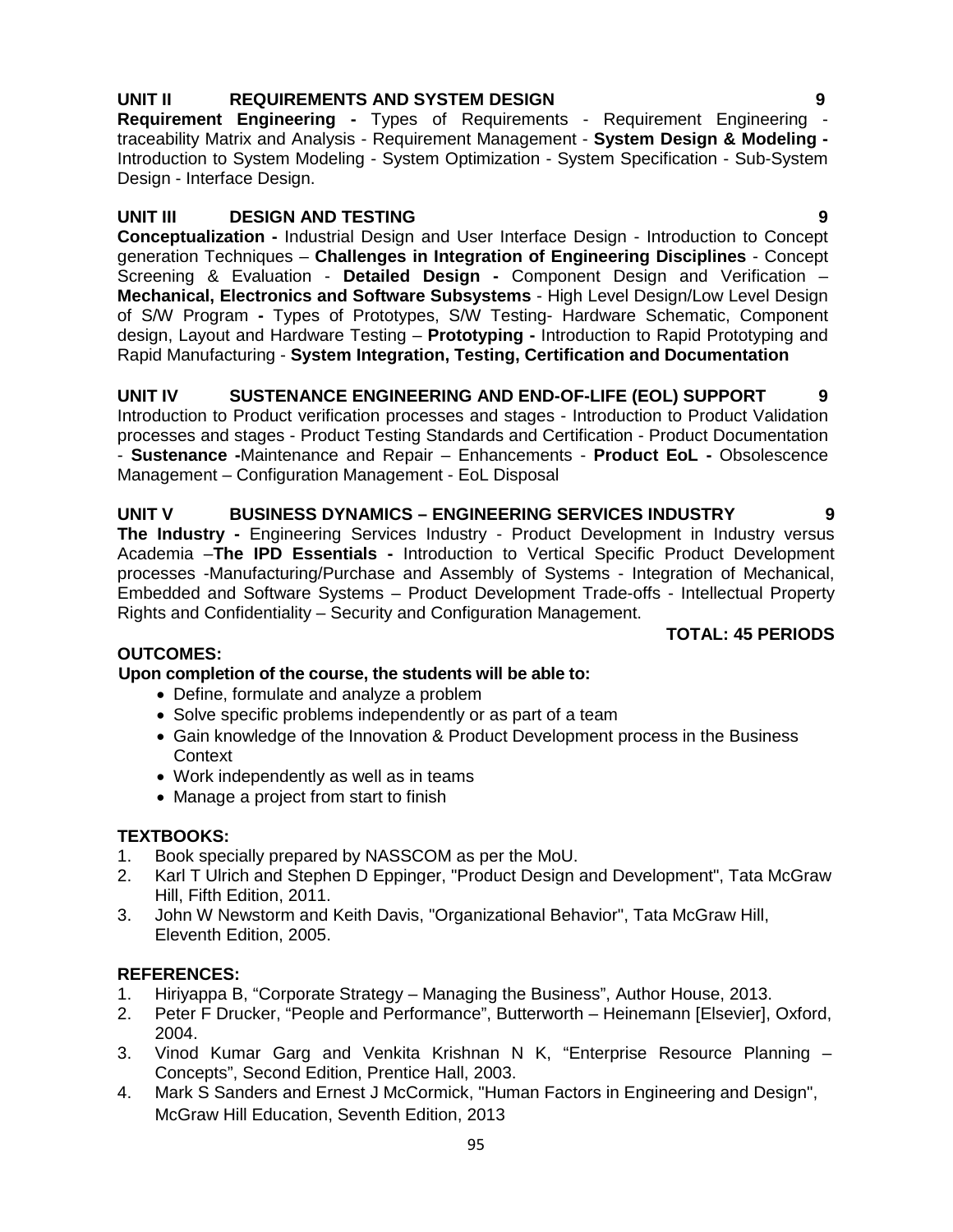| <b>OBJECTIVE:</b><br>To sensitize the Engineering students to various aspects of Human Rights.<br>$\bullet$                                                                                                                                                                                                                        |
|------------------------------------------------------------------------------------------------------------------------------------------------------------------------------------------------------------------------------------------------------------------------------------------------------------------------------------|
| <b>UNIT I</b><br>9<br>Human Rights – Meaning, origin and Development. Notion and classification of Rights – Natural,<br>Moral and Legal Rights. Civil and Political Rights, Economic, Social and Cultural Rights; collective /<br>Solidarity Rights.                                                                               |
| <b>UNIT II</b><br>9<br>Evolution of the concept of Human Rights Magana carta - Geneva convention of 1864. Universal<br>Declaration of Human Rights, 1948. Theories of Human Rights.                                                                                                                                                |
| <b>UNIT III</b><br>9<br>Theories and perspectives of UN Laws – UN Agencies to monitor and compliance.                                                                                                                                                                                                                              |
| <b>UNIT IV</b><br>9<br>Human Rights in India – Constitutional Provisions / Guarantees.                                                                                                                                                                                                                                             |
| <b>UNIT V</b><br>9<br>Human Rights of Disadvantaged People – Women, Children, Displaced persons and Disabled<br>persons, including Aged and HIV Infected People. Implementation of Human Rights - National and<br>State Human Rights Commission – Judiciary – Role of NGO's, Media, Educational Institutions, Social<br>Movements. |

#### **TOTAL : 45 PERIODS**

#### **OUTCOME :**

Engineering students will acquire the basic knowledge of human rights.

# **REFERENCES:**

- 1. Kapoor S.K., "Human Rights under International law and Indian Laws", Central Law Agency, Allahabad, 2014.
- 2. Chandra U., "Human Rights", Allahabad Law Agency, Allahabad, 2014.
- 3. Upendra Baxi, The Future of Human Rights, Oxford University Press, New Delhi.

#### **RO8006 MAINTENANCE AND SAFETY ENGINEERING L T P C 3 0 0 3**

# **OBJECTIVES:**

- To impart knowledge in maintenance
- To know about the fundamentals of maintenance and to implement it.
- To study about safety engineering practices.
- To analyze the hazards in protection.
- To know about the safety in machine operation.

# **UNIT I MAINTENANCE: 6**

Types – breakdown, preventive, predictive, TPM; elements of preventive maintenance – checklist, schedule, procedure.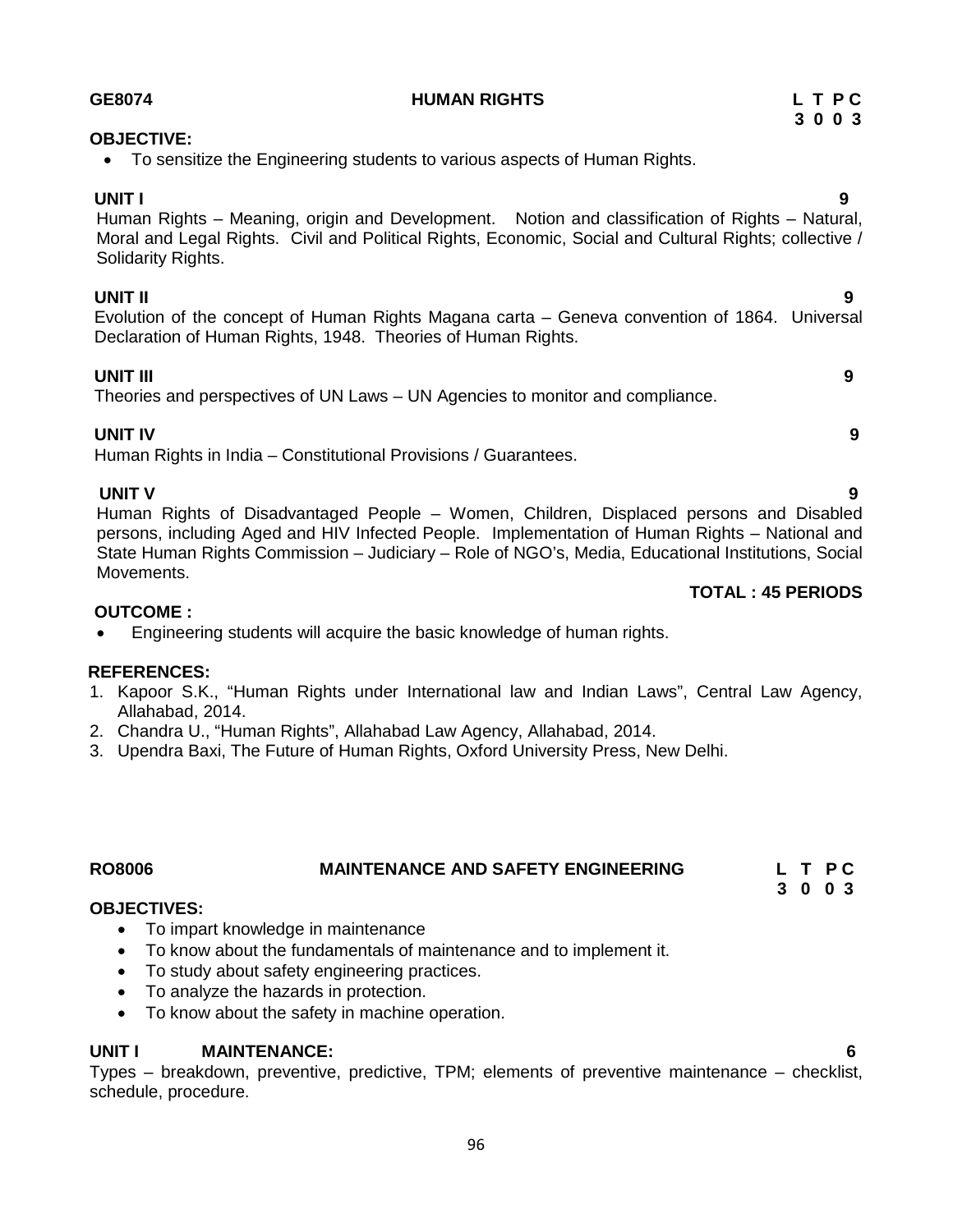# **UNIT II TOTAL PRODUCTIVE MAINTENANCE: 12**

Principles; preparatory stages of implementation – TPM organisation structure, creation; basic TPM policies and aids, master plan. TPM IMPLEMENTATION: Small group activities, autonomous maintenance, establishing planned maintenance, training, developing equipment management program.

# **UNIT III SAFETY SYSTEMS ANALYSIS: 6**

Definitions, safety systems; safety information system: basic concept, safety cost / benefit analysis; industrial safety engineering, OSHA regulations.

# **UNIT IV HAZARD ANALYSIS: 10**

General hazard analysis: electrical, physical and chemical hazard, detailed hazard analysis. Cost effectiveness in hazard elimination. Logical analysis: map method, tabular method, fault tree analysis and hazop studies. FIRE PROTECTION SYSTEM: Chemistry of fire, water sprinkler, fire hydrant, alarm and detection system. Suppression system: CO2 system, foam system, Dry Chemical Powder (DCP) system, **halon** system, portable extinguisher.

# **UNIT V SAFETY IN MACHINE OPERATION: 10**

Design for safety, lock out system, work permit system, safety in use of power press, cranes. Safety in foundry, forging, welding, hot working and cold working, electroplating and boiler operation. SAFETY AND LAW: Provisions in factory act for safety, explosive act, workmen compensation act, compensation calculation. Boiler act and pollution control act.

# **OUTCOMES:**

# **Students must be able to**

- Maintain the industry without any risk in its operation
- Improve the production
- Analyze the hazards in maintenance and to solve it.
- Identify and prevent chemical, environmental mechanical, fire hazard through analysis
- Apply proper safety techniques on safety engineering and management.

# **TEXT BOOKS:**

- 1. John Ridley, "Safety at Work", Butter Worth Publisher, Oxford, 1997.
- 2. Robinson C J and Ginder A P, "Implementing TPM", Productivity Press, USA, 1995.

# **REFERENCES:**

1. Dhillon B S, "Maintainability, Maintenance and Reliability for Engineers", CRC Press, 2006.

- 2. Heinrich H W, "Industrial Accident Prevention", National Safety Council, Chicago, 1998.
- 3. National Safety Council, "Personal Protective Equipment", Bombay, 1998.
- 4. National Safety Council, "Accident Prevention Manual for Industrial Operations", Chicago, 1995.
- 5. Patrick A Michaud, "Accident Prevention and OSHA Compliance", CRC Press, 1995.
- 6. Derek James, "Fire Prevention Handbook", Butter Worth & Co., Oxford, 1991.
- 7. Dan Peterson, "Techniques of Safety Management", 1990.

#### **RO8007 NEURAL NETWORKS AND FUZZY SYSTEMS L T P C 3 0 0 3**

## **OBJECTIVES:**

The student should be made to:

- Learn the various soft computing frame works
- Be familiar with design of various neural networks
- Be exposed to fuzzy logic
- Learn genetic programming
- Be exposed to hybrid systems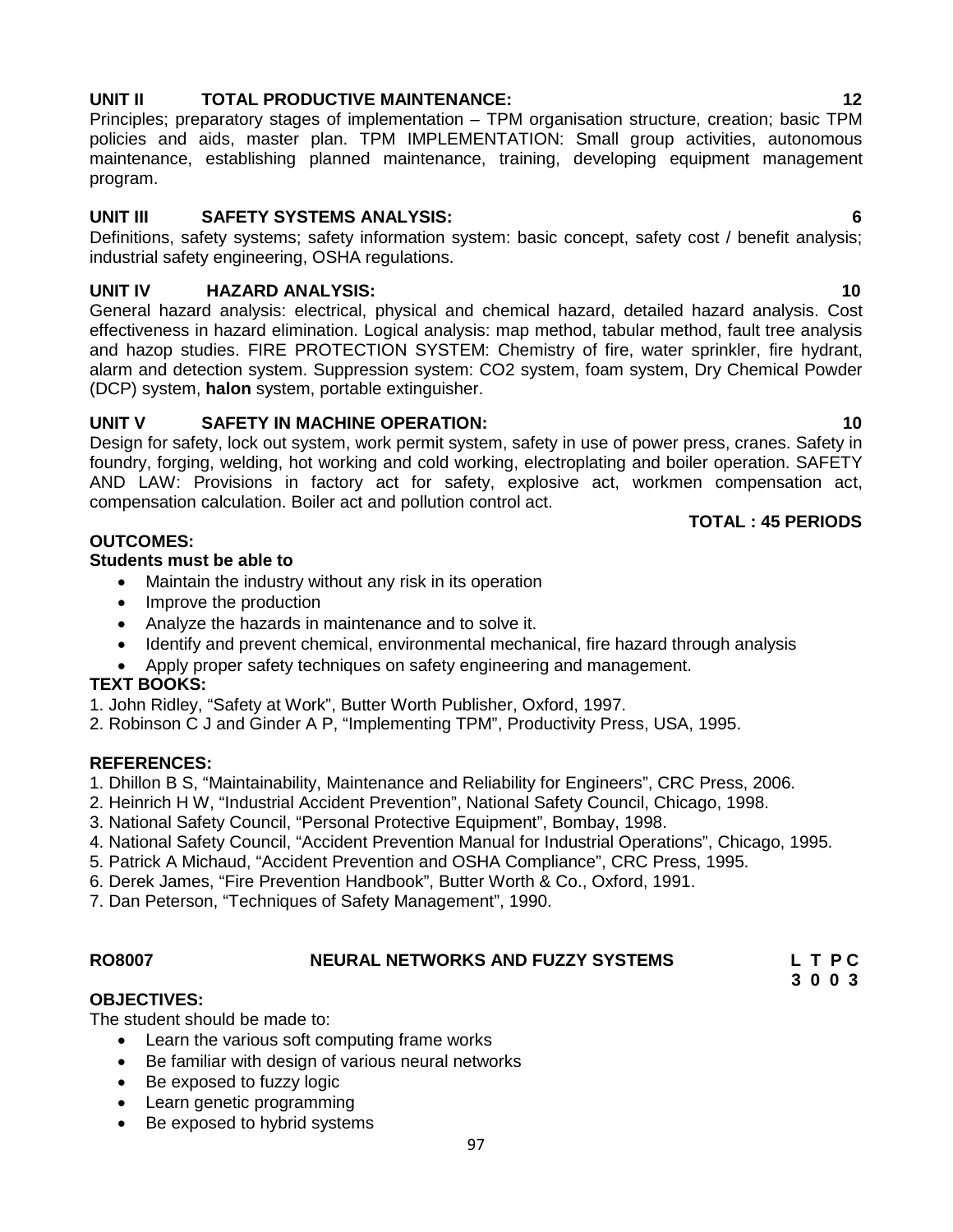# **UNIT I INTRODUCTION TO NEURAL NETWORKS 7**

Differences between Biological and Artificial Neural Networks - Typical Architecture, Common Activation Functions, McCulloch - Pitts Neuron, Simple Neural Nets for Pattern Classification, Linear Separability - Hebb Net, Perceptron, Adaline, Madaline - Architecture, algorithm, and Simple Applications.

#### **UNIT II PATTERN ASSOCIATION 7**

Training Algorithms for Pattern Association - Hebb rule and Delta rule, Heteroassociative, Autoassociative and Iterative Auto associative Net, Bidirectional Associative Memory - Architecture, Algorithm, and Simple Applications.

#### **UNIT III COMPETITION, ADAPTIVE RESONANCE AND BACK PROPAGATION NEURAL NETWORKS 13**

Kohonen Self Organising Maps, Learning Vector Quantization, Counter Propagation - Architecture, Algorithm and Applications - ART1 and ART2 - Basic Operation and Algorithm, Standard Backpropagation Architecture, derivation of Learning Rules, Boltzmann Machine Learning - Architecture, Algorithm and Simple Applications.

## **UNIT IV CLASSICAL AND FUZZY SETS AND RELATIONS 6**

Properties and Operations on Classical and Fuzzy Sets, Crisp and Fuzzy Relations - Cardinality, Properties and Operations, Composition, Tolerance and Equivalence Relations, Simple Problems.

# **UNIT V MEMBERSHIP FUNCTIONS 15**

Features of membership function, Standard forms and Boundaries, fuzzification, membership value assignments, Fuzzy to Crisp Conversions, Lambda Cuts for fuzzy sets and relations, Defuzzification methods.

**APPLICATIONS:** Neural Networks: Robotics, Image compression, Control systems - Fuzzy Logic: Mobile robot navigation, Autotuning a PID Controller.

## **OUTCOMES:**

Upon completion of the course, the student should be able to:

- Apply various soft computing frame works
- Design of various neural networks
- Use fuzzy logic
- Apply genetic programming
- Discuss hybrid soft computing

## **TEXT BOOKS:**

- 1. Sivanandam S N, Sumathi S, Deepa S N," Introduction to Neural Networks using Mat lab 6.0," Tata McGraw Hill Publications, New Delhi, 2006.
- 2. Timothy Ross, "Fuzzy Logic with Engineering Applications", McGraw Hill, Singapore, 2002.

## **REFERENCES:**

- 1. John Yen and Rezalangari, "Fuzzy Logic, Intelligence, Control and Information ", Pearson Education, New Delhi, 2007.
- 2. Mohammad H Hassoun, "Fundamentals of Neural Networks", Prentice hall of India, New Delhi, 2002.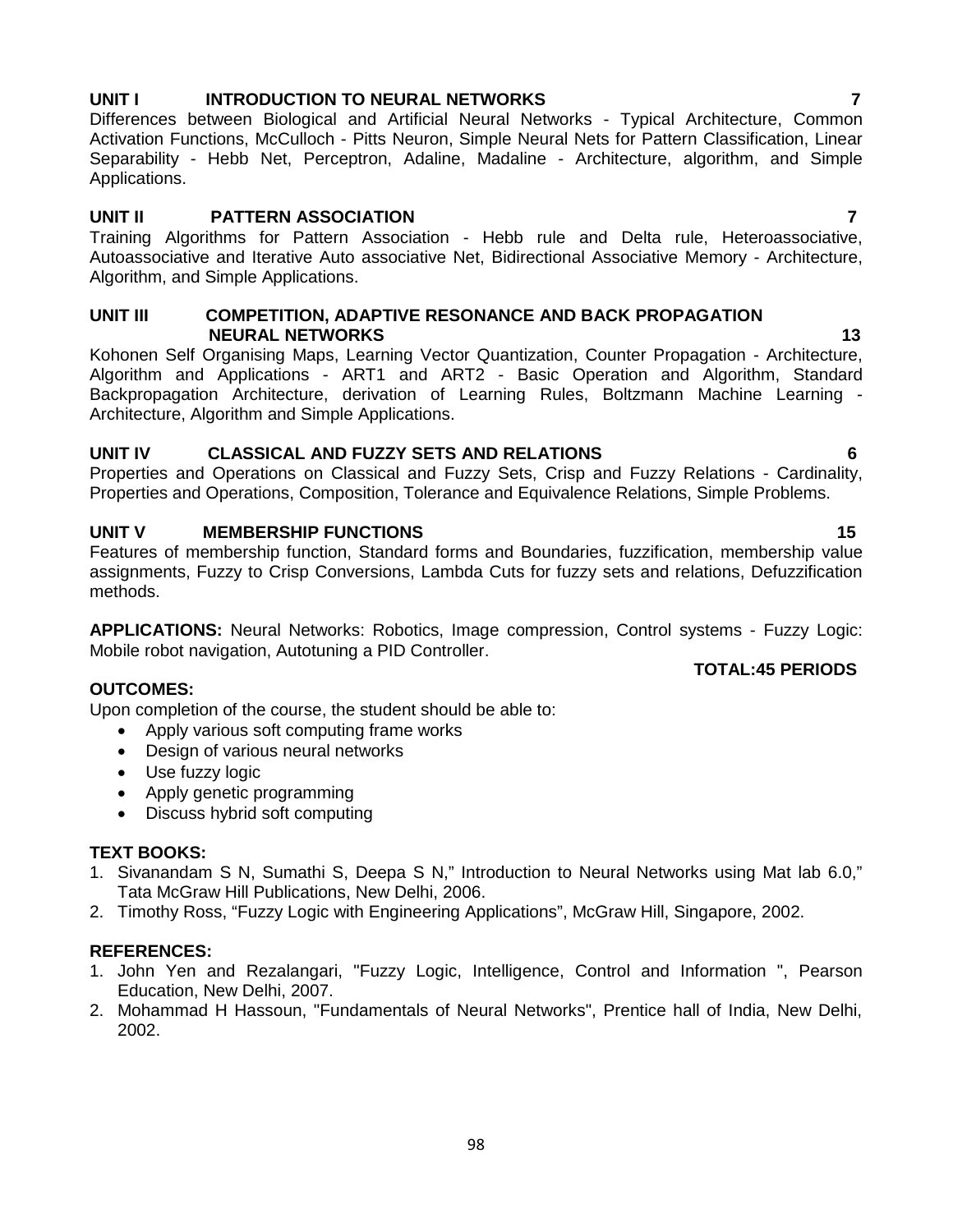# 1. James A Rehg, "Introduction to Robotics in CIM Systems", Prentice Hall of India, 2002.

2. Deb S R, "Robotics Technology and Flexible Automation", Tata McGraw Hill, New Delhi, 1994

Gripper force analysis and gripper design, design of multiple degrees of freedom, active and passive grippers. SELECTION OF ROBOT: Factors influencing the choice of a robot, robot performance

Concepts of material handling, principles and considerations in material handling systems design, conventional material handling systems - industrial trucks, monorails, rail guided vehicles, conveyor systems, cranes and hoists, advanced material handling systems, automated guided vehicle systems, automated storage and retrieval systems(ASRS), bar code technology, radio frequency identification technology.

# **OUTCOMES:**

# **The Student must be able**

- Learn about the basic concepts, parts of robots and types of robots.
- To design automatic manufacturing cells with robotic control using the principle behind robotic drive system, end effectors, sensor, machine vision robot kinematics and programming.
- Ability in selecting the required robot
- Know various applications of robots
- Apply their knowledge in handling the materials.

# **TEXT BOOKS:**

- 1. Richaerd D Klafter, Thomas Achmielewski and Mickael Negin, "Robotic Engineering An integrated Approach" Prentice HallIndia, New Delhi, 2001.
- 2. Mikell P. Groover,"Automation, Production Systems, and Computer Integrated Manufacturing", 2nd Edition, John Wiley & sons, Inc, 2007

# **REFERENCES:**

# **TOTAL: 45 PERIODS**

# **OBJECTIVES:**

- To introduce the basic concepts, parts of robots and types of robots.
- To make the student familiar with the various drive systems for robot, sensors and their applications in robots and programming of robots.
- To select the robots according to its usage.
- To discuss about the various applications of robots, justification and implementation of robot.
- To know about material handling in a system.

# **UNIT I INTRODUCTION 6**

Types of industrial robots, Load handling capacity, general considerations in Robotic material handling, material transfer, machine loading and unloading, CNC machine tool loading, Robot centered cell.

# **UNIT II ROBOTS FOR INSPECTION 8**

Robotic vision systems, image representation, object recognition and categorization, depth measurement, image data compression, visual inspection, software considerations.

# **UNIT III OTHER APPLICATIONS 8**

Application of Robots in continuous arc welding, Spot welding, Spray painting, assembly operation, cleaning, robot for underwater applications.

# **UNIT IV END EFFECTORS 11**

testing, economics of robotisation, Impact of robot on industry and society.

**UNIT V MATERIAL HANDLING 12**

**3 0 0 3**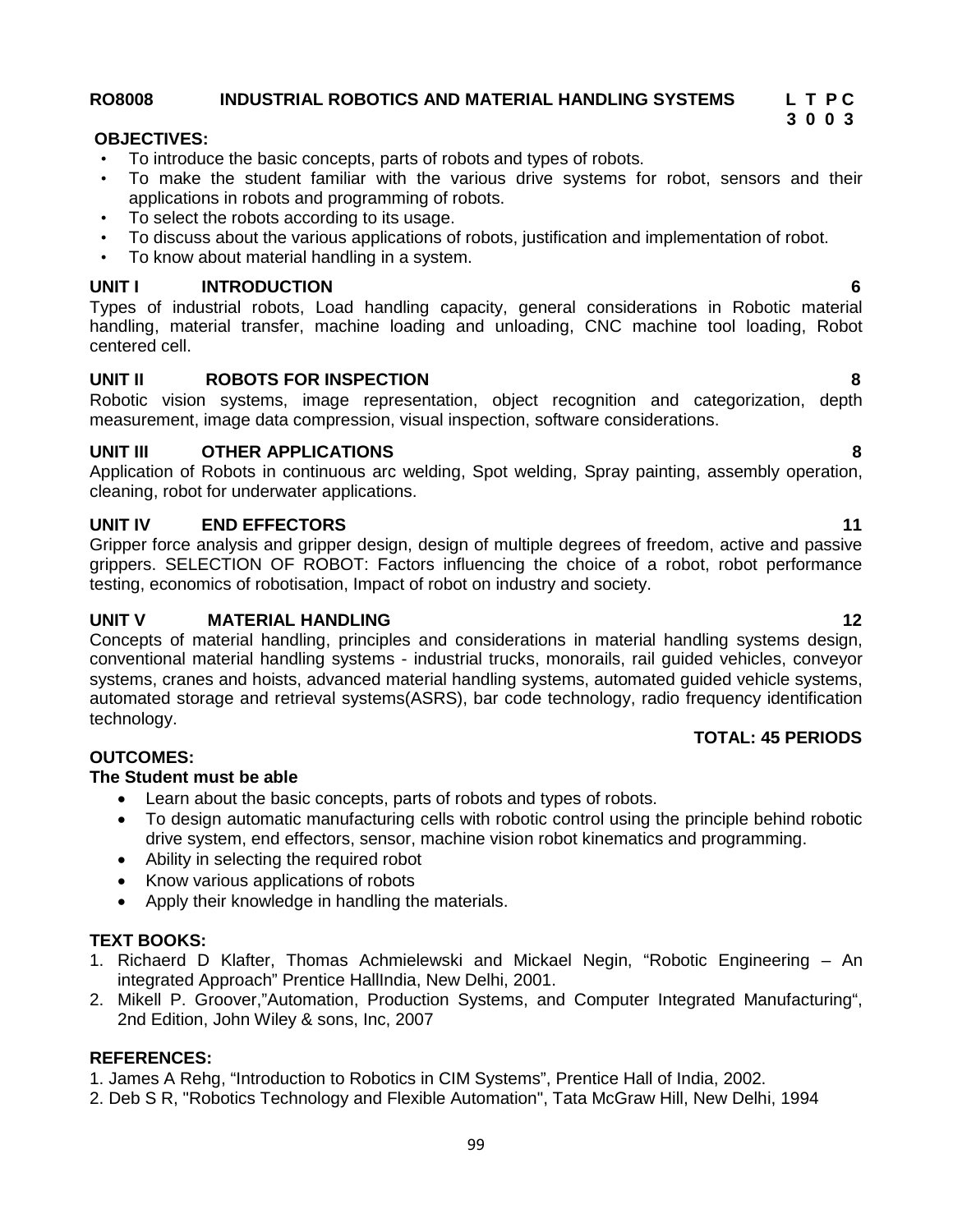To gain knowledge in various electrical and electronic programmable automations and their

Vertical Integration structure.

applications.

Necessity and Role in Industrial Automation, Need for HMI systems. Types of HMI- Text display operator panels - Touch panels - Panel PCs - Integrated displays (PLC & HMI). Check with PLC 502 and remove

**UNIT I TOTALLY INTEGRATED AUTOMATION: 9** Need, components of TIA systems, advantages, Programmable Automation Controllers (PAC),

# **UNIT III SUPERVISORY CONTROL AND DATA ACQUISITION (SCADA) 9**

To gain knowledge in communication protocols in an integrated system

Overview – Developer and runtime packages – architecture – Tools – Tag – Internal &External graphics, Alarm logging – Tag logging – structured tags– Trends – history– Report generation, VB & C Scripts for SCADA application.

# **UNIT IV COMMUNICATION PROTOCOLS of SCADA 9**

Proprietary and open Protocols – OLE/OPC – DDE – Server/Client Configuration – Messaging – Recipe – User administration – Interfacing of SCADA with PLC, drive, and other field device

# **UNIT V DISTRIBUTED CONTROL SYSTEMS (DCS) : 9**

DCS – architecture – local control unit- programming language – communication facilities – operator interface – engineering interfaces. APPLICATIONS OF PLC & DCS: Case studies of Machine automation, Process automation, Introduction to SCADA Comparison between SCADA and DCS. **TOTAL : 45 PERIODS**

## **OUTCOMES:**

- Knowledge of PLC & PAC automation
- Knowledge in HMI systems and to integrate it with other systems.
- Ability to apply SCADA and usage of C programming for report generation
- Acquiring information's on communication protocols in automation systems
- Ability to design and develop automatic control system using distributed control systems.

# **TEXT BOOKS:**

- 1. John.W.Webb & Ronald A. Reis, "Programmable logic controllers: Principles and Applications", Prentice Hall India, 2003.
- 2. Michael P. Lukas, "Distributed Control systems", "Van Nostrand Reinfold Company"1995 .

# **REFERENCES:**

- 1. Win C C Software Manual, Siemens, 2003
- 2. RS VIEW 32 Software Manual, Allen Bradly, 2005
- 3. CIMPLICITY SCADA Packages Manual, Fanuc India Ltd, 2004

# **UNIT II HMI SYSTEMS: 9**

To gain knowledge in automation in industries.

• To know about the basic in SCADA and DCS systems.

To know about the advanced in automation industries

# **RO8009 TOTALLY INTEGRATED AUTOMATION L T P C**

**OBJECTIVES:**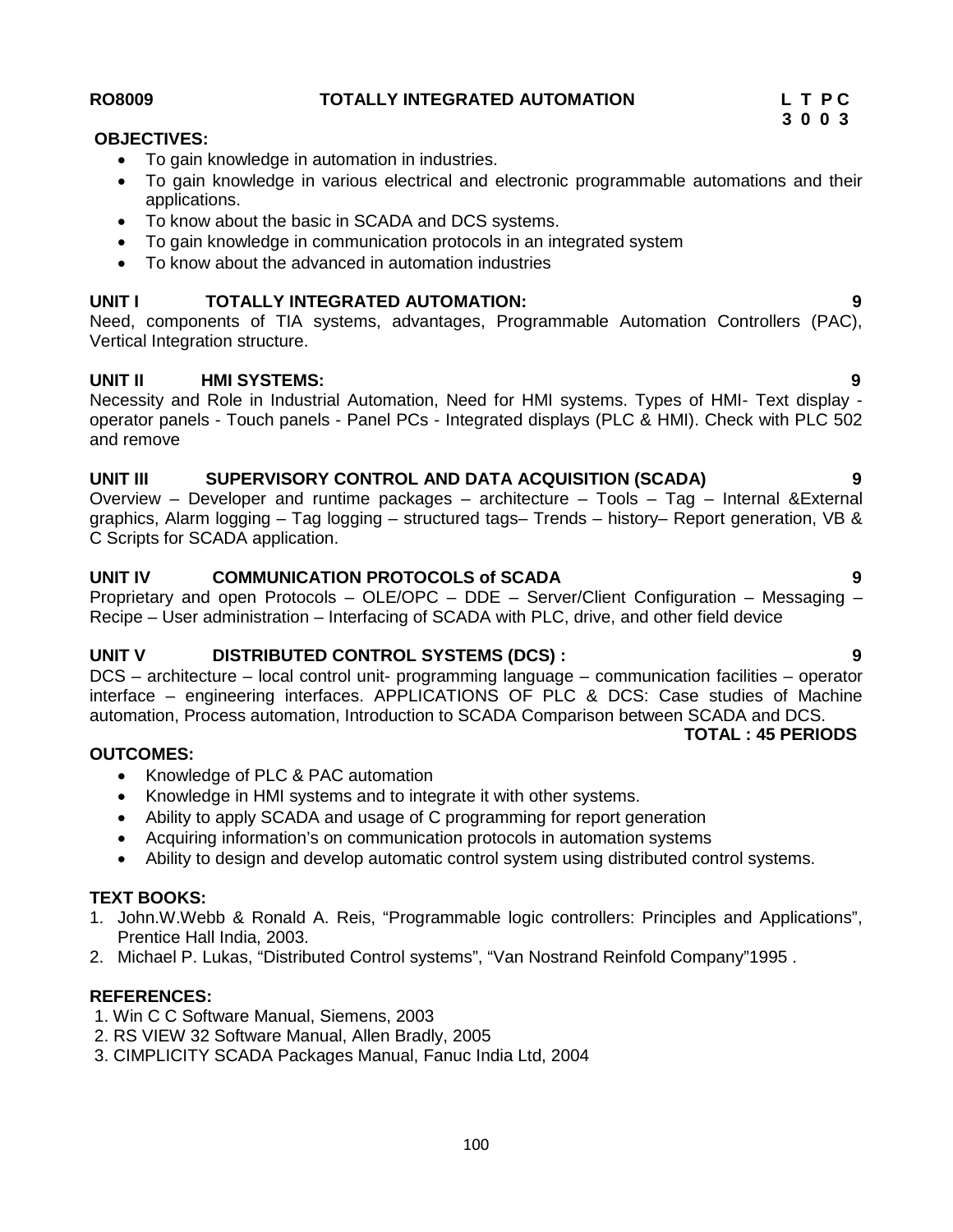#### **GE8077 TOTAL QUALITY MANAGEMENT L T P C**

# **OBJECTIVE:**

To facilitate the understanding of Quality Management principles and process.

# **UNIT I INTRODUCTION 9**

Introduction - Need for quality - Evolution of quality - Definitions of quality - Dimensions of product and service quality - Basic concepts of TQM - TQM Framework - Contributions of Deming, Juran and Crosby - Barriers to TQM - Customer focus - Customer orientation, Customer satisfaction, Customer complaints, Customer retention.

# **UNIT II TQM PRINCIPLES 9**

Leadership - Quality Statements, Strategic quality planning, Quality Councils - Employee involvement - Motivation, Empowerment, Team and Teamwork, Recognition and Reward, Performance appraisal - Continuous process improvement - PDCA cycle, 5S, Kaizen - Supplier partnership - Partnering, Supplier selection, Supplier Rating.

# **UNIT III TQM TOOLS AND TECHNIQUES I 9**

The seven traditional tools of quality - New management tools - Six sigma: Concepts, Methodology, applications to manufacturing, service sector including IT - Bench marking - Reason to bench mark, Bench marking process - FMEA - Stages, Types.

# **UNIT IV TQM TOOLS AND TECHNIQUES II 9**

Quality Circles - Cost of Quality - Quality Function Deployment (QFD) - Taguchi quality loss function - TPM - Concepts, improvement needs - Performance measures.

# **UNIT V QUALITY MANAGEMENT SYSTEM 9**

Introduction—Benefits of ISO Registration—ISO 9000 Series of Standards—Sector-Specific Standards—AS 9100, TS16949 and TL 9000-- ISO 9001 Requirements—Implementation—<br>Documentation—Internal Audits—Registration--ENVIRONMENTAL MANAGEMENT SYSTEM: Documentation—Internal Audits—Registration--**ENVIRONMENTAL MANAGEMENT** Introduction—ISO 14000 Series Standards—Concepts of ISO 14001—Requirements of ISO 14001— Benefits of EMS.

## **OUTCOME:**

 The student would be able to apply the tools and techniques of quality management to manufacturing and services processes.

# **TEXT BOOK:**

1. Dale H.Besterfiled, Carol B.Michna,Glen H. Besterfield,Mary B.Sacre,Hemant Urdhwareshe and Rashmi Urdhwareshe, "Total Quality Management", Pearson Education Asia, Revised Third Edition, Indian Reprint, Sixth Impression, 2013.

## **REFERENCES:**

- 1. James R. Evans and William M. Lindsay, "The Management and Control of Quality", 8 th Edition, First Indian Edition, Cengage Learning, 2012.
- 2. Janakiraman. B and Gopal .R.K., "Total Quality Management Text and Cases", Prentice Hall (India) Pvt. Ltd., 2006.
- 3. Suganthi.L and Anand Samuel, "Total Quality Management", Prentice Hall (India) Pvt. Ltd., 2006.
- 4. ISO 9001-2015 standards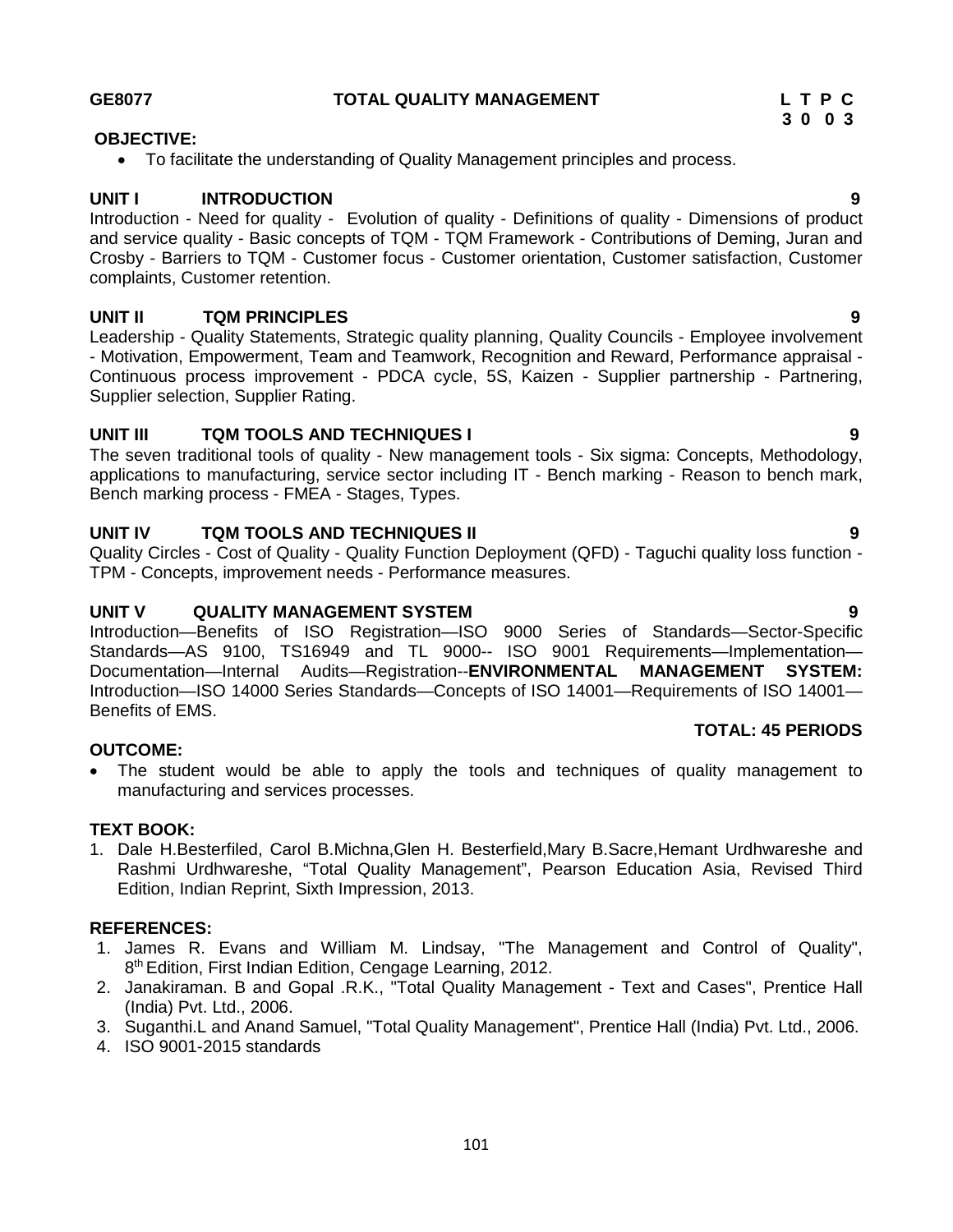| <b>OBJECTIVES:</b>                                                                                                                                                                                                                                                                                                                    |  |
|---------------------------------------------------------------------------------------------------------------------------------------------------------------------------------------------------------------------------------------------------------------------------------------------------------------------------------------|--|
| To provide the overview of embedded system design principles<br>To understand the concepts of real time operating systems<br>To provide exposure to embedded system development tools with hands on experience in<br>using basic programming techniques.                                                                              |  |
| <b>INTRODUCTION TO EMBEDDED SYSTEMS</b><br><b>UNIT I</b><br>Overview of embedded systems, embedded system design process, challenges - common design<br>metrics and optimizing them. Hardware - Software code sign embedded product development.                                                                                      |  |
| <b>REAL TIME OPERATING SYSTEM</b><br>UNIT II<br>Real time operating systems Architecture - Tasks and Task states - Tasks and Data - Semaphone<br>and shared data - Message queues, mail boxes and pipes - Encapsulating semaphores and queues -<br>interrupt routines in an RTOS Environment. Introduction to $Vx$ works, $RT$ Linux. |  |
| <b>UNIT III</b><br><b>PIC MICROCONTROLLER</b><br>9<br>Architecture - Instruction set - Addressing modes - Timers - Interrupt logic - CCP modules - ADC.                                                                                                                                                                               |  |
| <b>UNIT IV</b><br><b>EMBEDDED NETWORKING</b><br>Introduction - CAN BUS - I <sup>2</sup> C - GSM - GPRS - Zig bee.                                                                                                                                                                                                                     |  |

# **UNIT V EMBEDDED PROGRAMMING LABORATORY : LIST OF EXPERIMENTS 30**

I/O Programming Interrupts and Timer application Interfacing Keypad Interfacing LCD Interfacing ADC/DAC

# **OUTCOMES:**

- CO1. Explain the need of embedded systems and their development procedures.
- CO2. Summaries the concepts involved in Real time operating systems.
- CO3. Use various tools for developing embedded applications.
- CO4. Explain the construction, addressing modes and instructions sets of PIC micro controller.
- CO5. Conduct experiments with I/O systems used in embedded systems.

# **TEXT BOOKS:**

- 1. Frank Vahid, Tony John Givargis, Embedded System Design: A Unified Hardware/ Software Introduction - Wiley & Sons, Inc.2002 .
- 2. Rajkamal, 'Embedded System Architecture, Programming, Design', Tata Mc Graw Hill, 2011
- 3. John B. Peatman, "Design with PIC Microcontrollers" Prentice Hall, 2003.

# **REFERENCES**

- 1. Steve Heath, 'Embedded System Design', II edition, Elsevier, 2003.
- 2. David E. Simon, "An embedded software primer", Addison Wesley, Indian Edition Reprint (2009).
- 3. Robert Foludi "Building Wireless Sensor Networks", O'Reilly, 2011.

# **MT8791 EMBEDDED SYSTEM DESIGN L T P C**

#### **TOTAL : 60 PERIODS**

- 
-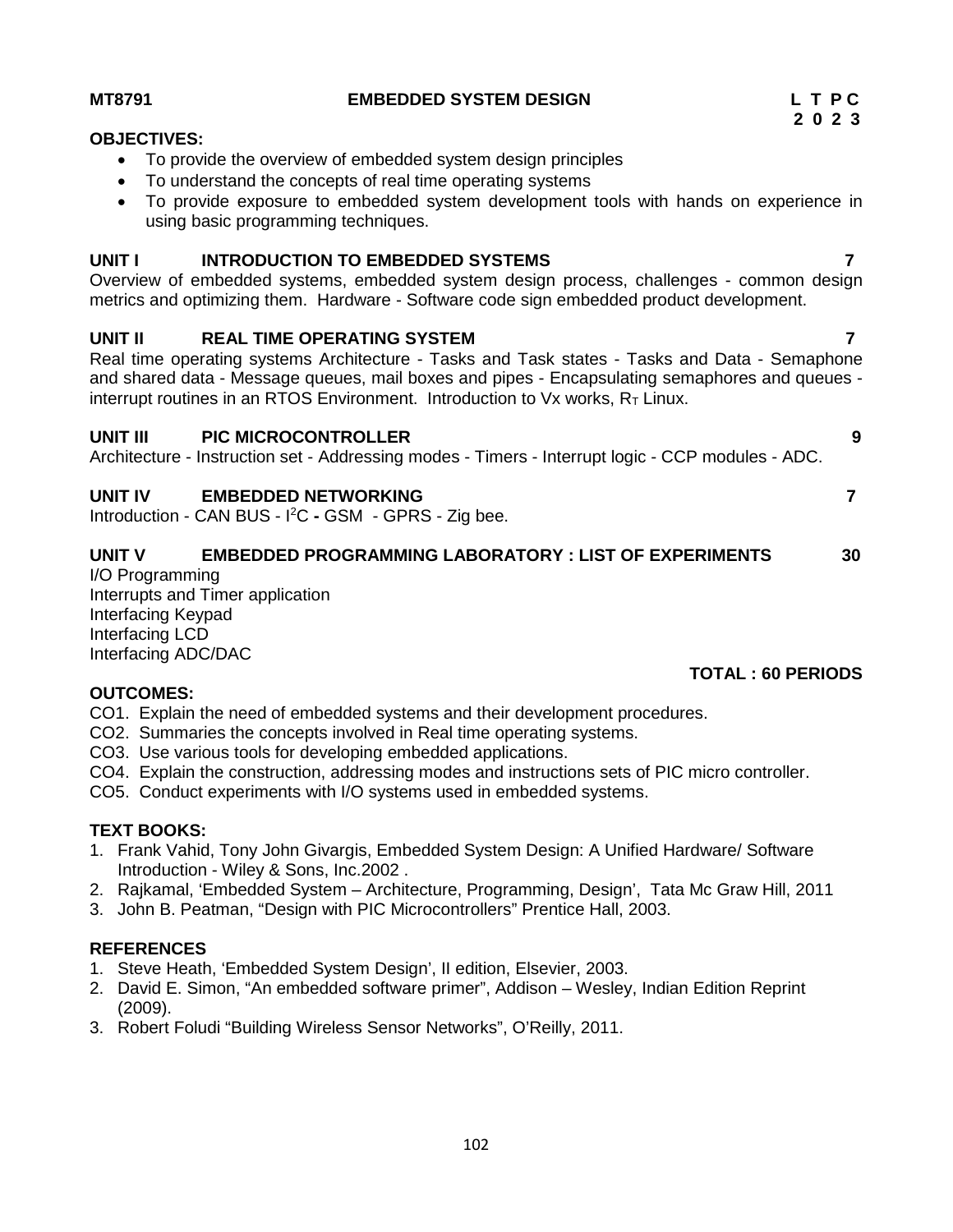# Challenges for Wireless Sensor Networks, Enabling Technologies For Wireless Sensor Networks. **UNIT II ARCHITECTURES 9**

**UNIT I OVERVIEW OF WIRELESS SENSOR NETWORKS 8**

Single-Node Architecture - Hardware Components, Energy Consumption of Sensor Nodes , Operating Systems and Execution Environments, Network Architecture -Sensor Network Scenarios, Optimization Goals and Figures of Merit, Gateway Concepts.

#### **UNIT III NETWORKING SENSORS 10**

Physical Layer and Transceiver Design Considerations, MAC Protocols for Wireless Sensor Networks, Low Duty Cycle Protocols And Wakeup Concepts - S-MAC, The Mediation Device Protocol, Wakeup Radio Concepts, Address and Name Management, Assignment of MAC Addresses, Routing Protocols- Energy-Efficient Routing, Geographic Routing.

#### **UNIT IV INFRASTRUCTURE ESTABLISHMENT 9**

Topology Control, Clustering, Time Synchronization, Localization and Positioning, Sensor Tasking and Control.

#### **UNIT V SENSOR NETWORK PLATFORMS AND TOOLS 9**

Sensor Node Hardware – Berkeley Motes, Programming Challenges, Node-level software platforms, Node-level Simulators, State-centric programming.

#### **OUTCOMES:**

- Ability to know about the different techniques used in networking
- To expose basic knowledge about wireless sensor networks
- Ability to know about the tools in networking
- Understand the basic in wireless architecture
- Ability to know about the protocols used in networking

#### **TEXTBOOKS**

- 1. Holger Karl & Andreas Willig, "Protocols And Architectures for Wireless Sensor Networks", John Wiley, 2005.
- 2. Feng Zhao & Leonidas J. Guibas, "Wireless Sensor Networks- An Information Processing Approach", Elsevier, 2007.

- **REFERENCES**<br>1. KazemSohraby. Daniel 1. KazemSohraby, Daniel Minoli, &TaiebZnati, "Wireless Sensor Networks- Technology, Protocols, And Applications", John Wiley, 2007.
- 2. Anna Hac, "Wireless Sensor Network Designs", John Wiley, 2003.

#### **RO8010 WIRELESS SENSORS NETWORKS FOR ROBOTICS L T P C**

• To know the basic knowledge about wireless sensor networks

• To know about the different techniques used in networking

 To impart knowledge in networking using sensors • To know about the tools used in networking To understand the basic in wireless architecture

**OBJECTIVES:**

**3 0 0 3**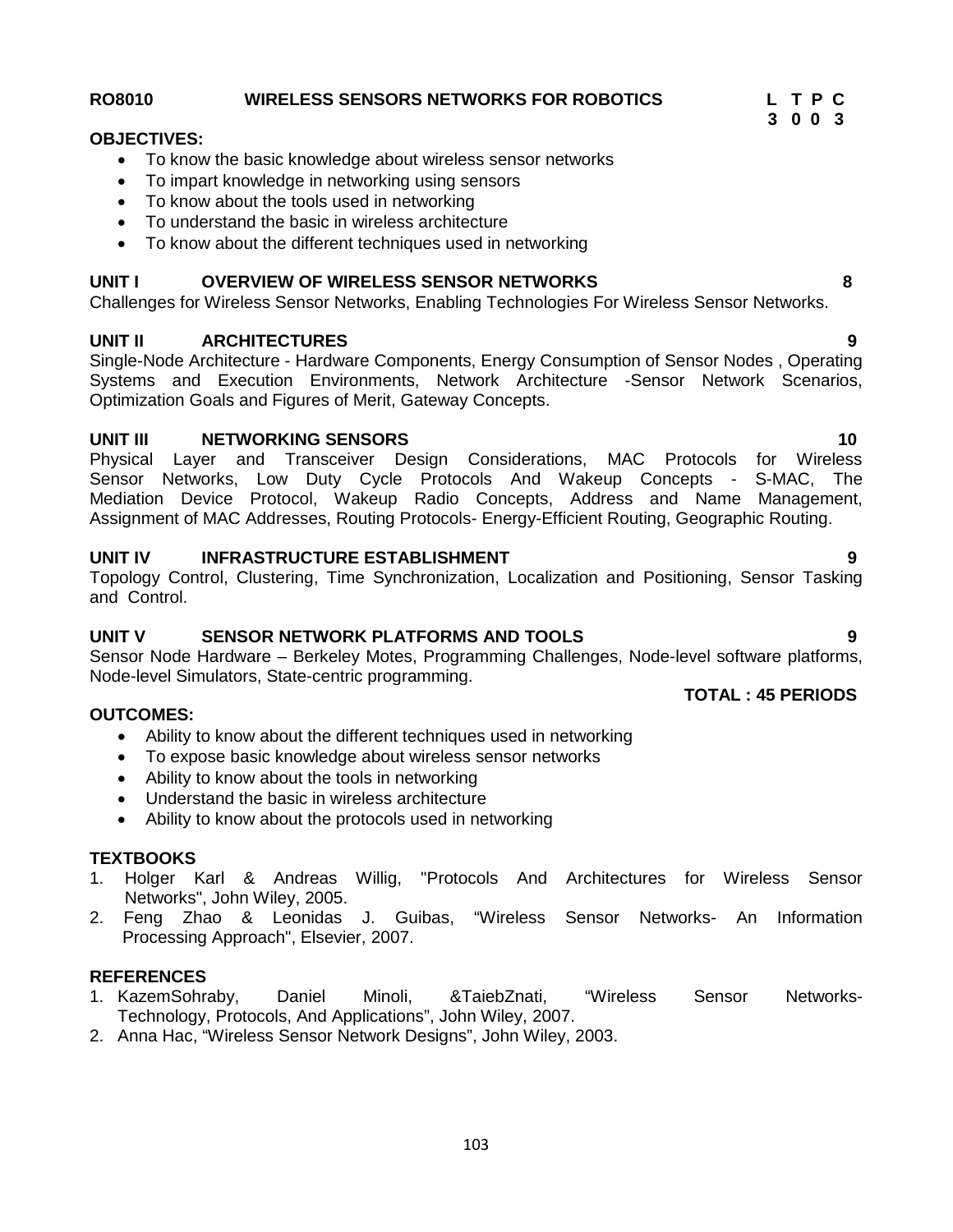**RO8011 INDUSTRIAL NETWORKING L T P C**

#### **OBJECTIVES:**

## **The student should be made to:**

- Basic knowledge about networking in industries.
- Understand the evolution of computer networks using the layered network architecture.
- Understand the concepts of data communications.
- Be familiar with the Transmission media and Tools.
- Design computer networks using sub-netting and routing concepts.

#### **UNIT I INTRODUCTION 10**

Modern instrumentation and control systems – OSI model – Protocols – Standards – Common problems and solutions – Grounding/shielding and noise - EIA-232 interface standard – EIA-485 interface standard – Current loop and EIA-485 converters. FIBRE OPTICS: Introduction – Fibre optic cable components and parameters – Basic cable types – Connection fibres – troubleshooting.

# **UNIT II MODBUS 8**

Overview – Protocol structure – Function codes – Modbus plus protocol –Data Highway – AS interface (AS-i) –**Device Net:** Physical layer – Topology – Device taps – **Profibus PA/DP/FMS:** Protocol stack – System operation.

## **UNIT III ETHERNET SYSTEMS 12**

IEEE/ISO standards – Medium access control – frames – Reducing collisions – Auto negotiation – LAN system components – Structured cabling – Industrial Ethernet – Troubleshooting Ethernet. CAN BUS: Concepts of bus access and arbitration – CAN: Protocol-Errors: Properties – detection – processing – Introduction to CAN 2.0B

#### **UNIT IV WIRELESS COMMUNICATIONS 9**

Radio spectrum – Frequency allocation – Radio modem – Intermodulation – Implementing a radio link – RFID: Basic principles of radio frequency identification – Transponders – Interrogators

#### **UNIT V APPLICATIONS 6**

Automotive communication technologies – Design of automotive X-by-Wire systems, **-** The LIN standard – The IEC/IEEE Train communication network: Applying train communication network for data communications in electrical substations.

#### **OUTCOMES:**

#### **At the end of the course, the student should be able to:**

- Apply the concepts of data communications and to design computer networks using sub netting and routing concepts.
- Compare the various medium access control techniques.
- Compare and contrast the characteristics of physical layer.
- Analyze the different protocols.
- Compare and contrast the different network components.

## **TEXT BOOKS:**

- 1. Steve Mackay, Edwin Wright, Deon Reynders and John Park, "Practical Industrial Data Networks: Design, Installation and Troubleshooting", Newnes (Elsevier), 2004
- 2. "Practical Filebus, DeviceNet and Ethernet for Industry", IDC Technology, 2006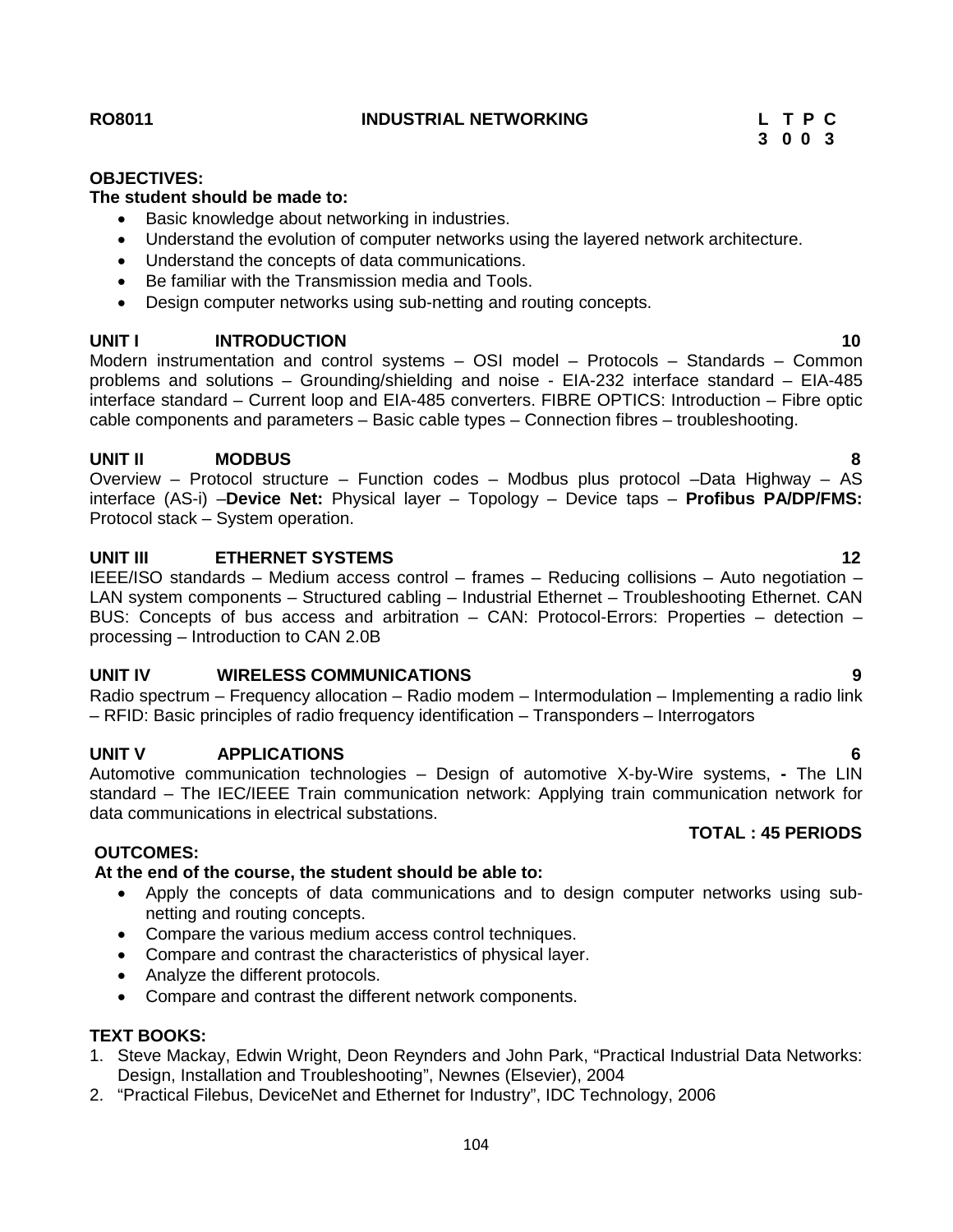#### **REFERENCES:**

- 1. Richard Zurawski, "The Industrial Communication Technology Handbook", Taylor and Francis, 2005
- 2. Dominique Paret, "Multiplexed Networks for Embedded Systems", John Wiley & Sons, 2007
- 3. Albert Lozano-Nieto, "RFID Design Fundamentals and Applications", CRC Press, 2011

#### **MG8791**

#### **SUPPLY CHAIN MANAGEMENT L T P C 3 0 0 3**

#### **OBJECTIVE:**

To provide an insight on the fundamentals of supply chain networks, tools and techniques.

## **UNIT I INTRODUCTION 9**

Role of Logistics and Supply chain Management: Scope and Importance- Evolution of Supply Chain - Decision Phases in Supply Chain - Competitive and Supply chain Strategies **–** Drivers of Supply Chain Performance and Obstacles.

## **UNIT II SUPPLY CHAIN NETWORK DESIGN 9**

Role of Distribution in Supply Chain **–** Factors influencing Distribution network design **–** Design options for Distribution Network Distribution Network in Practice-Role of network Design in Supply Chain **–** Framework for network Decisions.

#### **UNIT III LOGISTICS IN SUPPLY CHAIN 9**

Role of transportation in supply chain **–** factors affecting transportations decision **–** Design option for transportation network **–** Tailored transportation **–** Routing and scheduling in transportation.

#### **UNIT IV SOURCING AND COORDINATION IN SUPPLY CHAIN 9**

Role of sourcing supply chain supplier selection assessment and contracts - Design collaboration sourcing planning and analysis - supply chain co-ordination - Bull whip effect – Effect of lack of co ordination in supply chain and obstacles **–** Building strategic partnerships and trust within a supply chain.

#### **UNIT V SUPPLY CHAIN AND INFORMATION TECHNOLOGY 9**

The role IT in supply chain - The supply chain IT frame work Customer Relationship Management **–** Internal supply chain management **–** supplier relationship management **–** future of IT in supply chain **–**E-Business in supply chain.

#### **TOTAL: 45 PERIODS**

 The student would understand the framework and scope of supply chain networks and functions.

## **TEXT BOOK :**

**OUTCOME:**

1. Sunil Chopra, Peter Meindl and Kalra, **"**Supply Chain Management, Strategy, Planning, and operation**"**, Pearson Education, 2010.

#### **REFERENCES:**

- 1 David J.Bloomberg , Stephen Lemay and Joe B.Hanna, **"**Logistics**"**, PHI 2002.
- 2 James B.Ayers, **"**Handbook of Supply chain management**"**, St.Lucle press, 2000.
- 3 Jeremy F.Shapiro, **"**Modeling the supply chain**"**, Thomson Duxbury, 2002.
- 4 Srinivasan G.S, **"**Quantitative models in Operations and Supply Chain Management**"**, PHI, 2010.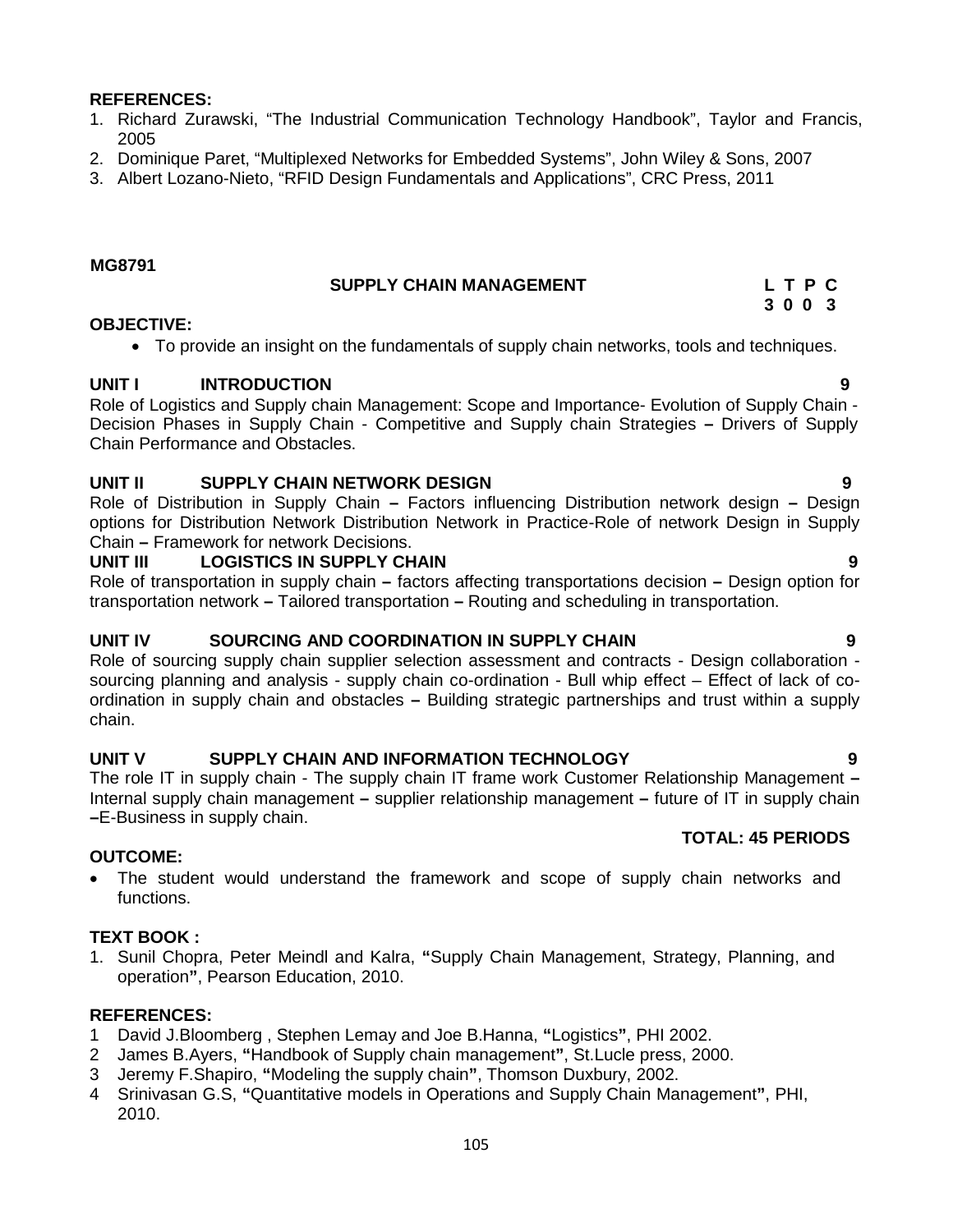**3 0 0 3**

#### **OBJECTIVES**

- To provide knowledge of semiconductors and solid mechanics to fabricate MEMS devices.
- To educate on the rudiments of Micro fabrication techniques.
- To introduce various sensors and actuators
- To introduce different materials used for MEMS
- To educate on the applications of MEMS to disciplines beyond Electrical and Mechanical engineering.

## **UNIT I INTRODUCTION 9**

Intrinsic Characteristics of MEMS – Energy Domains and Transducers- Sensors and Actuators – Introduction to Micro fabrication - Silicon based MEMS processes – New Materials – Review of Electrical and Mechanical concepts in MEMS – Semiconductor devices – Stress and strain analysis – Flexural beam bending- Torsional deflection.

## **UNIT II SENSORS AND ACTUATORS-I 9**

Electrostatic sensors – Parallel plate capacitors – Applications – Interdigitated Finger capacitor – Comb drive devices – Micro Grippers – Micro Motors - Thermal Sensing and Actuation – Thermal expansion – Thermal couples – Thermal resistors – Thermal Bimorph - Applications – Magnetic Actuators – Micromagnetic components – Case studies of MEMS in magnetic actuators- Actuation using Shape Memory Alloys

## **UNIT III SENSORS AND ACTUATORS-II 9**

Piezoresistive sensors – Piezoresistive sensor materials - Stress analysis of mechanical elements – Applications to Inertia, Pressure, Tactile and Flow sensors – Piezoelectric sensors and actuators – piezoelectric effects – piezoelectric materials – Applications to Inertia , Acoustic, Tactile and Flow sensors.

#### **UNIT IV MICROMACHINING 9**

Silicon Anisotropic Etching – Anisotrophic Wet Etching – Dry Etching of Silicon – Plasma Etching – Deep Reaction Ion Etching (DRIE) – Isotropic Wet Etching – Gas Phase Etchants – Case studies - Basic surface micro machining processes – Structural and Sacrificial Materials – Acceleration of sacrificial Etch – Striction and Antistriction methods – LIGA Process - Assembly of 3D MEMS – Foundry process.

## **UNIT V POLYMER AND OPTICAL MEMS 9**

Polymers in MEMS– Polimide - SU-8 - Liquid Crystal Polymer (LCP) – PDMS – PMMA – Parylene – Fluorocarbon - Application to Acceleration, Pressure, Flow and Tactile sensors- Optical MEMS – Lenses and Mirrors – Actuators for Active Optical MEMS.

## **OUTCOMES**

- Ability to understand and apply basic science, circuit theory, Electro-magnetic field theory control theory and apply them to electrical engineering problems.
- Ability to understand and analyse, linear and digital electronic circuits.

## **TEXT BOOKS:**

- 1. Chang Liu, "Foundations of MEMS", Pearson Education Inc., 2006.
- 2. Stephen D Senturia, "Microsystem Design", Springer Publication, 2000.
- 3. Tai Ran Hsu, "MEMS & Micro systems Design and Manufacture" Tata McGraw Hill, New Delhi, 2002.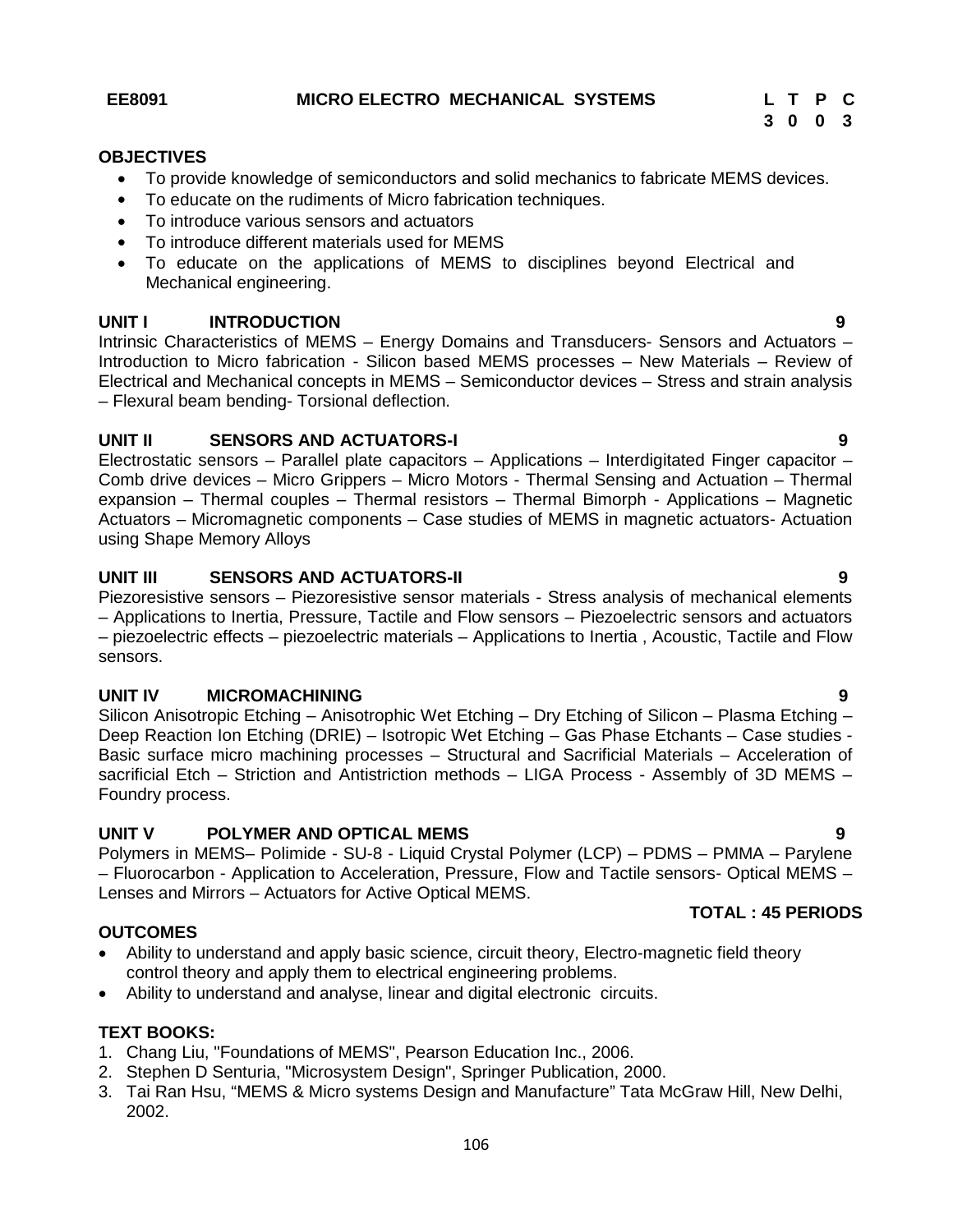## **REFERENCES:**

- 1. James J.Allen, "Micro Electro Mechanical System Design", CRC Press Publisher, 2010
- 2. Julian w. Gardner, Vijay K. Varadan, Osama O. Awadelkarim, "Micro Sensors MEMS and Smart Devices", John Wiley & Son LTD,2002
- 3. Mohamed Gad-el-Hak, editor, " The MEMS Handbook", CRC press Baco Raton, 2000
- 4. Nadim Maluf," An Introduction to Micro Electro Mechanical System Design", Artech House, 2000.
- 5. Thomas M.Adams and Richard A.Layton, "Introduction MEMS, Fabrication and Application," Springer 2012.

| MG8591 | <b>PRINCIPLES OF MANAGEMENT</b> | L T P C |  |  |
|--------|---------------------------------|---------|--|--|
|        |                                 | 3 0 0 3 |  |  |

#### **OBJECTIVE:**

 To enable the students to study the evolution of Management, to study the functions and principles of management and to learn the application of the principles in an organization

#### **UNIT I INTRODUCTION TO MANAGEMENT AND ORGANIZATIONS 9**

Definition of Management – Science or Art – Manager Vs Entrepreneur - types of managers managerial roles and skills – Evolution of Management – Scientific, human relations , system and contingency approaches – Types of Business organization - Sole proprietorship, partnership, company-public and private sector enterprises - Organization culture and Environment – Current trends and issues in Management.

## **UNIT II PLANNING 9**

Nature and purpose of planning – planning process – types of planning – objectives – setting objectives – policies – Planning premises – Strategic Management – Planning Tools and Techniques – Decision making steps and process.

#### **UNIT III ORGANISING 9**

Nature and purpose – Formal and informal organization – organization chart – organization structure – types – Line and staff authority – departmentalization – delegation of authority – centralization and decentralization – Job Design - Human Resource Management – HR Planning, Recruitment, selection, Training and Development, Performance Management , Career planning and management.

# **UNIT IV DIRECTING 9**

Foundations of individual and group behaviour – motivation – motivation theories – motivational techniques – job satisfaction – job enrichment – leadership – types and theories of leadership – communication – process of communication – barrier in communication – effective communication – communication and IT.

## **UNIT V CONTROLLING 9**

System and process of controlling – budgetary and non-budgetary control techniques – use of computers and IT in Management control – Productivity problems and management – control and performance – direct and preventive control – reporting.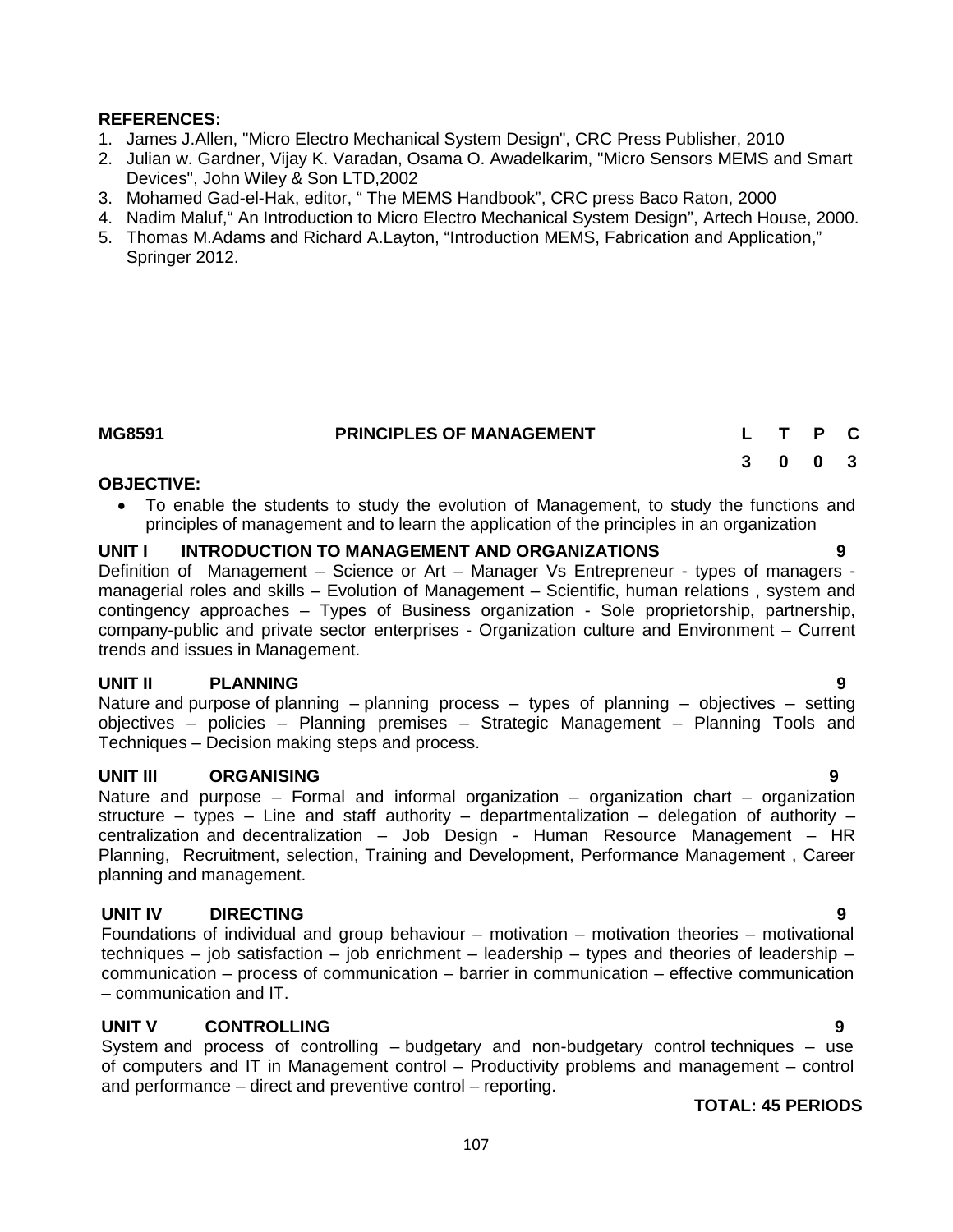## **OUTCOME:**

 Upon completion of the course, students will be able to have clear understanding of managerial functions like planning, organizing, staffing, leading & controlling and have same basic knowledge on international aspect of management

# **TEXT BOOKS:**

- 1. JAF Stoner, Freeman R.E and Daniel R Gilbert "Management", 6th Edition, Pearson Education, 2004.
- 2. Stephen P. Robbins & Mary Coulter, "Management", Prentice Hall (India)Pvt. Ltd., 10<sup>th</sup> Edition. 2009.

# **REFERENCES:**

- 1. Harold Koontz & Heinz Weihrich, "Essentials of Management", Tata McGraw Hill, 1998.
- 2. Robert Kreitner & Mamata Mohapatra, "Management", Biztantra, 2008.
- 3. Stephen A. Robbins & David A. Decenzo & Mary Coulter, "Fundamentals of Management", 7<sup>th</sup> Edition, Pearson Education, 2011.
- 4. Tripathy PC & Reddy PN, "Principles of Management", Tata Mcgraw Hill, 1999

# **RO8012 DIGITAL SIGNAL PROCESSORS AND ITS APPLICATIONS L T P C**

**3 0 0 3**

# **OBJECTIVES:**

- To understand the concept of information, types of channels
- To understand the capabilities of various source coding theorems and the fundamental limit of transmission over the channel.
- To understand the various concepts of signal processing with its applications.
- To understand the capabilities of various channel coding theorems.
- To develop the knowledge on pass band communication and spread spectrum.

# **UNIT I ARCHITECTURE OFTMS320C5X 9**

Introduction -Bus structure-Central Arithmetic Logic unit(CALU)-Auxiliary Register ALU(ARAU)-Index register(INDX)-Auxiliary register compare register-Block move address register-,Block repeat registers-parallel logic unit-memory mapped registers-program controllers-on chip features.

# **UNIT II TMS320C5X PROGRAMMING 9**

Assembly language syntax-Addressing modes, Load/store instructions-Addition/subtraction instructions-Move instructions-Multiplication instruction-NORM instruction-Program control instructions-Peripheral instructions-Instruction Pipelining inC5x-Pipeline structure, Pipeline operation- Normal pipeline Operation.

# **UNIT III APPLICATIONS 9**

C50 based starter kit-Programs for familiarization of the addressing modes-Program for familiarization of Arithmetic Instructions-Programs in C5x for Processing Real time signals.

# **UNIT IV ARCHITECTURE OF TMS320C54X 9**

Introduction-Architecture-Buses-Memory Organization-CPU-ALU-Barrel shifter-Multiplier/Adder unit- Compare, Select and store unit-Exponent Encoder-C54X pipeline-On chip Peripherals-Data Address Generation logic-Program address generation logic.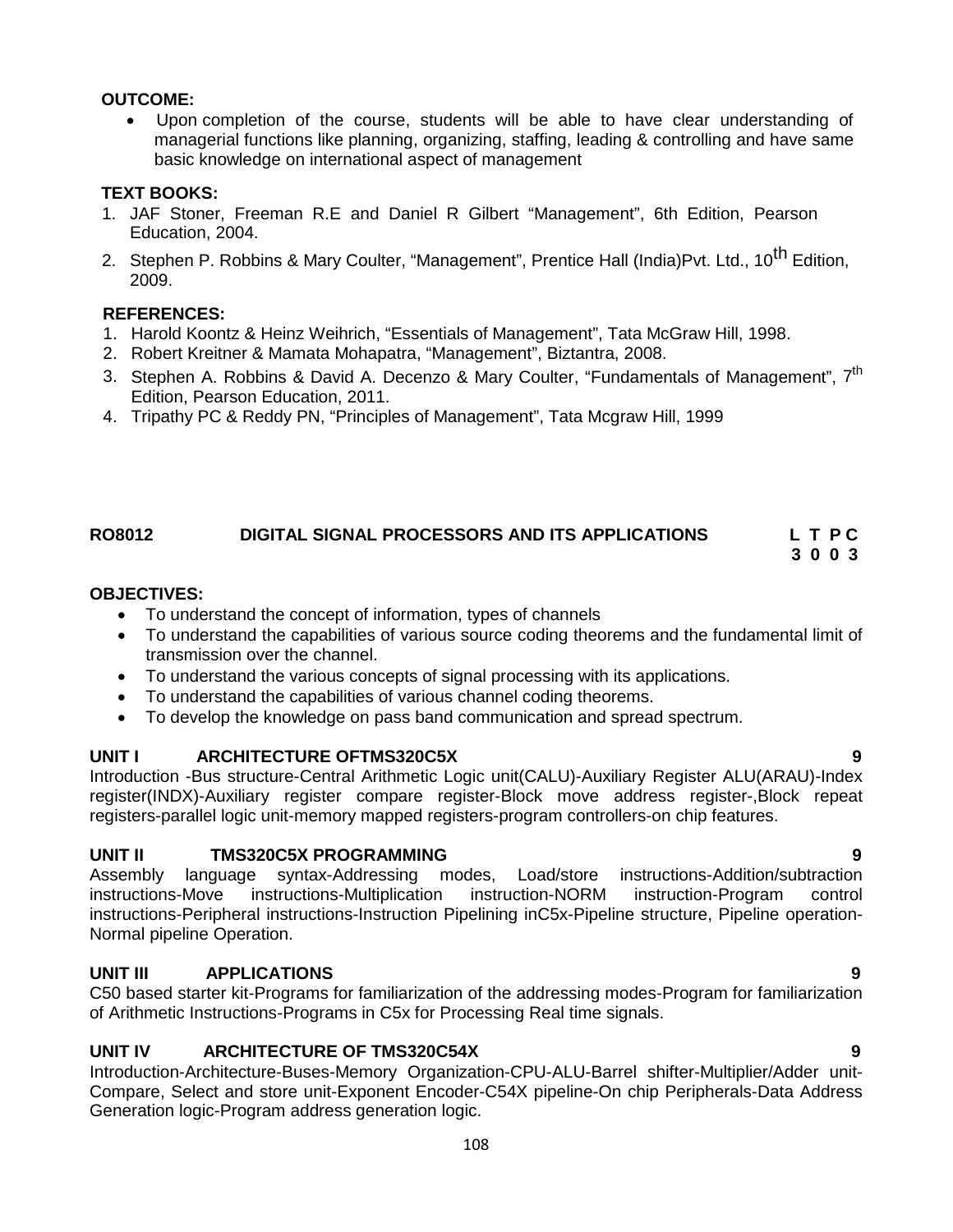**UNIT V TMS320C54X PROGRAMMING 9** instructions-Load/Store instructions-Control instructions-Conditional store instructions-Repeat instructions-I/o instructions-Bit manipulation instructions-parallel instructions-special instructions-Application programs.

#### **TOTAL: 45 PERIODS**

### **OUTCOMES:**

Upon completion of the course, students will be able to

- Know about the various concepts of signal processing with its applications
- Discuss the representation of signals and the process of sampling, quantization and coding that are fundamental to the digital transmission of analog signals.
- Know about the capabilities of various source coding theorems and the fundamental limit of transmission over the channel.
- Design the baseband and band pass signal transmission and reception techniques.
- Explain error control coding which encompasses techniques for the encoding and decoding of digital data streams for their reliable transmission over noisy channels.

#### **TEXT BOOK:**

1. Venkataramani B., Bhaskar M. "Digital Signal Processors: Architecture, Programming and Applications "Tata McGraw Hill, 2008

#### **REFERENCES:**

- 1. Sem.M.Kuo Woon-Seng.s.Gan "Digital Signal Processors: Architectures, Implementations, and Applications "Pearson Education,2005.
- 2. Steven W smith "Scientist and Engineer"s Guide to Digital signal processing", 200

| <b>MG8091</b> | <b>ENTERPRENEURSHIP DEVELOPMENT</b> | L T P C |  |  |
|---------------|-------------------------------------|---------|--|--|
|               |                                     | 3 0 0 3 |  |  |

#### **OBJECTIVE:**

 To develop and strengthen entrepreneurial quality and motivation in students and to impart basic entrepreneurial skills and understanding to run a business efficiently and effectively.

#### **UNIT I ENTREPRENEURSHIP 9**

Entrepreneur – Types of Entrepreneurs – Difference between Entrepreneur and Intrapreneur Entrepreneurship in Economic Growth, Factors Affecting Entrepreneurial Growth.

## **UNIT II MOTIVATION 9**

Major Motives Influencing an Entrepreneur – Achievement Motivation Training, Self Rating, Business Games, Thematic Apperception Test – Stress Management, Entrepreneurship Development Programs – Need, Objectives.

### **UNIT III BUSINESS 9**

Small Enterprises – Definition, Classification – Characteristics, Ownership Structures – Project Formulation – Steps involved in setting up a Business – identifying, selecting a Good Business opportunity, Market Survey and Research, Techno Economic Feasibility Assessment – Preparation of Preliminary Project Reports – Project Appraisal – Sources of Information – Classification of Needs and Agencies.

109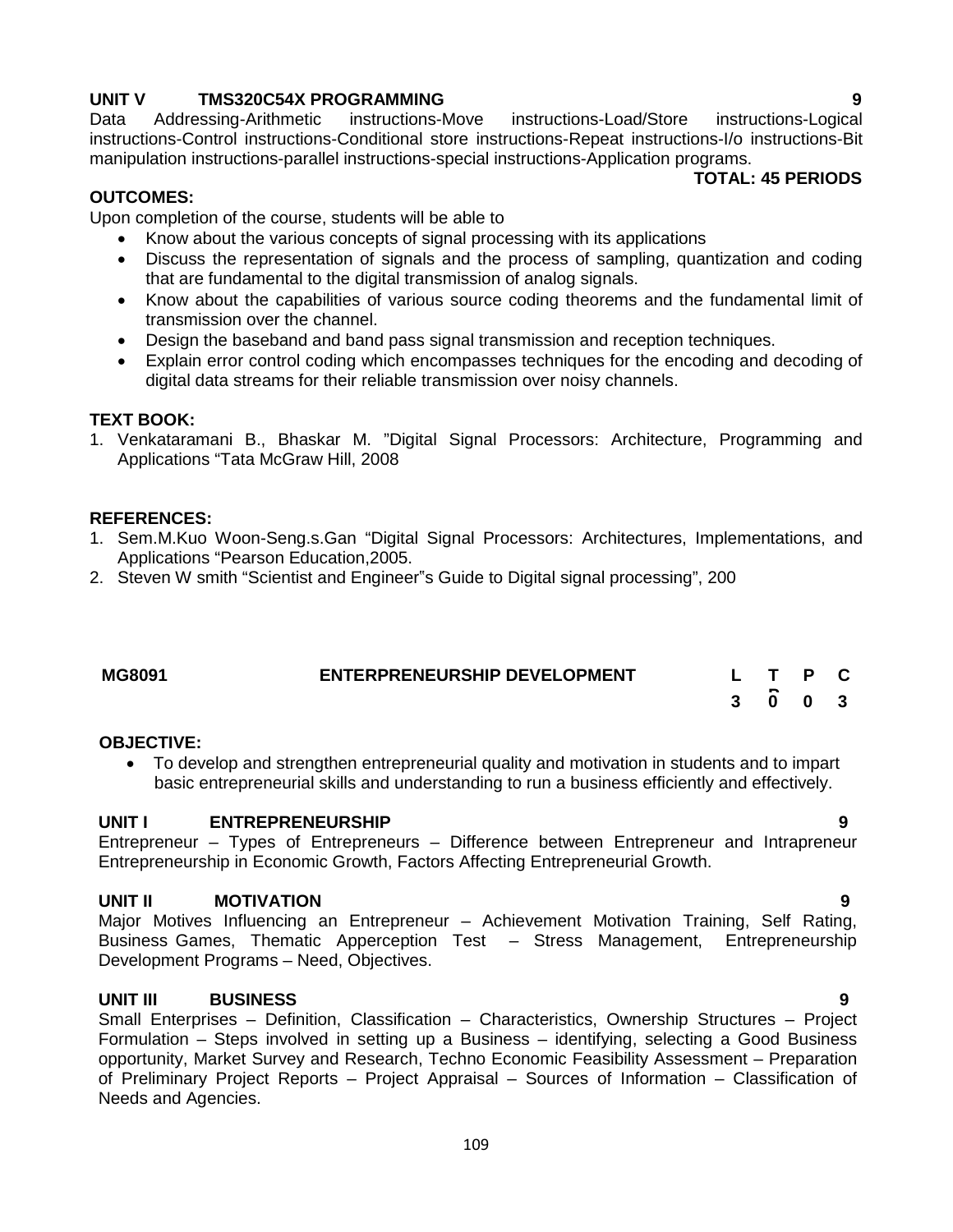# **UNIT IV FINANCING AND ACCOUNTING 9**

Need – Sources of Finance, Term Loans, Capital Structure, Financial Institution, Management of working Capital, Costing, Break Even Analysis, Taxation – Income Tax, Excise Duty – Sales Tax.

## **UNIT V SUPPORT TO ENTREPRENEURS 9**

Sickness in small Business – Concept, Magnitude, Causes and Consequences, Corrective Measures - Business Incubators – Government Policy for Small Scale Enterprises – Growth Strategies in small industry – Expansion, Diversification, Joint Venture, Merger and Sub Contracting.

## **OUTCOME:**

- **TOTAL : 45 PERIODS**
- Upon completion of the course, students will be able to gain knowledge and skills needed to run a business successfully.

## **TEXT BOOKS :**

- 1. Donald F Kuratko, "Entreprenuership Theory, Process and Practice", 9<sup>th</sup> Edition, Cengage Learning, 2014.
- 2. Khanka. S.S., "Entrepreneurial Development" S.Chand & Co. Ltd., Ram Nagar, New Delhi, 2013.

### **REFERENCES :**

- 1. EDII "Faulty and External Experts A Hand Book for New Entrepreneurs Publishers: Entrepreneurship Development", Institute of India, Ahmadabad, 1986.
- 2. Hisrich R D, Peters M P, "Entrepreneurship" 8<sup>th</sup> Edition, Tata McGraw-Hill, 2013.
- 3. Mathew J Manimala, "Enterprenuership theory at cross roads: paradigms and praxis" 2<sup>nd</sup> Edition Dream tech, 2005.
- 4. Rajeev Roy, "Entrepreneurship" 2<sup>nd</sup> Edition, Oxford University Press, 2011.

# **RO8013 INTERNET TOOLS AND JAVA PROGRAMMING L T P C**

**3 0 0 3**

### **OBJECTIVES:**

### **The student should be made to:**

- Learn about the various tools used in internet
- Learn Java Programming.
- Understand different Internet Technologies and the way to handle it.
- Be familiar with client side programming and server side programming.
- Learn to develop web applications.

### **UNIT I INTERNET TOOLS 11**

Major Internet Services – Net Telephony – Internet Relay Chat – Newsgroups – File Transfer Protocol (FTP) – Remote Login – Telnet, Gopher, and Veronica Clients OBJECT ORIENTATION IN JAVA: Introduction - Data Types - Operators - Declarations - Control Structures - Arrays and Strings - Input/Ouput.-Java Classes - Fundamentals - Methods - Constructors - Scope rules - this keyword object based Vs oriented programming.- -Inheritance-Reusability - Composing class.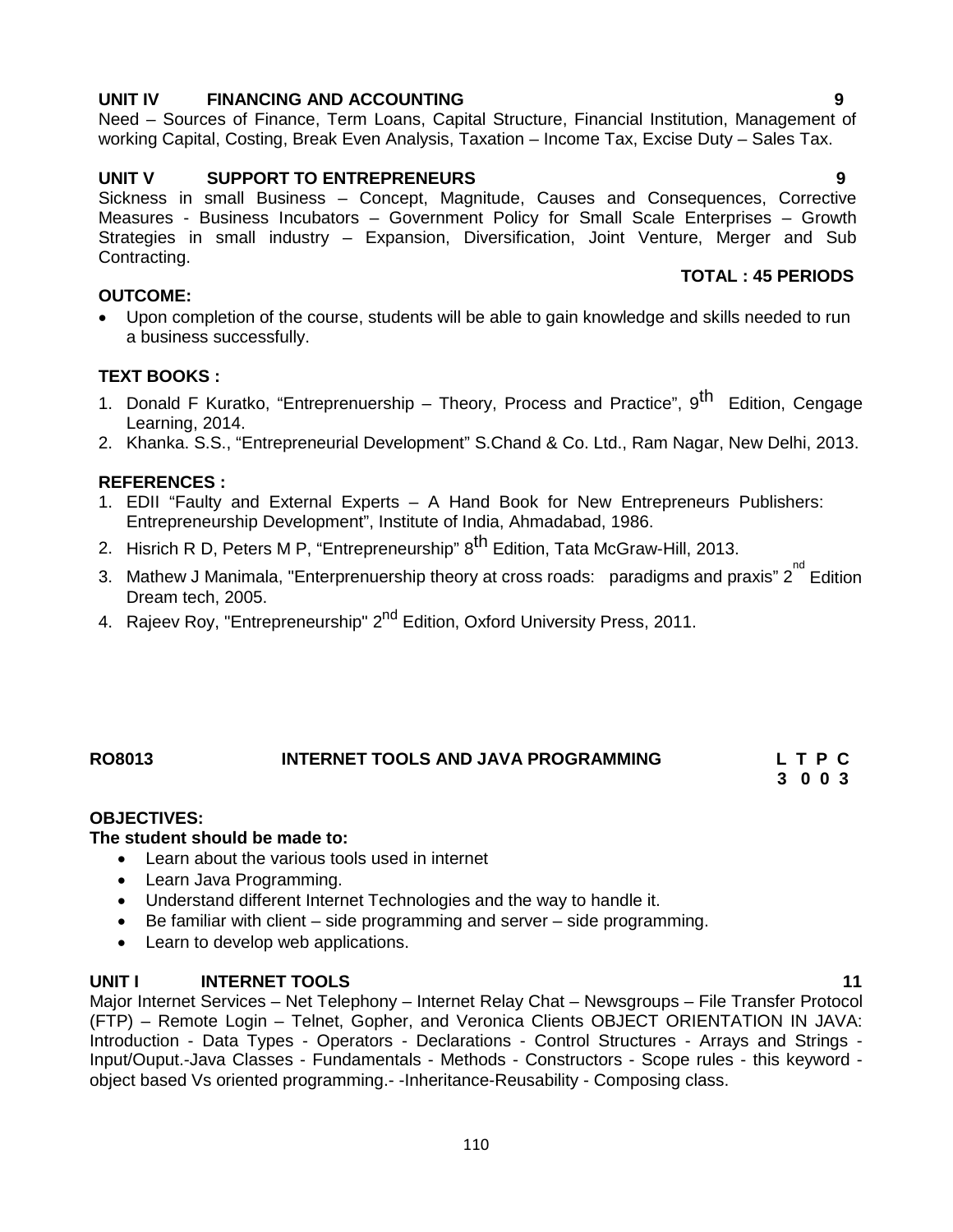## **UNIT II ABSTRACT FUNCTIONS AND PACKAGES 6**

Abstract classes - Abstract Functions – Method Overloading and Method Overriding- Wrapper Classes. Packages - Access protection - Importing packages - Interface - Defining and Implementing Interface - Applying Interface - Variables in Interfaces.

## **UNIT III EXCEPTION HANDLING 9**

Fundamentals - Exception types - Uncaught Exception - Using Try and Catch - Multiple catch clauses - Nested Try statements - Throw - Throws - Java Built-in Exception - Creating your own subclasses. MULTI THREADED PROGRAMMING: Java thread model - Priorities - Synchronization - Messaging - Thread class and runnable Interface - Main thread - Creating the Thread - Synchronization - Interthread Communication - Deadlock.

## **UNIT IV I/O, APPLETS 12**

I/O basics - Stream - Stream Classes - Predefined stream - Reading/Writing console input - Applet fundamentals - Native methods.- GUI Components - Applets - Java Scripts – AWT / Swings.

## **UNIT V INTRODUCTION TO NETWORK PROGRAMMING 9**

Fundamentals - Internet Addresses - Internet Protocols - DNS - Internet Services - Socket programming, UDP, TCP. JAVA DATABASE PROGRAMMING**:** JDBC –Database Connection and Table Creation – Execution of Embedded SQL Statements - ResultSet and ResultSetMetaData – Examples.

### **TOTAL :45 PERIODS**

## **OUTCOMES:**

## **At the end of the course, the student should be able to:**

- Implement Java programs and to create a basic website using HTML and Cascading Style Sheets.
- Design and implement dynamic web page with validation using JavaScript objects and by applying different event handling mechanisms.
- Design rich client presentation using AJAX.
- Design and implement simple web page in PHP, and to present data in XML format.
- Design and implement server side programs using Servlets and JSP.

## **TEXT BOOKS:**

1. Patrick Naughton and Herbert Schildt, "JAVA - The Complete Reference", Tata McGraw Hill, 1997.

2. Deitel and Deitel, "JAVA - How to Program", Prentice Hall International Inc, 2003.

## **REFERENCES:**

- 1. William Stanek and Peter Norton, "Peter Norton's Guide to Java Programming",Tech Media Publications, 1997.
- 2. Mark Grand, "JAVA Language Reference", O'Reilly & Associates Inc., 1997.
- 3. Horstmann and Cornell, "Core Java", Pearson Education, 2001.
- 4. Kennath Litwak, "Pure Java 2: A Code-Intensive Premium Reference", Tech Media Publications, New Delhi, 2000
- 5. James K L," The Internet: A Users Guide", Prentice Hall of India, New Delhi, 2003.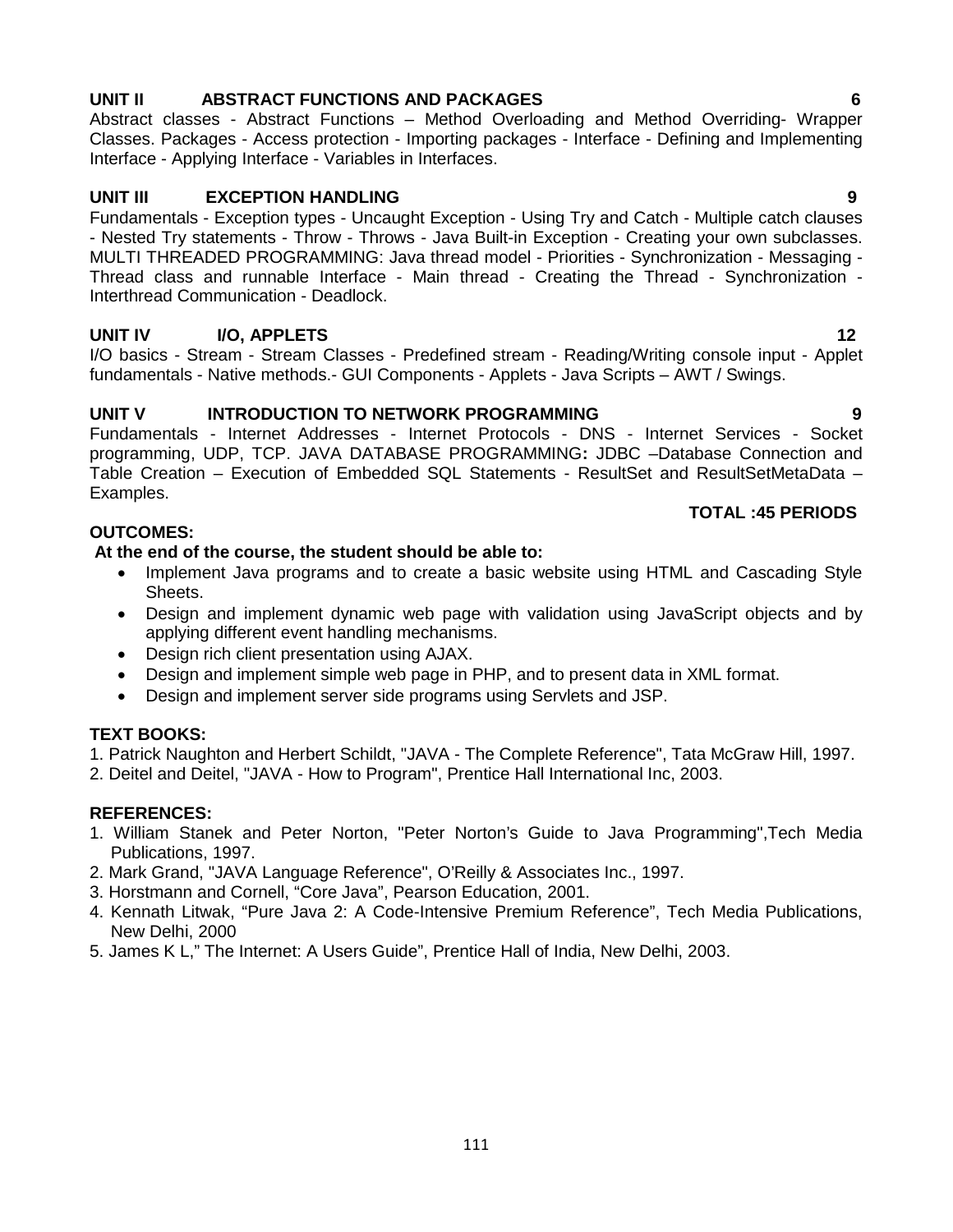## **ME8094 COMPUTER INTEGRATED MANUFACTURING SYSTEMS L T P C**

**3 0 0 3**

#### **OBJECTIVE:**

 To understand the application of computers in various aspects of Manufacturing viz., Design, Proper planning, Manufacturing cost, Layout & Material Handling system.

### **UNIT I INTRODUCTION 9**

Brief introduction to CAD and CAM – Manufacturing Planning, Manufacturing control- Introduction to CAD/CAM – Concurrent Engineering-CIM concepts – Computerised elements of CIM system – Types of production - Manufacturing models and Metrics – Mathematical models of Production **Performance** 

– Simple problems – Manufacturing Control – Simple Problems – Basic Elements of an Automated system – Levels of Automation – Lean Production and Just-In-Time Production.

### **UNIT II PRODUCTION PLANNING AND CONTROL AND COMPUTERISED PROCESS PLANNING 9**

Process planning – Computer Aided Process Planning (CAPP) – Logical steps in Computer Aided Process Planning – Aggregate Production Planning and the Master Production Schedule – Material Requirement planning – Capacity Planning- Control Systems-Shop Floor Control-Inventory Control – Brief on Manufacturing Resource Planning-II (MRP-II) & Enterprise Resource Planning (ERP) - Simple Problems.

### **UNIT III CELLULAR MANUFACTURING 9**

Group Technology(GT), Part Families – Parts Classification and coding – Simple Problems in Opitz Part Coding system – Production flow Analysis – Cellular Manufacturing – Composite part concept – Machine cell design and layout – Quantitative analysis in Cellular Manufacturing – Rank Order Clustering Method - Arranging Machines in a GT cell – Hollier Method – Simple Problems.

#### **UNIT IV FLEXIBLE MANUFACTURING SYSTEM (FMS) AND AUTOMATED GUIDED VEHICLE SYSTEM (AGVS) 9**

Types of Flexibility - FMS – FMS Components – FMS Application & Benefits – FMS Planning and Control – Quantitative analysis in FMS – Simple Problems. Automated Guided Vehicle System (AGVS) – AGVS Application – Vehicle Guidance technology – Vehicle Management & Safety.

### **UNIT V INDUSTRIAL ROBOTICS 9**

Robot Anatomy and Related Attributes – Classification of Robots- Robot Control systems – End Effectors – Sensors in Robotics – Robot Accuracy and Repeatability - Industrial Robot Applications – Robot Part Programming – Robot Accuracy and Repeatability – Simple Problems.

#### **TOTAL : 45 PERIODS**

- **OUTCOMES:**<br>CO1 Ext Explain the basic concepts of CAD, CAM and computer integrated manufacturing systems
	- CO2 Summarize the production planning and control and computerized process planning
	- CO3 Differentiate the different coding systems used in group technology
	- CO4 Explain the concepts of flexible manufacturing system (FMS) and automated guided vehicle (AGV) system
	- CO5 Classification of robots used in industrial applications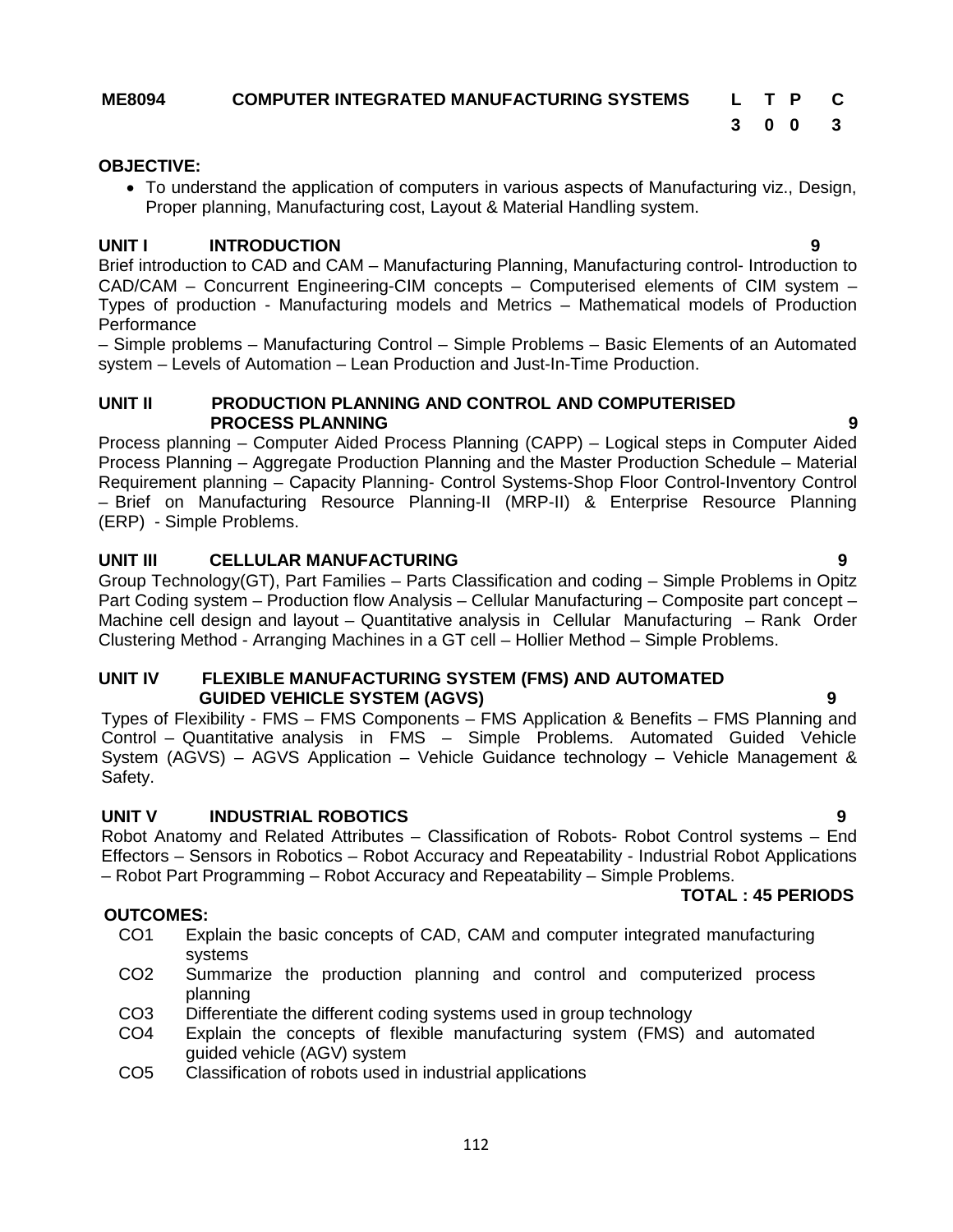## **TEXT BOOKS:**

- 1. Mikell.P.Groover "Automation, Production Systems and Computer Integrated Manufacturing", Prentice Hall of India, 2008.
- 2. Radhakrishnan P, Subramanyan S.and Raju V., "CAD/CAM/CIM", 2nd Edition, New Age International (P) Ltd, New Delhi, 2000.

## **REFERENCES:**

- 1. Gideon Halevi and Roland Weill, "Principles of Process Planning A Logical Approach" Chapman & Hall, London, 1995.
- 2. Kant Vajpayee S, "Principles of Computer Integrated Manufacturing", Prentice Hall India.
- 3. Rao. P, N Tewari &T.K. Kundra, "Computer Aided Manufacturing", Tata McGraw Hill Publishing Company, 2000.

# **GE8076 PROFESSIONAL ETHICS IN ENGINEERING L T P C**

## **3 0 0 3**

### **OBJECTIVE:**

 To enable the students to create an awareness on Engineering Ethics and Human Values to instill Moral and Social Values and Loyalty and to appreciate the rights of others.

### **UNIT I HUMAN VALUES 10**

Morals, values and Ethics – Integrity – Work ethic – Service learning – Civic virtue – Respect for others – Living peacefully – Caring – Sharing – Honesty – Courage – Valuing time – Cooperation – Commitment – Empathy – Self confidence – Character – Spirituality – Introduction to Yoga and meditation for professional excellence and stress management.

## **UNIT II ENGINEERING ETHICS 9**

Senses of 'Engineering Ethics' – Variety of moral issues – Types of inquiry – Moral dilemmas – Moral Autonomy – Kohlberg's theory – Gilligan's theory – Consensus and Controversy – Models of professional roles - Theories about right action – Self-interest – Customs and Religion – Uses of Ethical Theories.

### **UNIT III ENGINEERING AS SOCIAL EXPERIMENTATION 9**

Engineering as Experimentation – Engineers as responsible Experimenters – Codes of Ethics – A Balanced Outlook on Law.

### **UNIT IV SAFETY, RESPONSIBILITIES AND RIGHTS 9**

Safety and Risk – Assessment of Safety and Risk – Risk Benefit Analysis and Reducing Risk - Respect for Authority – Collective Bargaining – Confidentiality – Conflicts of Interest – Occupational Crime – Professional Rights – Employee Rights – Intellectual Property Rights (IPR) – Discrimination.

### **UNIT V GLOBAL ISSUES 8**

Multinational Corporations – Environmental Ethics – Computer Ethics – Weapons Development – Engineers as Managers – Consulting Engineers – Engineers as Expert Witnesses and Advisors – Moral Leadership –Code of Conduct – Corporate Social Responsibility.

### **TOTAL: 45 PERIODS**